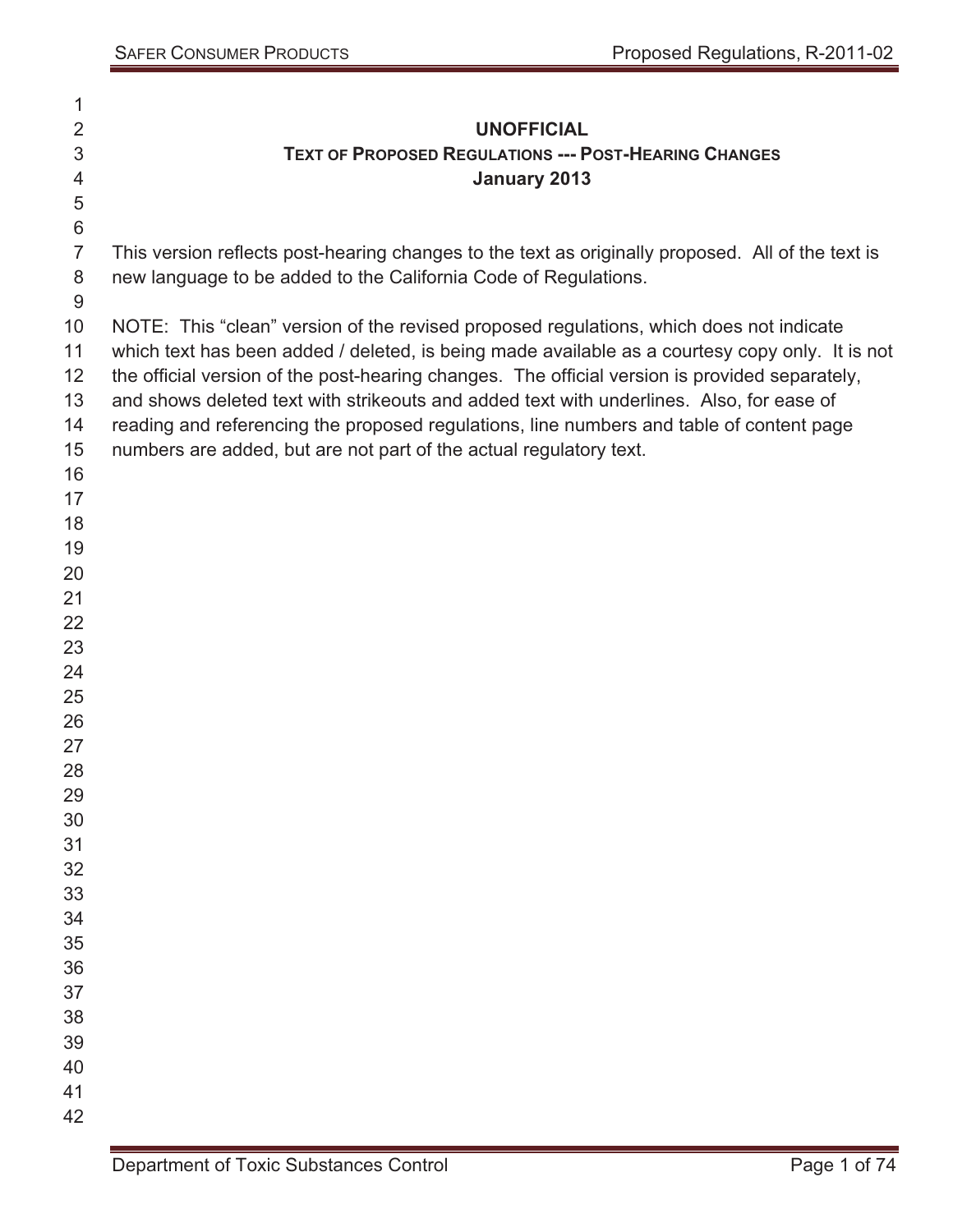| 1<br>$\overline{2}$<br>3 |                       | <b>DIVISION 4.5, TITLE 22, CALIFORNIA CODE OF REGULATIONS</b><br><b>CHAPTER 55. SAFER CONSUMER PRODUCTS</b> |  |
|--------------------------|-----------------------|-------------------------------------------------------------------------------------------------------------|--|
| $\overline{4}$           |                       | <b>Amend</b> the Table of Contents by adding chapter 55, articles 1, 2, 3, 4, 5, 6, 7, 8, 9, 10, and 11,    |  |
| 5                        |                       | and sections 69501, 69501.1, 69501.2, 69501.3, 69501.4, 69501.5, 69502, 69502.1, 69502.2,                   |  |
| 6                        |                       | 69502.3, 69503, 69503.1, 69503.2, 69503.3, 69503.4, 69503.5, 69503.6, 69503.7, 69504,                       |  |
| $\overline{7}$           |                       | 69504.1, 69505, 69505.1, 69505.2, 69505.3, 69505.4, 69505.5, 69505.6, 69505.7, 69505.8,                     |  |
| 8                        |                       | 69506, 69506.1, 69506.2, 69506.3, 69506.4, 69506.5, 69506.6, 69506.7, 69506.8, 69506.9,                     |  |
| 9                        |                       | 69506.10, 69507, 69507.1, 69507.2, 69507.3, 69507.4, 69507.5, 69507.6, 69508, 69509,                        |  |
| 10                       |                       | 69509.1, 69510, and 69511 through 69599 to division 4.5 of title 22 of the California Code of               |  |
| 11                       | Regulations, to read: |                                                                                                             |  |
| 12                       |                       |                                                                                                             |  |
| 13                       |                       | <b>Table of Contents</b>                                                                                    |  |
| 14                       |                       |                                                                                                             |  |
| 15                       | $***$                 |                                                                                                             |  |
| 16                       |                       |                                                                                                             |  |
| 17                       |                       | <b>Chapter 55. Safer Consumer Products</b>                                                                  |  |
| 18                       |                       |                                                                                                             |  |
| 19                       |                       |                                                                                                             |  |
| 20                       | § 69501.              |                                                                                                             |  |
| 21                       |                       |                                                                                                             |  |
| 22                       |                       |                                                                                                             |  |
| 23                       |                       |                                                                                                             |  |
| 24                       |                       |                                                                                                             |  |
| 25                       |                       |                                                                                                             |  |
| 26                       |                       |                                                                                                             |  |
| 27                       |                       |                                                                                                             |  |
| 28                       | \$69502.              |                                                                                                             |  |
| 29                       |                       |                                                                                                             |  |
| 30                       |                       |                                                                                                             |  |
| 31                       |                       |                                                                                                             |  |
| 32                       |                       |                                                                                                             |  |
| 33                       |                       | Article 3. Process for Identifying and Prioritizing Product-Chemical Combinations  27                       |  |
| 34                       | \$69503.              |                                                                                                             |  |
| 35                       |                       |                                                                                                             |  |
| 36                       |                       |                                                                                                             |  |
| 37                       |                       |                                                                                                             |  |
| 38<br>39                 |                       |                                                                                                             |  |
| 40                       |                       |                                                                                                             |  |
| 41                       |                       |                                                                                                             |  |
| 42                       |                       |                                                                                                             |  |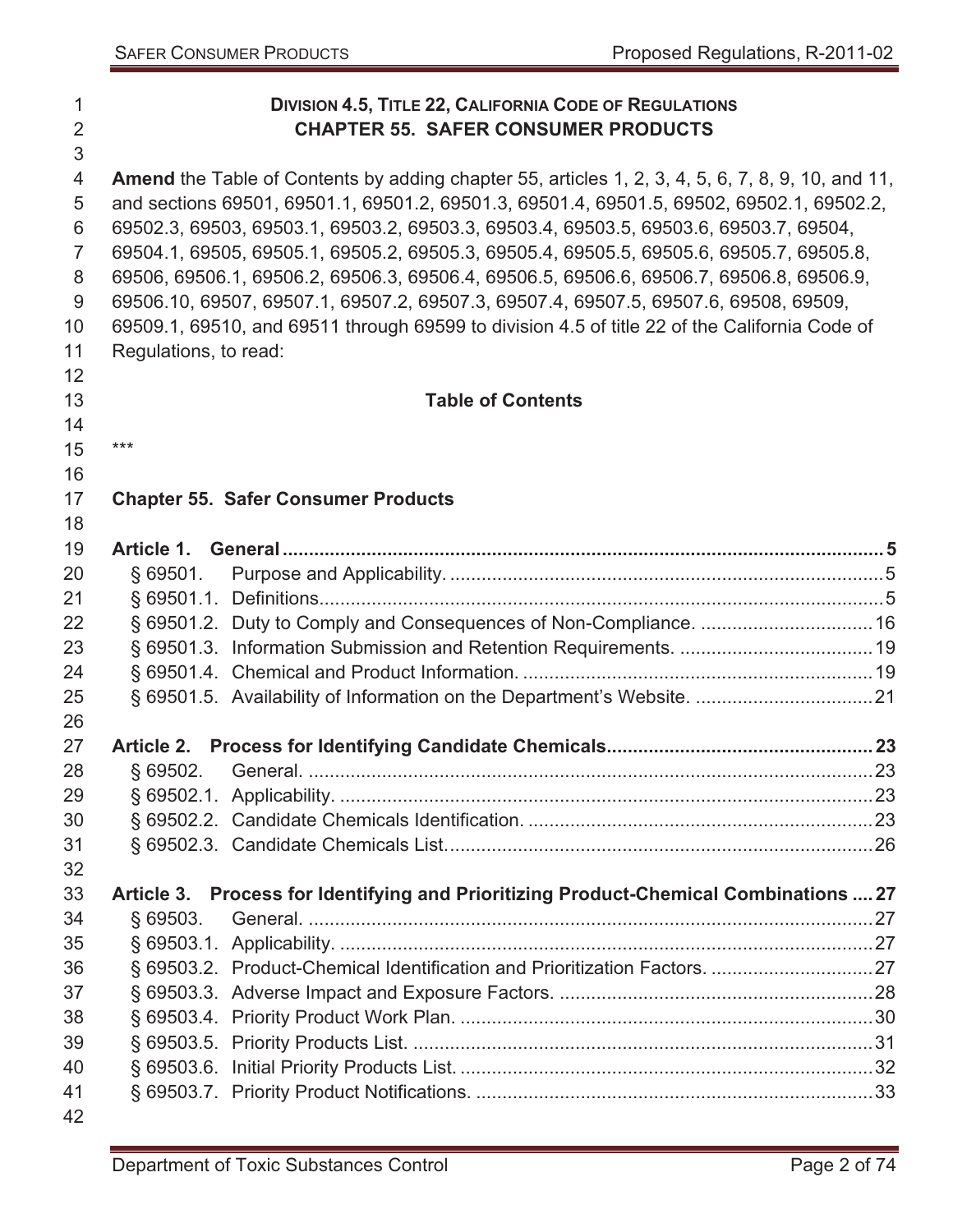| 1               |            | Article 4. Petition Process for Identification and Prioritization of Chemicals and            |  |
|-----------------|------------|-----------------------------------------------------------------------------------------------|--|
| 2               |            |                                                                                               |  |
| 3               | § 69504.   |                                                                                               |  |
| 4               |            |                                                                                               |  |
| 5               |            |                                                                                               |  |
| $6\phantom{1}6$ |            |                                                                                               |  |
| $\overline{7}$  | § 69505.   |                                                                                               |  |
| 8               |            |                                                                                               |  |
| 9               |            | § 69505.2. Removal/Replacement Notifications in Lieu of Alternatives Analysis. 37             |  |
| 10              |            | § 69505.3. Alternatives Analysis Threshold Notification in Lieu of Alternatives Analysis.  41 |  |
| 11              |            |                                                                                               |  |
| 12              |            |                                                                                               |  |
| 13              |            |                                                                                               |  |
| 14              |            |                                                                                               |  |
| 15              |            | § 69505.8. Department Review and Determinations for AA Reports and Work Plans. 53             |  |
| 16              |            |                                                                                               |  |
| 17              |            |                                                                                               |  |
| 18              | § 69506.   |                                                                                               |  |
| 19              |            |                                                                                               |  |
| 20              |            | § 69506.2. Supplemental Information and Regulatory Response Revisions58                       |  |
| 21              |            |                                                                                               |  |
| 22              |            |                                                                                               |  |
| 23              |            |                                                                                               |  |
| 24              |            |                                                                                               |  |
| 25              |            |                                                                                               |  |
| 26              |            | § 69506.8. Advancement of Green Chemistry and Green Engineering. 65                           |  |
| 27              |            |                                                                                               |  |
| 28              |            |                                                                                               |  |
| 29              |            |                                                                                               |  |
| 30              |            |                                                                                               |  |
| 31              | \$69507.   |                                                                                               |  |
| 32              |            |                                                                                               |  |
| 33              |            |                                                                                               |  |
| 34              |            |                                                                                               |  |
| 35              |            |                                                                                               |  |
| 36              |            |                                                                                               |  |
| 37              |            |                                                                                               |  |
| 38              |            |                                                                                               |  |
| 39              | Article 8. |                                                                                               |  |
| 40              | \$69508.   | Audit of Materials Submitted to the Department and Regulatory Responses71                     |  |
| 41              |            |                                                                                               |  |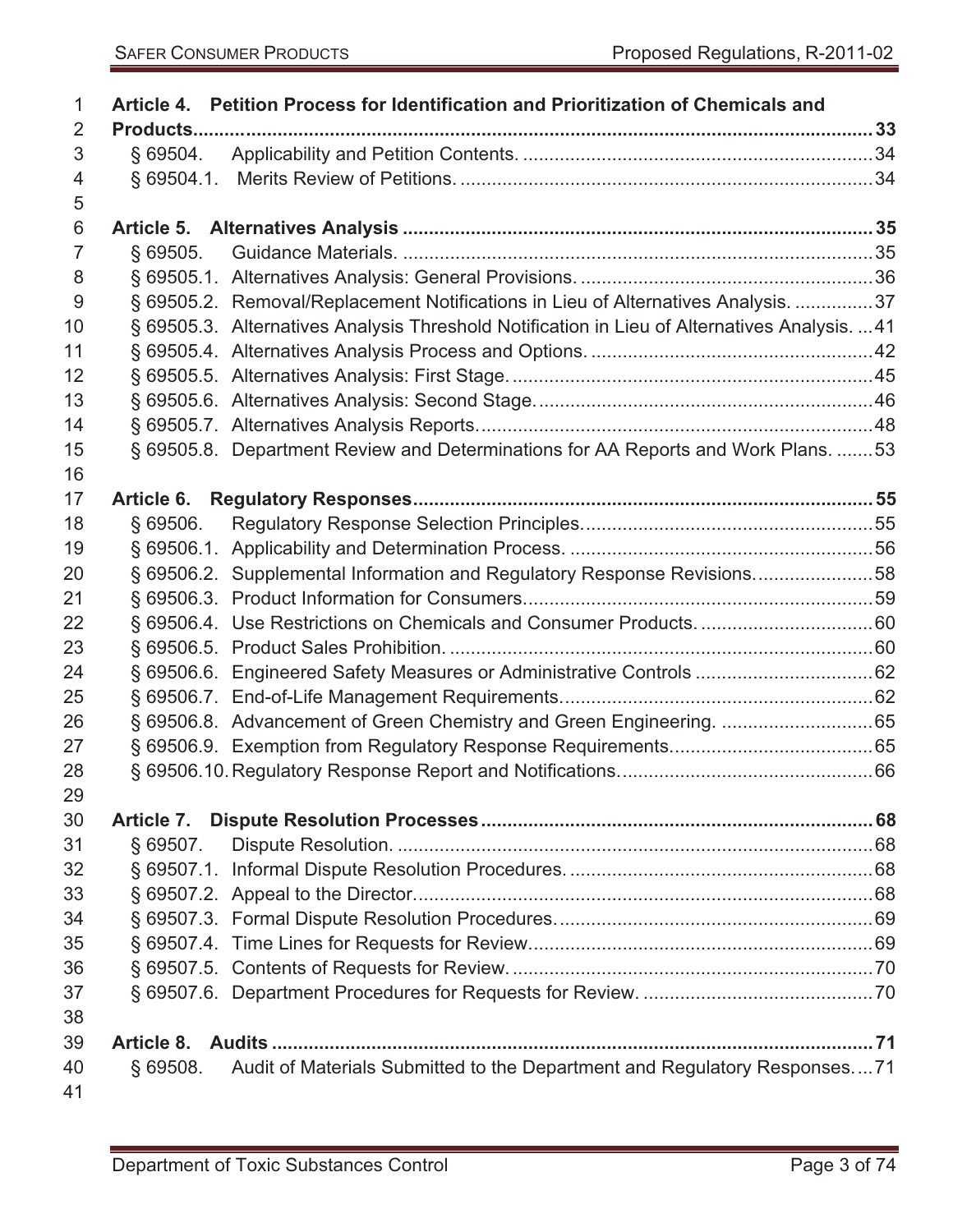| 1              |                                                                       |  |
|----------------|-----------------------------------------------------------------------|--|
| 2              | $§$ 69509.                                                            |  |
| $\sqrt{3}$     | § 69509.1. Department Review of Claims of Trade Secret Protection. 73 |  |
| 4              |                                                                       |  |
| 5              |                                                                       |  |
| 6              | $§$ 69510.                                                            |  |
| $\overline{7}$ |                                                                       |  |
| 8              |                                                                       |  |
| $9$            |                                                                       |  |
| 10             |                                                                       |  |
| 11             |                                                                       |  |
| 12             |                                                                       |  |
| 13             |                                                                       |  |
| 14             |                                                                       |  |
| 15             |                                                                       |  |
| 16             |                                                                       |  |
| 17             |                                                                       |  |
| 18<br>19       |                                                                       |  |
| 20             |                                                                       |  |
| 21             |                                                                       |  |
| 22             |                                                                       |  |
| 23             |                                                                       |  |
| 24             |                                                                       |  |
| 25             |                                                                       |  |
| 26             |                                                                       |  |
| 27             |                                                                       |  |
| 28             |                                                                       |  |
| 29             |                                                                       |  |
| 30             |                                                                       |  |
| 31             |                                                                       |  |
| 32             |                                                                       |  |
| 33             |                                                                       |  |
| 34             |                                                                       |  |
| 35             |                                                                       |  |
| 36             |                                                                       |  |
| 37<br>38       |                                                                       |  |
| 39             |                                                                       |  |
| 40             |                                                                       |  |
| 41             |                                                                       |  |
| 42             |                                                                       |  |
|                |                                                                       |  |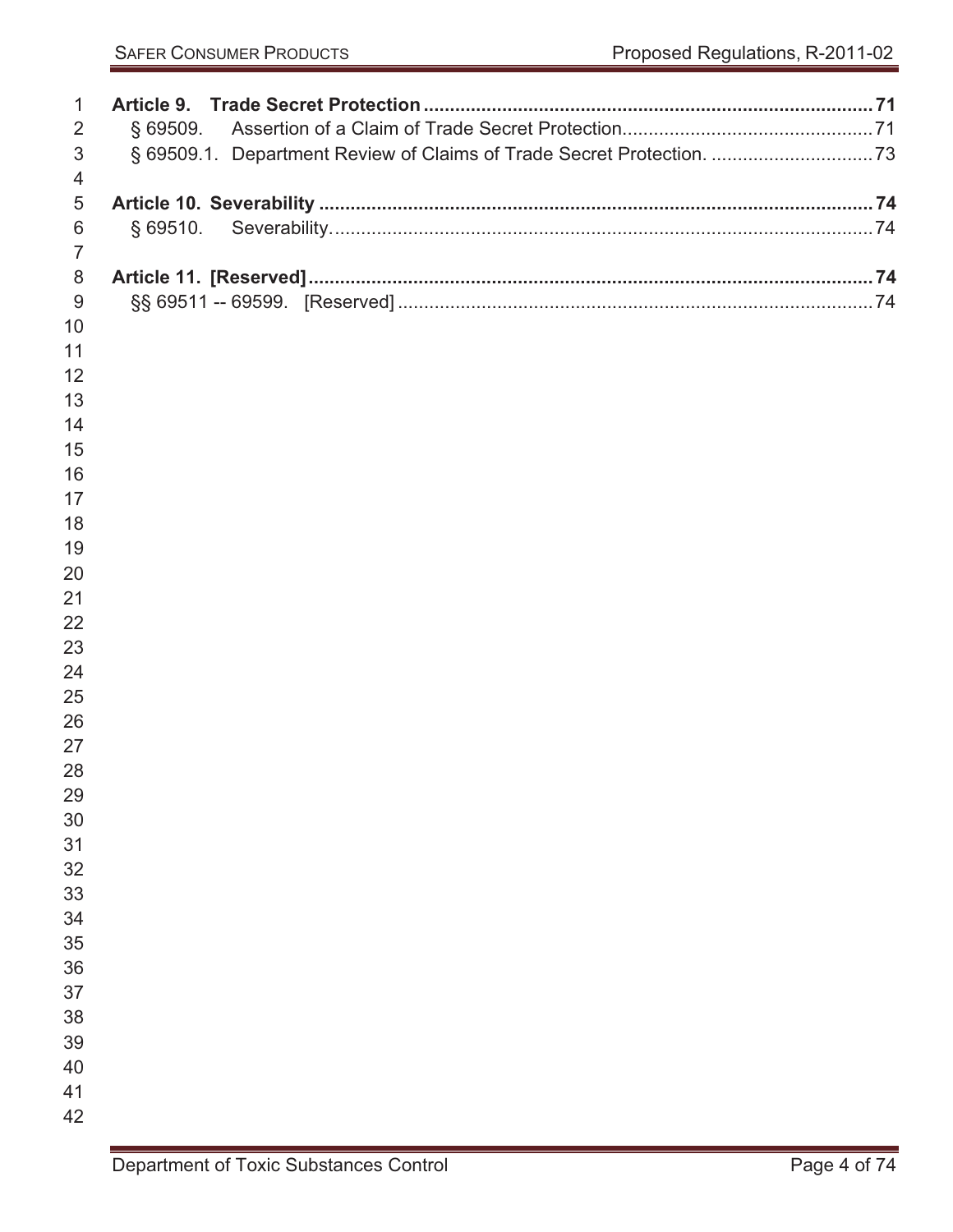**Add** chapter 55 to division 4.5 of title 22 of the California Code of Regulations, to read:

### **Chapter 55. Safer Consumer Products**

**Article 1. General** 

#### **§ 69501. Purpose and Applicability.**

 (a) Safer Consumer Product Regulations. This chapter specifies the process for identifying and prioritizing Priority Products and their Chemicals of Concern, and identifying and analyzing alternatives to determine how best to eliminate or reduce potential exposures to, or the level of potential adverse impacts posed by, the Chemical(s) of Concern in Priority Products. This chapter also specifies the regulatory responses that will be imposed by operation of article 6 or that may be required by the Department following completion of an alternatives analysis.

(b) Applicability and Non-Duplication.

 (1) Except as provided in paragraphs (2) and (3), this chapter applies to all consumer products placed into the stream of commerce in California.

 (2) This chapter does not apply to any product that is exempted from the definition of "consumer product" specified in Health and Safety Code section 25251.

 (3)(A) This chapter does not apply to a consumer product that the Department determines is regulated by one or more federal and/or California State regulatory program(s), and/or applicable treaties or international agreements with the force of domestic law, that, in combination:

24 1. Address the same potential adverse impacts, potential exposure pathways, and potential adverse waste and end-of-life effects that could otherwise be the basis for the product being listed as a Priority Product; and

27 2. Provide a level of public health and environmental protection that is equivalent to or 28 greater than the protection that would potentially be provided if the product were listed as a Priority Product.

 (B) The Department may re-evaluate a determination previously made pursuant to this paragraph and rescind the determination if the Department finds that the facts and/or assumptions upon which the determination was based were not, or are no longer, valid.

 (c) Harmonization. Nothing in these regulations authorizes the Department to supersede the requirements of another California State or federal regulatory program. 

- NOTE: Authority cited: Sections 25252, 25253, and 58012, Health and Safety Code. Reference: Sections 25251, 25252, 25253, and 25257.1, Health and Safety Code.
- 

#### **§ 69501.1. Definitions.**

 (a) Terminology. When used in this chapter, the following terms, unless specified otherwise, have the meanings specified in this section: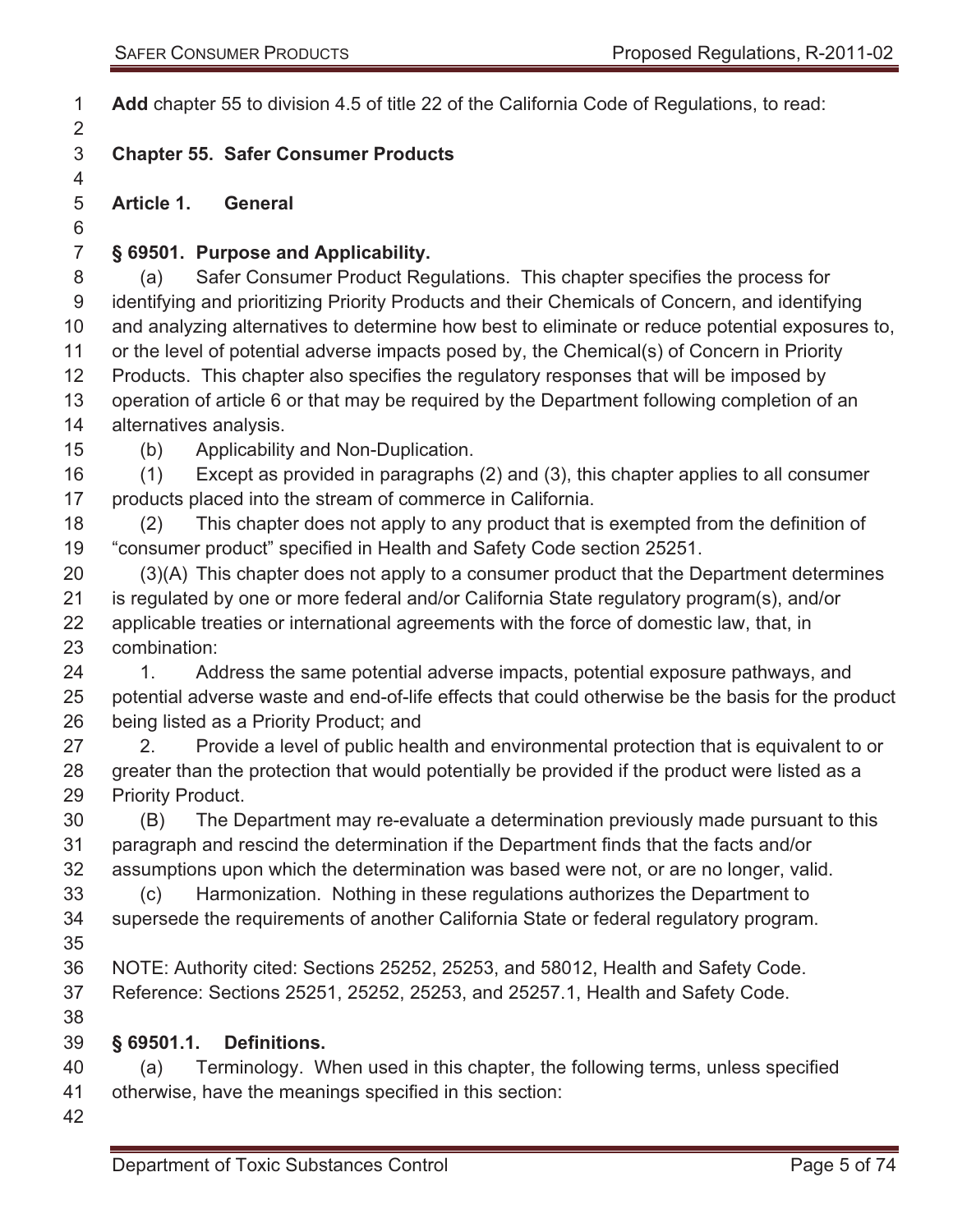(1) "AA Reports" means Preliminary and/or Final AA Reports, draft and/or final Abridged AA Reports, and/or AA Reports submitted for previously completed AAs, whichever is applicable.

 (2) "Adverse air quality impacts" means indoor or outdoor air emissions of any of the air contaminants listed below that have the potential to result in adverse public health, ecological, soil quality, or water quality impacts:

 (A) California Toxic Air Contaminants as specified in title 17, California Code of Regulations, sections 93000 through 93001;

- (B) Greenhouse gases, which means any of the following gases:
- 11 1. Carbon dioxide;
- 2. Hydrofluorocarbons;
- 3. Methane;
- 4. Nitrogen trifluoride;
- 5. Nitrous oxide;
- 6. Perfluorocarbons;
- 7. Sulfur hexafluoride; or
- 18 8. Gases that exhibit the global warming potential hazard trait, as specified in section 69405.4;
- (C) Nitrogen oxides;

 (D) Particulate matter that exhibits the particle size or fiber dimension hazard trait, as specified in section 69405.7;

 (E) Chemical substances that exhibit the stratospheric ozone depletion potential hazard trait, as specified in section 69405.8;

- (F) Sulfur oxides; or
- (G) Tropospheric ozone-forming compounds, including compounds that exhibit the ambient ozone formation hazard trait, as specified in section 69405.1.
- 

 (3) "Adverse ecological impacts" means any of the following direct or indirect effects on living organisms and/or their environments:

- (A) Adverse effects to aquatic, avian, or terrestrial animal or plant organisms or microbes, including:
- 33 1. Acute or chronic toxicity;

 2. Changes in population size, reductions in biodiversity, or changes in ecological communities; and

- 3. The ability of an endangered or threatened species to survive or reproduce;
- (B) Adverse effects on aquatic and terrestrial ecosystems including:
- 38 1. Deterioration or loss of environmentally sensitive habitats;
- 2. Impacts that contribute to or cause vegetation contamination or damage; and
- 3. Adverse effects on environments that have been designated as impaired by a
- California State or federal regulatory agency;
- (C) Biological or chemical contamination of soils; or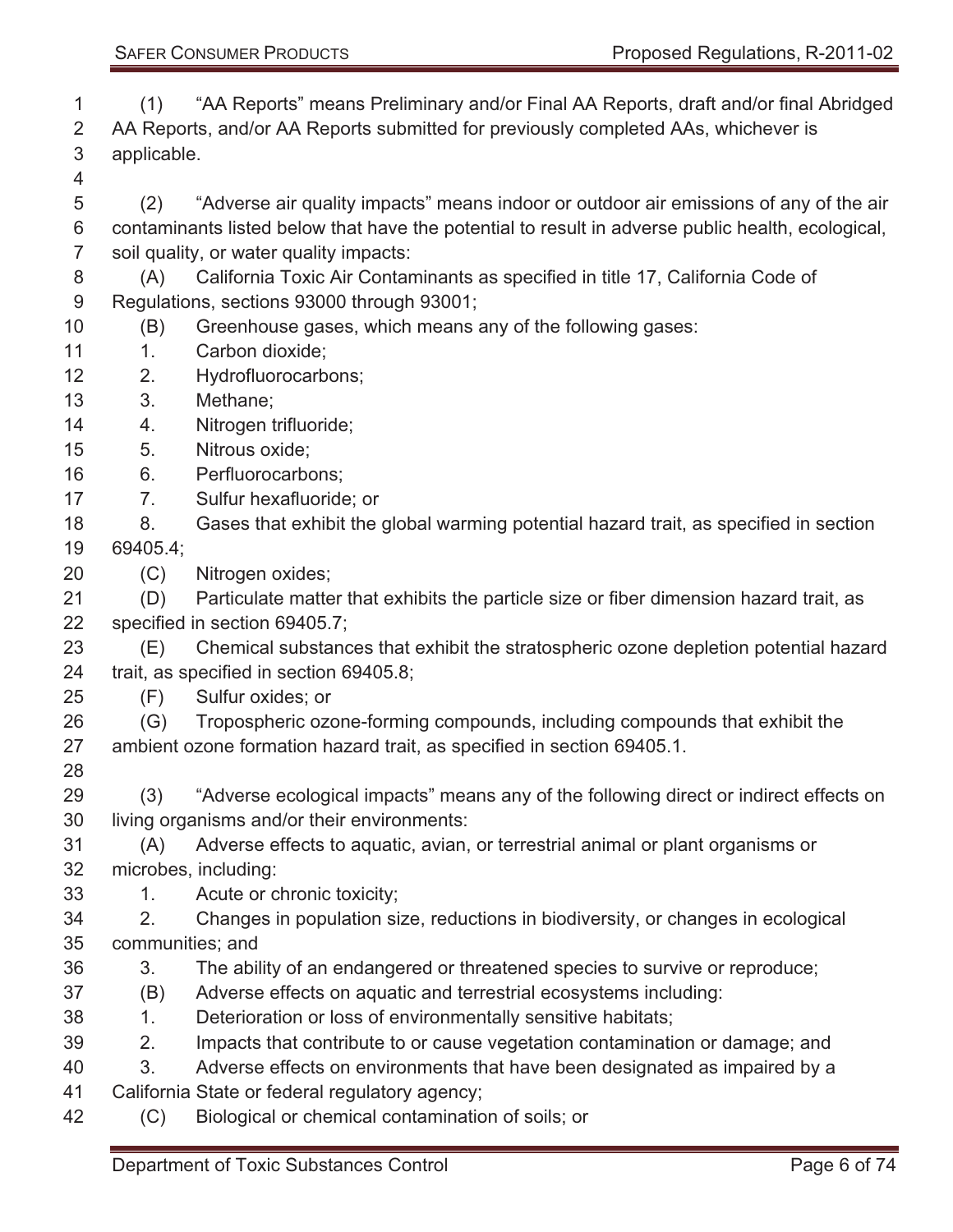|                |             | Proposed Regulations, R-2011-02<br><b>SAFER CONSUMER PRODUCTS</b>                             |
|----------------|-------------|-----------------------------------------------------------------------------------------------|
| $\mathbf 1$    | (D)         | Any other adverse effect, as defined in section 69401.2(a), for environmental hazard          |
| 2              |             | traits and endpoints specified in article 4 of chapter 54.                                    |
| 3              |             |                                                                                               |
| 4              | (4)         | "Adverse environmental impacts" means any of the following:                                   |
| 5              | (A)         | Adverse air quality impacts;                                                                  |
| 6              | (B)         | Adverse ecological impacts;                                                                   |
| $\overline{7}$ | (C)         | Adverse soil quality impacts;                                                                 |
| 8              | (D)         | Adverse water quality impacts; or                                                             |
| 9              | (E)         | Exceedance of an enforceable California or federal regulatory standard relating to            |
| 10             |             | the protection of the environment.                                                            |
| 11             |             |                                                                                               |
| 12             | (5)         | "Adverse impacts" means adverse public health impacts and/or adverse                          |
| 13             |             | environmental impacts.                                                                        |
| 14<br>15       | (6)         | "Adverse public health impacts" means any of the toxicological effects on public              |
| 16             |             | health specified in article 2 or article 3 of chapter 54, or exceedance of an enforceable     |
| 17             |             | California or federal regulatory standard relating to the protection of public health. Public |
| 18             |             | health includes occupational health.                                                          |
| 19             |             |                                                                                               |
| 20             | (7)         | "Adverse soil quality impacts" means any of the following effects on soil function or         |
| 21             | properties: |                                                                                               |
| 22             | (A)         | Compaction or other structural changes;                                                       |
| 23             | (B)         | Erosion;                                                                                      |
| 24             | (C)         | Loss of organic matter; or                                                                    |
| 25             | (D)         | Soil sealing, meaning covering surface soil with a layer of impervious material or            |
| 26             |             | changing the nature of the soil so that it behaves as an impermeable medium.                  |
| 27             |             |                                                                                               |
| 28             | (8)         | "Adverse waste and end-of-life effects" means the waste materials and byproducts              |

 (8) "Adverse waste and end-of-life effects" means the waste materials and byproducts generated during the life cycle of a product, and the associated adverse effects due to one or more of the following:

(A) The volume or mass generated;

- (B) Any special handling needed to mitigate adverse impacts;
- (C) Effects on solid waste and wastewater disposal and treatment, including operation of solid waste and wastewater handling or treatment facilities, and the ability to reuse or recycle materials resulting from the treatment of solid waste and/or wastewater;
- (D) Discharge(s) or disposal(s) to storm drains or sewers that adversely affects operation of wastewater or storm water treatment facilities; or
- (E) Release(s) into the environment, as a result of solid waste handling, treatment, or
- disposal activities, or the discharge or disposal to storm drains or sewers, of chemicals
- contained in the product.
-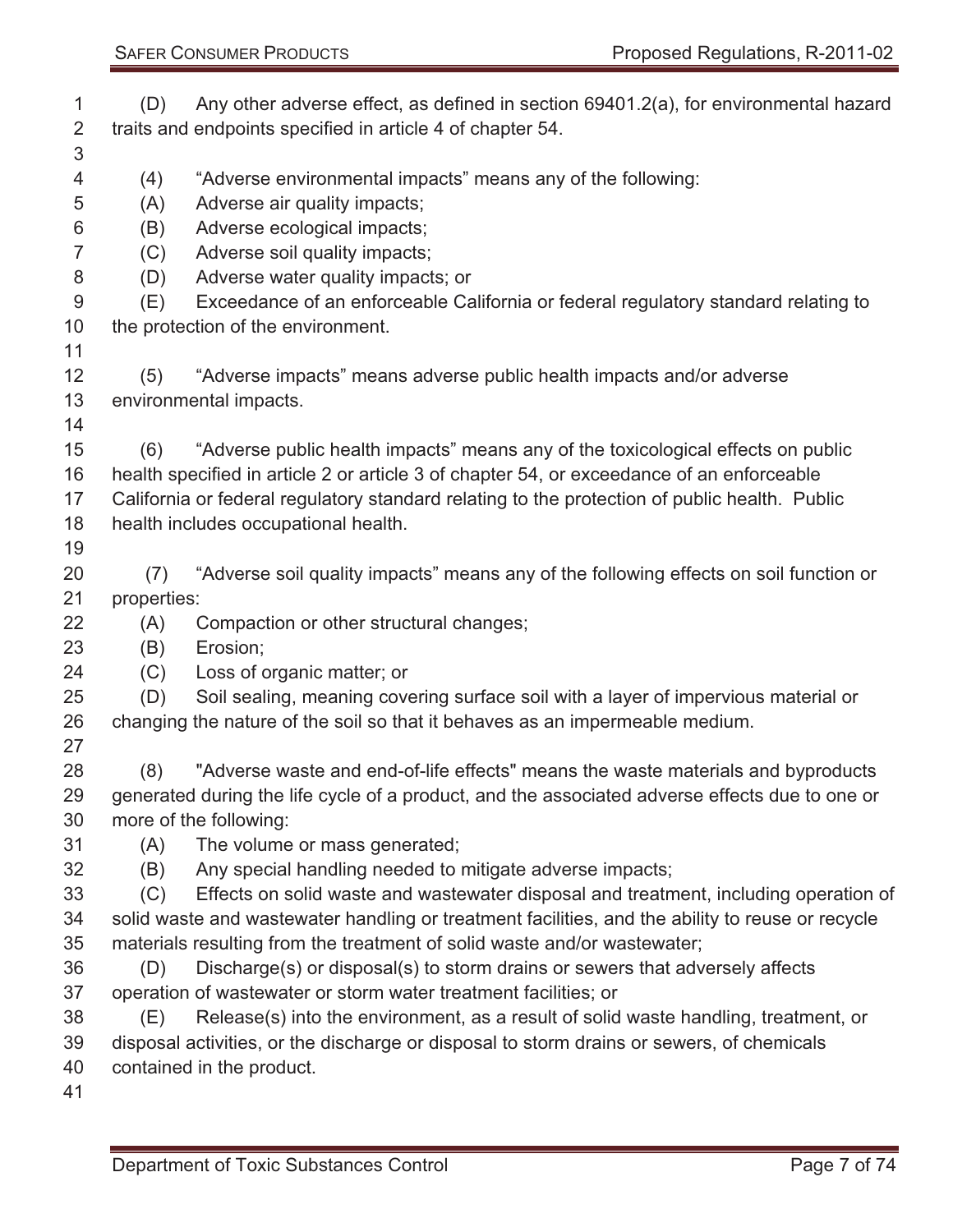(9) "Adverse water quality impacts" means any of the following adverse effects on the beneficial uses of the waters of the State, which include groundwater, fresh water, brackish water, marsh lands, wetlands, or coastal bodies or systems, as specified in Water Code section 13050(f) or adopted in a Water Quality Control Plan under article 3 of chapter 3 and/or article 3 of chapter 4 of division 7 of the Water Code: (A) Increase in biological oxygen demand; (B) Increase in chemical oxygen demand; (C) Increase in temperature; (D) Increase in total dissolved solids; or (E) Introduction of, or increase in, any of the following: 11 1. Priority pollutants identified for California under section 303(c) of the federal Clean Water Act; 2. Pollutants listed by California or the United States Environmental Protection Agency for one or more water bodies in California under section 303(d) of the federal Clean Water Act; 3. Chemicals for which primary Maximum Contaminant Levels have been established and adopted under section 64431 or section 64444 of chapter 15 of title 22 of the California Code of Regulations; 4. Chemicals for which Notification Levels have been specified under Health and Safety Code section 116455; or 5. Chemicals for which public health goals for drinking water have been published under the California Safe Drinking Water Act (commencing with Health and Safety Code section 116270). (10) "Alternative" means any of the following: (A) Removal of Chemical(s) of Concern from a Priority Product, with or without the use of one or more replacement chemicals; (B) Reformulation or redesign of a Priority Product and/or manufacturing process to eliminate or reduce the concentration of Chemical(s) of Concern in the Priority Product; (C) Redesign of a Priority Product and/or manufacturing process to reduce or restrict potential exposures to Chemical(s) of Concern in the Priority Product; or (D) Any other change to a Priority Product or a manufacturing process that reduces the potential adverse impacts and/or potential exposures associated with the Chemical(s) of Concern in the Priority Product, and/or the potential adverse waste and end-of-life effects associated with the Priority Product. (11) "Alternatives Analysis" or "AA" means an evaluation and comparison of a Priority Product and one or more alternatives to the product under article 5. (12) "Alternatives Analysis Threshold" means the Practical Quantitation Limit for a Chemical of Concern that is present in a Priority Product solely as a contaminant. 

### SAFER CONSUMER PRODUCTS **Proposed Regulations, R-2011-02**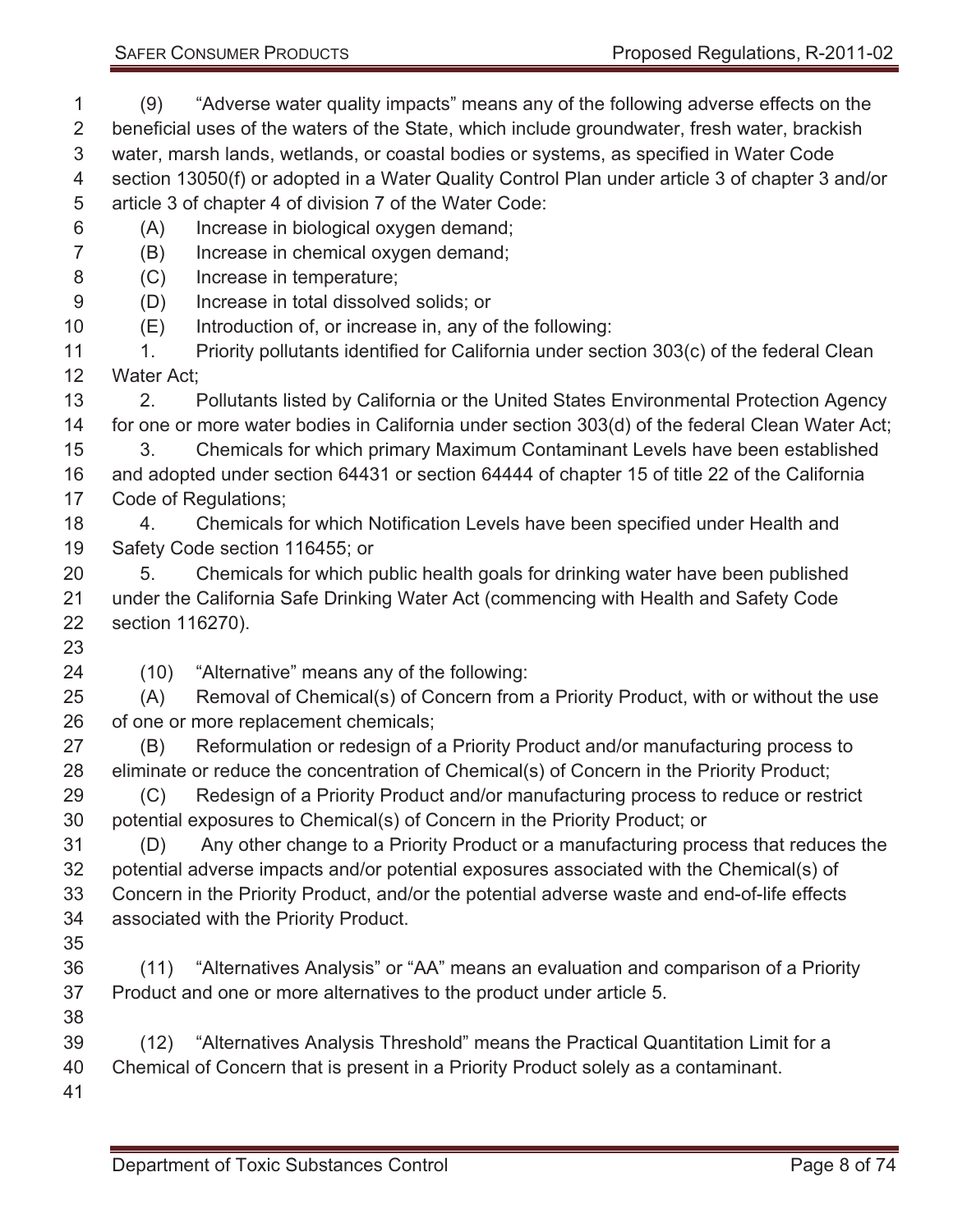| 1              |      | (13) "Alternatives Analysis Threshold Notification" means a notification submitted to the       |
|----------------|------|-------------------------------------------------------------------------------------------------|
| 2              |      | Department under section 69505.3.                                                               |
| 3              |      |                                                                                                 |
| 4              |      | (14) "Aqueous hydrolysis half-life" means the time required for the concentration of a          |
| 5              |      | chemical to be reduced by one-half after being introduced into water.                           |
| 6              |      |                                                                                                 |
| $\overline{7}$ |      | (15) "Assemble" means to fit, join, put, or otherwise bring together components to create       |
| 8              |      | a consumer product.                                                                             |
| 9              |      |                                                                                                 |
| 10             |      | (16) "Assembler" means any person who assembles a product containing a component                |
| 11             |      | that is a product subject to the requirements of this chapter.                                  |
| 12             |      |                                                                                                 |
| 13             |      | (17) "Atmospheric oxidation rate" means the rate of change or degradation of a chemical         |
| 14             |      | through the interaction with oxygen in the atmosphere.                                          |
| 15             |      |                                                                                                 |
| 16             | (18) | "Bioaccumulation" means bioaccumulation, as specified in section 69405.2.                       |
| 17             |      |                                                                                                 |
| 18             | (19) | "Candidate Chemical" means a chemical that is a candidate for designation as a                  |
| 19             |      | Chemical of Concern, and that is identified as a Candidate Chemical under section 69502.2.      |
| 20             |      |                                                                                                 |
| 21             |      | (20)(A) "Chemical" means either of the following:                                               |
| 22             | 1.   | An organic or inorganic substance of a particular molecular identity, including any             |
| 23             |      | combination of such substances occurring, in whole or in part, as a result of a chemical        |
| 24             |      | reaction or occurring in nature, and any element, ion or uncombined radical, and any            |
| 25             |      | degradate, metabolite, or reaction product of a substance with a particular molecular identity; |
| 26             | or   |                                                                                                 |
| 27             | 2.   | A chemical ingredient, which means a substance comprising one or more                           |
| 28             |      | substances described in subparagraph 1.                                                         |
| 29             | (B)  | "Molecular identity" means the substance's properties listed below:                             |
| 30             | 1.   | Agglomeration state;                                                                            |
| 31             | 2.   | Bulk density;                                                                                   |
| 32             | 3.   | Chemical composition, including surface coating;                                                |
| 33             | 4.   | Crystal structure;                                                                              |
| 34             | 5.   | Dispersability;                                                                                 |
| 35             | 6.   | Molecular structure;                                                                            |
| 36             | 7.   | Particle density;                                                                               |
| 37             | 8.   | Particle size, size distribution, and surface area;                                             |
| 38             | 9.   | Physical form and shape, at room temperature and pressure;                                      |
| 39             | 10.  | Physicochemical properties;                                                                     |
| 40             | 11.  | Porosity;                                                                                       |
| 41             | 12.  | Solubility in water and biologically relevant fluids;                                           |
| 42             | 13.  | Surface charge; and                                                                             |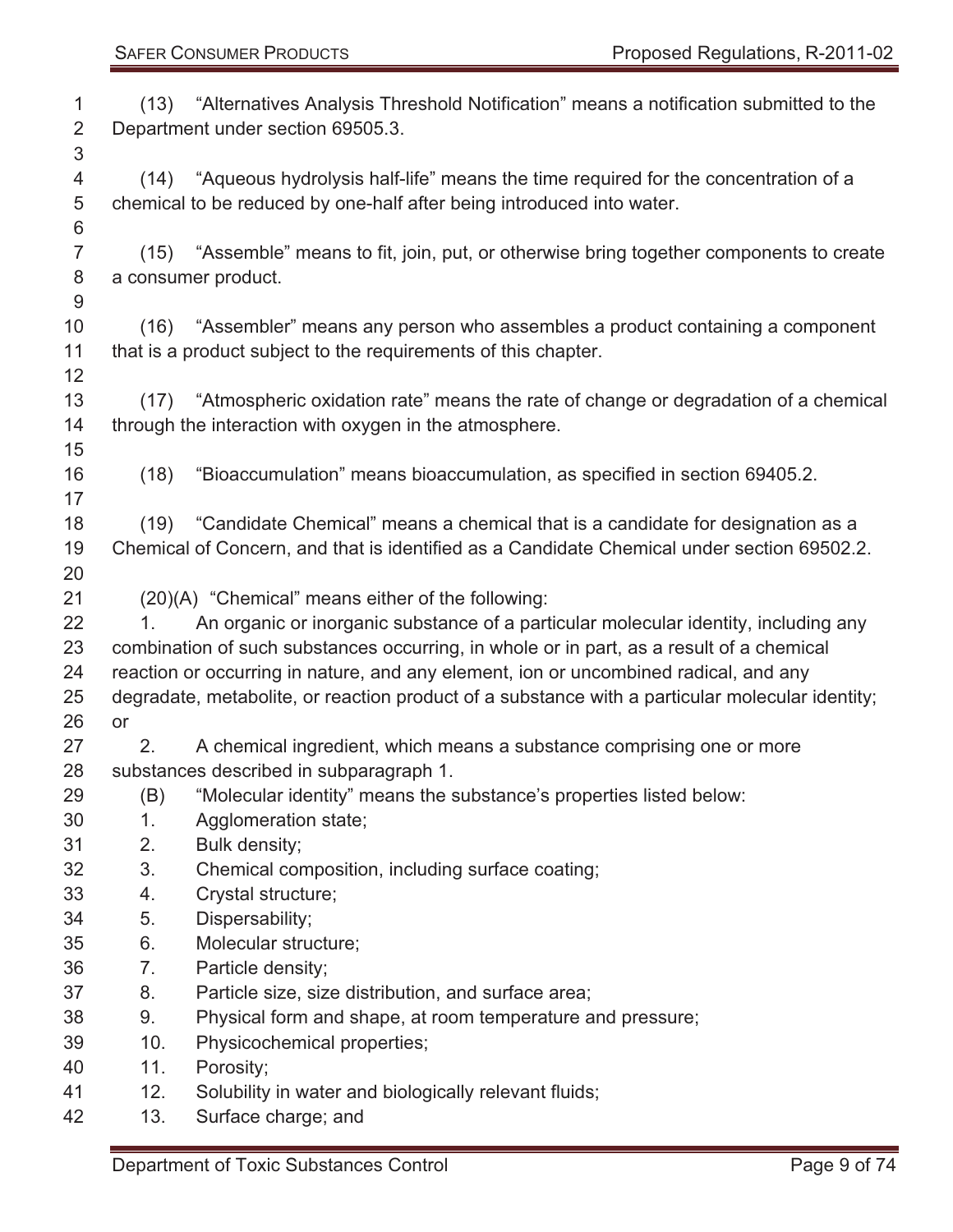| 1<br>$\overline{2}$                                            | 14.                                                  | Surface reactivity.                                                                                                                                                                                                                                                                                                                                                                                                                                                                                                                                                                                                                                                                                                                                       |
|----------------------------------------------------------------|------------------------------------------------------|-----------------------------------------------------------------------------------------------------------------------------------------------------------------------------------------------------------------------------------------------------------------------------------------------------------------------------------------------------------------------------------------------------------------------------------------------------------------------------------------------------------------------------------------------------------------------------------------------------------------------------------------------------------------------------------------------------------------------------------------------------------|
| 3<br>4<br>5                                                    |                                                      | (21) "Chemical of Concern" means a Candidate Chemical that has been designated as a<br>Chemical of Concern under section 69503.5(b)(2)(B).                                                                                                                                                                                                                                                                                                                                                                                                                                                                                                                                                                                                                |
| 6<br>$\overline{7}$<br>8<br>9                                  | 69505.2(a)(1)(A)1.                                   | (22) "Chemical Removal Intent Notification" and "Chemical Removal Confirmation<br>Notification" mean the notifications submitted to the Department under section                                                                                                                                                                                                                                                                                                                                                                                                                                                                                                                                                                                          |
| 10<br>11<br>12<br>13<br>14<br>15<br>16<br>17                   | (B)<br>1.<br>2.                                      | (23)(A) "Component" means a uniquely identifiable homogeneous material, part, piece,<br>assembly, or subassembly that is a necessary or intended element of a consumer product.<br>"Homogeneous material" means either of the following:<br>One material of uniform composition throughout; or<br>A material, consisting of a combination of materials, that cannot be readily disjointed<br>or separated into different materials by mechanical actions such as unscrewing, cutting,<br>crushing, grinding, or abrasive processes.                                                                                                                                                                                                                       |
| 18<br>19<br>20<br>21<br>22<br>23<br>24<br>25<br>26             | 1.<br>2.<br>(B)<br>(C)<br>the product.               | (24)(A) "Consumer product" or "Product" means any of the following:<br>A "consumer product" as defined in Health and Safety Code section 25251; or<br>When applicable, a component of an assembled "consumer product."<br>"Consumer product" or "Product" does not mean a product that ceased to be<br>manufactured prior to the date the product is listed as a Priority Product.<br>"Consumer product" or "Product" does not mean a product previously owned or<br>leased by someone other than the manufacturer, importer, distributor, assembler, or retailer of                                                                                                                                                                                      |
| 27<br>28<br>29                                                 |                                                      | (25) "Contact information" means mailing and electronic addresses, headquarters<br>location, phone number(s), title(s) if applicable, and website address.                                                                                                                                                                                                                                                                                                                                                                                                                                                                                                                                                                                                |
| 30<br>31<br>32<br>33<br>34<br>35<br>36<br>37<br>38<br>39<br>40 | (26)(A)<br>$1_{-}$<br>2.<br>the product;<br>3.<br>4. | "Contaminant" means a chemical that is not an intentionally added ingredient in a<br>product and the source(s) of the chemical in the product is/are one or more of the following:<br>A naturally occurring contaminant commonly found in raw materials that are<br>frequently used to manufacture the product;<br>Air or water frequently used as a processing agent or an ingredient to manufacture<br>A contaminant commonly found in recycled materials that are frequently used to<br>manufacture the product; and/or<br>A processing agent, reactant, by-product, or intermediate frequently used to promote<br>certain chemical or physical changes during manufacturing, and the incidental retention of a<br>residue is not desired or intended. |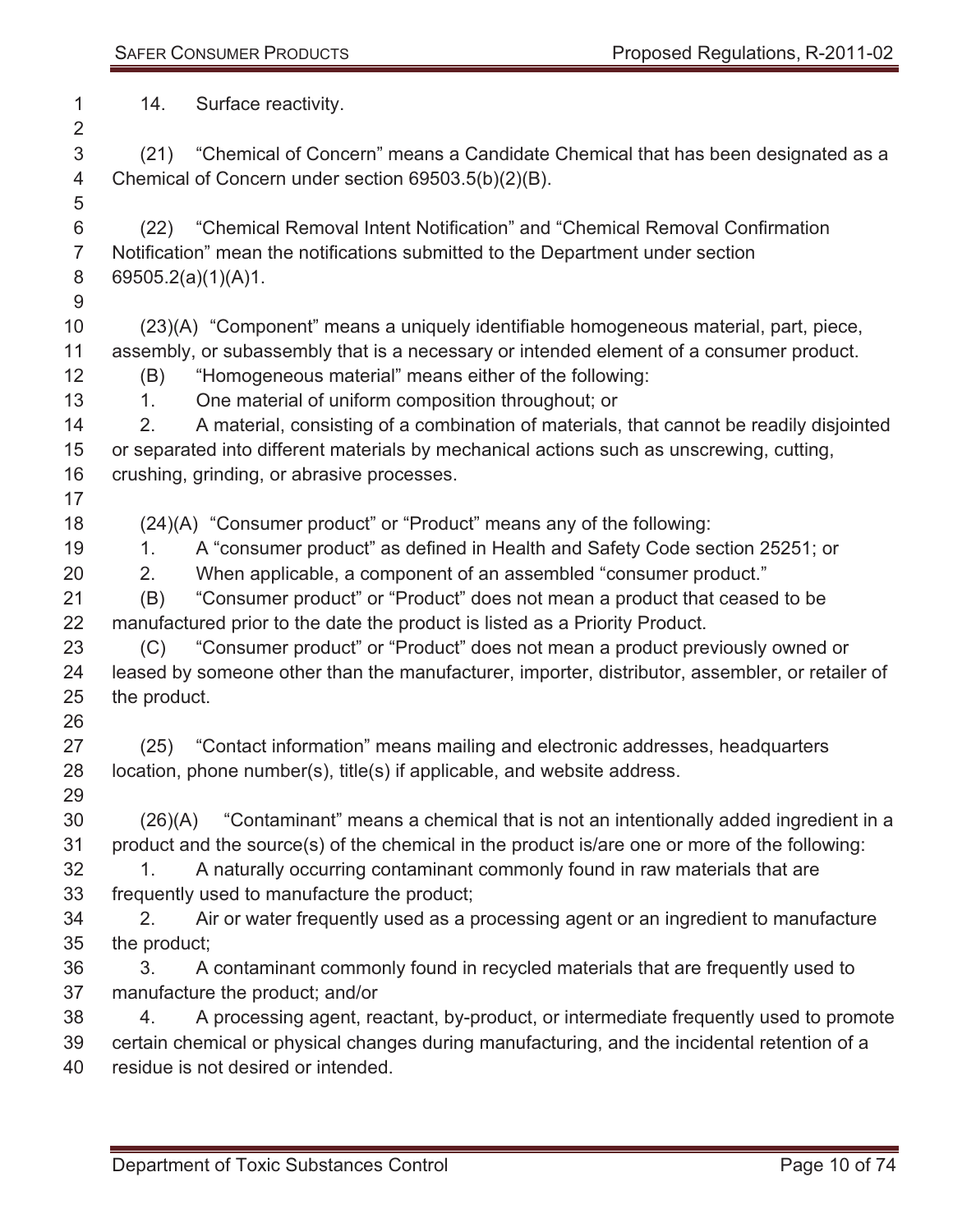| 1<br>$\overline{2}$<br>3<br>4 | (B)<br>(C)                            | "Intentionally added ingredient" means a chemical that is deliberately used in the<br>manufacture of a product where the continued presence is desired in the final product to<br>provide a specific characteristic, appearance, or quality.<br>"Processing agent" means a chemical used in a product manufacturing process to |  |  |
|-------------------------------|---------------------------------------|--------------------------------------------------------------------------------------------------------------------------------------------------------------------------------------------------------------------------------------------------------------------------------------------------------------------------------|--|--|
| 5                             | promote chemical or physical changes. |                                                                                                                                                                                                                                                                                                                                |  |  |
| 6                             | (D)                                   | "Recycled material" means a material that has been separated from a waste stream                                                                                                                                                                                                                                               |  |  |
| $\overline{7}$                |                                       | for the purpose of recycling the material as feedstock.                                                                                                                                                                                                                                                                        |  |  |
| 8                             |                                       |                                                                                                                                                                                                                                                                                                                                |  |  |
| 9                             |                                       | (27) "Day" means calendar day. Periods of time are calculated by excluding the first day                                                                                                                                                                                                                                       |  |  |
| 10                            |                                       | and including the last; except that the last day is excluded if it is a Saturday, Sunday, or other                                                                                                                                                                                                                             |  |  |
| 11                            |                                       | holiday specified in Government Code section 6700.                                                                                                                                                                                                                                                                             |  |  |
| 12                            |                                       |                                                                                                                                                                                                                                                                                                                                |  |  |
| 13                            | (28)                                  | "Department" means the Department of Toxic Substances Control.                                                                                                                                                                                                                                                                 |  |  |
| 14                            |                                       |                                                                                                                                                                                                                                                                                                                                |  |  |
| 15                            |                                       | (29) "Economically feasible" means that an alternative product or replacement chemical                                                                                                                                                                                                                                         |  |  |
| 16                            |                                       | does not significantly reduce the manufacturer's operating margin.                                                                                                                                                                                                                                                             |  |  |
| 17                            |                                       |                                                                                                                                                                                                                                                                                                                                |  |  |
| 18                            |                                       | (30) "End-of-life" means the point when a product is discarded by the consumer or the                                                                                                                                                                                                                                          |  |  |
| 19                            |                                       | end of the useful life of the product, whichever occurs first.                                                                                                                                                                                                                                                                 |  |  |
| 20                            |                                       |                                                                                                                                                                                                                                                                                                                                |  |  |
| 21                            | (31)                                  | "Environment" means the land, air, water, soil, minerals, flora, and fauna.                                                                                                                                                                                                                                                    |  |  |
| 22                            |                                       |                                                                                                                                                                                                                                                                                                                                |  |  |
| 23                            | (32)                                  | "Environmental fate" means all of the following:                                                                                                                                                                                                                                                                               |  |  |
| 24                            | (A)                                   | Aerobic and anaerobic half-lives;                                                                                                                                                                                                                                                                                              |  |  |
| 25                            | (B)                                   | Aqueous hydrolysis half-life;                                                                                                                                                                                                                                                                                                  |  |  |
| 26                            | (C)                                   | Atmospheric oxidation rate;                                                                                                                                                                                                                                                                                                    |  |  |
| 27                            | (D)                                   | Bioaccumulation;                                                                                                                                                                                                                                                                                                               |  |  |
| 28                            | (E)                                   | Biodegradation;                                                                                                                                                                                                                                                                                                                |  |  |
| 29                            | (F)                                   | Mobility in environmental media, as specified in section 69405.6;                                                                                                                                                                                                                                                              |  |  |
| 30                            | (G)                                   | Persistence; and                                                                                                                                                                                                                                                                                                               |  |  |
| 31                            | (H)                                   | Photodegradation.                                                                                                                                                                                                                                                                                                              |  |  |
| 32                            |                                       |                                                                                                                                                                                                                                                                                                                                |  |  |
| 33                            | (33)                                  | "Environmental or toxicological endpoint" means any environmental or toxicological                                                                                                                                                                                                                                             |  |  |
| 34                            |                                       | endpoint specified in chapter 54.                                                                                                                                                                                                                                                                                              |  |  |
| 35                            |                                       |                                                                                                                                                                                                                                                                                                                                |  |  |
| 36                            |                                       | (34) "Failure to Comply List" means the list prepared by the Department under section                                                                                                                                                                                                                                          |  |  |
| 37                            | 69501.2(c).                           |                                                                                                                                                                                                                                                                                                                                |  |  |
| 38                            |                                       |                                                                                                                                                                                                                                                                                                                                |  |  |
| 39                            | (35)                                  | "Functionally acceptable" means that an alternative product meets both of the                                                                                                                                                                                                                                                  |  |  |
| 40                            |                                       | following requirements:                                                                                                                                                                                                                                                                                                        |  |  |
| 41                            | (A)                                   | The product complies with all applicable legal requirements; and                                                                                                                                                                                                                                                               |  |  |
|                               |                                       |                                                                                                                                                                                                                                                                                                                                |  |  |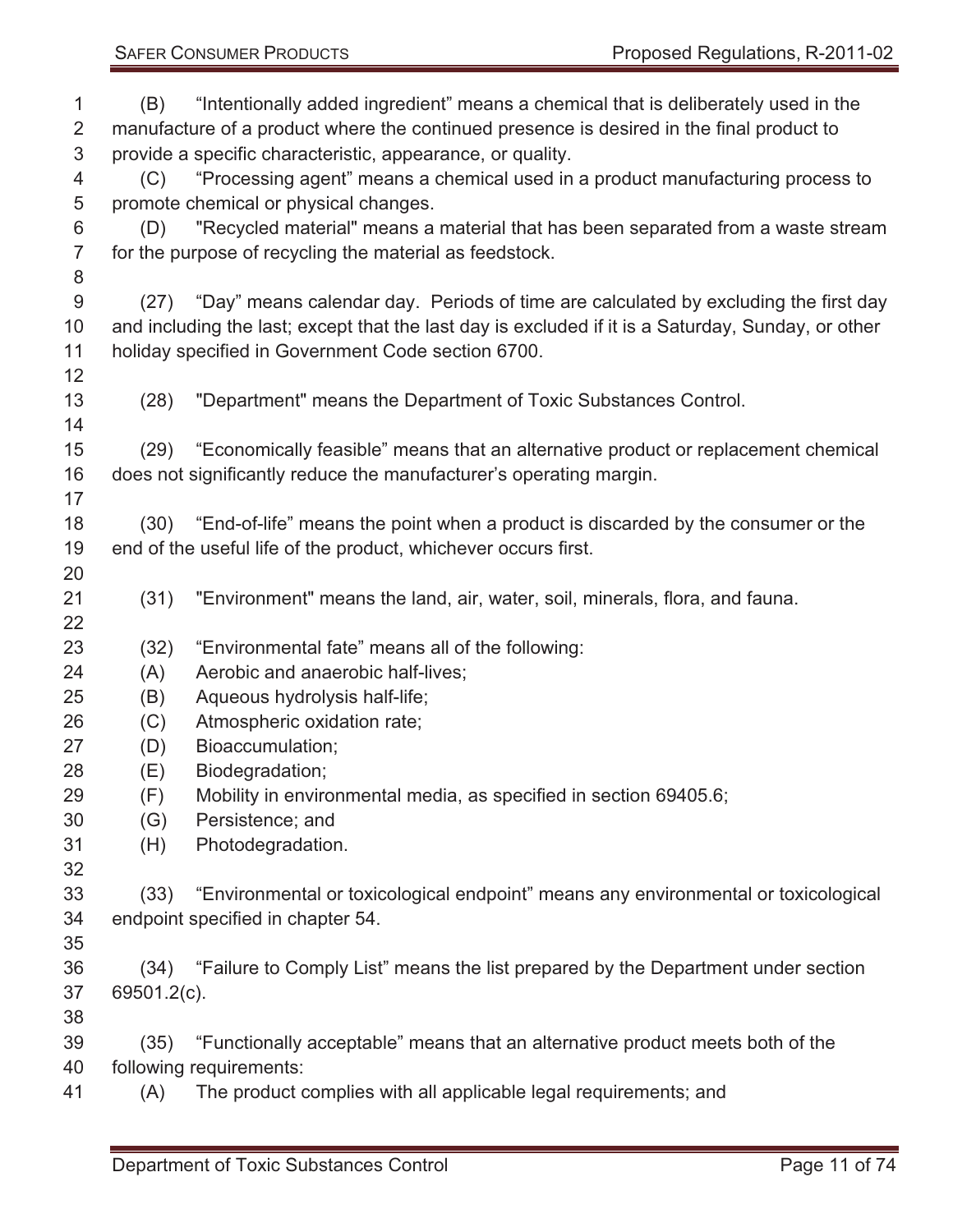(B) The product performs the functions of the original product sufficiently well that consumers can be reasonably anticipated to accept the product in the marketplace.

(36) "Hazard trait" means any hazard trait specified or defined in chapter 54.

 (37) "Hazard trait submission" means any health, safety, or environmental study of, or health, safety, or environmental information regarding, a chemical submitted to the Department under this chapter or article 14 of chapter 6.5 of division 20 of the Health and Safety Code. Precise chemical identity is part of any hazard trait submission, except as otherwise provided in section 69509(g).

 (38) "Import" means to bring, or arrange to bring, a product into the United States for purposes of placing the product into the stream of commerce in California. "Import" includes reimporting a product manufactured or processed, in whole or in part, in the United States. "Import" does not include ordering a product manufactured outside of the United States if the 16 product is ordered from a person located in the United States.

 (39) "Importer" means a person who imports a product that is subject to the requirements of this chapter. "Importer" does not include a person that imports a product solely for use in that person's workplace if that product is not sold or distributed by that person to others. 

 (40) "Information" means data, documentation, records, graphs, reports, or any other depiction of specific pieces of knowledge.

 (41) "Legal requirements" means specifications, performance standards, and/or labeling requirements that a chemical, product, or product packaging is required to meet under federal or California law.

 (42) "Life cycle" means the sum of all activities in the course of a consumer product's entire life span, including raw materials extraction, resource inputs and other resource consumption, intermediate materials processes, manufacture, packaging, transportation, distribution, use, operation and maintenance, waste generation and management, reuse and recycling, and end-of-life disposal.

 (43) "Manufacture" means to make or produce. "Manufacture" does not include acts that meet the definition of "assemble."

 (44) "Manufacturer" means any person who manufactures a product that is subject to the requirements of this chapter, or any person that controls the manufacturing process for, or has the capacity to specify the use of chemicals in, such a product.

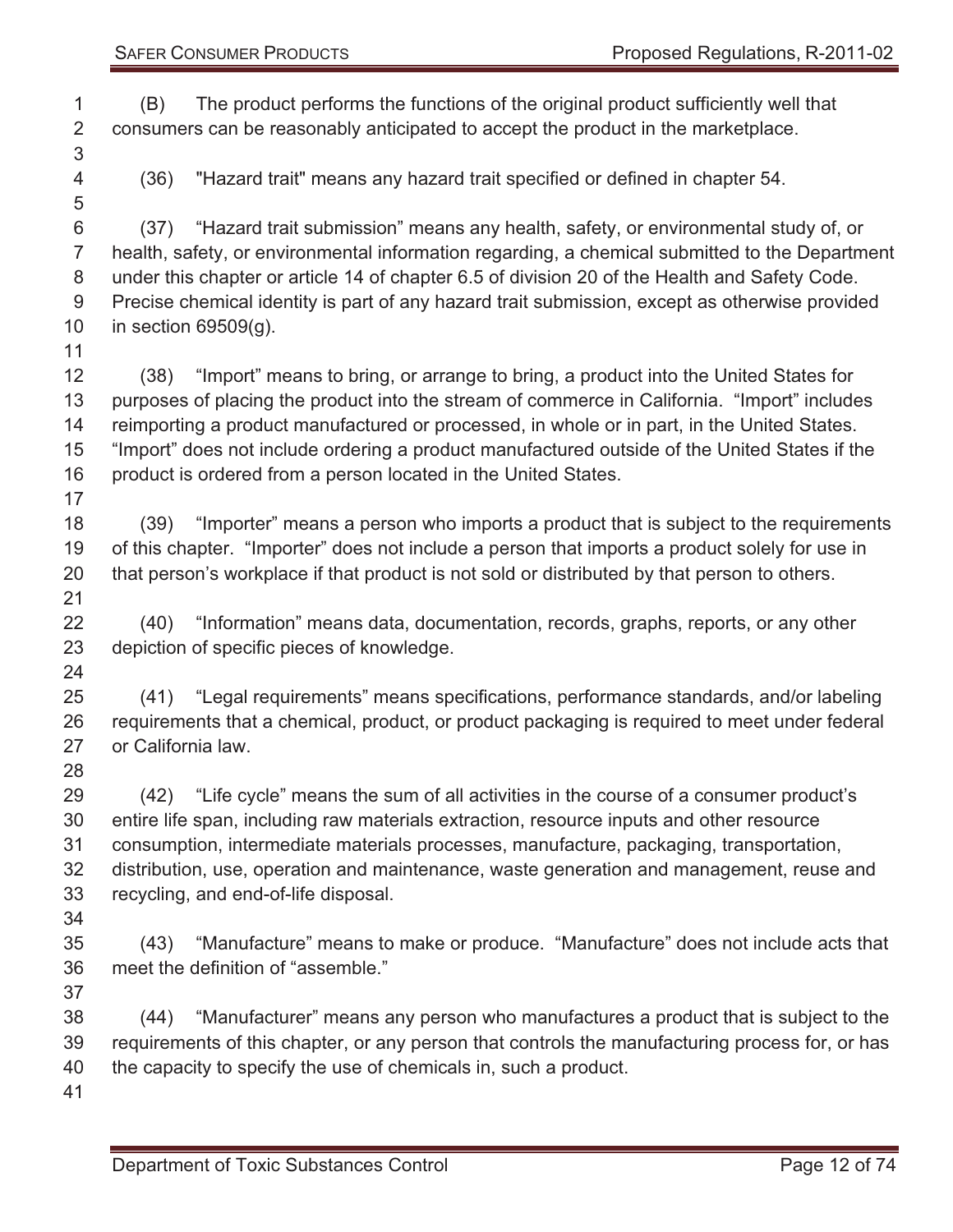| 1              |                   | (45)(A) "Materials and resource consumption" means the consumption of renewable and                 |
|----------------|-------------------|-----------------------------------------------------------------------------------------------------|
| $\overline{2}$ |                   | nonrenewable resources that are used for a consumer product throughout its life cycle.              |
| 3              | (B)               | Except as specified in subparagraph (C)2., a renewable resource is a resource that                  |
| 4              |                   | is capable of being replaced by natural processes at a rate equal to or faster than its             |
| 5              |                   | consumption rate. Renewable resources include solar and wind energy, timber, agriculture,           |
| 6              | and water.        |                                                                                                     |
| $\overline{7}$ | (C)               | Both of the following are nonrenewable resources:                                                   |
| 8              | 1.                | An inherently finite resource that is formed over long periods of geologic time,                    |
| $9\,$          |                   | including petroleum, coal, mined and recycled metals, minerals, and other finite resources; and     |
| 10             | 2.                | A resource that meets the definition of a renewable resource, specified in                          |
| 11             |                   | subparagraph (B), but the resource is consumed at a rate that exceeds the rate at which it is       |
| 12<br>13       |                   | replaced such that its continued use will drive the resource to exhaustion.                         |
| 14             | (46)              | "Persistence" means environmental persistence, as specified in section 69405.3.                     |
| 15             |                   |                                                                                                     |
| 16             | (47)              | "Person" has the same meaning as in Health and Safety Code section 25118.                           |
| 17             |                   |                                                                                                     |
| 18             | (48)              | "Physical chemical hazards" means physical hazard traits specified in article 6 of                  |
| 19             | chapter 54.       |                                                                                                     |
| 20             |                   |                                                                                                     |
| 21             | (49)              | "Physicochemical properties" means the physicochemical properties specified in                      |
| 22             | section 69407.2.  |                                                                                                     |
| 23             |                   |                                                                                                     |
| 24             |                   | (50)(A) "Placed into the stream of commerce in California" means that a consumer product            |
| 25             |                   | has been sold, offered for sale, distributed, supplied, or manufactured in or for use in California |
| 26             |                   | as a finished product or as a component in an assembled product.                                    |
| 27             | (B)               | "Sold or offered for sale" means any transfer or offer to transfer for consideration of             |
| 28             |                   | title or the right to use, by lease or sales contract, including, but not limited to, transactions  |
| 29             |                   | conducted and offers made through sales outlets, catalogs, or the Internet or other similar         |
| 30             | electronic means. |                                                                                                     |
| 31             |                   |                                                                                                     |
| 32             |                   | (51)(A) "Potential" means that the phenomenon described is reasonably foreseeable                   |
| 33             |                   | based on reliable information.                                                                      |
| 34             | (B)               | Subparagraph (A) does not apply to the use of the term "potential" in paragraph (2)                 |
| 35             |                   | above or section $69502.2(a)(1)(M)$ .                                                               |
| 36             |                   |                                                                                                     |
| 37             | (52)              | "Practical Quantitation Limit" or "PQL" means the lowest concentration of a chemical                |
| 38             |                   | that can be reliably measured within specified limits of precision and accuracy using routine       |
| 39             |                   | laboratory operating procedures.                                                                    |
| 40             |                   |                                                                                                     |
| 41             | (53)              | "Priority Product" means a product identified and listed as a Priority Product by the               |
| 42             |                   | Department under section 69503.5.                                                                   |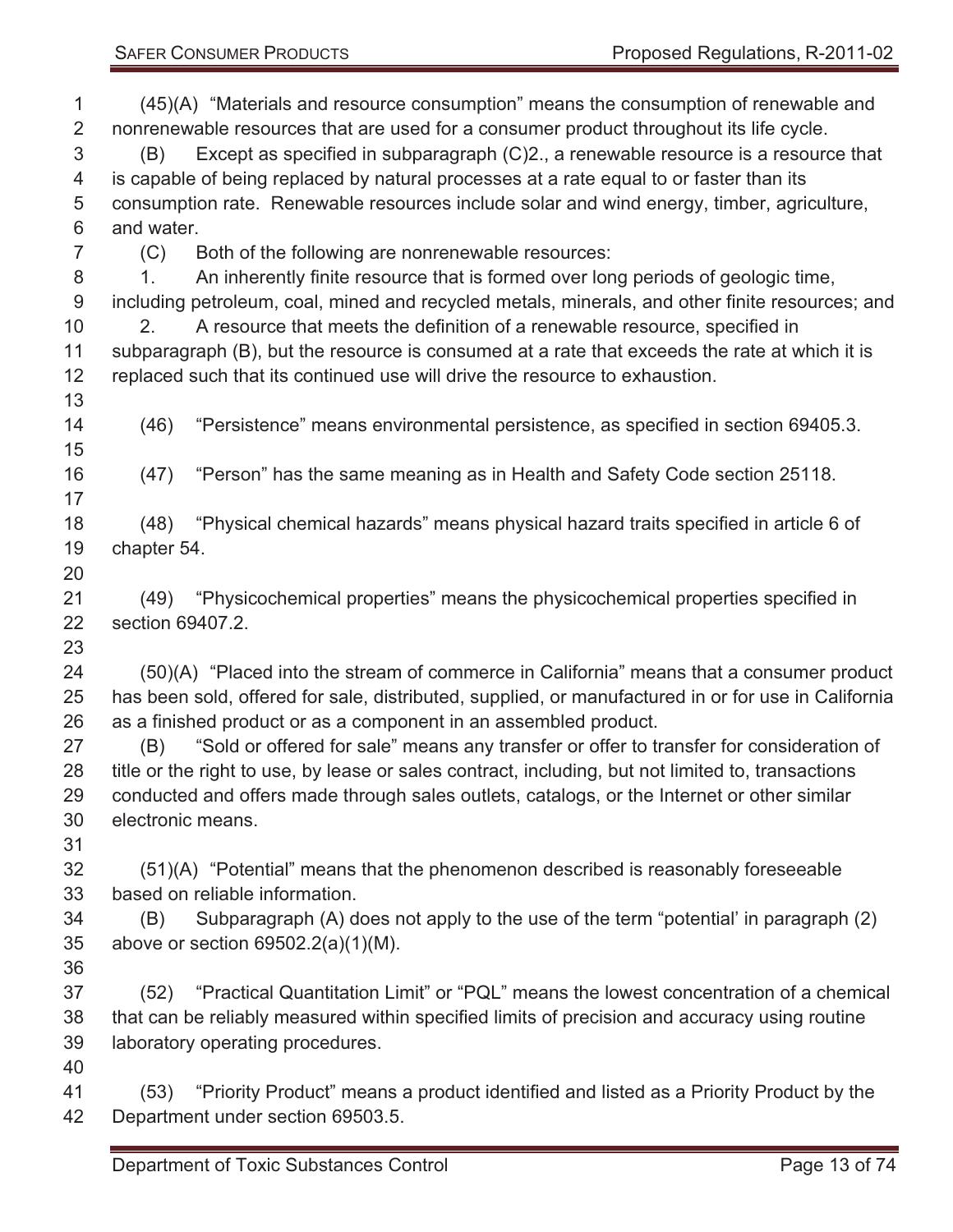| 1              |                                    |                                                                                             |  |  |
|----------------|------------------------------------|---------------------------------------------------------------------------------------------|--|--|
| $\overline{2}$ | (54)                               | "Product-Chemical Replacement Intent Notification" and "Product-Chemical                    |  |  |
| 3              |                                    | Replacement Confirmation Notification" mean the notifications submitted to the Department   |  |  |
| 4              | under section $69505.2(a)(1)(A)3.$ |                                                                                             |  |  |
| 5              |                                    |                                                                                             |  |  |
| 6              | (55)                               | "Product Removal Intent Notification" and "Product Removal Confirmation"                    |  |  |
| $\overline{7}$ |                                    | Notification" mean the notifications submitted to the Department under section              |  |  |
| 8              |                                    | 69505.2(a)(1)(A)2.                                                                          |  |  |
| $9\,$          |                                    |                                                                                             |  |  |
| 10             | (56)                               | "Release" means an intentional or unintentional liberation, emission, or discharge of       |  |  |
| 11             |                                    | a chemical into the environment.                                                            |  |  |
| 12             |                                    |                                                                                             |  |  |
| 13             | (57)                               | "Reliable information" means information that is trustworthy based on the following:        |  |  |
| 14             | (A)                                | The level of rigor attendant to the generation of the information, including, where         |  |  |
| 15             |                                    | relevant, the use of quality controls;                                                      |  |  |
| 16             | (B)                                | The degree to which the information has been independently reviewed by qualified            |  |  |
| 17             |                                    | disinterested parties;                                                                      |  |  |
| 18             | (C)                                | The degree to which the information has been independently confirmed,                       |  |  |
| 19             |                                    | corroborated, or replicated; and/or                                                         |  |  |
| 20             | (D)                                | With respect to a scientific study, the fact that the study meets both of the following     |  |  |
| 21             | criteria:                          |                                                                                             |  |  |
| 22             | 1.                                 | The study was:                                                                              |  |  |
| 23             | a.                                 | Published in a scientifically peer reviewed report or other literature;                     |  |  |
| 24             | b.                                 | Published in a report of the United States National Academies;                              |  |  |
| 25             | C.                                 | Published in a report by an international, federal, state, or local agency that             |  |  |
| 26             |                                    | implements laws governing chemicals; and/or                                                 |  |  |
| 27             | d.                                 | Conducted, developed, submitted, prepared for, or reviewed and accepted by an               |  |  |
| 28             |                                    | international, federal, state, or local agency for compliance or other regulatory purposes. |  |  |
| 29             |                                    | The study design was appropriate to the hypothesis being tested, and sufficient to          |  |  |
| 30             |                                    | support the proposition(s) for which the study is presented to the Department.              |  |  |
| 31             |                                    |                                                                                             |  |  |
| 32             | (58)                               | "Reliable information demonstrating the occurrence, or potential occurrence, of             |  |  |
| 33             |                                    | exposures to a chemical" means any of the following that meet the definition of reliable    |  |  |
| 34             | information:                       |                                                                                             |  |  |
| 35             | (A)                                | Monitoring data that shows the chemical to be any of the following:                         |  |  |
| 36             | 1.                                 | Present in household dust, indoor air, or drinking water, or on interior surfaces;          |  |  |
| 37             | 2.                                 | Present in, or released from, products used in or present in homes, schools, or             |  |  |
| 38             |                                    | places of employment;                                                                       |  |  |
| 39             | 3.                                 | Accumulative or persistent in the environment; or                                           |  |  |
| 40             | 4.                                 | Accumulative in aquatic, avian, animal, or plant species.                                   |  |  |
| 41             | (B)                                | Biomonitoring data from one of the following sources that show the chemical to be           |  |  |
| 42             |                                    | present in human organs, tissues, or fluids:                                                |  |  |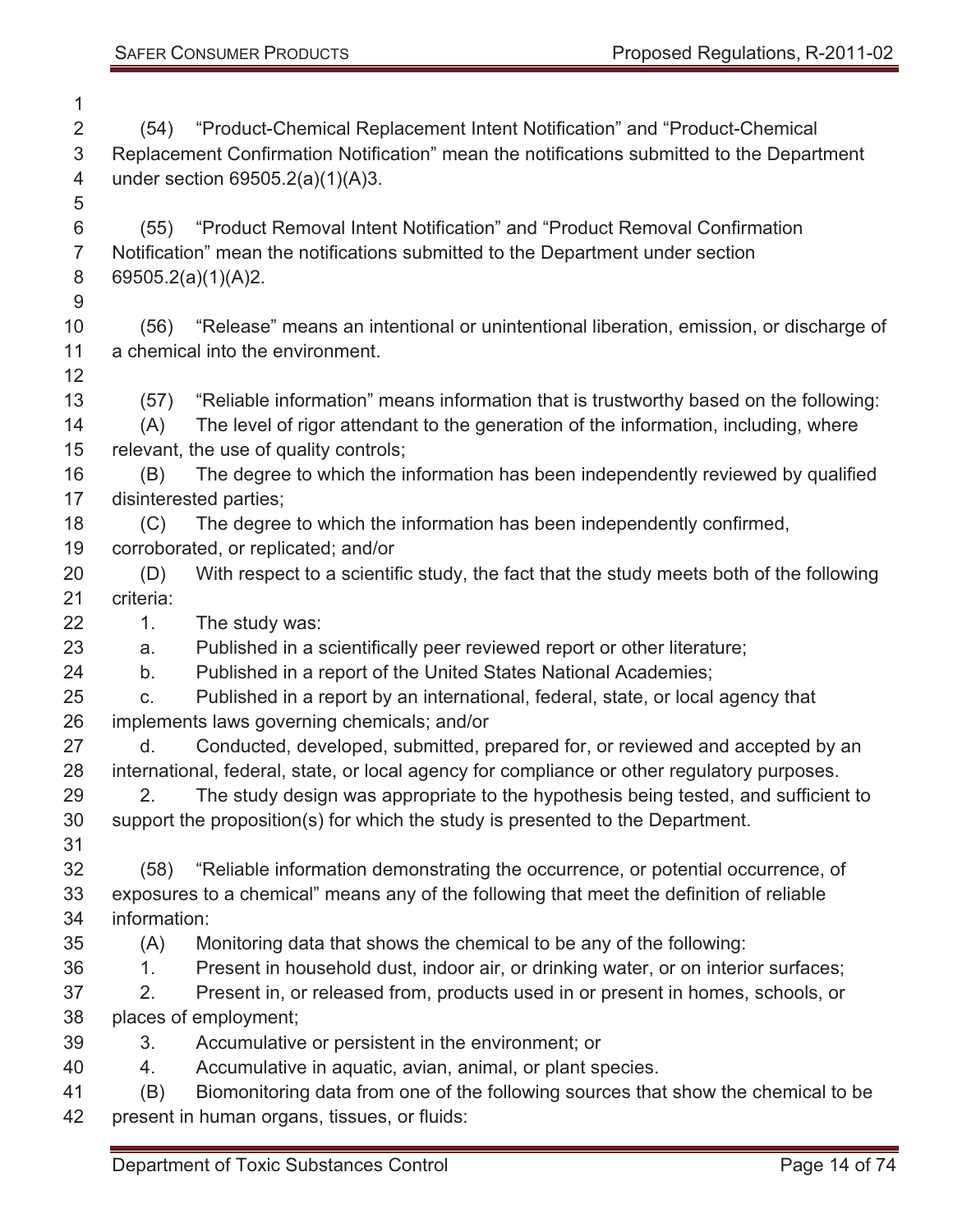1. California Environmental Contaminant Biomonitoring Program; and/or

- 2. United States Centers for Disease Control and Prevention's National Health and Nutrition Evaluation Survey biomonitoring data.
- (C) Evidence that a chemical exhibits the hazard trait for any of the following:
- 1. Bioaccumulation;
- 2. Persistence; or
- 3. Lactational or transplacental transfer, as specified in section 69405.5.
- (D) Exposure or environmental modeling that indicates either of the following:
- 1. Exposure point concentration(s) associated with adverse impacts; or
- 2. Environmental accumulation of a chemical.
- (E) Monitoring data indicating the presence of a chemical or its degradation products in California solid waste, wastewater, biosolids, or storm water streams collected or managed by California State or local agencies in concentrations or volumes that:
- 14 1. Potentially contribute to or cause adverse impacts;
- 2. Require the expenditure of public funds to mitigate potential adverse impacts associated with the chemical or its degradation products;
- 17 3. Increase the costs of reusing or recycling materials containing the chemical or its degradation products;
- 4. Interfere with the proper operation of solid waste, wastewater, or storm water treatment systems and result in the discharge of the chemical or its degradation products to the environment;
- 5. Exceed regulatory thresholds for the chemical or its degradation products; or 6. Result in violations of the permit issued to the facility responsible for managing solid
- waste, wastewater, biosolids or storm water streams.
- 

 (59) "Replacement Candidate Chemical" or "replacement chemical" means a Candidate Chemical or other chemical, whichever is applicable, that replaces, or is under consideration to replace, the Chemical(s) of Concern, in whole or in part, in an alternative to the Priority Product, and that is one of the following:

- (A) A chemical that is not present in the Priority Product; or
- (B) A chemical that is present at a lower concentration in the Priority Product relative to other chemicals in the Priority Product other than the Chemical(s) of Concern.
- (60) "Responsible entity" means any of the following:
- (A) Manufacturer;
- (B) Importer;
- (C) Assembler; or
- (D) Retailer.
- 

(61) "Retailer" means a person to whom a product that is subject to the requirements of

this chapter is delivered or sold for purposes of sale or distribution by that person to a

consumer.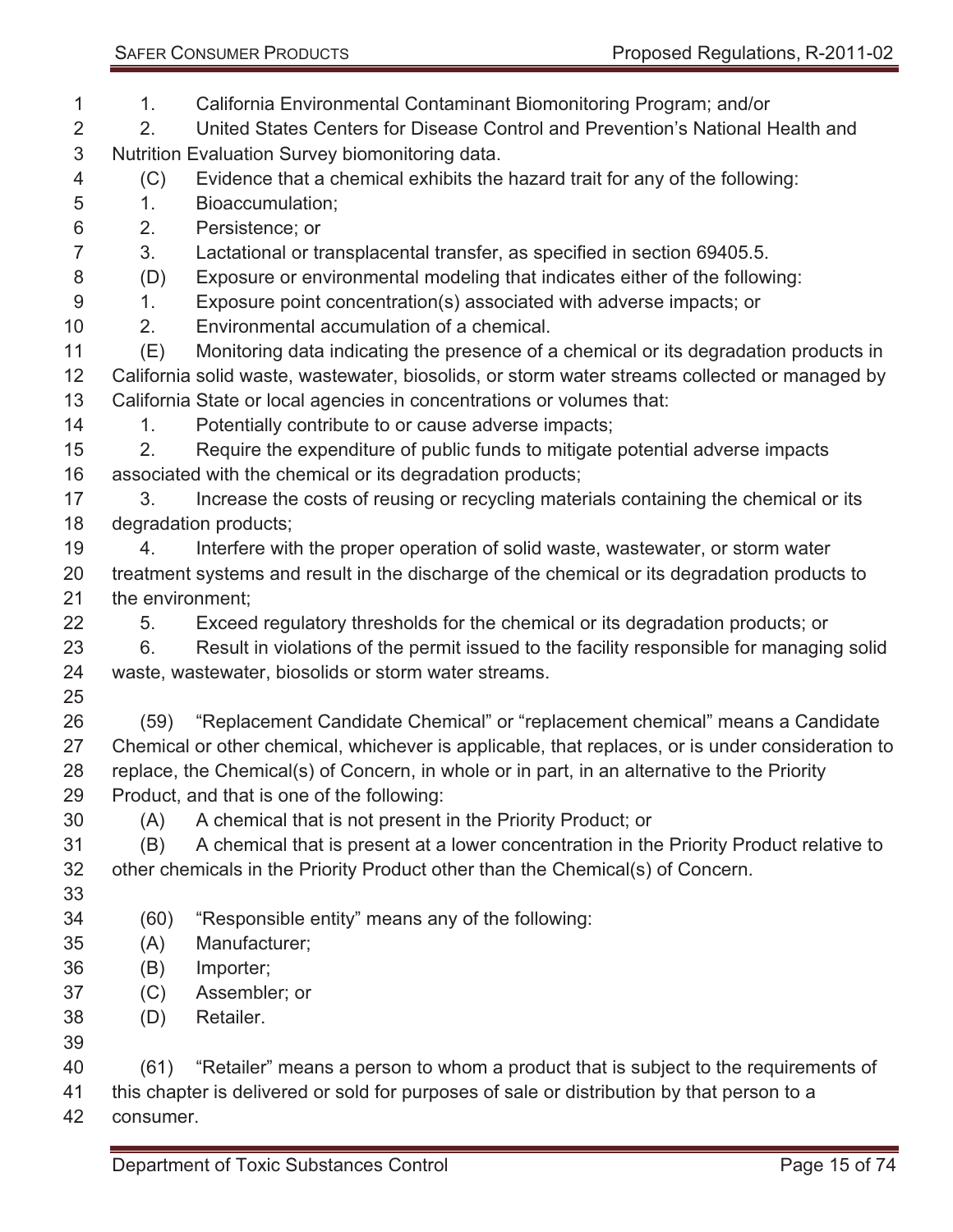(62) "Safer alternative" means an alternative that, in comparison with another product or product manufacturing process, has reduced potential adverse impacts and/or potential exposures associated with one or more Candidate Chemical(s), Chemical(s) of Concern, and/or replacement chemicals, whichever is/are applicable. (63) "Sales outlet" means any place at which consumer products are sold, supplied, or offered for sale directly to consumers in California. (64) "Sensitive subpopulations" means subgroups that comprise a meaningful portion of the general population that are identifiable as being at greater risk of adverse health effects when exposed to one or more chemicals that exhibit a hazard trait and/or toxicological endpoint, including, but not limited to, infants, children, pregnant women, and elderly individuals. "Sensitive subpopulations" also include persons at greater risk of adverse health effects when exposed to chemicals because they are either individuals with a history of serious illness or greater exposures to chemicals, or workers with greater exposures to chemicals due to the nature of their occupation. (65) "Technically feasible" means that the technical knowledge, equipment, materials, and other resources available in the marketplace are expected to be sufficient to develop and implement an alternative product or replacement chemical. (66) "Trade secret" means "Trade secret" as defined in Civil Code section 3426.1(d). (77) "Useful life" means the period of time during which a product can be used as intended, expressed in terms of a single use, number of applications, or days, months, or years of use. NOTE: Authority cited: Sections 25252, 25253, and 58012, Health and Safety Code. Reference: Sections 25251, 25252, 25253, and 25257, Health and Safety Code, Section 1060, Evidence Code, and Sections 3426 through 3426.11, inclusive, Civil Code. **§ 69501.2. Duty to Comply and Consequences of Non-Compliance.**  (a) Duty to Comply. (1)(A) A manufacturer has the principal duty to comply with requirements applicable to a responsible entity. In the event a manufacturer does not comply, it shall be the duty of the importer, if any, to comply if the Department provides notice to the importer under subsection (c)(1). A retailer or assembler is required to comply with the requirements applicable to a responsible entity only if the manufacturer and the importer have failed to comply and the Department provides notice to the retailer or assembler of such non-compliance by posting the information on the Failure to Comply List.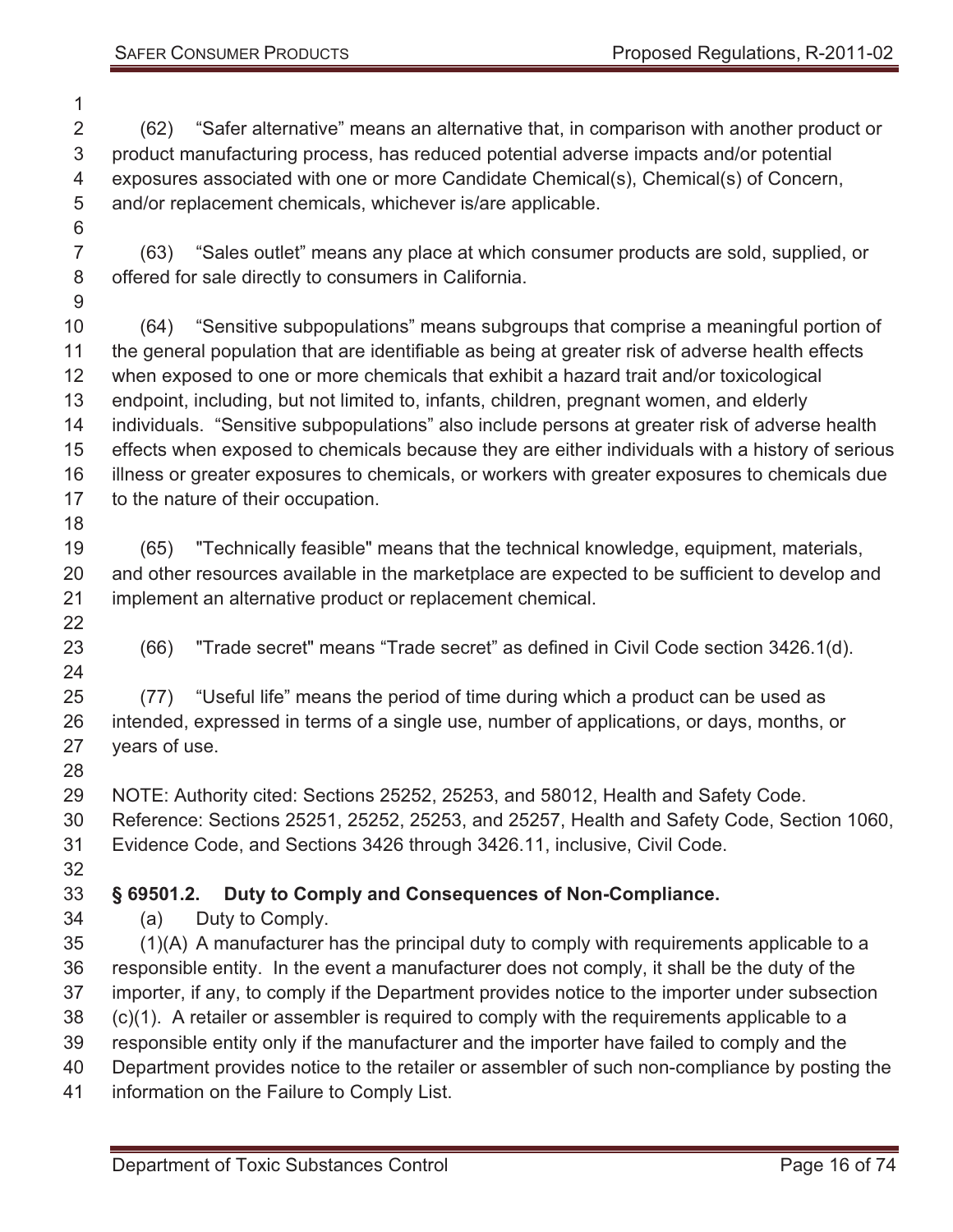(B) Notwithstanding subparagraph (A), the provisions of sections 69505.2 and 69505.3 may only be fulfilled by the manufacturer. (C) The Department may not require any responsible entity other than the manufacturer to comply with a regulatory response under sections 69506.6 through 69506.8. However, if the manufacturer fails to comply and the Department provides notice under subparagraph (A), the importer shall cease to place the product into the stream of commerce in California and each retailer and assembler shall cease ordering the product, no later than ninety (90) days after the Department has provided such notice. (2) Except for the requirement to submit a notification under sections 69503.7, 69505.2, or 69505.3, the requirements of this chapter applicable to a responsible entity may be fulfilled by a consortium, trade association, public-private partnership, non-profit organization, or other entity acting on behalf of, or in the stead of, the responsible entity. (b) Retailer and Assembler Options. A retailer or assembler who has received a notice from the Department under subsection (a)(1)(A) is not responsible for complying with the requirements specified in the notice if: (1) The manufacturer or importer complies with the requirement specified in the Department's notice within ninety (90) days after the Department issues the notice; or (2) The retailer or assembler complies with both of the following requirements: (A) The retailer or assembler ceases ordering the product no later than ninety (90) days 20 after the Department has provided notice under subsection  $(a)(1)(A)$ ; and (B) No later than ninety (90) days after the Department has provided notice under subsection (a)(1)(A), the retailer or assembler submits a Product Cease Ordering Notification informing the Department that the retailer or assembler has ceased ordering the product, and provides the following information to the Department: 25 1. The name of, and contact information for, the retailer or assembler, whichever is applicable; 27 2. The name of, and contact information for, the manufacturer(s) and importer(s); 3. Identification and location of the retailer's sales outlets where the product is sold, supplied, or offered for sale in California, if applicable; 4. The name of, and contact information for, the person immediately upstream from the retailer or assembler, as applicable, in the supply chain for the product; 5. Information describing the product, and the brand name(s) and product name(s) under which the retailer's or assembler's product is placed into the stream of commerce in California, and, if the product is a component of one or more assembled products, a description of the known product(s) in which the component is used; 6. The length of time the retailer or assembler estimates will be needed to exhaust the remaining inventory of the Priority Product; and 7. A statement certifying that the retailer or assembler will not re-initiate ordering the product unless and until information posted on the Department's website indicates that the non-compliance has been remedied. (c) Failure to Comply List.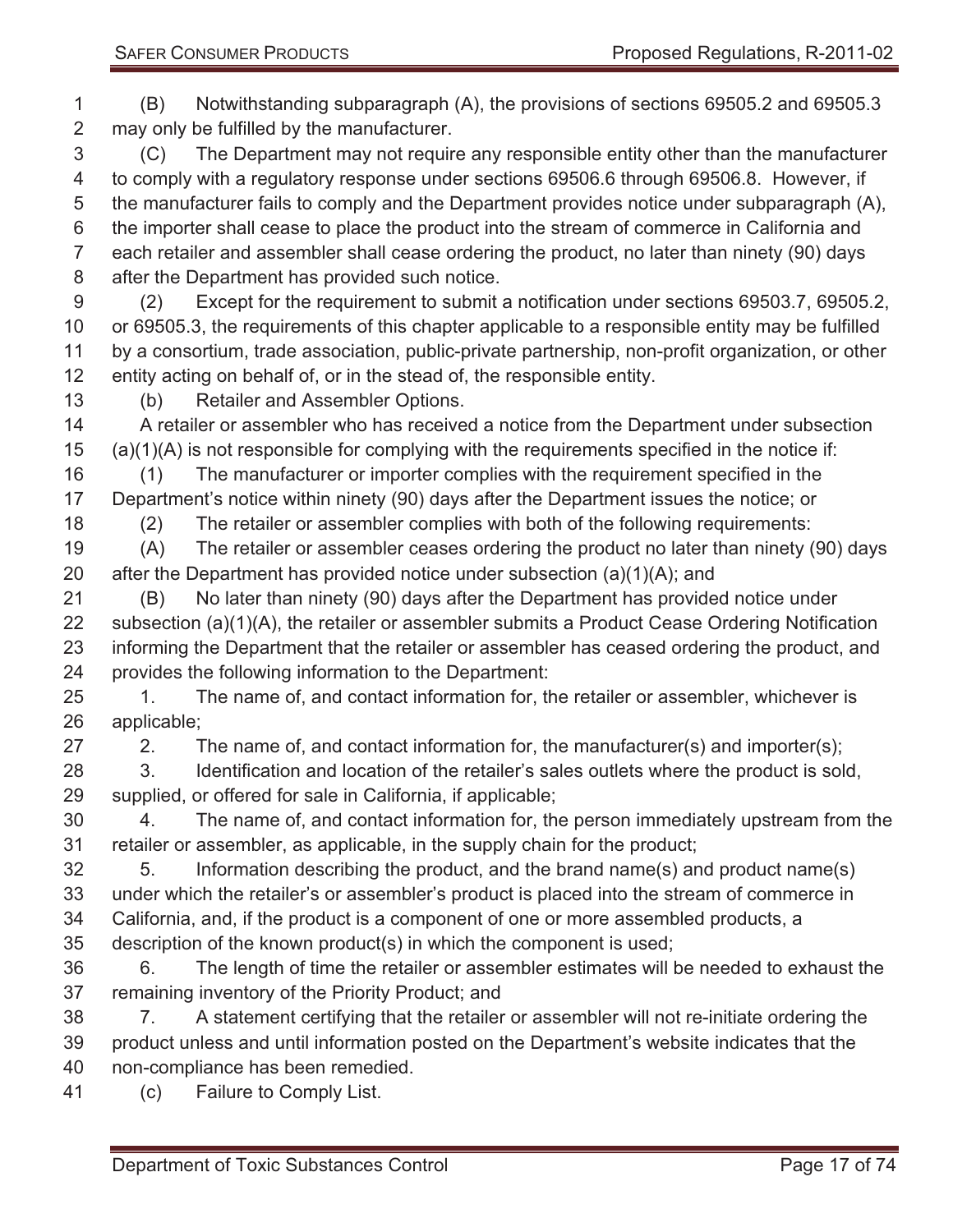(1)(A) If the Department determines that one or more requirements of this chapter have not been complied with for a specific product, the Department shall issue a notice of non- compliance to the manufacturer and the importer(s) for the product. (B) A notice of non-compliance must include a description of the nature of the non- compliance, the steps necessary to achieve compliance, and the Department's intent to place information concerning the determination of non-compliance on the Failure to Comply List on its website. (2) If the non-compliance has not been remedied to the satisfaction of the Department within forty-five (45) days after the issuance of the notice of non-compliance, the Department shall post information concerning the determination of non-compliance on the Failure to Comply List on its website. The Department shall post this information on the Failure to Comply List not later than ninety (90) days after issuing the notice of non-compliance. (3) Paragraph (2) does not apply if there is a pending dispute under article 7 concerning the notice of non-compliance. (4) The Department shall post and maintain on its website a Failure to Comply List that includes the following information for each product covered by a notice of non-compliance: (A) Information identifying and describing the product, and the brand name(s) and product name(s) under which the product is placed into the stream of commerce in California, and, if the product is a component of one or more assembled products, a description of the known product(s) in which the component is used; (B) The requirement(s) of this chapter, and the applicable due date(s), that are the basis for the notice of non-compliance; (C) A statement placing retailers and, if applicable, assemblers on notice under subsection (a)(1)(A) of the failure to comply by the manufacturer(s) and importer(s), including identification of the requirement with which the retailer and, if applicable, assembler shall comply and the timeframe for compliance, which shall be no less than ninety (90) days after the notice is posted on the Department's website; (D) The Chemical(s) of Concern and any other Candidate Chemical(s) known to the Department to be present in the product; (E) The name of and, if known, the contact information for any person(s) listed on the product label as the manufacturer, importer, or distributor; (F) The name of, and contact information for, any manufacturer or importer that has been noticed by the Department, under paragraph (1); (G) The name of, and contact information for, retailers and, if applicable, assemblers known to the Department who have not fully complied with the requirements of subsection (b); and (H) The date the product is first listed on the Failure to Comply List. (5) The Department shall remove a product and the associated information from the Failure to Comply List if the Department determines that the condition of non-compliance has been fully remedied.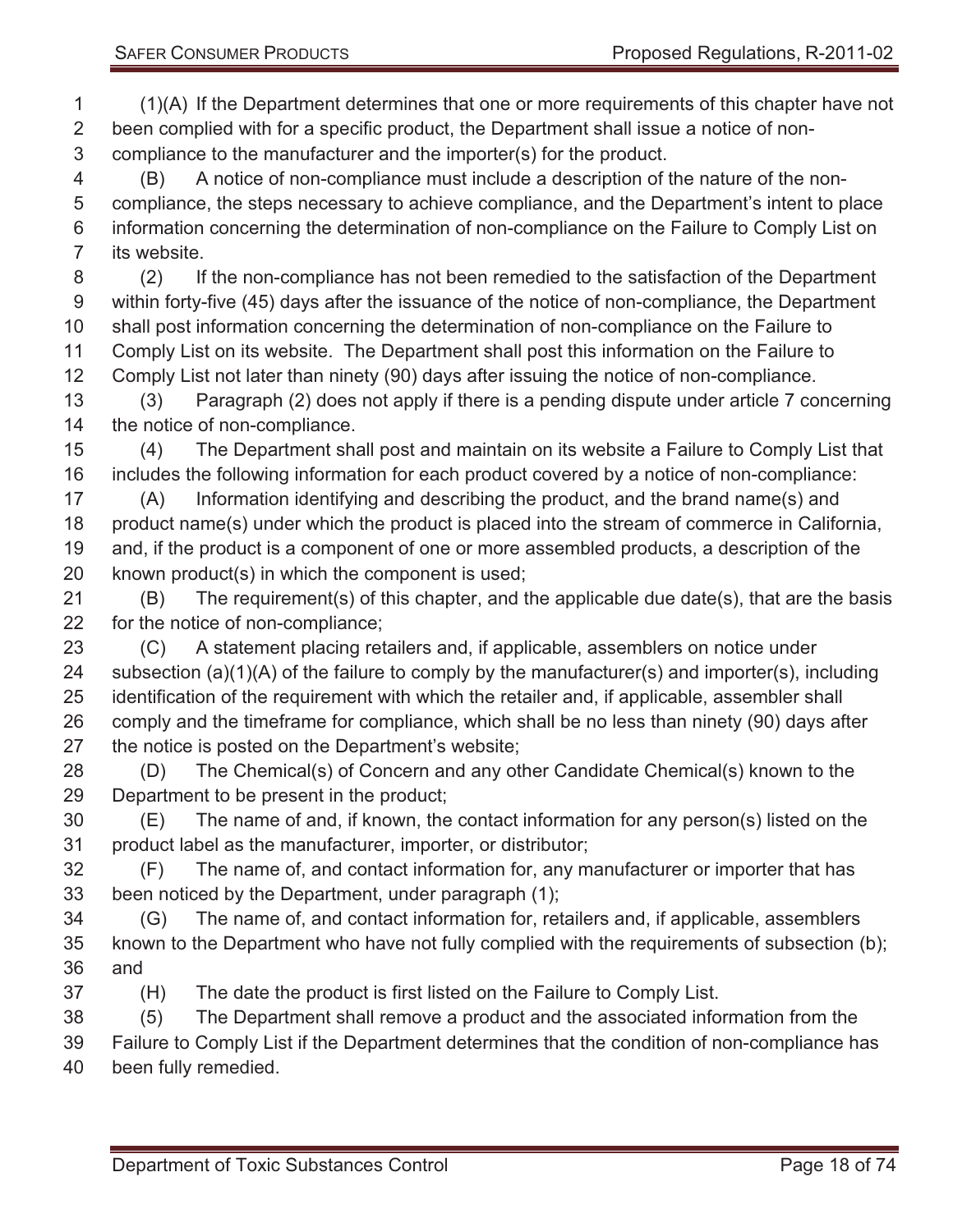(6) The Department shall remove information concerning a retailer or an assembler from 2 the Failure to Comply List if the Department determines that the retailer or assembler has fully complied with subsection (b).

 NOTE: Authority cited: Sections 25252, 25253, and 58012, Health and Safety Code. Reference: Sections 25252 and 25253, Health and Safety Code.

#### **§ 69501.3. Information Submission and Retention Requirements.**

 (a) Signatures. All documents required to be submitted to the Department under this chapter must be signed by the responsible individual in charge of preparing or overseeing the preparation of the information, and by the owner, or an officer of the company, or an authorized representative.

 (b) Format. All documents submitted to the Department must be in English, and must be generated and submitted in a manner and in an electronic format specified by the Department.

 (c) Certification Statement. All documents required to be submitted to the Department under this chapter must include the following certification statement, signed by the owner or an officer of the entity submitting the document, whose responsibilities include product development, product safety, or related responsibilities pertinent to the documents listed in this paragraph, and by the responsible individual in charge of preparing, or overseeing the preparation of, the information:

 "I certify that this document and all attachments were prepared or compiled under my direction or supervision to assure that qualified personnel properly gathered and evaluated the information submitted. Based on my inquiry of the person(s) directly responsible for gathering the information, the information submitted is, to the best of my knowledge and belief, true, accurate, and complete. I am aware that submitting false information or statements is a violation of law."

 (d) Due Dates. All provisions in this chapter requiring a document to be submitted to the Department within a specified time frame means that the document must be postmarked or submitted electronically by the end date of that time frame.

 (e) Document Retention. A person who is subject to a requirement to obtain or prepare information, but who is not required to submit the information to the Department or has not yet been requested to submit the information to the Department, shall retain the information for a period of three (3) years following the date the person was required to obtain or prepare the information.

NOTE: Authority cited: Sections 25252, 25253, and 58012, Health and Safety Code.

Reference: Sections 25252 and 25253, Health and Safety Code.

- 
- **§ 69501.4. Chemical and Product Information.**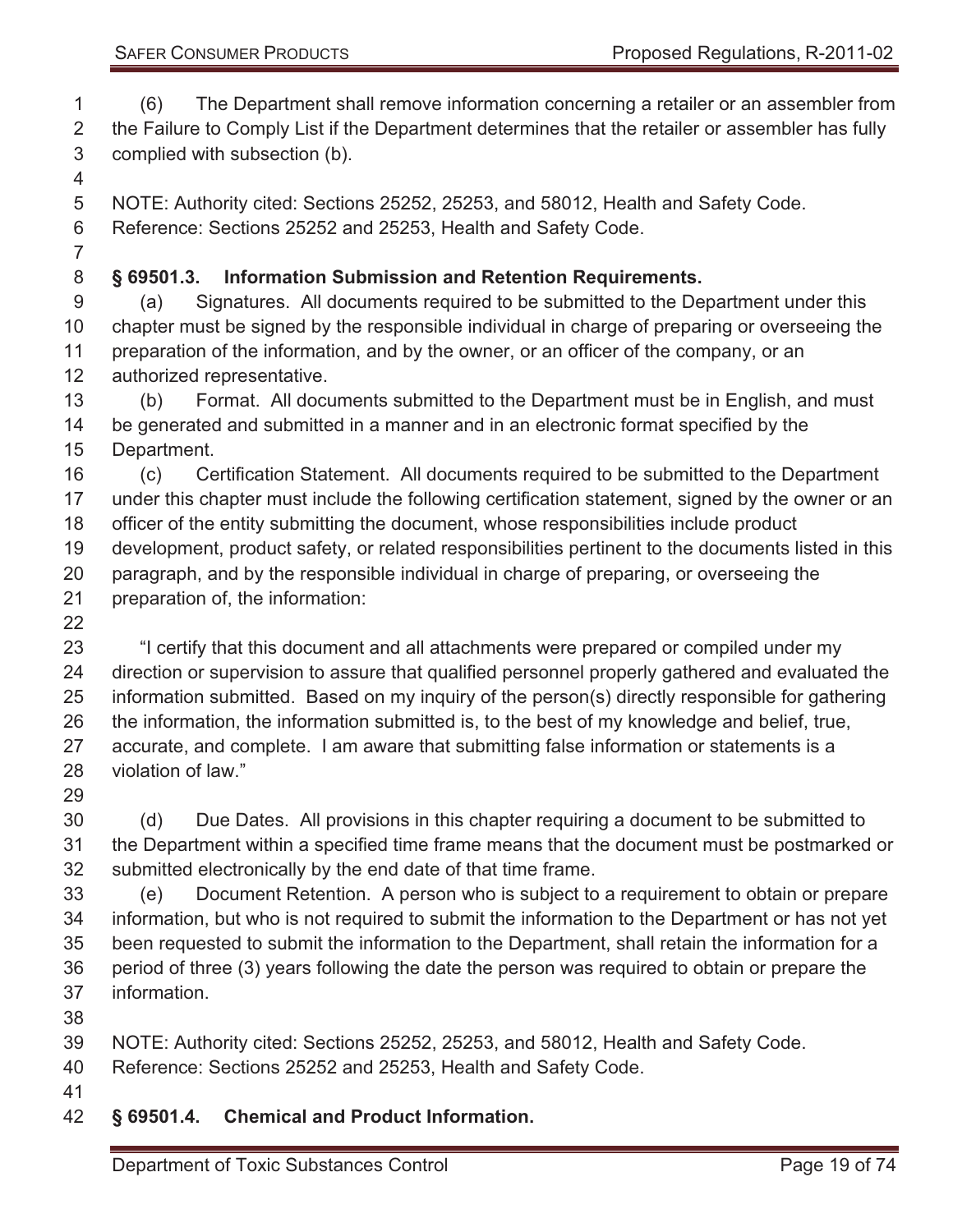(a)(1) Information Gathering. The Department shall seek to obtain and/or review information that it determines is necessary to implement this chapter using one or more of the following approaches:

 (A) Obtain and/or review information in the public domain that is readily available in a usable format, without a subscription or other charge;

 (B) Obtain and/or review information in the public domain that is readily available in a usable format, with a subscription or other charge, to the extent resources are available to pay the required costs;

 (C) Request one or more product or chemical manufacturers, importers, assemblers, and/or retailers to make existing information available to the Department, in accordance with a schedule specified by the Department; and/or

 (D) Request one or more product or chemical manufacturers, importers, assemblers, and/or retailers to generate new information and provide it to the Department, in accordance with a schedule specified by the Department.

 (2) For purposes of this section, the terms "manufacturer", "importer", "assembler", and "retailer", mean the manufacturer, importer, assembler, and retailer of any product or chemical, not just those products or chemicals subject to the requirements of this chapter.

 (b) Information Requests. The Department may request that information be made available to it under this section by either or both of the following methods:

 (1) Correspondence sent to an individual person electronically or by United States mail; and/or

 (2) Information call-ins that, unless otherwise specified, apply to all manufacturers, importers, assemblers, and retailers, as applicable, of a specific chemical or product or group of chemicals or products. The Department shall post information call-ins on its website, and provide notice to individuals on the electronic mailing list(s) established by the Department related to this chapter.

(c) Response Status List.

 (1) The Department shall maintain and post on its website a Response Status List. The Response Status List shall be used to provide notice that a person, who has been requested to provide information to the Department under this section, or someone acting on behalf of or in the stead of that person, has done one of the following:

 (A) Made the information requested under this section available to the Department within the time specified by the Department;

 (B) Failed to make the information requested under this section available to the Department by the due date specified by the Department; or

 (C) Demonstrated to the Department's satisfaction that it does not have and is unable to produce the requested information.

 (2) The information posted on the Response Status List shall include identification of the person and the chemical or product that is the subject of the request.

 (3) The Department shall update information on its website upon determining that a person has taken action to change its status under paragraph (1).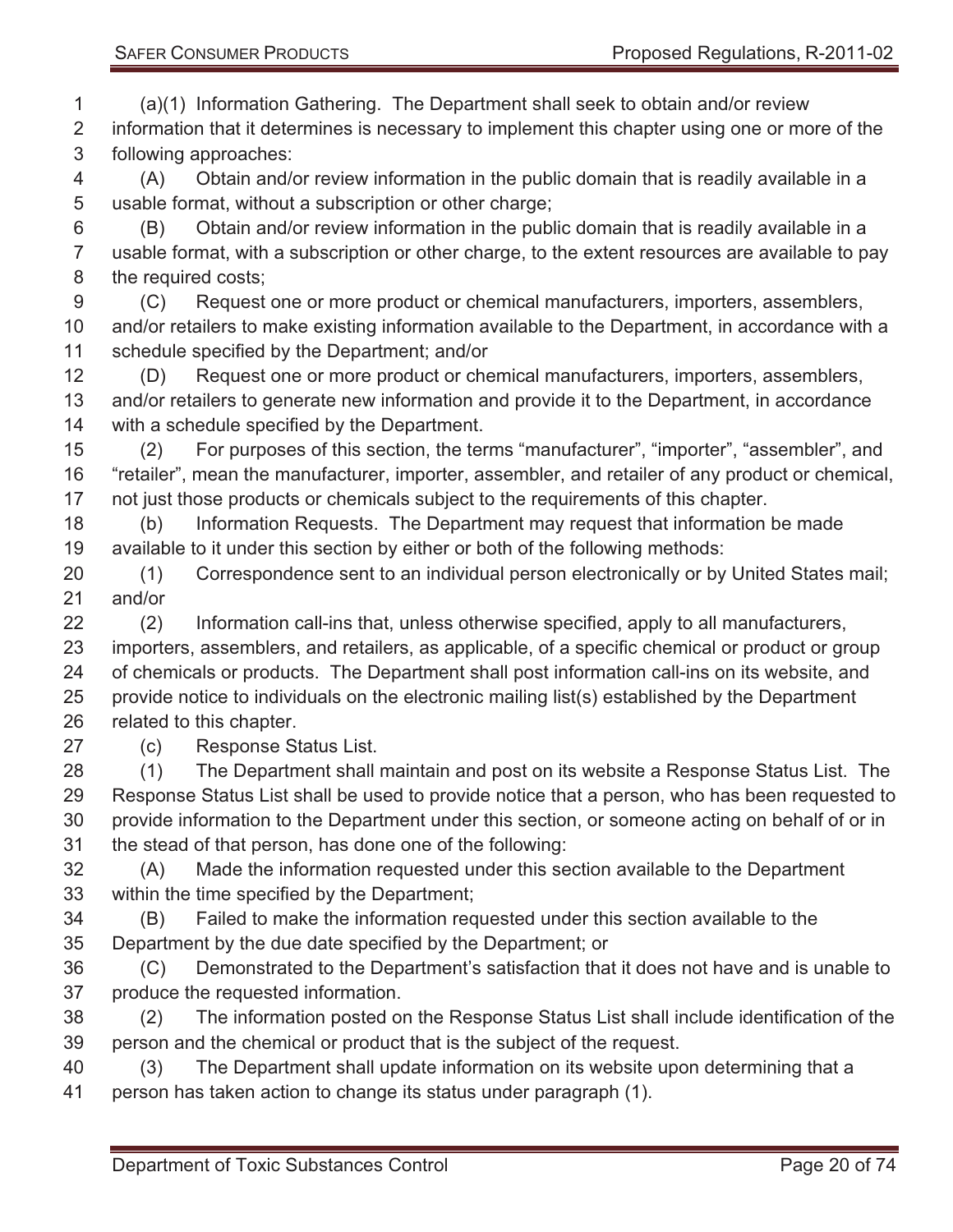(d) Safer Consumer Products Partner Recognition List. The Department may maintain and post on its website a Safer Consumer Products Partner Recognition List identifying persons that have voluntarily provided the Department with information that advances the quest for safer consumer products. Persons identified on this list may include, but are not limited to, persons that have done the following:

 (1) Voluntarily completed an alternatives analysis on a consumer product that has not been listed as a Priority Product; and/or

 (2) Voluntarily provided information that is helpful to the Department in implementing this chapter.

NOTE: Authority cited: Sections 25252, 25253, and 58012, Health and Safety Code.

Reference: Sections 25252 and 25253, Health and Safety Code.

## **§ 69501.5. Availability of Information on the Department's Website.**

 (a) Website Postings Requiring Noticing. The Department shall post on its website, and update as appropriate, all of the information listed below. The Department shall also provide notice of the availability of the information, including the availability of updates to the information, to individuals on the electronic mailing list(s) that the Department establishes related to this chapter.

(1) The Failure to Comply List.

(2) Requests for information made under section 69501.4.

 (3) Proposed and final Candidate Chemicals and Priority Products lists and revisions to the lists, supporting rationale and documentation, copies of all written comments received during the public comment periods for the proposed lists, and copies of written responses the Department provides to the comments.

 (4) Petitions designated as complete under section 69504(c), and notices of decision and statements of basis prepared by the Department under section 69504.1(d).

(5) A list of due date extension requests approved for submission of AA Reports.

 (6) AA Report notices of public review periods, notices of compliance, notices of deficiency, notices of disapproval, and notices of ongoing review.

 (7) Proposed and final regulatory response determination notices issued by the Department, copies of all written comments received during the public comment period for a proposed regulatory response determination, and copies of written responses the Department provides to the comments.

 (8) A list of regulatory response exemption requests submitted to the Department, and copies of all notices issued by the Department granting, denying, or rescinding a regulatory response exemption.

 (9) Copies of all disputes and Requests for Review filed with the Department under article 7, and copies of all Department decisions, and notices of ongoing review, issued in response to disputes and Requests for Review.

 (b) Additional Website Postings. The Department shall also post on its website, and update as appropriate, all of the following information: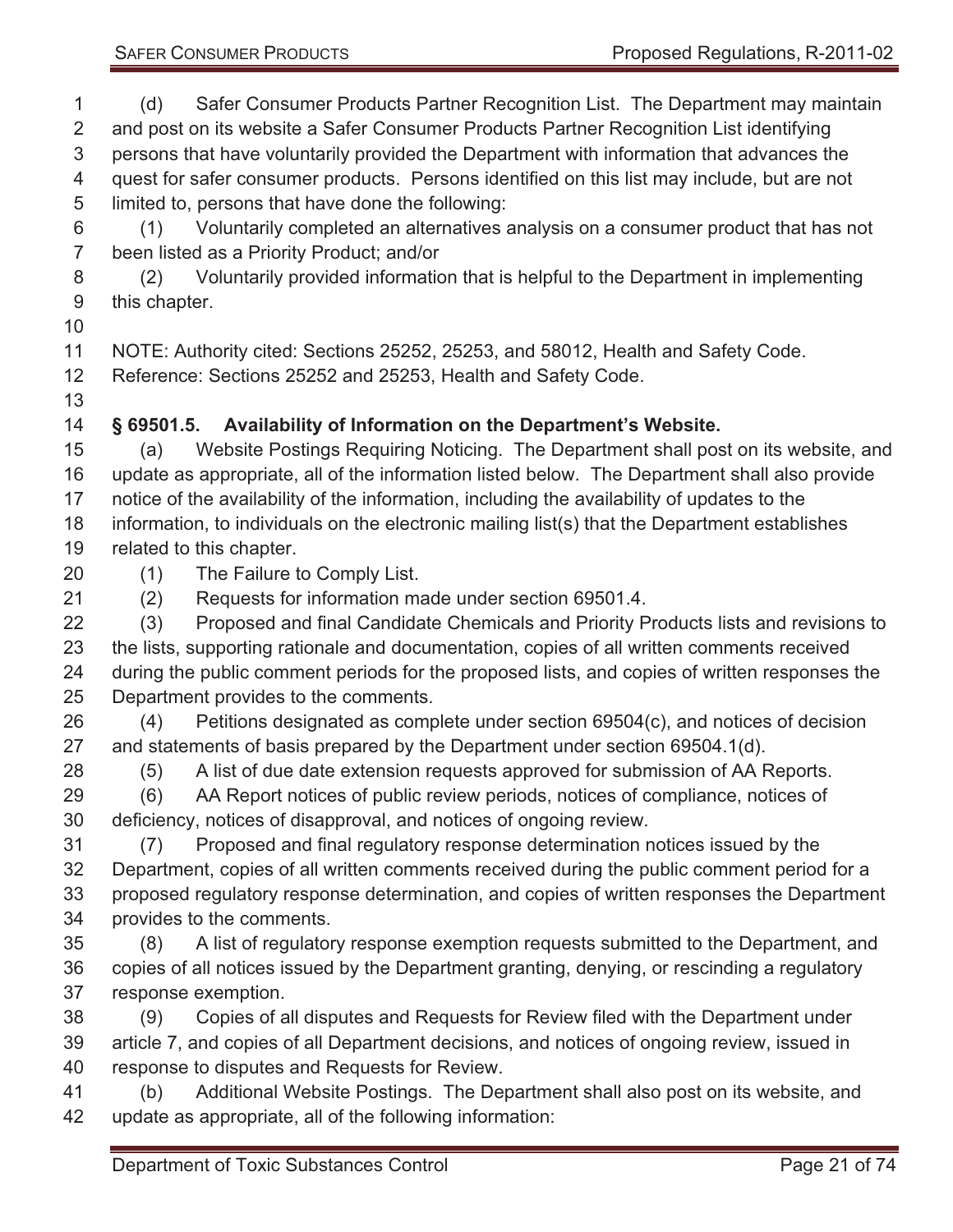(1) The Response Status List prepared under section 69501.4(c). (2) Any Safer Consumer Products Partner Recognition List prepared under section 69501.4(d). (3) As the following information becomes available, the Department shall add it to the

 Priority Products list, posted on the Department's website, for each product that is a Priority Product, and maintain and update this information for as long as the Priority Product continues to be placed into the stream of commerce in California:

- (A) Brand name(s) and product name(s) for the product, and, if the product is a component of one or more assembled products, a description of the known product(s) in which the component is used;
- (B) Product manufacturer(s) and importers, except for those manufacturers that have submitted a timely and compliant Confirmation Notification under section 69505.2;

 (C) Other responsible entities for the product, except for the responsible entities that have complied with the requirements of section 69501.2(b);

 (D) The identity of the person who will fulfill the requirements of article 5, as reflected in 16 the Priority Product Notification;

- (E) The due dates for, and dates of receipt of, each applicable AA Report and each Alternate Process AA Work Plan; and
- (F) Lists of, and copies of, all of the following that have been submitted to the Department for each product, including the date of receipt:
- 21 1. Priority Product Notifications;

22 2. Alternatives Analysis Threshold Notifications, and notifications submitted to the Department under subsections (c) and (d) of section 69505.3, and notices issued by the Department under section 69505.3(e);

- 3. Chemical Removal Intent and Confirmation Notifications;
- 4. Product Removal Intent and Confirmation Notifications;
- 5. Product-Chemical Replacement Intent and Confirmation Notifications; and
- 6. Product Cease Ordering Notifications submitted to the Department under section 69501.2(b)(2).
- (4) Guidance documents prepared by the Department under section 69505(a).
- (5) AAs made available by the Department under section 69505(b).
- (6) A list of all AA Reports and Alternate Process AA Work Plans submitted to the

 Department under article 5, the executive summary for each document, the date of receipt, and a full or redacted copy of each document, including both the originally submitted document and the document approved by the Department, if different.

- (7) A list and copies of all notices issued by the Department and all documents submitted to the Department under section 69506.5.
- (8) Copies of, or links to, product stewardship plans, substitute end-of-life management
- programs, exemptions from end-of-life management program requirement, and copies of
- annual end-of-life program reports.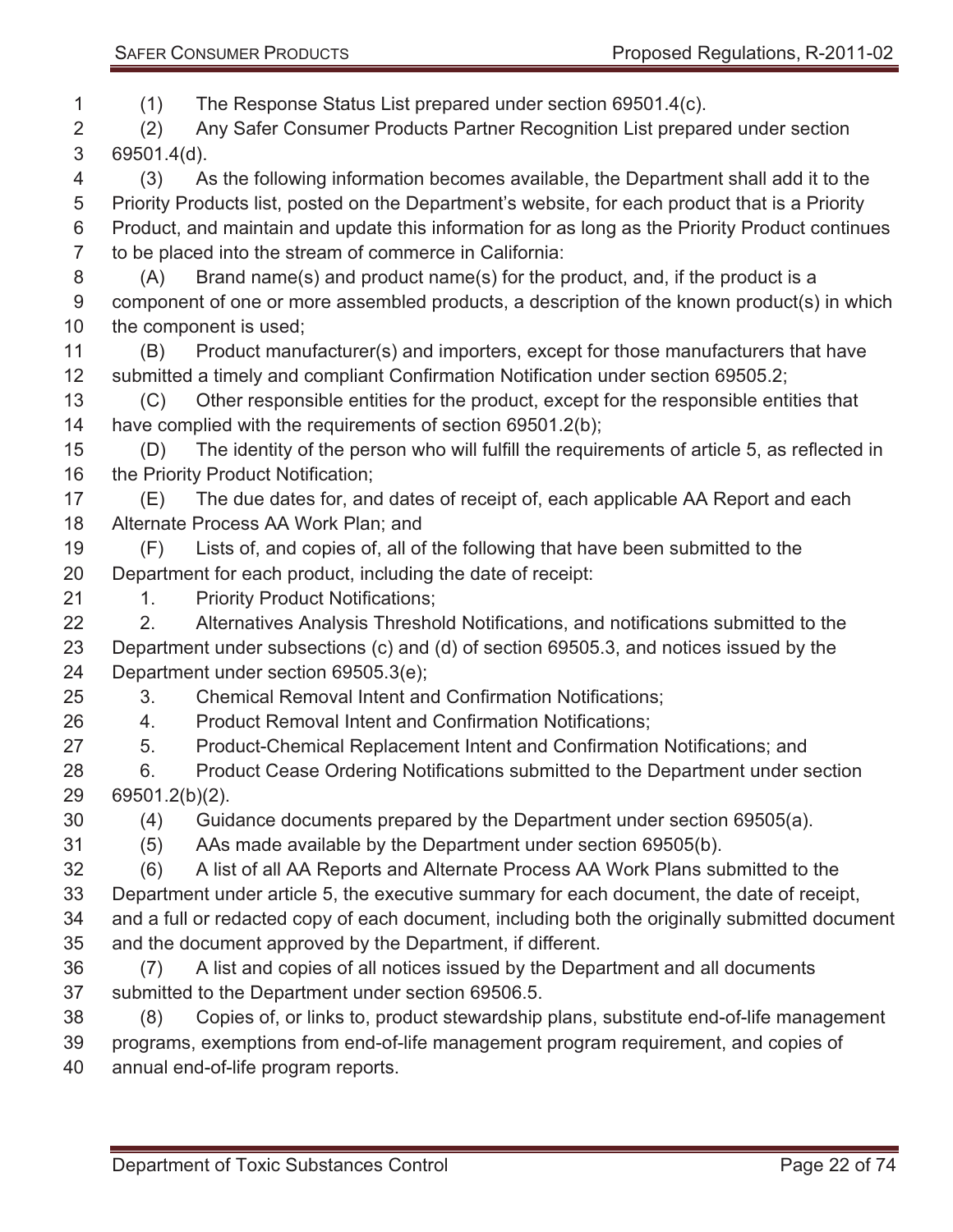(9) Regulatory response notifications submitted to the Department under subsections (a) and (c) of section 69506.10, and the Regulatory Response Summary prepared and updated by the Department under section 69506.10(d).

(10) Findings of audits conducted by the Department under section 69508.

 (c) Website Posting Date. All information posted on the Department's website under this chapter must include the date the document or information is first posted and the date(s) of any revised postings.

NOTE: Authority cited: Sections 25252, 25253, and 58012, Health and Safety Code.

Reference: Sections 25252 and 25253, Health and Safety Code.

## **Article 2. Process for Identifying Candidate Chemicals**

**§ 69502. General.** 

 This article identifies Candidate Chemicals that can be considered under article 3 for designation as a Chemical of Concern, and specifies the process by which the Department may identify additional Candidate Chemicals. The Department may use, but is not limited to using, information obtained and/or reviewed under section 69501.4 to perform its duties under this article.

 NOTE: Authority cited: Sections 25252 and 58012, Health and Safety Code. Reference: Section 25252, Health and Safety Code.

### **§ 69502.1. Applicability.**

 This article applies to all chemicals that exhibit a hazard trait and/or an environmental or toxicological endpoint, and that are present in products that are placed into the stream of commerce in California.

NOTE: Authority cited: Sections 25252, 25253, and 58012, Health and Safety Code.

Reference: Sections 25252 and 25257.1, Health and Safety Code.

# **§ 69502.2. Candidate Chemicals Identification.**

 (a) Candidate Chemicals List. As of the effective date of these regulations, a chemical is identified as a Candidate Chemical if it exhibits a hazard trait and/or an environmental or toxicological endpoint, and meets one or both of the following criteria:

(1) The chemical is on one or more of the lists specified below:

 (A) Chemicals known to cause cancer and/or reproductive toxicity that are listed under Health and Safety Code section 25249.8 of the California Safe Drinking Water and Toxic

Enforcement Act of 1986;

(B) Chemicals classified as carcinogens, mutagens, and/or reproductive toxicants

Categories 1A and 1B in Annex VI to Regulation (European Commission) 1272/2008;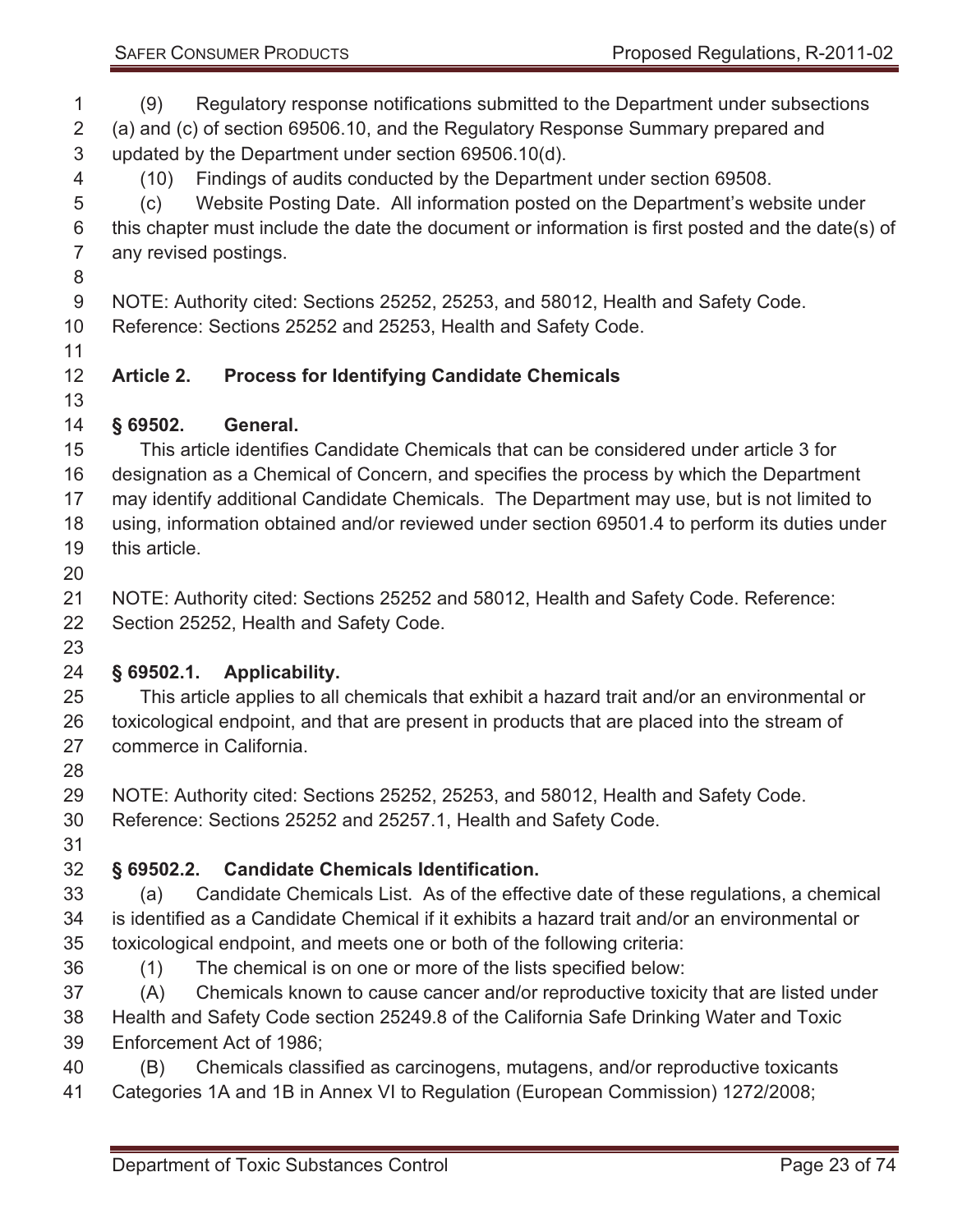(C) Chemicals included as endocrine disruptors in the candidate list of Substances of Very High Concern in accordance with Article 59 of Regulation (European Commission) 1907/2006;

 (D) Chemicals for which a reference dose or reference concentration has been developed based on neurotoxicity in the United States Environmental Protection Agency's Integrated Risk Information System;

 (E) Chemicals that are identified as "carcinogenic to humans", "likely to be carcinogenic to humans", or Groups A, B1, or B2 carcinogens in the United States Environmental Protection Agency's Integrated Risk Information System;

 (F) Chemicals that are identified as "known to be" or "reasonably anticipated to be" a human carcinogen in the 12th Report on Carcinogens, United States Department of Health and Human Services, Public Health Service, National Toxicology Program;

 (G) Chemicals included as persistent, bioaccumulative and toxic, or very persistent and very bioaccumulative in the candidate list of Substances of Very High Concern in accordance with Article 59 of Regulation (European Commission) 1907/2006;

 (H) Chemicals that are identified as Persistent, Bioaccumulative, and Inherently Toxic to the environment by the Canadian Environmental Protection Act Environmental Registry Domestic Substances List;

 (I) Chemicals classified as respiratory sensitizers Category 1 in Annex VI to Regulation (European Commission) 1272/2008;

 (J) Groups 1, 2A, and 2B carcinogens identified by the International Agency for Research on Cancer;

 (K) Neurotoxicants that are identified in the Agency for Toxic Substances and Disease Registry's Toxic Substances Portal, Health Effects of Toxic Substances and Carcinogens, Nervous System;

 (L) Persistent Bioaccumulative and Toxic Priority Chemicals that are identified by the United States Environmental Protection Agency's National Waste Minimization Program; (M) Reproductive or developmental toxicants identified in Monographs on the Potential

 Human Reproductive and Developmental Effects, National Toxicology Program, Office of Health Assessment and Translation;

 (N) United States Environmental Protection Agency's Toxics Release Inventory Persistent, Bioaccumulative and Toxic Chemicals that are subject to reporting under the

Emergency Planning and Community Right-to-Know Act section 313; and/or

 (O) Washington Department of Ecology's Persistent, Bioaccumulative, Toxic Chemicals identified in the Washington Administrative Code, title 173, chapter 173-333.

- (2) The chemical is one or more of the following types of chemicals:
- (A) Chemicals for which Notification Levels, as defined in Health and Safety Code section 116455, have been established by the California Department of Public Health;
- (B) Chemicals for which primary Maximum Contaminant Levels have been established

 and adopted under section 64431 or section 64444 of chapter 15 of title 22 of the California Code of Regulations;

Department of Toxic Substances Control **Page 24 of 74** Page 24 of 74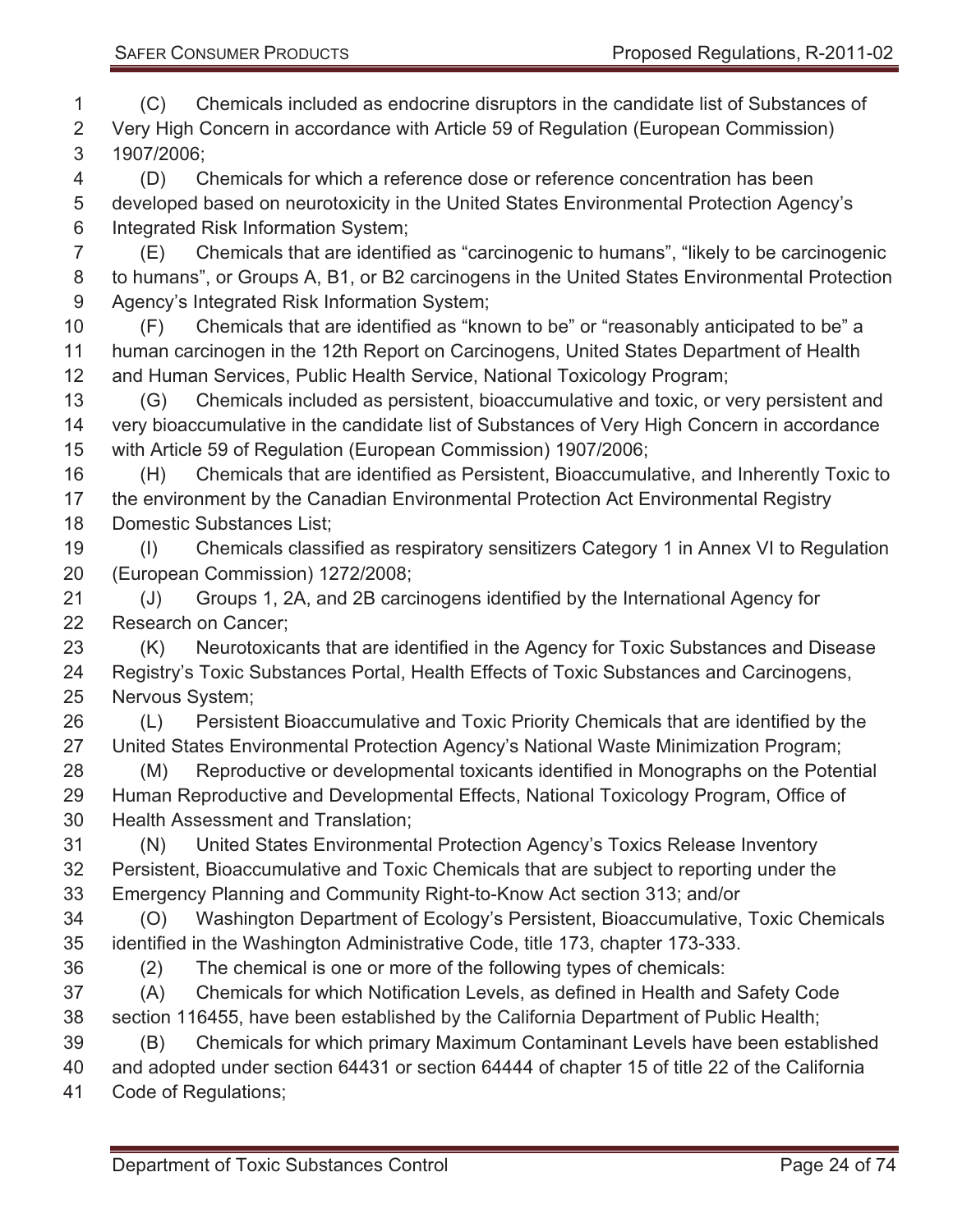(C) Chemicals identified as Toxic Air Contaminants under sections 93000 and 93001 of title 17 of the California Code of Regulations; (D) Chemicals that are identified as priority pollutants in California Water Quality Control Plans under section 303(c) of the federal Clean Water Act and in section 131.38 of title 40 of the Code of Federal Regulations, or identified as pollutants by California or the United States Environmental Protection Agency for one or more water bodies in California pursuant to section 303(d) of the federal Clean Water Act and section 130.7 of title 40 of the Code of Federal Regulations; (E) Chemicals that are identified with non-cancer endpoints and listed with an inhalation or oral Reference Exposure Level by the California Office of Environmental Health Hazard Assessment under Health and Safety Code section 44360(b)(2); (F) Priority Chemicals that are identified under the California Environmental Contaminant Biomonitoring Program; (G) Chemicals that are identified on the Centers for Disease Control and Prevention's *Fourth National Report on Human Exposure to Environmental Chemicals and Updated Tables*; and/or (H) Chemicals that are identified on Part A of the list of Chemicals for Priority Action, Oslo and Paris Conventions for the Protection of the Marine Environment of the North-East Atlantic. (b) Additions to the Candidate Chemicals List. In addition to the chemicals identified as Candidate Chemicals under subsection (a), the Department may identify as Candidate Chemicals those chemicals that exhibit one or more hazard traits and/or environmental or toxicological endpoints by considering the following factors for which reliable information is available: (1) Adverse Impacts. (A) The Department shall evaluate the potential for the chemical to contribute to or cause adverse impacts, considering one or more of the following factors: 28 1. The chemical's hazard trait(s) and/or environmental or toxicological endpoint(s); 2. The chemical's aggregate effects; 3. The chemical's cumulative effects with other chemicals with the same or similar hazard trait(s) and/or environmental or toxicological endpoint(s); 4. The chemical's physicochemical properties; 5. The chemical's environmental fate; 6. The human populations, and/or aquatic, avian, or terrestrial animal or plant organisms for which the Candidate Chemical(s) has/have the potential to contribute to or cause adverse impacts; and/or 7. The potential for the chemical to degrade, form reaction products, or metabolize into another Candidate Chemical or a chemical that exhibits one or more hazard traits and/or environmental or toxicological endpoints. (B) The Department shall give special consideration to the potential for the chemical to contribute to or cause adverse impacts for: 1. Sensitive subpopulations;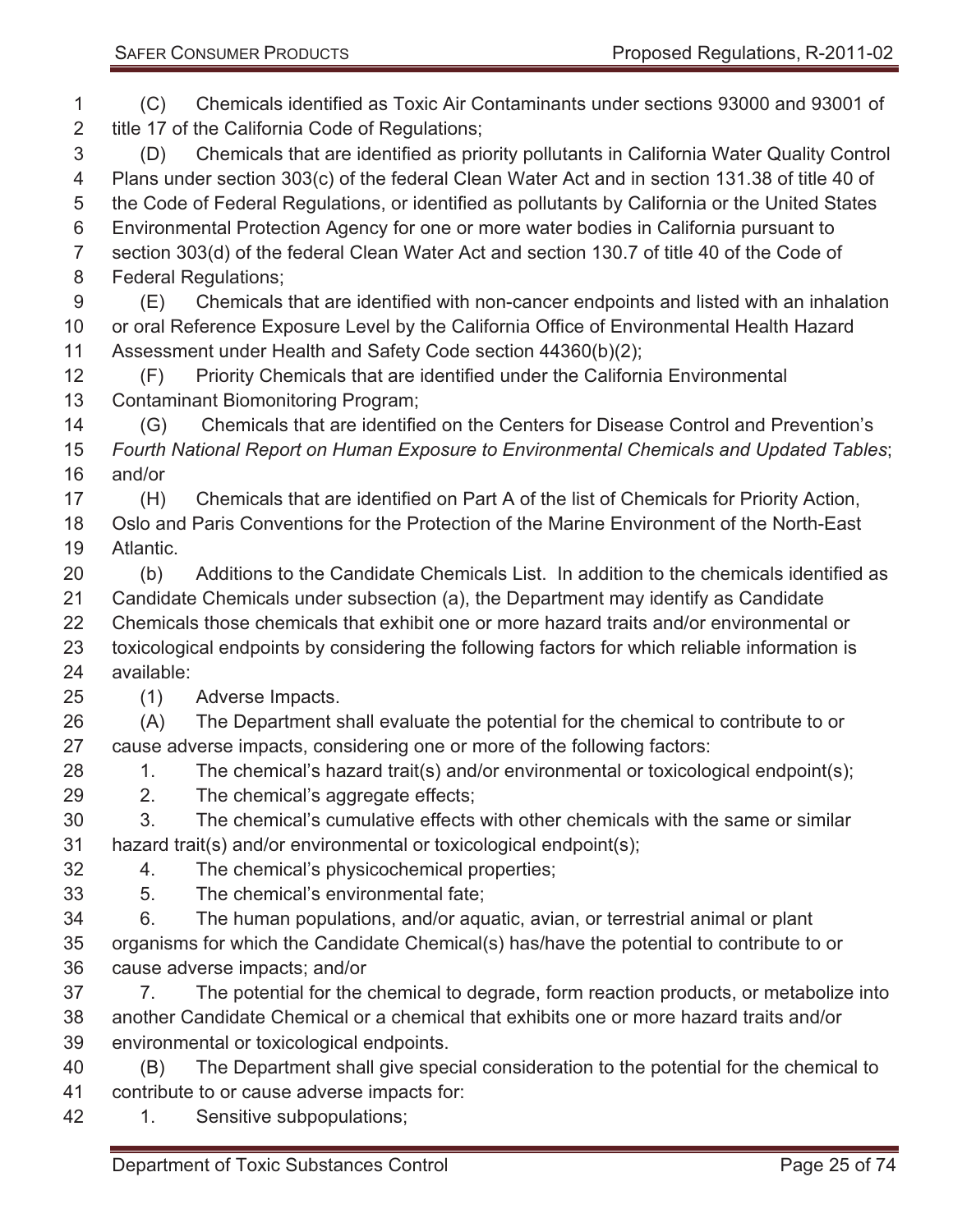2. Environmentally sensitive habitats;

 3. Endangered and threatened species listed by the California Department of Fish and Wildlife; and

 4. Environments in California that have been designated as impaired by a California State or federal regulatory agency.

 (C) The Department shall also give special consideration to the potential for the chemical to contribute to or cause widespread adverse impacts.

 (D) The Department may also evaluate and consider, based on reliable information, structurally or mechanistically similar chemicals for which there is a known toxicity profile.

 (2) Exposures. The Department shall consider potential exposures to the chemical, based on both of the following:

(A) Reliable information regarding potential exposures to the chemical; and

 (B) Reliable information demonstrating the occurrence, or potential occurrence, of exposures to the chemical.

NOTE: Authority cited: Sections 25252 and 58012, Health and Safety Code. Reference:

Sections 25252 and 25257.1, Health and Safety Code.

## **§ 69502.3. Candidate Chemicals List.**

 (a) Informational List. The Department shall post an informational list of the chemicals identified as Candidate Chemicals under section 69502.2(a) on the Department's website within thirty (30) days after the effective date of these regulations. The Department shall periodically update the list to reflect changes to the underlying lists and sources from which it is drawn, using the procedures specified in subsections (c) and (d).

 (b) Revisions to the List. The Department may make additions to, or deletions from, the Candidate Chemicals list using the factors specified in section 69502.2(b) and the procedures specified in subsections (c) and (d).

 (c) Public Notice of Proposed List Revisions. The Department shall make proposed revisions to the Candidate Chemicals list available on its website for public review and comment, along with supporting documentation, including the Department's rationale and a bibliography of the supporting information and information sources, prior to finalizing the revisions to the Candidate Chemicals list. The Department shall hold one or more public workshop(s) to provide an opportunity for comment on the proposed revisions to the list. The Department shall send to individuals on the electronic mailing list(s) that the Department establishes related to this chapter, and post on its website, a notice regarding the availability of the proposed revisions to the list and supporting documentation. The notice must include: (1) The last day for the public to submit written comments on the proposed revisions to the Candidate Chemicals list. The last day for submission of public comments shall be no sooner than forty-five (45) days from the date the notice of availability of the proposed revisions is posted on the Department's website or the date the notice is sent to individuals on the electronic mailing list(s) that the Department establishes related to this chapter, whichever

is the later date.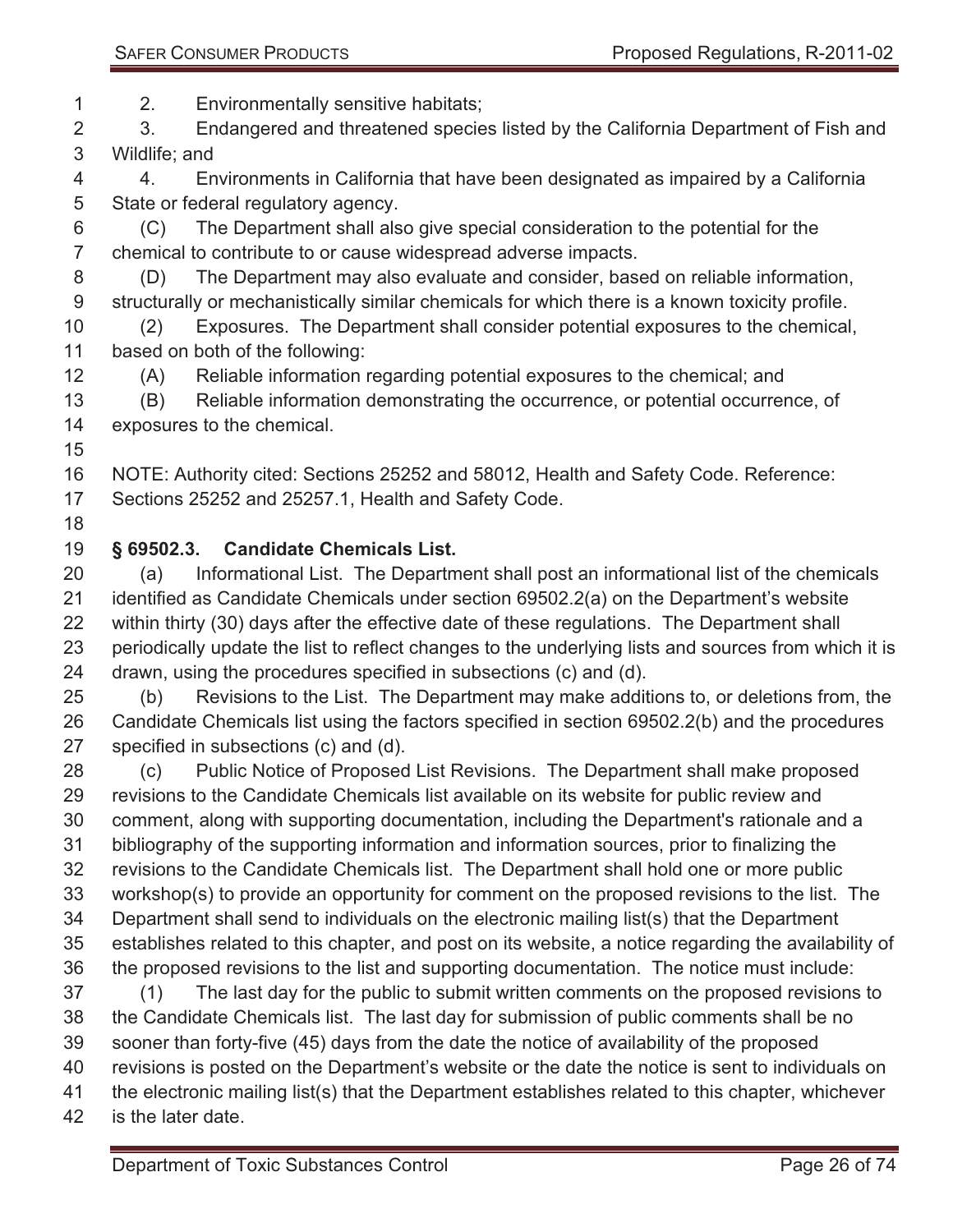SAFER CONSUMER PRODUCTS **PRODUCTS** Proposed Regulations, R-2011-02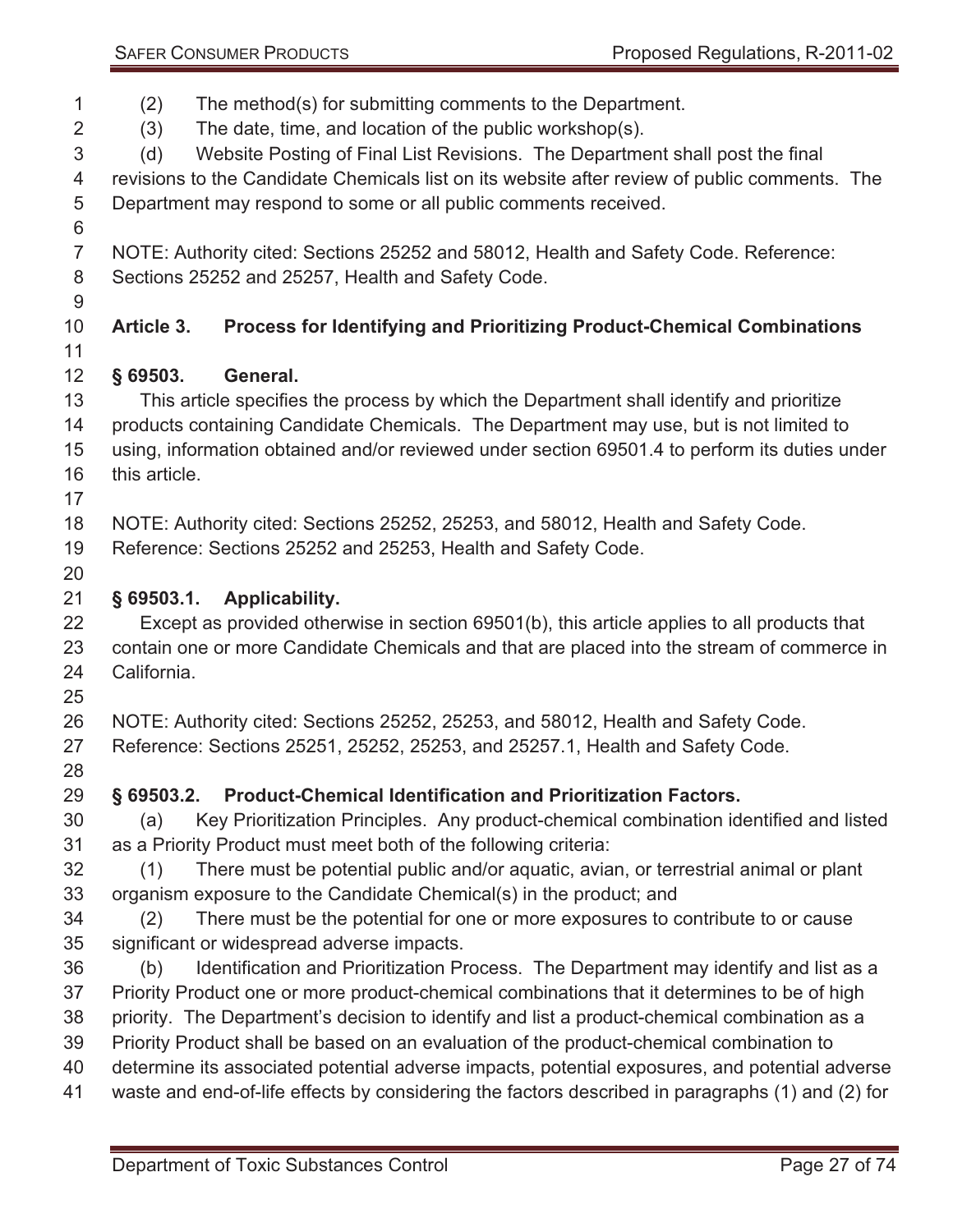which information is reasonably available. The Department may additionally, in its discretion, consider paragraph (3).

 (1)(A) Adverse Impacts and Exposures. The Department shall begin the product-chemical combination evaluation process by evaluating the potential adverse impacts posed by the Candidate Chemical(s) in the product due to potential exposures during the life cycle of the product. The Department's evaluation of potential adverse impacts and potential exposures shall include consideration of one or more of the factors listed in section 69503.3(a) and one or more of the factors listed in section 69503.3(b). The listing of a product-chemical combination as a Priority Product shall be based on one or more of the factors listed in section 69503.3(a) and one or more of the factors listed in section 69503.3(b), in addition to the other factors specified in this section.

 (B) Adverse Waste and End-of-Life Effects. The Department may also consider product uses, or discharges or disposals, in any manner that have the potential to contribute to or cause adverse waste and end-of-life effects associated with the Candidate Chemical(s) in the product.

 (C) Availability of Information. The Department shall consider the extent and quality of information that is available to substantiate the existence or absence of potential adverse impacts, potential exposures, and potential adverse waste and end-of-life effects.

 (2) Other Regulatory Programs. The Department shall next consider the scope of other California State and federal laws and applicable treaties or international agreements with the force of domestic law under which the product or the Candidate Chemical(s) in the product is/are regulated and the extent to which these other regulatory requirements address, and provide adequate protections with respect to the same potential adverse impacts and potential exposure pathways, and adverse waste and end-of-life effects, that are under consideration as a basis for the product-chemical combination being listed as a Priority Product. If a product is regulated by another entity with respect to the same potential adverse impacts and potential exposure pathways, and potential adverse waste and end-of-life effects, the Department may list such a product-chemical combination as a Priority Product only if it determines that the listing would meaningfully enhance protection of public health and/or the environment with respect to the potential adverse impacts and/or exposure pathways that are the basis for the listing.

 (3) Safer Alternatives. When deciding whether to list a product-chemical combination as a Priority Product, the Department may also consider whether there is a readily available safer alternative that is functionally acceptable, technically feasible, and economically feasible. 

- NOTE: Authority cited: Sections 25252, 25253, and 58012, Health and Safety Code. Reference: Sections 25252, 25253, and 25257.1, Health and Safety Code.
- 

### **§ 69503.3. Adverse Impact and Exposure Factors.**

- (a) Adverse Impacts.
- (1) In evaluating a product-chemical combination for possible listing as a Priority Product, the Department shall evaluate the potential for the Candidate Chemical(s) to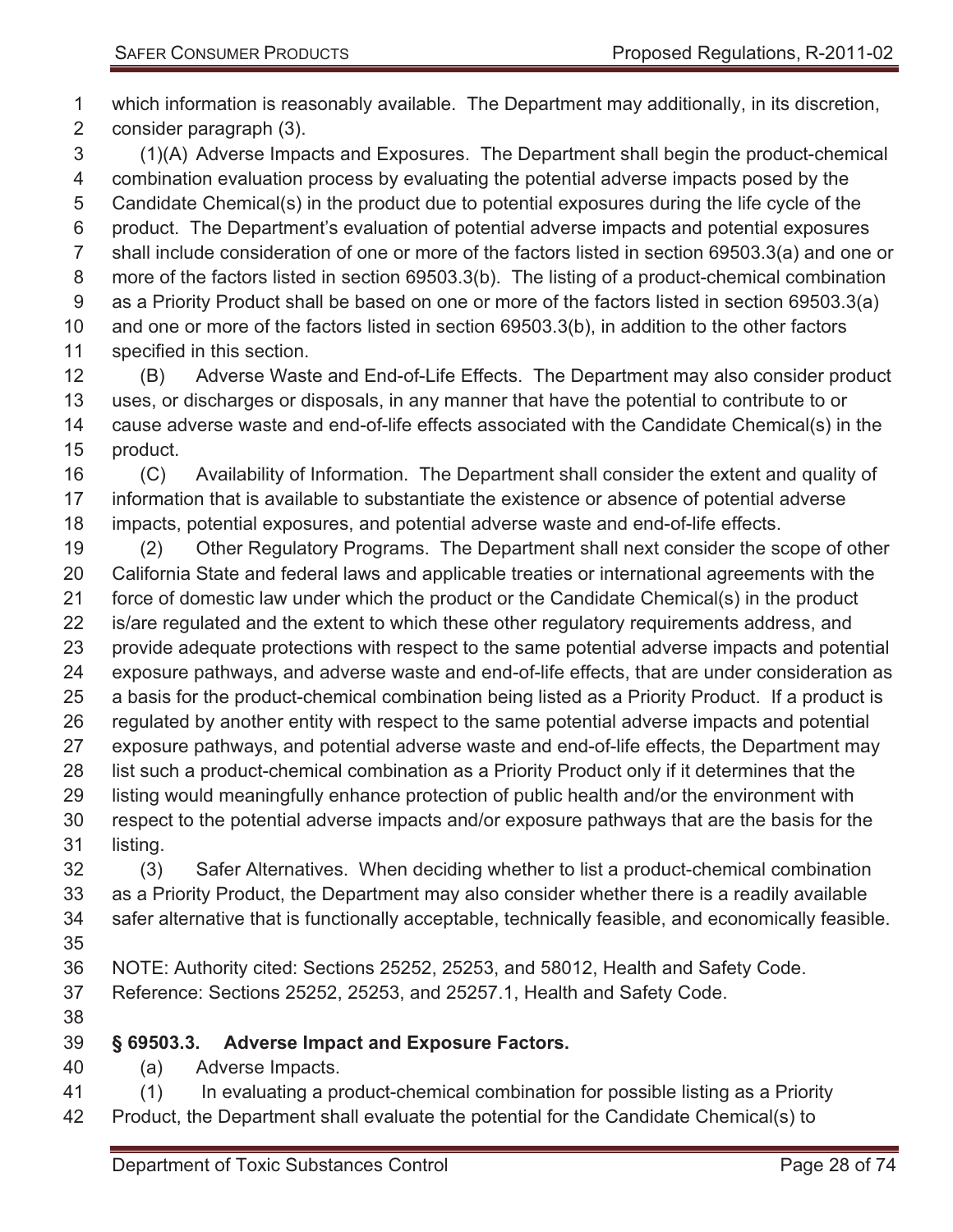contribute to or cause adverse impacts, by considering one or more of the following factors for which information is reasonably available:

 (A) The Candidate Chemical(s)' hazard trait(s) and/or environmental or toxicological endpoint(s);

(B) The Candidate Chemical(s)' aggregate effects;

 (C) The Candidate Chemical(s)' cumulative effects with other chemicals with the same or similar hazard trait(s) and/or environmental or toxicological endpoint(s);

- (D) The Candidate Chemical(s)' physicochemical properties;
- (E) The Candidate Chemical(s)' environmental fate;
- (F) The human populations, and/or aquatic, avian, or terrestrial animal or plant

 organisms for which the Candidate Chemical(s) has/have the potential to contribute to or cause adverse impacts; and/or

 (G) The potential for the Candidate Chemical(s) to degrade, form reaction products, or metabolize into another Candidate Chemical or a chemical that exhibits one or more hazard traits and/or environmental or toxicological endpoints.

 (2) The Department shall give special consideration to the potential for the Candidate Chemical(s) in the product to contribute to or cause adverse impacts for:

- (A) Sensitive subpopulations;
- (B) Environmentally sensitive habitats;

 (C) Endangered and threatened species listed by the California Department of Fish and Wildlife; and

 (D) Environments in California that have been designated as impaired by a California State or federal regulatory agency.

 (3) The Department may also evaluate and consider, based on reliable information, the adverse impacts associated with structurally or mechanistically similar chemicals for which 26 there is a known toxicity profile.

- (b) Exposures. In evaluating a product-chemical combination for possible listing as a Priority Product, the Department shall evaluate the potential for public and/or aquatic, avian, or terrestrial animal or plant organism exposure(s) to the Candidate Chemical(s) in the product, by considering one or more of the following factors for which information is reasonably available:
- (1) Market presence of the product, including:
- (A) Statewide sales by volume;
- (B) Statewide sales by number of units; and/or
- (C) Intended product use(s), and types and age groups of targeted customer base(s).
- (2) The occurrence, or potential occurrence, of exposures to the Candidate Chemical(s) in the product.
- (3) The household and workplace presence of the product, and other products

containing the same Candidate Chemical(s) that is/are the basis for considering the listing of

the product-chemical combination as a Priority Product.

 (4) Potential exposures to the Candidate Chemical(s) in the product during the product's life cycle, considering: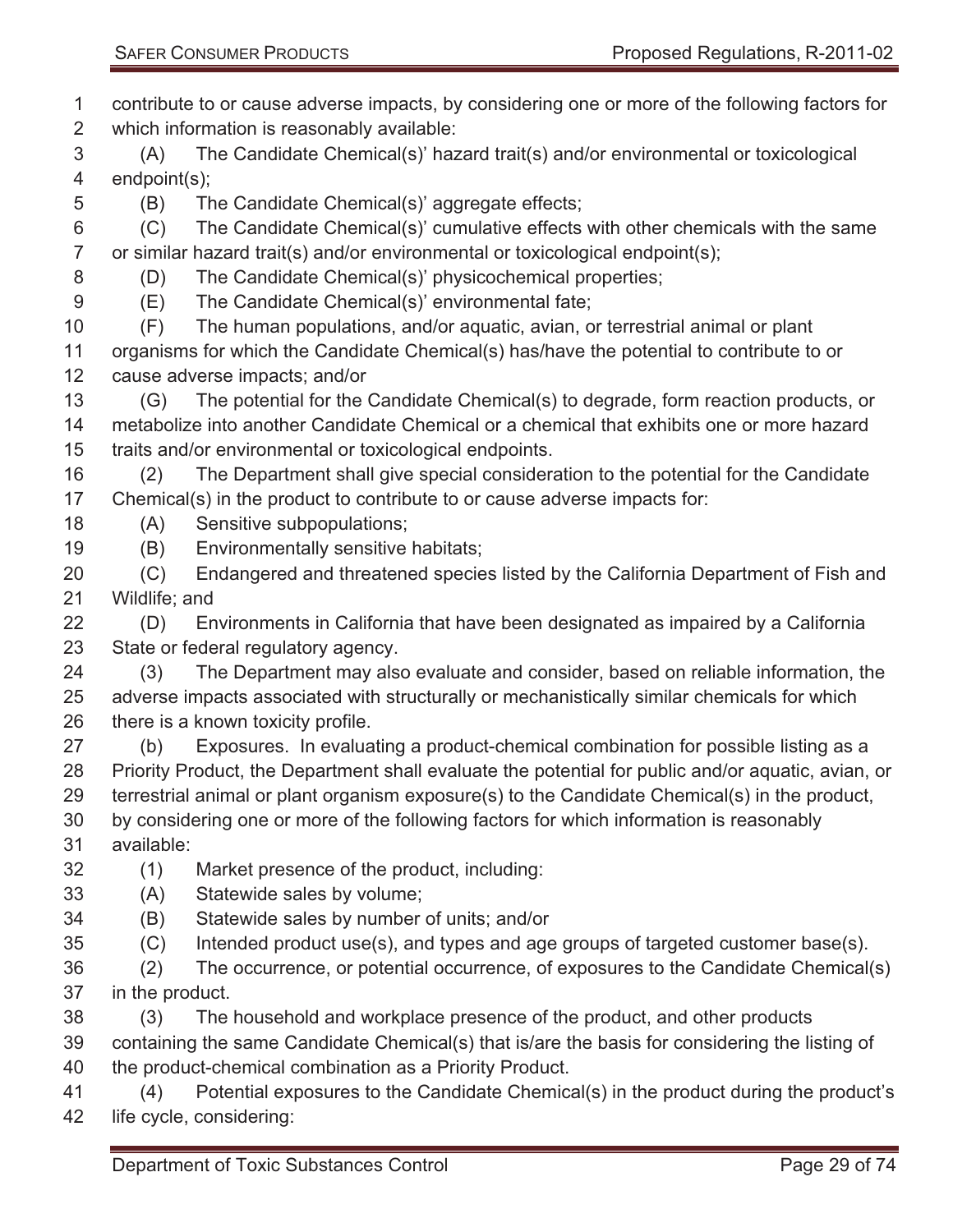(A) Manufacturing, use, storage, transportation, waste, and end-of-life management practices and the locations of these practices;

 (B) Whether the product is manufactured or stored in, or transported through, California solely for use outside of California;

 (C) Whether the product is placed into the stream of commerce in California solely for the manufacture of one or more of the products exempted from the definition of "consumer product" specified in Health and Safety Code section 25251;

(D) The following types of uses:

1. Household and recreational use;

2. Sensitive subpopulation potential use of, or exposure to, the product; and/or

 3. Workers, customers, clients, and members of the general public who use, or otherwise come in contact with, the product or releases from the product in homes, schools, workplaces, or other locations;

 (E) Frequency, extent, level, and duration of potential exposure for each use scenario and end-of-life scenario;

 (F) Containment of the Candidate Chemical(s) within the product, including potential accessibility to the Candidate Chemical(s) during the useful life of the product and the potential for releases of the Candidate Chemical(s) during the useful life and at the end-of-life;

 (G) Engineering and administrative controls that reduce exposure concerns associated with the product; and/or

 (H) The potential for the Candidate Chemical(s) or its/their degradation products to be released into, migrate from, or distribute across environmental media, and the potential for the Candidate Chemical(s) or its/their degradation products to accumulate and persist in biological and/or environmental compartments or systems.

 NOTE: Authority cited: Sections 25252, 25253, and 58012, Health and Safety Code. Reference: Sections 25252, 25253, and 25257.1, Health and Safety Code.

## **§ 69503.4. Priority Product Work Plan.**

 (a) Initial Work Plan. Within one (1) year after the effective date of these regulations, the Department shall issue a Priority Product Work Plan that, except as provided in section 69503.6, identifies and describes the product categories that the Department will evaluate to identify product-chemical combinations to be added to the Priority Products list during the three (3) years following the issuance of the work plan. The work plan must include a general explanation of the decision to select the identified product categories for evaluation during the life of the work plan.

 (b) Subsequent Work Plans. Subsequent work plans shall be issued by the Department no later than one (1) year before the three-year expiration date of the current work plan, and shall become effective upon expiration of the current work plan.

 (c) Revisions to Work Plans. The Department may revise an adopted work plan to include one or more additional product categories if necessitated by either of the following: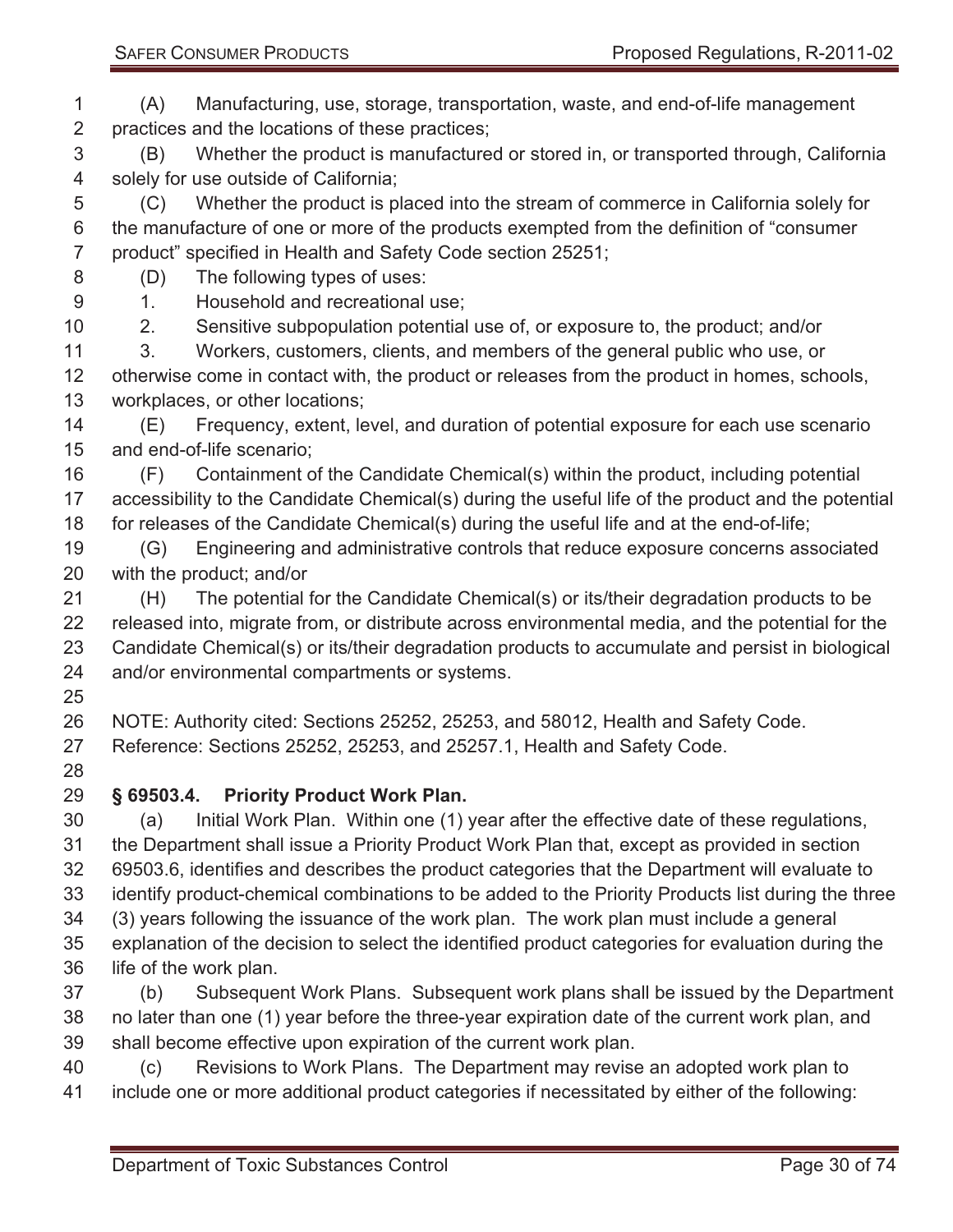| 1              | The Department is legally required to take action on a particular chemical or product,<br>(1)      |
|----------------|----------------------------------------------------------------------------------------------------|
| $\overline{2}$ | or both, prior to the expiration of the work plan; and/or                                          |
| 3              | The Department grants a petition under section 69504.1.<br>(2)                                     |
| 4              | Public Input. Prior to issuing each work plan, the Department shall hold one or more<br>(d)        |
| 5              | public workshop(s) to provide an opportunity for comment.                                          |
| 6              | Public Notice. The Department shall send to individuals on the electronic mailing<br>(e)           |
| $\overline{7}$ | list(s) that the Department establishes related to this chapter, and post on its website, a notice |
| 8              | of the availability of each work plan and each revised work plan.                                  |
| $9\,$          |                                                                                                    |
| 10             | NOTE: Authority cited: Sections 25252, 25253, and 58012, Health and Safety Code.                   |
| 11             | Reference: Sections 25252, 25253, and 25257.1, Health and Safety Code.                             |
| 12             |                                                                                                    |
| 13             | $§$ 69503.5.<br><b>Priority Products List.</b>                                                     |
| 14             | (a)<br>Listing Process.                                                                            |
| 15             | The Department shall use the procedures specified in this section and the<br>(1)                   |
| 16             | identification and prioritization criteria and process specified in sections 69503.2 and 69503.3   |
| 17             | to identify and list product-chemical combinations as Priority Products.                           |
| 18             | The Priority Products list shall be established and updated through rulemaking<br>(2)              |
| 19             | pursuant to the Administrative Procedure Act (commencing with Government Code section              |
| 20             | 11340). Except as provided in section 69503.6, the Department shall hold one or more public        |
| 21             | workshop(s) to provide an opportunity for comment on candidate product-chemical                    |
| 22             | combinations prior to issuing a proposed Priority Products list.                                   |
| 23             | List Contents. The Department shall specify in the proposed and final Priority<br>(b)              |
| 24             | Products lists the following for each listed product-chemical combination:                         |
| 25             | (1)(A) A description of the product-chemical combination that is sufficient for a responsible      |
| 26             | entity to determine whether one or more of its products is a Priority Product.                     |
| 27             | If the product-chemical combination is a component of one or more assembled<br>(B)                 |
| 28             | products, a description of the known assembled product(s) in which the component is used           |
| 29             | shall be included.                                                                                 |
| 30             | (2)(A) The Candidate Chemical(s) that is/are the basis for the product being listed as a           |
| 31             | Priority Product and the hazard traits and/or environmental or toxicological endpoints             |
| 32             | associated with those chemicals.                                                                   |
| 33             | For purposes of this chapter, a Candidate Chemical that is the basis for a product-<br>(B)         |
| 34             | chemical combination being listed as a Priority Product, as specified under paragraph (2)(A), is   |
| 35             | designated as a Chemical of Concern for that product. All references in this chapter to the        |
| 36             | Chemical(s) of Concern in an alternative product that is under consideration or is selected to     |
| 37             | replace a Priority Product mean the chemical(s) that is/are the Chemical(s) of Concern for that    |
| 38             | <b>Priority Product.</b>                                                                           |
| 39             | The due date for submission of the Preliminary AA Report required under article 5.<br>(3)          |
| 40             | The due date for the Preliminary AA Report shall be 180 days after the date the product is         |
| 41             | listed on the final Priority Products list, unless the Department specifies otherwise in the       |
| 42             | <b>Priority Products list.</b>                                                                     |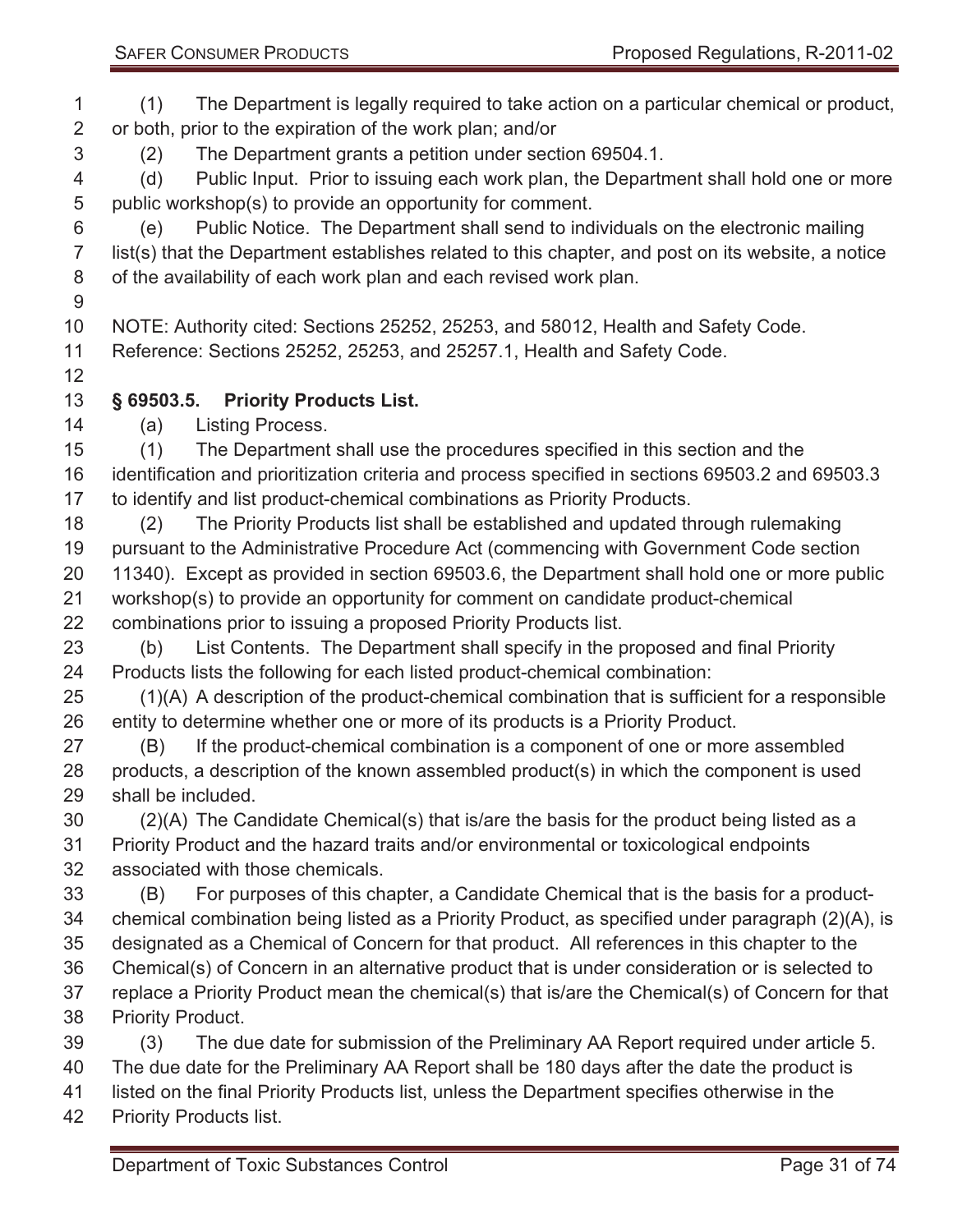(c) Complex Durable Products.

 (1) For a complex durable product, the Department may not list as Priority Products more than ten (10) components contained in that product in a three-year period.

 (2) For purposes of paragraph (1), "complex durable product" means a product that meets the following criteria:

(A) The product is assembled from 100 or more manufactured components;

 (B) Manufacturers of the product routinely prepare information intended to be provided to consumers that indicates that the product has a useful life, or an average useful life, of five (5) or more years; and

(C) The product is typically not consumed, destroyed, or discarded after a single use.

(3) Paragraph (1) does not apply to either of the following types of products:

 (A) Products designed or intended primarily for children twelve (12) years of age or younger as determined by information made available to consumers or as determined by whether the product is commonly recognized by consumers as being primarily intended for use by a child twelve (12) years of age or younger; or

(B) Products intended to be worn or placed on the human body.

 (d) Revisions to the Priority Products List. The Department shall review and revise, as appropriate, the Priority Products list at least once every three (3) years using the procedures specified in this section.

- (e) Priority Product Notifications to the Department. Each responsible entity for a product-chemical combination listed on the Priority Products list shall provide a Priority Product Notification to the Department within sixty (60) days after the product-chemical combination is listed as a Priority Product, or sixty (60) days after the product-chemical combination is first placed into the stream of commerce in California, whichever is later, unless the Department specifies a later due date in the Priority Products list. If applicable, the responsible entity may concurrently submit a notification under section 69505.2 or section 69505.3, or such
- notification may be submitted at a later date as provided in section 69505.2 or section 69505.3
- 

NOTE: Authority cited: Sections 25252, 25253, and 58012, Health and Safety Code.

Reference: Sections 25252 and 25253, Health and Safety Code.

### **§ 69503.6. Initial Priority Products List.**

The following provisions apply only to the initial list of Priority Products:

 (a) Scope of Candidate Chemicals. In the initial list of Priority Products, the Department may list a product as a Priority Product only if one or more Candidate Chemical(s) that is/are the basis for listing the product meet one or more of the criteria specified in subsection (a)(1) of section 69502.2 and one or more of the criteria specified in subsection (a)(2) of section

 69502.2. This subsection also applies to any revisions to Priority Products list adopted prior to January 1, 2016.

 (b) Size of the List. The initial final list of Priority Products shall include no more than five (5) Priority Products. The list may identify more than one Chemical of Concern for each listed product.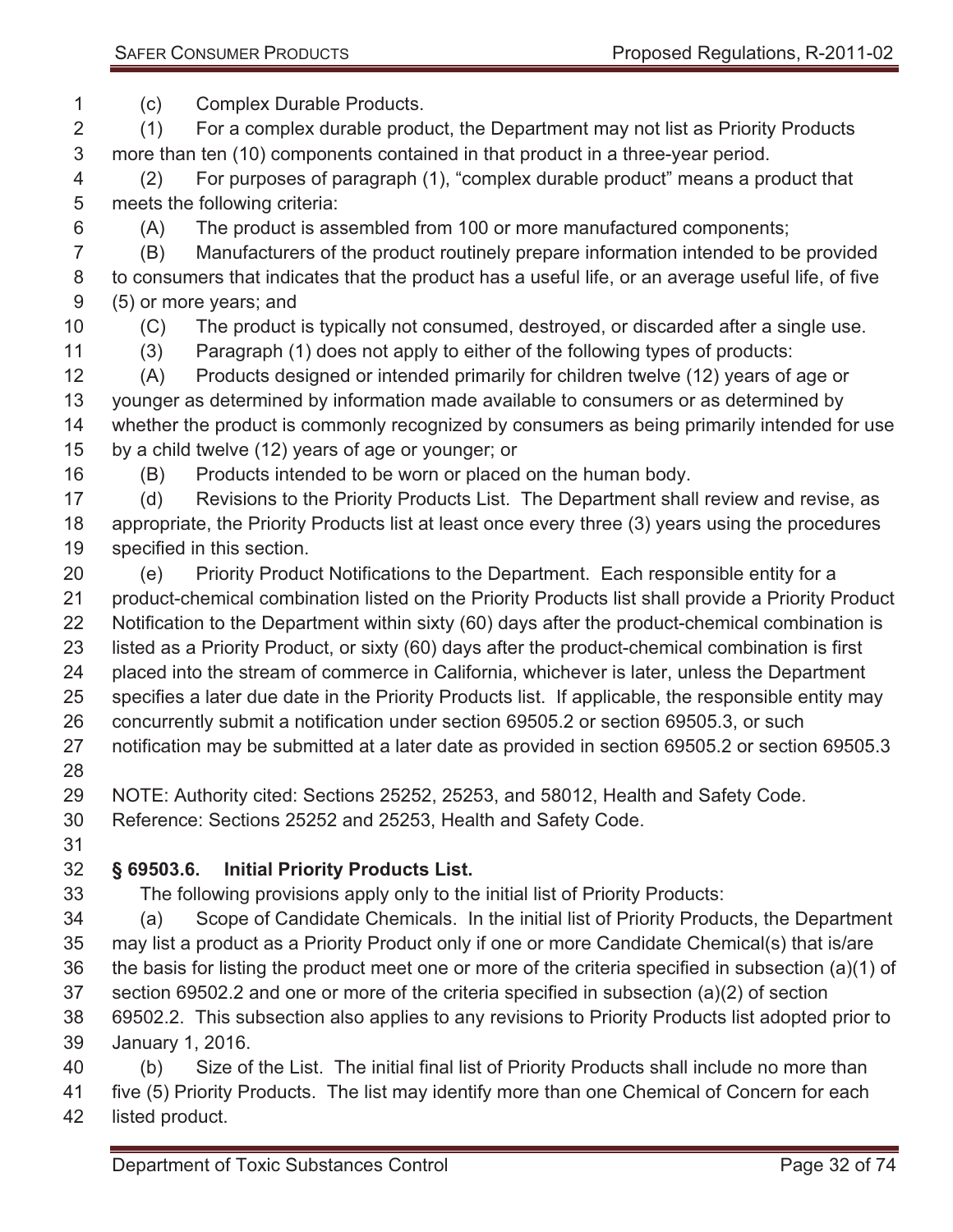(c) Initial Proposed Priority Products List. The Department shall make the initial proposed list of Priority Products available for public review and comment under section 69503.5 no later than 180 days after the effective date of these regulations.

(d) Procedural Exceptions.

 (1) Priority Product Work Plan. Section 69503.4 does not apply to the adoption of the initial list of Priority Products.

 (2) Workshops. The provisions of section 69503.5(a)(2) requiring the Department to 8 hold one or more public workshop(s) prior to issuing the proposed Priority Products list do not apply to the initial list of Priority Products.

NOTE: Authority cited: Sections 25252, 25253, and 58012, Health and Safety Code.

Reference: Sections 25252 and 25253, Health and Safety Code.

### **§ 69503.7. Priority Product Notifications**.

 (a) Notifications to the Department. Within sixty (60) days after a product-chemical combination is listed as a Priority Product, unless the Department specifies a later due date in the Priority Products list, each responsible entity for a Priority Product shall notify the Department that its product-chemical combination is a Priority Product. For a Priority Product that is first manufactured or first placed into the stream of commerce in California after the date 20 of the Priority Product listing, the responsible entity shall provide the Priority Product Notification within sixty (60) days after the product is first placed into the stream of commerce in California. The notification must include: (1) The responsible entity's name and contact information, and a statement indicating

whether the responsible entity is the product manufacturer, importer, assembler, or retailer;

 (2) The type, brand name(s) and product name(s) of the Priority Product, and, if the product is a component of one or more assembled products, a description of the known product(s) in which the component is used;

 (3) If applicable, the name of, and contact information for, the person that will be complying with the requirements of article 5 on behalf of or in the stead of the responsible entity; and

 (4) If applicable, an indication that a notification is being submitted under section 69505.2 or section 69505.3 concurrently with the Priority Product Notification, or will be submitted later as provided in section 69505.2 or section 69505.3.

- (b) Non-Compliance. A responsible entity is not in compliance with subsection (a) if the responsible entity fails to fully and timely meet the requirements specified in subsection (a).
- NOTE: Authority cited: Sections 25252, 25253, and 58012, Health and Safety Code.

Reference: Sections 25252 and 25253, Health and Safety Code.

### **Article 4. Petition Process for Identification and Prioritization of Chemicals and**

- **Products**
-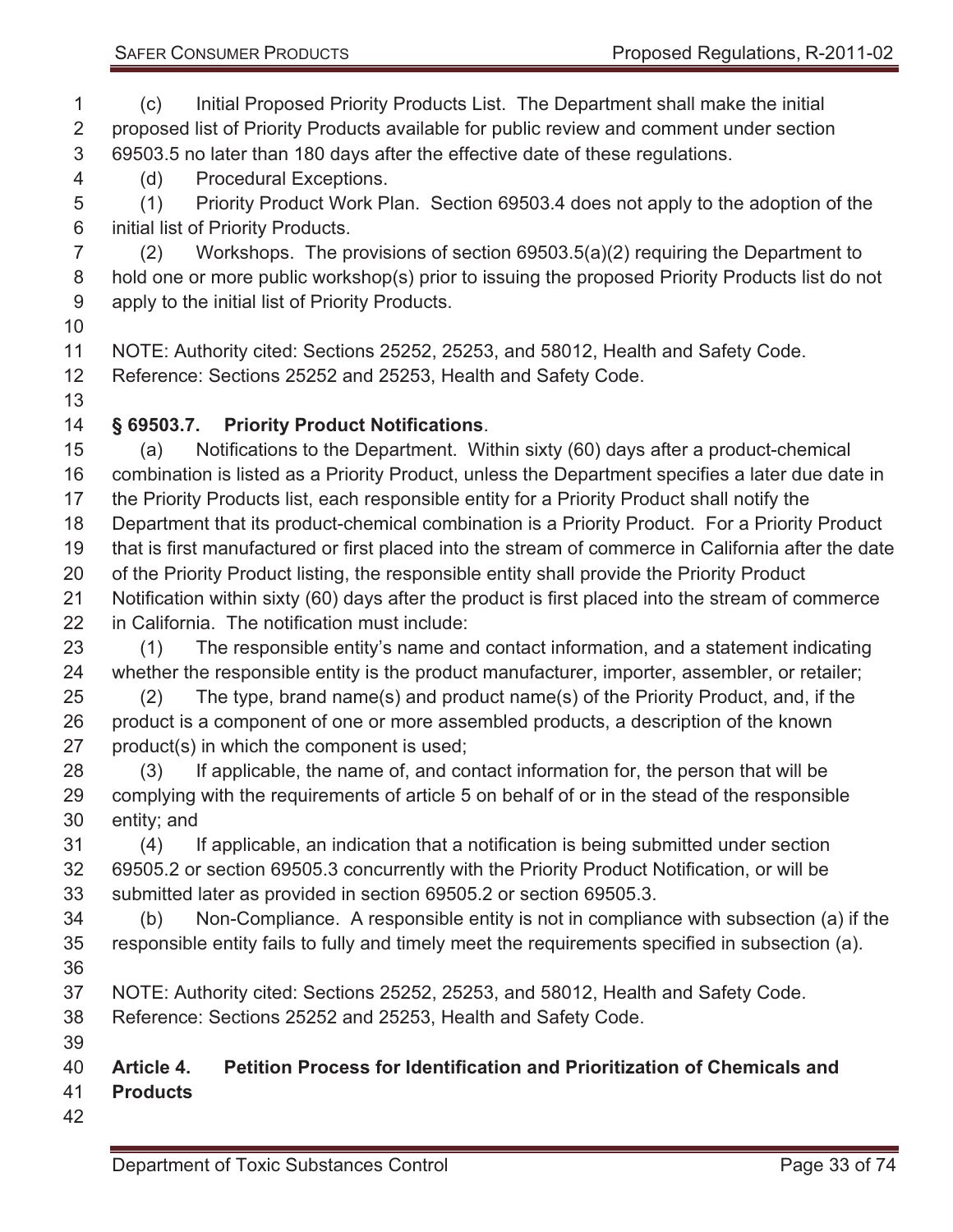# **§ 69504. Applicability and Petition Contents.**

- (a) Petition Process. Except as provided in subsection (b), a person may petition the Department to add to or remove from the Candidate Chemicals list one or more chemicals, or to add to or remove from the lists specified in section 69502.2(a) the entirety of an existing chemicals list. A person may also petition the Department to add to or remove from the Priority Products list a product-chemical combination. A petition must include:
- (1) The name of, and contact information for, both of the following:
- (A) The petitioner; and

 (B) The person responsible for the petition contents, if different from the petitioner, and the affiliation of this person with the petitioner;

- (2) A description of the chemical and/or product-chemical combination that is the subject of the petition;
- (3) A description of the uses of the chemical and/or product-chemical combination;

 (4) The basis for the petition, including an analysis of the basis for the existence or absence of potential adverse impacts, potential exposures, and/or potential adverse waste and end-of-life effects associated with the chemical and/or product-chemical combination;

(5) Information supporting the petition; and

 (6) The identity of any known manufacturers and importers of the chemical or product-chemical combination.

(b) Limitations on Petitions.

 (1) A person may not petition the Department to delist any chemical identified as a Candidate Chemical under section 69502.2(a), unless that chemical is no longer listed on any of the lists specified in section 69502.2(a).

 (2) A person may not petition the Department to remove an entire chemicals list from the lists specified in section 69502.2(a) until three (3) years after the effective date of these regulations.

 (3) A person may not petition the Department to remove a product-chemical combination from the Priority Products list until three (3) years after the date the product-chemical combination was placed on the Priority Products list.

 (c) Completeness Review. Within sixty (60) days after receiving a petition, the Department shall review the petition and shall designate the petition complete if it contains all of the items specified in subsection (a). If the Department determines that a petition is incomplete, the Department shall provide notice to the petitioner of this determination and shall specify the basis for the determination. If the Department determines that a petition is

 complete, the Department shall provide notice to the petitioner that it will conduct a merits review to determine whether to grant or deny the petition.

NOTE: Authority cited: Sections 25252, 25253, and 58012, Health and Safety Code.

Reference: Sections 25252 and 25253, Health and Safety Code.

- 
- **§ 69504.1. Merits Review of Petitions.**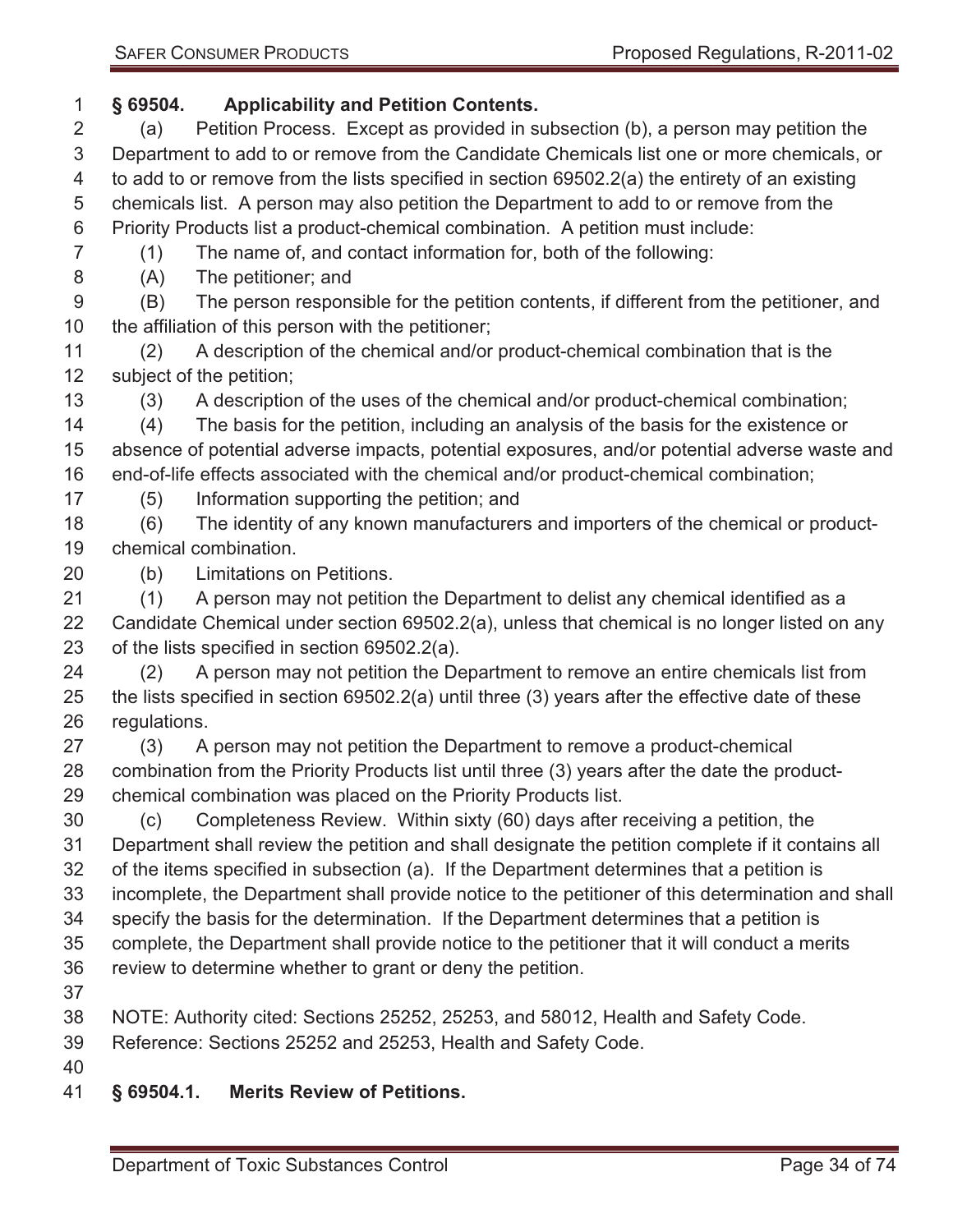(a) Process and Timing. The Department shall determine whether to grant or deny a petition in accordance with the criteria and processes specified in article 2 and/or article 3, as applicable. The Department shall make its determination no later than the next regular update of the Candidate Chemicals list or Priority Products list, as applicable. The Department shall give high priority to reviewing petitions by federal and other California State agencies that relate to the petitioning agency's statutory and/or regulatory authorities. (b) Substantive Review. The Department's merits review of each complete petition shall, to the extent applicable, be based on: (1) The comprehensiveness of the information submitted that pertains to the factors specified in section 69502.2(b) and/or section 69503.2. (2) The quality of the information submitted. (3) The availability of information, other than that submitted with the petition, that supports the petitioner's claims that: (A) The chemical does or does not exhibit one or more hazard traits and/or environmental or toxicological endpoints; and (B) An evaluation of the chemical and/or the product, based on the factors specified in section 69502.2(b) and/or section 69503.2, as applicable, does or does not indicate potential adverse impacts and potential exposures, and, if applicable, adverse waste and end-of-life effects. (4) For a petition to remove a chemical from the Candidate Chemicals list, whether the chemical has changed status on any source list(s) that led to its inclusion on the Candidate Chemicals list. (5) For a petition to remove an entire existing chemicals list from the lists specified in section 69502.2(a), whether the entity responsible for the underlying list still conducts its scientific assessments of chemicals in a manner that is substantially equivalent to, or as rigorous as, the manner in which it conducted its scientific assessments at the time of the initial adoption of these regulations. (c) Supplemental Information Requests. The Department may request that the petitioner provide, within a specified timeframe, additional information to assist the merits review. (d) Notice of Decision. After completing the merits review, the Department shall provide a notice to the petitioner of its decision to grant or deny the petition that includes a statement explaining the basis for the decision. NOTE: Authority cited: Sections 25252, 25253, and 58012, Health and Safety Code. Reference: Sections 25252 and 25253, Health and Safety Code. **Article 5. Alternatives Analysis § 69505. Guidance Materials.**  (a) Guidance Materials. Before finalizing the initial list of Priority Products, the Department shall make available on its website guidance materials to assist persons in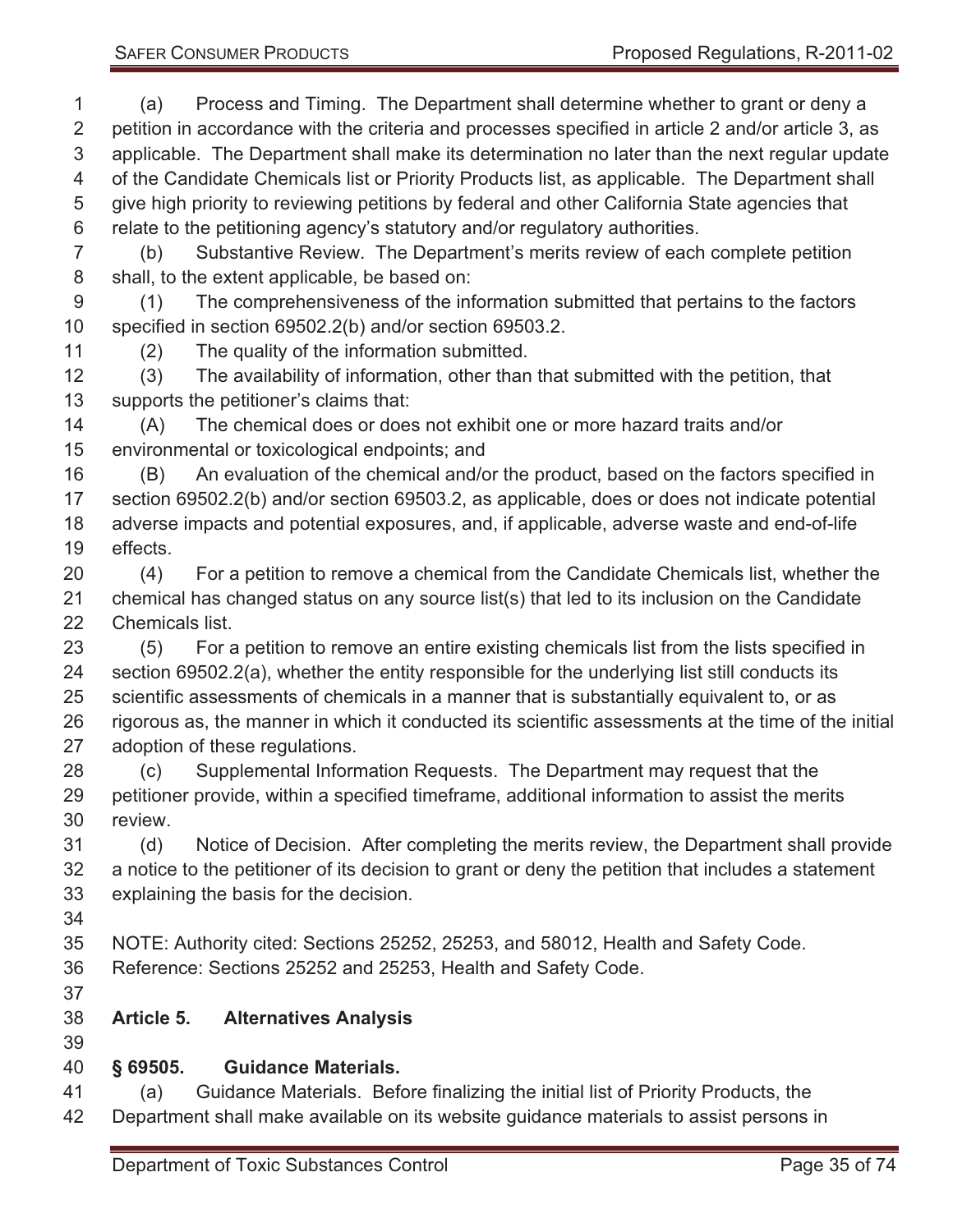- performing AAs in accordance with this article. The Department shall periodically revise and update the guidance materials.
- (b) Sample Alternatives Analyses. The Department shall also post on its website examples of AAs that are available in the public domain at no cost. The posting must indicate, for each AA, the name of the person or entity that prepared the AA.
- 
- NOTE: Authority cited: Sections 25253 and 58012, Health and Safety Code. Reference: Sections 25252 and 25253, Health and Safety Code.
- 
- **§ 69505.1. Alternatives Analysis: General Provisions.**
- (a) Applicability. This article does not apply to a product for which the notification requirements of section 69505.2 or section 69505.3 have been fully and timely met.
- (b) AA Requirements.
- (1) Except as otherwise provided in subsection (a) above and subsections (b), (c) and (d) of section 69505.4, a responsible entity for a Priority Product shall conduct an AA for the Priority Product and shall comply with all applicable requirements of this article.
- (2) A responsible entity subject to the requirements of paragraph (1) shall prepare, sign, and submit to the Department AA Reports as follows:
- (A) Except as provided in subsection (c), a responsible entity shall submit the Preliminary AA Report to the Department no later than 180 days after the date the product is listed on the final Priority Products list posted on the Department's website, unless the Department specifies a different due date in the Priority Products list.
- (B) Except as provided in subsection (c), a responsible entity shall submit the Final AA Report no later than twelve (12) months after the date the Department issues a notice of compliance for the Preliminary AA Report, unless the responsible entity requests and the Department approves an extended due date.
- (C) For a product that is first placed into the stream of commerce in California after the date the product is listed on the Priority Products list, the due date for the Preliminary AA Report shall be 180 days after the product is first placed into the stream of commerce in California, unless the Department specifies a different due date in the Priority Products list. (3) The requirements of this article applicable to a responsible entity may be fulfilled
- entirely or in part by the responsible entity, and/or entirely or in part by a person acting on behalf of or in the stead of the responsible entity. This paragraph does not apply to sections 69505.2 and 69505.3.
- 
- (c) AA Report Due Date Extension.
- (1) A responsible entity may request, and the Department may grant, a one-time extension of up to ninety (90) days to the submission deadline for the AA Report or Alternate Process AA Work Plan if the extension request is based on circumstances that could not reasonably be anticipated or controlled by the responsible entity. The extension request must be received at least sixty (60) days before the applicable due date.
- (2) The extension request must include:
- (A) The name of, and contact information for, the person filing the extension request;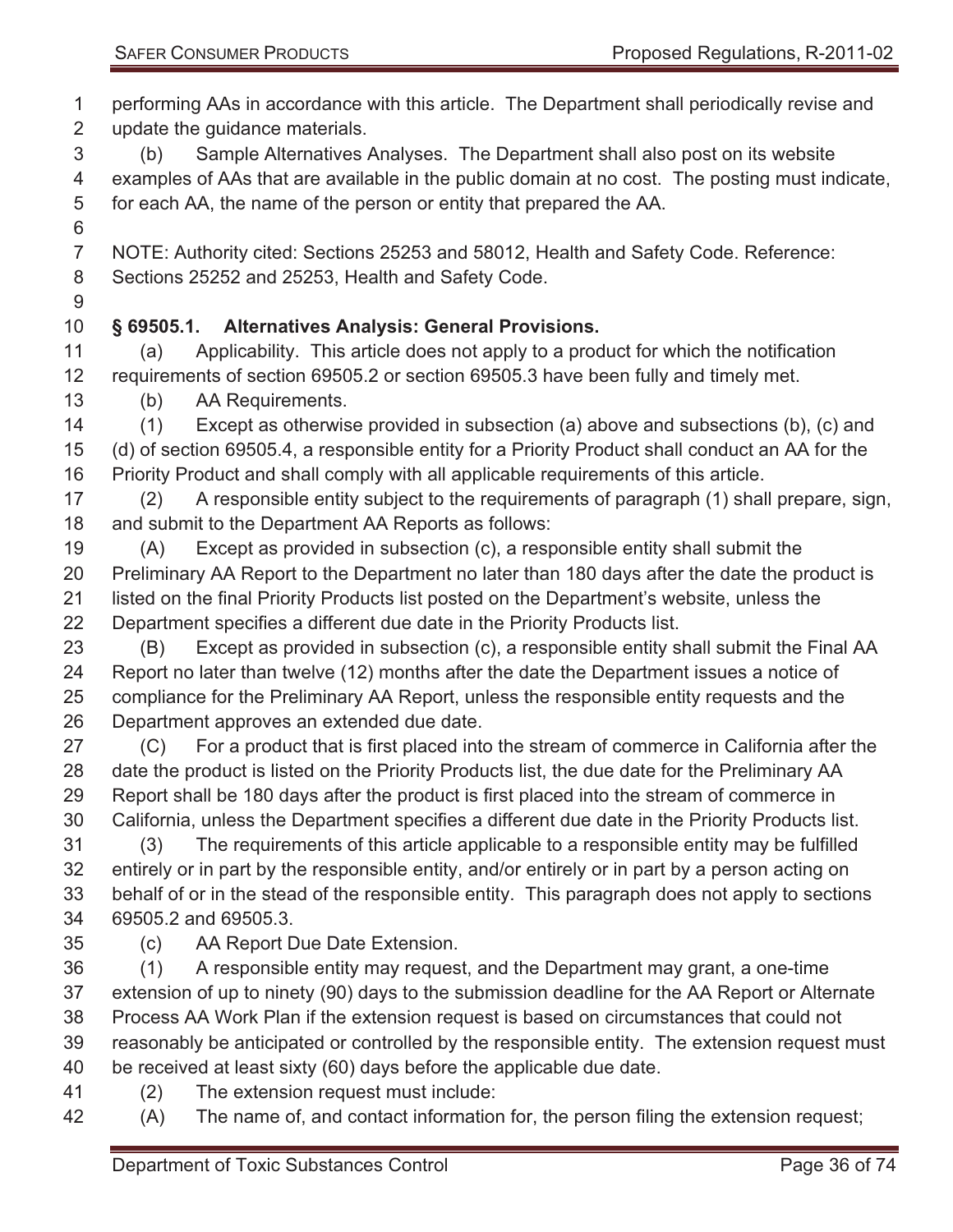(B) The name of, and contact information for, the responsible entity(ies) on whose behalf the AA Reports will be submitted;

 (C) If different from subparagraphs (A) and (B), the name of, and contact information for, the manufacturer(s) and importer(s) of the product;

 (D) Information identifying and describing the responsible entity's Priority Product, and the brand name(s) and product name(s) under which the Priority Product is placed into the stream of commerce in California, and, if the Priority Product is a component of one or more assembled products, a description of the known product(s) in which the component is used;

(E) The due date for the AA Report;

(F) The amount of additional time requested; and

 (G) The reason the extension is needed, including an explanation as to why the circumstances necessitating the extension could not reasonably be anticipated or controlled by the responsible entity.

 (3) The Department shall approve or deny the extension request in whole or in part and provide notice to the person submitting the extension request of the decision within thirty (30) days of receipt of the extension request. Failure by the Department to issue a decision within thirty (30) days does not constitute an approval of the extension request.

(d) Consideration of Information and Public Comments.

 (1) A responsible entity conducting an AA shall consider all relevant information made available on the Department's website, including any relevant public comments, and any additional information or technical assistance the Department may provide regarding alternatives analysis. The responsible entity shall summarize these efforts in the Final AA Report or final Abridged AA Report, whichever is applicable.

 (2) The Department shall post on its website a notice regarding the availability for public review and comment of each Preliminary AA Report, draft Abridged AA Report, and Alternate Process AA Work Plan submitted to the Department. The notice shall include the time period, not to exceed forty-five (45) days, during which the public may submit comments, and the method(s) for submitting comments. Any public comments on these documents must be submitted to the entity that submitted the document to the Department with a copy submitted simultaneously to the Department.

 (e) Compliance Status. Notwithstanding any other provision of this chapter, failure of the Department to make a compliance determination for an AA Report within the applicable timeframe specified in section 69505.8, or failure of the Director or the Department to respond to an appeal or Request for Review submitted under article 7 within sixty (60) days, shall not cause an AA Report to be deemed compliant with this article.

NOTE: Authority cited: Sections 25253 and 58012, Health and Safety Code. Reference:

Sections 25252 and 25253, Health and Safety Code.

# **§ 69505.2. Removal/Replacement Notifications in Lieu of Alternatives Analysis.**

(a) Applicability.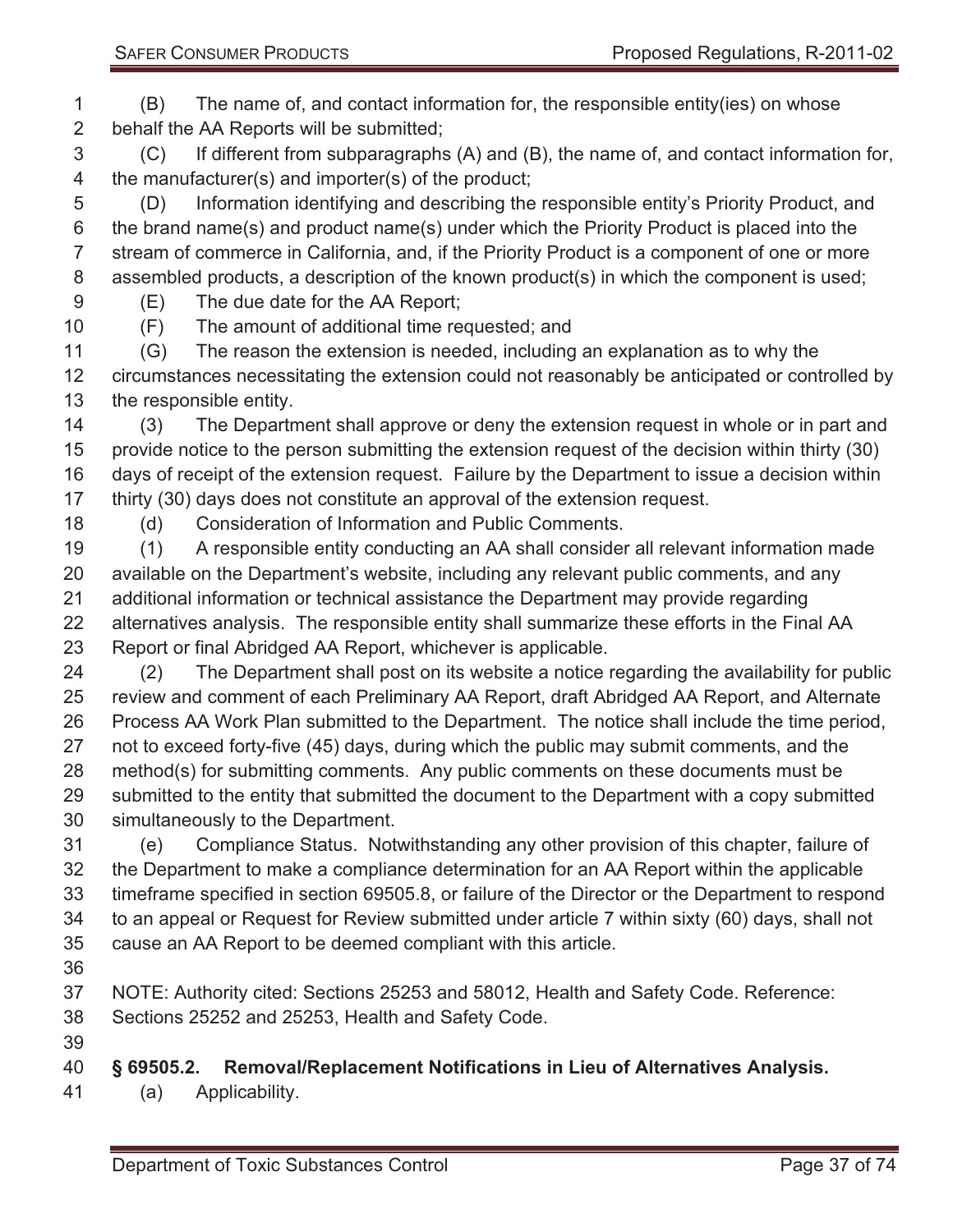(1)(A) The requirements of this article do not apply to a responsible entity's Priority Product if the manufacturer of the Priority Product submits one of the following notifications to the Department no later than the due date for submitting the Preliminary AA Report: 1. A Chemical Removal Intent and/or Confirmation Notification that complies with subsections (b) and (c); 2. A Product Removal Intent and/or Confirmation Notification that complies with subsections (b) and (d); or 3. A Product-Chemical Replacement Intent and/or Confirmation Notification that complies with subsections (b) and (e). (B) If only a Chemical Removal, Product Removal, or Product-Chemical Replacement Intent Notification is submitted to the Department by the date specified in subparagraph (A), within ninety (90) days of the submission date, or by the due date for the Preliminary AA Report, whichever is later, the manufacturer shall submit one of the following to the Department: 1. A removal or replacement Confirmation Notification; or 2. A Preliminary AA Report, draft Abridged AA Report, or Alternate Process AA Work Plan. (2)(A) If a Preliminary AA Report, draft Abridged AA Report, or Alternate Process AA Work Plan has already been submitted to the Department, the requirements of this article pertaining to performance of a second stage AA and submission of a Final AA Report, or submission of a final Abridged AA Report, do not apply if one of the notifications specified in paragraph (1)(A) is submitted to the Department prior to the due date for submitting the Final AA Report or final Abridged AA Report, whichever is applicable. (B) If only a Chemical Removal, Product Removal, or Product-Chemical Replacement Intent Notification is submitted to the Department by the date specified in subparagraph (A), the manufacturer shall submit a removal or replacement Confirmation Notification, or a Final AA Report or final Abridged AA Report, by the later of the following dates: 28 1. Ninety (90) days after the Intent Notification is submitted; or 29 2. The due date for the Final AA Report or final Abridged AA Report, whichever is applicable. (3) A manufacturer is not in compliance with section 69505.1(b), if the manufacturer submits a notification under this section, in lieu of submitting the otherwise required AA Report(s), and that notification is not submitted by the applicable due date or does not fully meet the applicable content requirements specified in subsections (b) through (e). (b) Content Requirements for Intent and Confirmation Notifications. Chemical Removal, Product Removal, and Product-Chemical Replacement Intent and Confirmation Notifications must include: (1) The name of, and contact information for, the person submitting the notification. (2) The name of, and contact information for, any known responsible entity(ies). (3) If different from paragraphs (1) and (2), the name of, and contact information for, the manufacturer(s) and importer(s) of the product.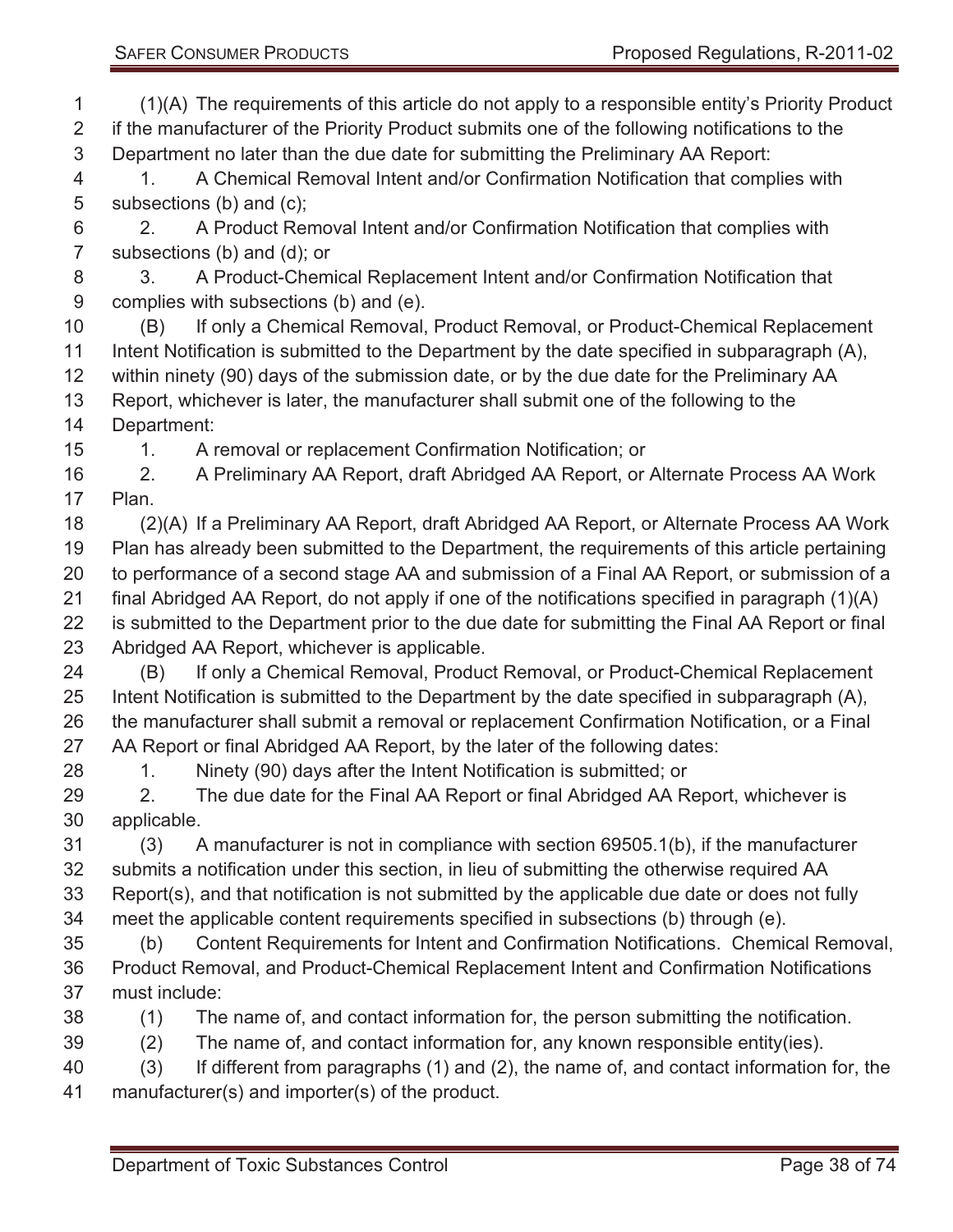(4) The name of, and contact information for, all persons in California, other than the final purchaser or lessee, to whom the manufacturer directly sold the Priority Product within the prior twelve (12) months. (5) Identification and location of the manufacturer's retail sales outlets where the manufacturer sold, supplied, or offered for sale the Priority Product in California, if applicable. (6) Information identifying and describing the Priority Product and the reformulated product, if applicable, and the brand name(s) and labeling information under which the Priority Product and the reformulated product, if applicable, are/were placed into the stream of commerce in California, and, if the product is a component of one or more assembled products, a description of the known product(s) in which the component is used. (7) The intended uses, and targeted customer base(s), for the Priority Product and the reformulated product, if applicable. (8) The measures the manufacturer will take, or has taken, to: (A) If applicable, provide information regarding the reformulated product to persons selling or distributing the Priority Product in California; and (B) Cease fulfilling orders for the Priority Product from persons selling or distributing the 17 Priority Product in California. (9) For Chemical Removal Notifications and/or Product-Chemical Replacement Notifications, the Chemical(s) of Concern that will be, or have been, removed from the product, and, as applicable the following information: (A) Information explaining the rationale and the factors considered in deciding to reformulate the product; (B) Laboratory analytical testing methodology and quality control and assurance protocols used or that will be used to confirm that the Chemical(s) of Concern have been removed; (C) Information demonstrating that the Chemical(s) of Concern has/have been removed from the product that was a Priority Product; (D) The name of the replacement chemical(s), the concentration of each replacement chemical in the reformulated product, and the hazard traits and/or environmental or toxicological endpoints known to be associated with the replacement chemical(s); (E) Laboratory analytical testing methodology and quality control assurance protocols used or that will be used to measure the concentration of the replacement chemical(s) in the product; and (F) Information demonstrating that the replacement chemical(s) meet one of the following criteria: 1. The replacement chemical(s) is/are not on the list of Candidate Chemicals; or 2. The replacement chemical(s) is/are Candidate Chemical(s) that are already in use to manufacture the same product, in lieu of the Chemical(s) of Concern, by the same or a different responsible entity. For purposes of this subsection, "same product" means a product that has the same product description as, or similar product description to, the Priority Product; has the same intended use(s) and targeted customer base(s) as the Priority Product; and fulfills the functional, performance, and legal requirements of the Priority Product.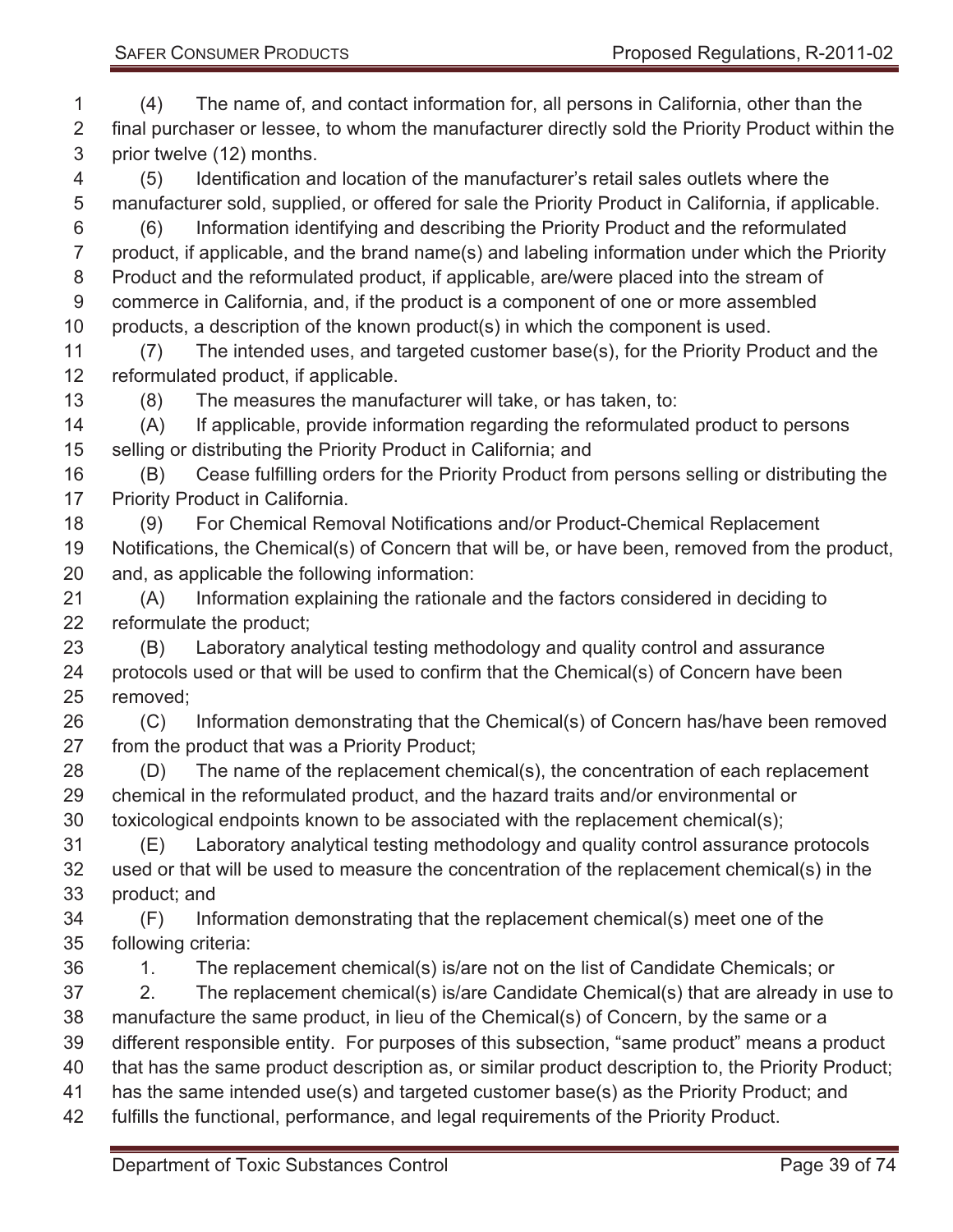(10) The certification statement specified in subsection (c), (d) or (e), as applicable.

 (c) Chemical Removal Notification Certification Statements. Chemical Removal Intent and Confirmation Notifications must include whichever of the following certification statements is applicable:

 (1) Chemical Removal Intent Notifications must include a statement certifying that the manufacturer intends to do all of the following within ninety (90) days of the date the notification is submitted to the Department:

 (A) Remove the Chemical(s) of Concern from the Priority Product without the use of one or more replacement chemicals or otherwise adding other chemicals to the product;

 (B) Provide information regarding the reformulated product to persons selling or distributing the Priority Product in California;

 (C) Cease fulfilling orders for the Priority Product from persons selling or distributing the Priority Product in California; and

 (D) Submit a Chemical Removal Confirmation Notification to the Department for the Priority Product.

 (2) Chemical Removal Confirmation Notifications must include a statement certifying that:

 (A) The Chemical(s) of Concern has/have been removed from the product that was a Priority Product without the use of one or more replacement chemicals or otherwise adding other chemicals to the product;

 (B) Information regarding the reformulated product has been provided to persons selling or distributing the Priority Product in California; and

 (C) The manufacturer has ceased fulfilling orders for the Priority Product from persons selling or distributing the Priority Product in California and will not resume doing so.

 (d) Product Removal Notification Certification Statements. Product Removal Intent and Confirmation Notifications must include whichever of the following certification statements is applicable:

 (1) Product Removal Intent Notifications must include a statement certifying that the manufacturer intends to do both of the following within ninety (90) days of the date the notification is submitted to the Department:

 (A) Cease fulfilling orders for the Priority Product from persons selling or distributing the Priority Product in California; and

 (B) Submit a Product Removal Confirmation Notification to the Department for the product.

 (2) Product Removal Confirmation Notifications must include a statement certifying that the manufacturer has ceased, and will not resume, fulfilling orders for the Priority Product from persons selling or distributing the Priority Product in California.

(e) Product-Chemical Replacement Notification Certification Statements. Product-

Chemical Replacement Intent and Confirmation Notifications must include whichever of the

following certification statements is applicable: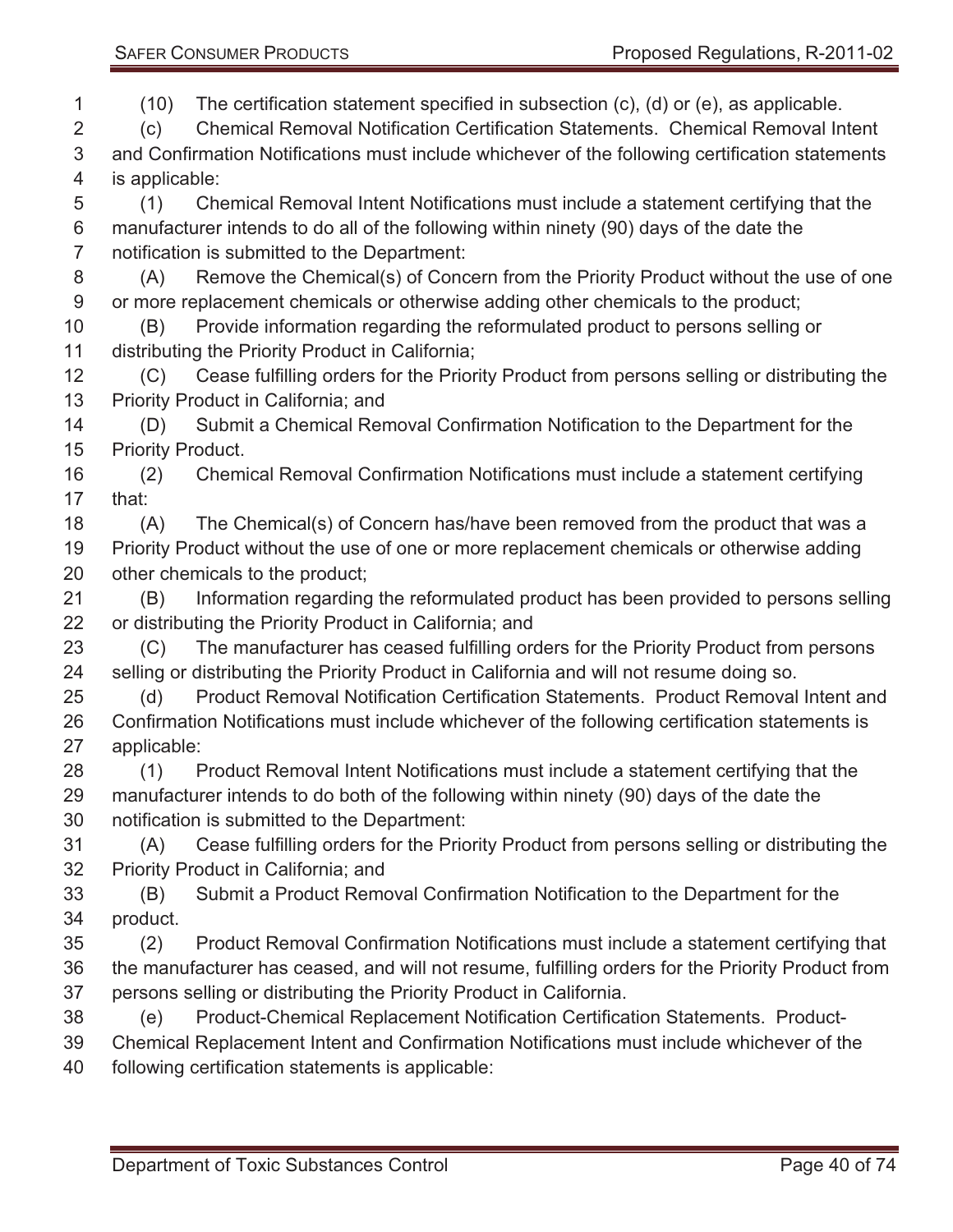| 1              | (1)                                                                                               | Product-Chemical Replacement Intent Notifications must include a statement                     |  |
|----------------|---------------------------------------------------------------------------------------------------|------------------------------------------------------------------------------------------------|--|
| 2              | certifying that within ninety (90) days of submission of the notification to the Department, the  |                                                                                                |  |
| 3              | manufacturer intends to:                                                                          |                                                                                                |  |
| 4              | (A)                                                                                               | Remove the Chemical(s) of Concern from the Priority Product;                                   |  |
| 5              | (B)                                                                                               | Provide information regarding the reformulated product to persons selling or                   |  |
| 6              | distributing the Priority Product on California;                                                  |                                                                                                |  |
| $\overline{7}$ | (C)                                                                                               | Cease fulfilling orders for the Priority Product from persons selling or distributing the      |  |
| 8              |                                                                                                   | Priority Product in California; and                                                            |  |
| 9              | (D)                                                                                               | Submit a Product-Chemical Replacement Confirmation Notification to the                         |  |
| 10             |                                                                                                   | Department for the Priority Product.                                                           |  |
| 11             | (2)                                                                                               | Product-Chemical Replacement Confirmation Notifications must include a statement               |  |
| 12             | certifying that:                                                                                  |                                                                                                |  |
| 13             | (A)                                                                                               | The Chemical(s) of Concern has/have been removed from the product that was a                   |  |
| 14             | <b>Priority Product:</b>                                                                          |                                                                                                |  |
| 15             | (B)                                                                                               | The replacement chemical(s) meet the criteria specified in subparagraph 1. or                  |  |
| 16             |                                                                                                   | subparagraph 2. of subsection (b)(9)(F);                                                       |  |
| 17             | (C)                                                                                               | Information regarding the reformulated product has been provided to persons selling            |  |
| 18             |                                                                                                   | or distributing the Priority Product on California; and                                        |  |
| 19             | (D)                                                                                               | The manufacturer has ceased fulfilling orders for the Priority Product from persons            |  |
| 20             |                                                                                                   | selling or distributing the Priority Product in California and will not resume doing so.       |  |
| 21             |                                                                                                   |                                                                                                |  |
| 22             |                                                                                                   | NOTE: Authority cited: Sections 25253 and 58012, Health and Safety Code. Reference:            |  |
| 23             |                                                                                                   | Sections 25252 and 25253, Health and Safety Code.                                              |  |
| 24             |                                                                                                   |                                                                                                |  |
| 25             | $§$ 69505.3.                                                                                      | Alternatives Analysis Threshold Notification in Lieu of Alternatives                           |  |
| 26             | Analysis.                                                                                         |                                                                                                |  |
| 27             | (a)                                                                                               | Notification Requirements. This article does not apply to a responsible entity's               |  |
| 28             |                                                                                                   | Priority Product for which the manufacturer submits an Alternatives Analysis Threshold         |  |
| 29             | Notification to the Department concurrently with the Priority Product Notification, or by the due |                                                                                                |  |
| 30             |                                                                                                   | date for the Preliminary AA Report for the Priority Product. Each notification must include:   |  |
| 31             | (1)                                                                                               | The name of, and contact information for, the person submitting the notification;              |  |
| 32             | (2)                                                                                               | The name of, and contact information for, any known responsible entity(ies);                   |  |
| 33             | (3)                                                                                               | If different from paragraphs (1) and (2), the name of, and contact information for, the        |  |
| 34             |                                                                                                   | manufacturer(s) and importer(s) of the Priority Product;                                       |  |
| 35             | (4)                                                                                               | A statement certifying that the Chemical(s) of Concern are present in the                      |  |
| 36             | manufacturer's Priority Product only as contaminants and the concentration of each Chemical       |                                                                                                |  |
| 37             |                                                                                                   | of Concern does not exceed the Alternatives Analysis Threshold for that chemical;              |  |
| 38             | (5)                                                                                               | Identification of the PQL for each Chemical of Concern in the Priority Product, and            |  |
| 39             | the information and method used to determine the PQL;                                             |                                                                                                |  |
| 40             | (6)                                                                                               | The source of the Chemical(s) of Concern in the Priority Product;                              |  |
| 41             | (7)                                                                                               | Information identifying and describing the Priority Product, the brand name(s) and             |  |
| 42             |                                                                                                   | labeling information under which the Priority Product is placed into the stream of commerce in |  |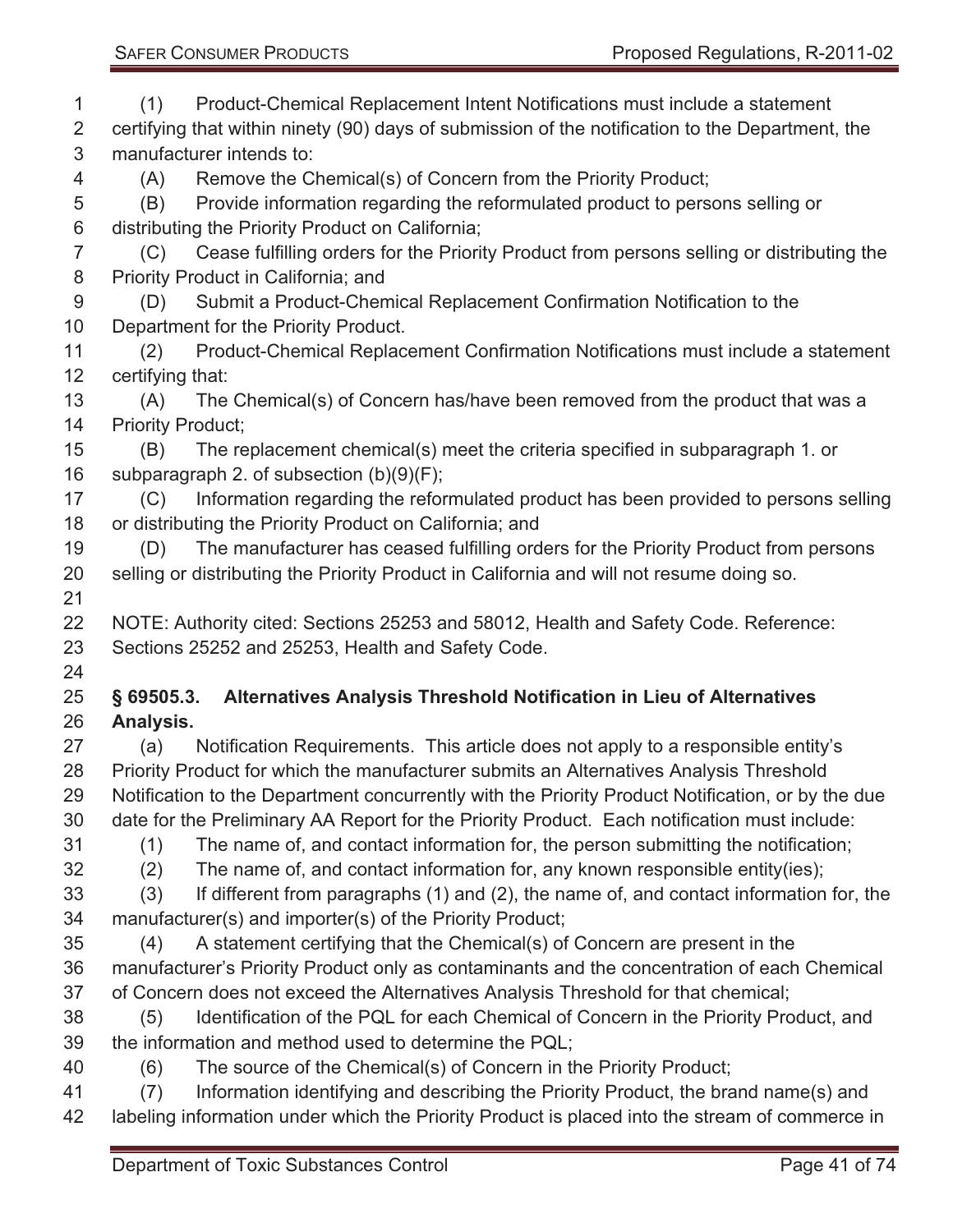California, and, if the Priority Product is a component of one or more assembled products, a description of the known product(s) in which the component is used; (8) Laboratory analytical testing methodology and quality control and assurance protocols used to measure each Chemical of Concern in the Priority Product, and identification of the testing laboratory; and (9) A demonstration and certification that the manufacturer meets and will continue to meet the criteria and conditions that are the basis for the exemption in this section. (b) Burden of Proof. The manufacturer bears the burden of proof to demonstrate that the concentration of the Chemical(s) of Concern in its Priority Product does not exceed the applicable PQL. (c) Notification Revisions. If any of the information listed in subsection (a) changes significantly, the manufacturer shall submit to the Department a revised Alternatives Analysis Threshold Notification within thirty (30) days of the change. (d) Change in Product's Exemption Status. If the Priority Product no longer meets the criteria for an Alternatives Analysis Threshold exemption, the manufacturer shall notify the Department of this change within thirty (30) days of the change, and shall submit to the Department a Preliminary AA Report or an applicable Intent and/or Confirmation Notification under section 69505.2 within 180 days of the change. (e) Determination of Exemption Eligibility. The exemption in subsection (a) does not apply if the Department notifies the person who submitted the Alternatives Analysis Threshold Notification that the information contained in the notification is inaccurate or inadequate to support an Alternatives Analysis Threshold exemption. NOTE: Authority cited: Sections 25253 and 58012, Health and Safety Code. Reference: Sections 25252 and 25253, Health and Safety Code. **§ 69505.4. Alternatives Analysis Process and Options.**  (a) AA Stages. (1) An AA must be conducted in two stages. (2) The responsible entity shall initially complete the first stage of the AA, and submit a Preliminary AA Report that complies with sections 69505.1(b)(2)(A) and 69505.7. (3) The responsible entity shall next complete the second stage of the AA, and submit a Final AA Report that complies with sections 69505.1(b)(2)(B) and 69505.7. (b) Abridged AA Reports. After completing the first four (4) steps of the first stage of the AA pursuant to subsections (a) through (d) of section 69505.5, a responsible entity that determines a functionally acceptable and technically feasible alternative is not available may prepare and submit draft and final Abridged AA Reports, in lieu of the Preliminary and Final AA Reports, if: (1) The responsible entity summarizes in the Abridged AA Report the first stage AA findings in compliance with the applicable requirements of section 69505.7; (2) The responsible entity identifies the factors relevant for comparison of the Priority

Product and the alternatives under consideration as specified in section 69505.6(a), and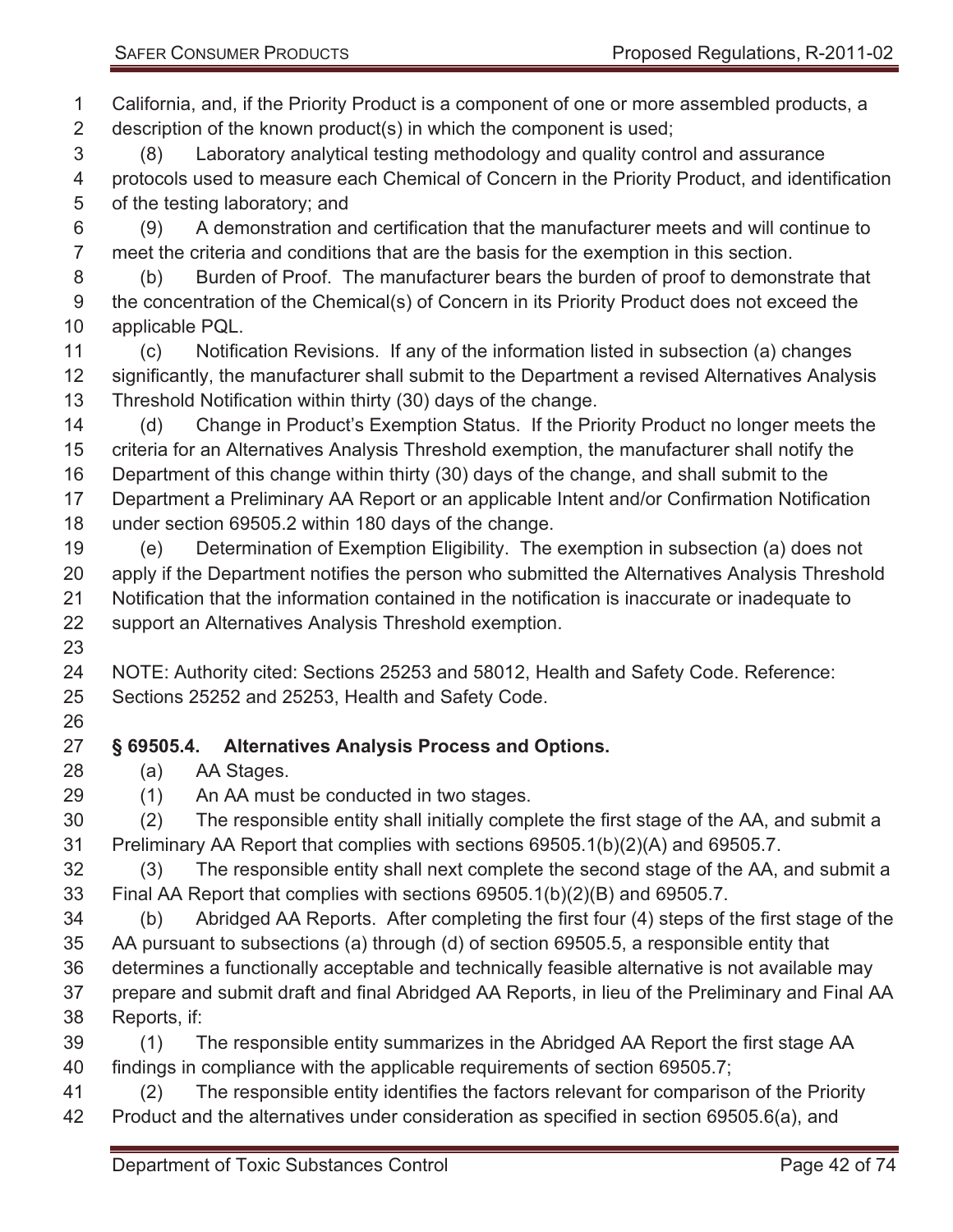summarizes in the Abridged AA Report its findings with respect to section 69505.6(a) in compliance with the applicable requirements of section 69505.7;

 (3) The responsible entity submits a draft Abridged AA Report by the due date specified in section 69505.1(b)(2)(A), and submits a final Abridged AA Report by the due date specified by the Department under section 69505.8(b)(4); and

 (4) The responsible entity specifies in the implementation plan included in the draft and final Abridged AA Report the milestones and dates for implementation of proposed regulatory responses, which shall, at a minimum, include the regulatory responses required under sections 69506.3 and 69506.8.

(c) Alternate Process AA.

 (1) A responsible entity may use an AA process that differs from the process specified in sections 69505.5 and 69505.6, if:

 (A) The responsible entity's alternate process provides the information needed to prepare a Final AA Report that substantially complies with section 69505.7.

 (B) The responsible entity's alternate process compares the Priority Product and the alternatives under consideration using, at a minimum, the same factors and, when applicable, associated exposure pathways and life cycle segments specified in sections 69505.5 and 69505.6.

 (C) The responsible entity submits an Alternate Process AA Work Plan to the Department with sufficient information to demonstrate that the alternate process complies with subparagraphs (A) and (B), and sufficient information for the Department to specify an appropriate due date for submittal of the Final AA Report.

23 1. The Alternate Process AA Work Plan shall include the information specified in subsections (c), (d), and (e) of section 69505.7.

 2. If the Alternate Process AA Work Plan includes information for which trade secret protection is claimed, the responsible entity shall also submit a redacted copy of the work plan that masks that information.

 3. The Alternate Process AA Work Plan shall be accompanied by an executive summary organized in conformance with the organization of the work plan that is sufficient to convey to the public a general understanding of the work plan, and that masks any information for which trade secret protection is claimed. If the Department subsequently rejects a trade secret claim, the responsible entity shall, at the Department's request, submit a revised executive summary within thirty (30) days of the request to add any information for which a trade secret claim is rejected and which the Department specifies must be included in the executive summary.

 (D) The Alternate Process AA Work Plan is submitted to the Department no later than sixty (60) days after the product is included on the Priority Products list. For a product that is first placed into the stream of commerce in California after the date the product is included on the Priority Products list, the Alternate Process AA Work Plan shall be due sixty (60) days after the Priority Product is first placed into the stream of commerce in California.

 (E)1. The responsible entity timely submits a Final AA Report to the Department that substantially complies with section 69505.7.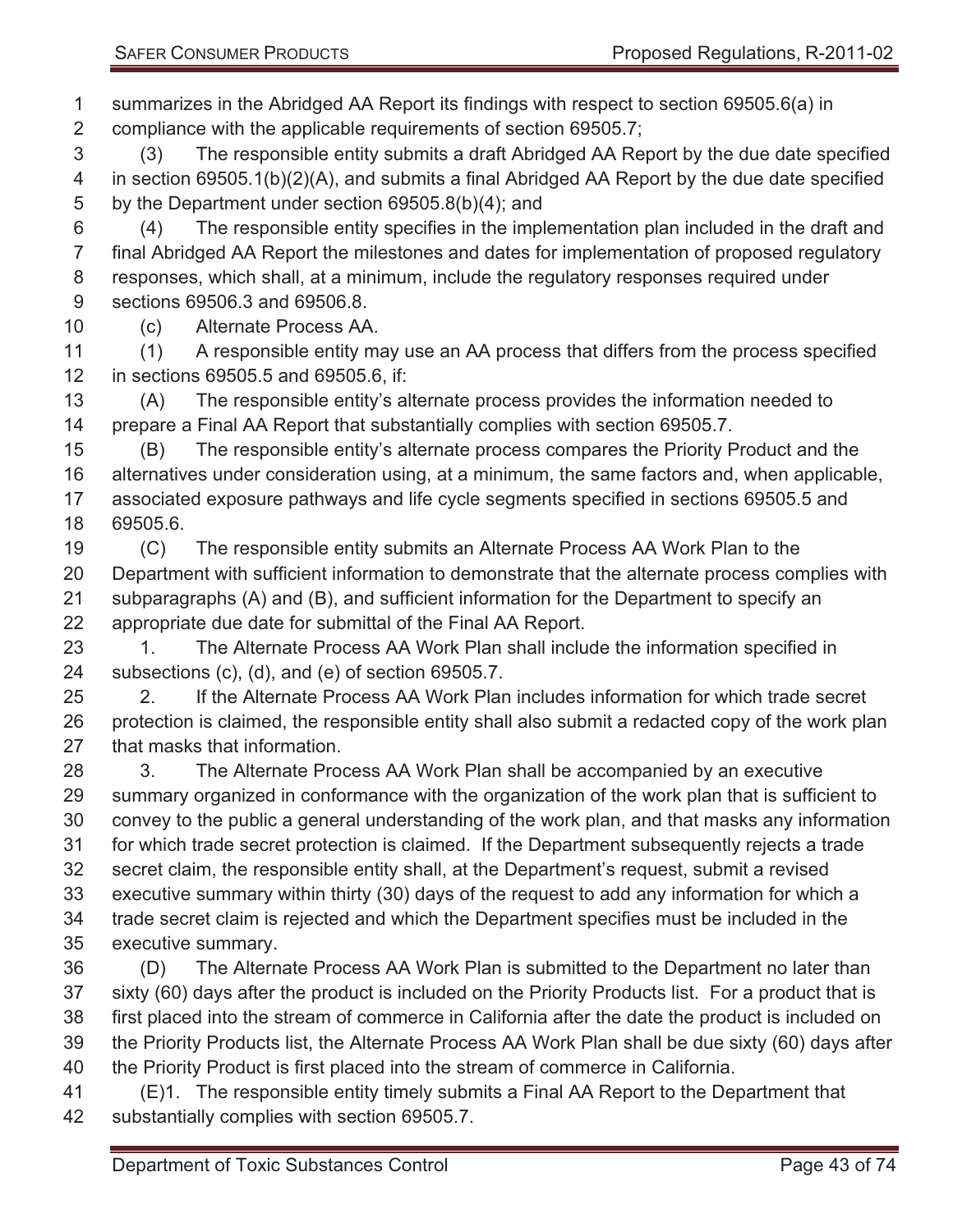2. The due date for the Final AA Report is eighteen (18) months after the date the Department issues a notice of compliance for the Alternate Process AA Work Plan, unless the responsible entity requests and receives Department approval of an extended due date using 4 the procedures specified for Preliminary AA Reports in section 69505.7(k)(1)(B), or the Department otherwise approves an extended due date under section 69505.8(b)(4)(A). If the Department approves an extended due date, the responsible entity shall provide a yearly progress report until the Final AA Report is submitted. Each progress report must provide all of the information specified in subparagraphs 1. through 6. of section 69505.7(k)(1)(A). (2) If the Alternate Process AA Work Plan is disapproved by the Department under section 69505.8(b)(3), the responsible entity shall submit a Preliminary AA Report to the

 Department within 180 days after the Department issues the notice of disapproval. (d) Previously Completed AAs. A responsible entity may comply with section 69505.1(b) by submitting to the Department a report for a previously completed AA for the Priority Product, if the Department determines that the report is substantially equivalent to the Final AA Report requirements of section 69505.7 and contains sufficient information for the Department to determine any necessary regulatory response(s) under article 6. The previously completed AA may be either an AA conducted or obtained by the responsible entity or a publicly available AA.

 (1) A responsible entity submitting a report under this subsection shall submit the report no later than the deadline for submitting a Preliminary AA Report, except that a one-time extension may be requested under section 69505.1(c).

 (2) A responsible entity submitting an existing report under this subsection may supplement the report with additional information to render the report substantially equivalent to the Final AA Report requirements of section 69505.7.

(e) Revised Alternative Selection Decision.

 (1) If after submitting the Final AA Report, the responsible entity selects one or more alternatives that differ from the alternative(s) identified as the selected alternative(s) in the Final AA Report, the responsible entity shall submit a revised Final AA Report to the Department at least sixty (60) days prior to placing the newly selected alternative product(s) into the stream of commerce in California. The revised Final AA Report must explain the differences from the original Final AA Report, identify the information used to support the revisions to the Final AA Report, and describe the rationale for selecting the different alternative(s). The Department shall review and make a compliance determination with respect to the revised Final AA Report in accordance with the procedures and criteria set forth in section 69505.8.

(2) Paragraph (1) also applies if:

 (A) The selection decision in the original Final AA Report was to retain the Priority Product, and the responsible entity later decides to select an alternative to replace the Priority Product; or

 (B) The responsible entity later decides to retain the Priority Product in lieu of a previously selected alternative product.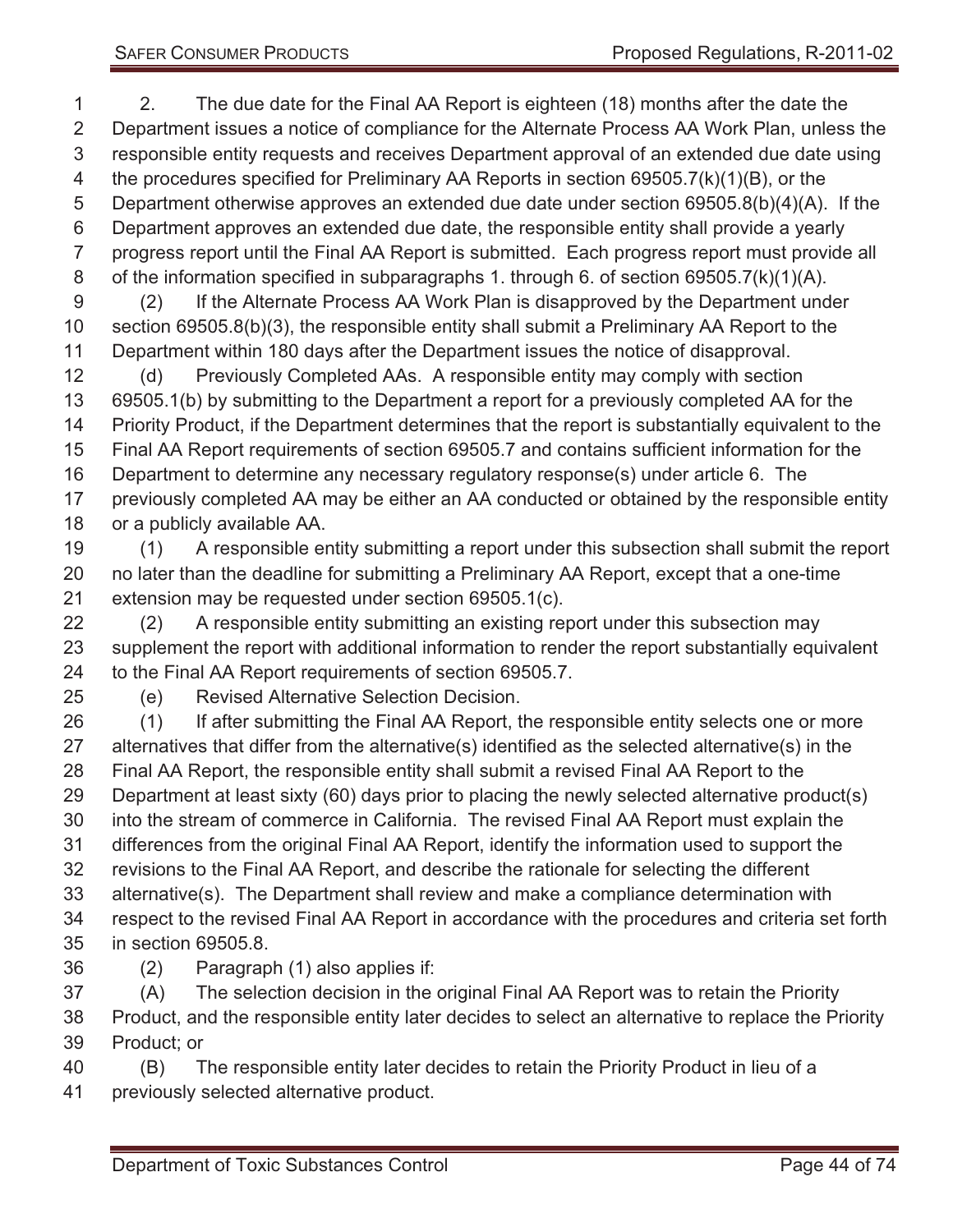(3) The requirements of this subsection only apply for three (3) years after the date the original Final AA Report is approved by the Department.

 (f) Reformulation. Except as provided in section 69505.2, if prior to submitting the Final AA Report for a Priority Product the responsible entity removes, or reduces the concentration of, the Chemical of Concern(s) and uses one or more replacement Candidate Chemical(s), the Alternatives Analysis evaluation and comparison shall include consideration of both the Priority Product and the reformulated product.

NOTE: Authority cited: Sections 25253 and 58012, Health and Safety Code. Reference:

Sections 25252, 25253, and 25257, Health and Safety Code.

# **§ 69505.5. Alternatives Analysis: First Stage.**

The first stage of the AA shall include the five (5) steps described below:

 (a) Step 1, Identification of Product Requirements and Function(s) of Chemical(s) of Concern.

 (1) The responsible entity shall identify the functional, performance, and legal requirements of the Priority Product that must also be met by the alternatives under consideration.

 (2) The responsible entity shall identify the role(s), if any, of the Chemical(s) of Concern in meeting the Priority Product's requirements identified under paragraph (1).

 (3)(A) The responsible entity shall determine if the Chemical(s) of Concern or alternative replacement chemical(s) is/are necessary to meet the Priority Product's requirements identified under paragraph (1).

 (B) If the responsible entity determines that neither the Chemical(s) of Concern nor alternative replacement chemical(s) is/are necessary to meet the Priority Product's requirements identified under paragraph (1), the responsible entity shall evaluate removal of the Chemical(s) of Concern from the Priority Product without the use of any replacement

chemical(s) as one of the alternatives to the Priority Product. Alternatively, the responsible

entity may submit Chemical Removal Intent and/or Confirmation Notifications to the

 Department in lieu of completing the Alternatives Analysis and submitting the required AA Reports.

(b) Step 2, Identification of Alternatives.

 (1)(A) In addition to any alternative identified under subsection (a)(3)(B), the responsible entity shall identify and consider alternatives that meet the definition of "alternative" under section 69501.1 and meet the Priority Product's requirements identified under subsection (a)(1).

 (B) The responsible entity shall research and evaluate available information that identifies existing possibly viable alternatives for consideration in the AA. This research and evaluation shall include, but is not limited to, information posted on the Department's website. The responsible entity shall consider any identified alternative in the AA, or explain in the AA Report why such an alternative is not viable for consideration.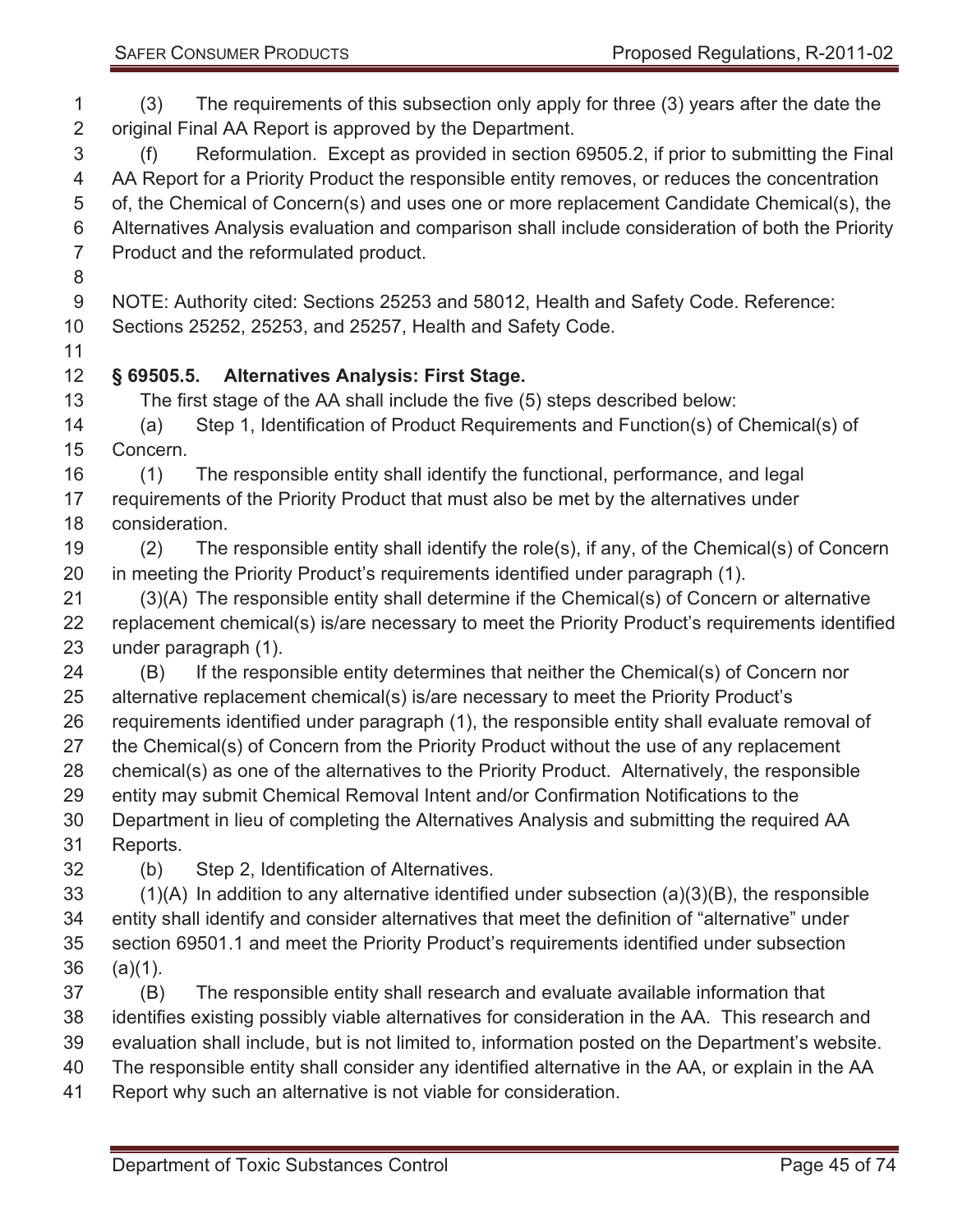(2) Alternatives that do not involve the use of one or more replacement chemicals, or otherwise adding chemicals to the product, do not require compliance with subsection (c).

 (c) Step 3, Initial Evaluation and Screening of Alternative Replacement Chemicals. (1) For those alternatives under consideration that involve removing or reducing the

 concentration of the Chemical(s) of Concern and using one or more alternative replacement chemicals, or otherwise adding chemicals to the product, the responsible entity shall:

 (A) Use available information on hazard traits and environmental and toxicological endpoints and any other relevant information to identify the following for each alternative replacement chemical under consideration:

- 10 1. Adverse environmental impacts;
- 2. Adverse public health impacts;
- 3. Environmental fate;
- 4. Physical chemical hazards; and
- 5. Physicochemical properties.

(B) Compare each of the alternative replacement chemicals under consideration with

 the Chemical(s) of Concern in the Priority Product, using the information collected and evaluated under subparagraph (A).

 (2) The responsible entity may eliminate from further consideration in the AA any alternative replacement chemical(s) that it determines has/have the potential to pose adverse impacts equal to or greater than those posed by the Chemical(s) of Concern.

(d) Step 4, Consideration of Additional Information.

 In the first stage of the AA, the responsible entity may consider pertinent factors and information not specifically identified in this section. This may include, but is not limited to, consideration of the factors and information specified in section 69505.6. A responsible entity may eliminate an alternative from further consideration based on the additional factors and information as long as the reason for its elimination is explained in the Preliminary AA Report and there are alternatives remaining to be evaluated in the second AA stage.

- 
- (e) Step 5, Preliminary AA Report Preparation.

 (1) The responsible entity shall prepare, for inclusion in the Preliminary AA Report, a work plan and proposed implementation schedule for completion of the second AA stage and preparation and submittal of the Final AA Report.

 (2) The responsible entity shall prepare and submit to the Department a Preliminary AA Report as specified in section 69505.7.

NOTE: Authority cited: Sections 25253 and 58012, Health and Safety Code. Reference:

- Sections 25252, 25253, and 25257, Health and Safety Code.
- 

# **§ 69505.6. Alternatives Analysis: Second Stage.**

After receiving approval of the Preliminary AA Report from the Department, the responsible

- entity shall compare the Priority Product with the alternatives still under consideration. The second stage of the AA shall include the five (5) steps described below:
- (a) Step 1, Identification of Factors Relevant for Comparison of Alternatives.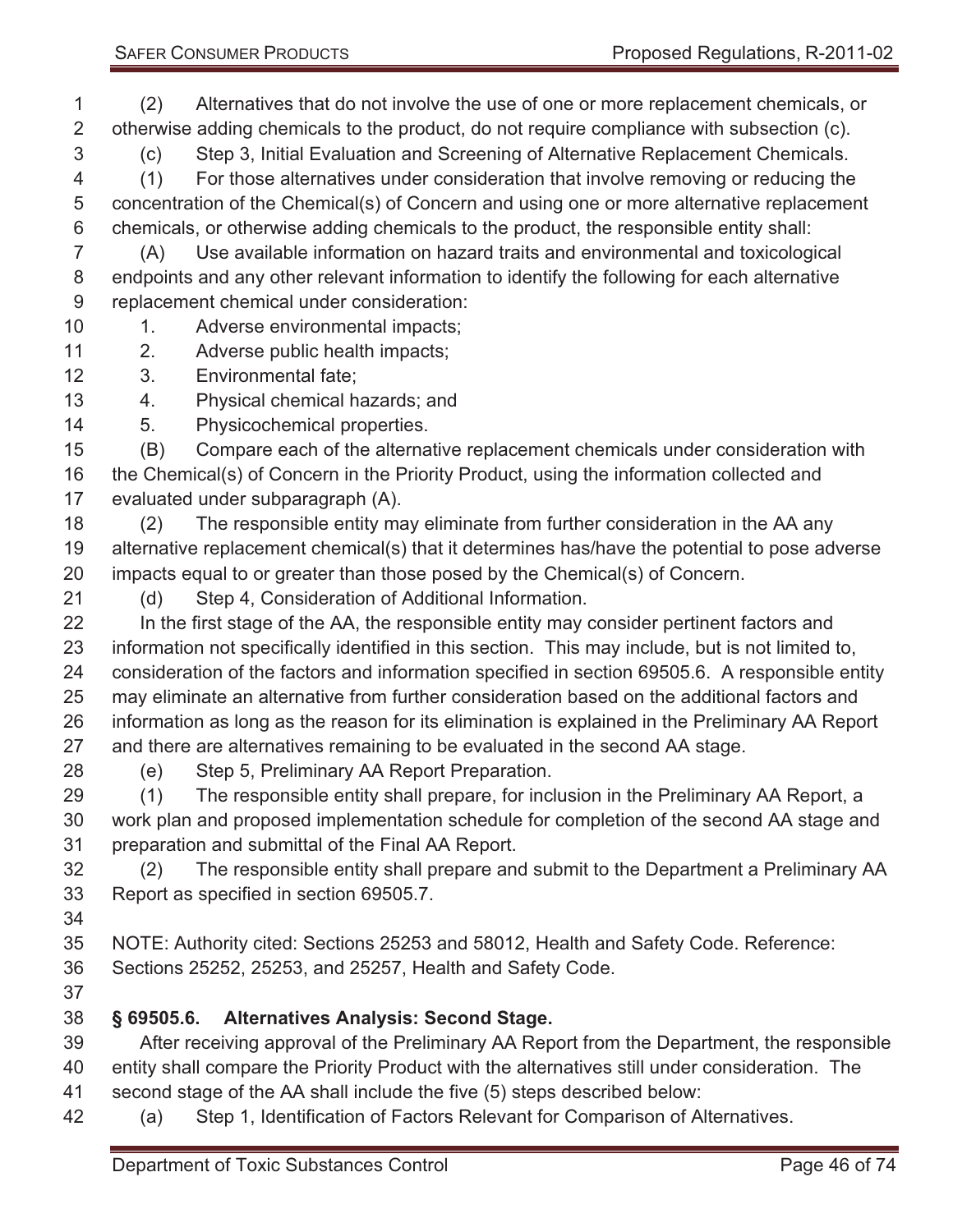(1) A factor listed in paragraph (2)(A), in conjunction with an associated exposure pathway and life cycle segment, if applicable, is relevant if:

 (A) The factor makes a material contribution to one or more adverse public health impacts, adverse environmental impacts, adverse waste and end-of-life effects, and/or materials and resource consumption impacts associated with the Priority Product and/or one or more alternatives under consideration; and

 (B) There is a material difference in the factor's contribution to such impact(s) between the Priority Product and one or more alternatives under consideration and/or between two or more alternatives.

- (2) The responsible entity shall use available quantitative information and analytical tools, supplemented by available qualitative information and analytical tools, to identify the factors specified in subparagraph (A) and the associated exposure pathways and life cycle segments, if applicable, that are relevant for the comparison of the Priority Product and the alternatives still under consideration after completion of the first AA stage. The factors identified in subparagraphs (B) and (C) are relevant for all comparisons of the Priority Product and the alternatives.
- (A) Multimedia life cycle impacts for the Priority Product and alternatives under consideration, and chemical hazards and adverse impacts for the Chemical(s) of Concern and any alternative replacement chemical(s) or other chemicals in the alternatives that differ from the chemicals in the Priority Product. This evaluation shall be based on available information, and shall include the following factors to the extent relevant:
- 22 1. Adverse environmental impacts;
- 2. Adverse public health impacts;
- 3. Adverse waste and end-of-life effects;
- 4. Environmental fate;
- 5. Materials and resource consumption impacts;
- 6. Physical chemical hazards; and
- 7. Physicochemical properties.

 (B) Product function and performance. The responsible entity shall identify the principal manufacturer-intended use(s) or application(s), the functional and performance attributes, and the applicable legal requirements for the Priority Product. The responsible entity shall, at a minimum, evaluate:

- 33 1. The useful life of the Priority Product, and that of the alternatives under consideration;
- 2. The function and performance of each alternative relative to the Priority Product and other alternatives under consideration; and
- 3. Whether an alternative exists that is functionally acceptable, technically feasible, and economically feasible.
- (C) Economic impacts.
- 1. The responsible entity shall evaluate, monetize, and compare for the relevant
- exposure pathways and life cycle segments the following impacts of the Priority Product and
- the alternatives: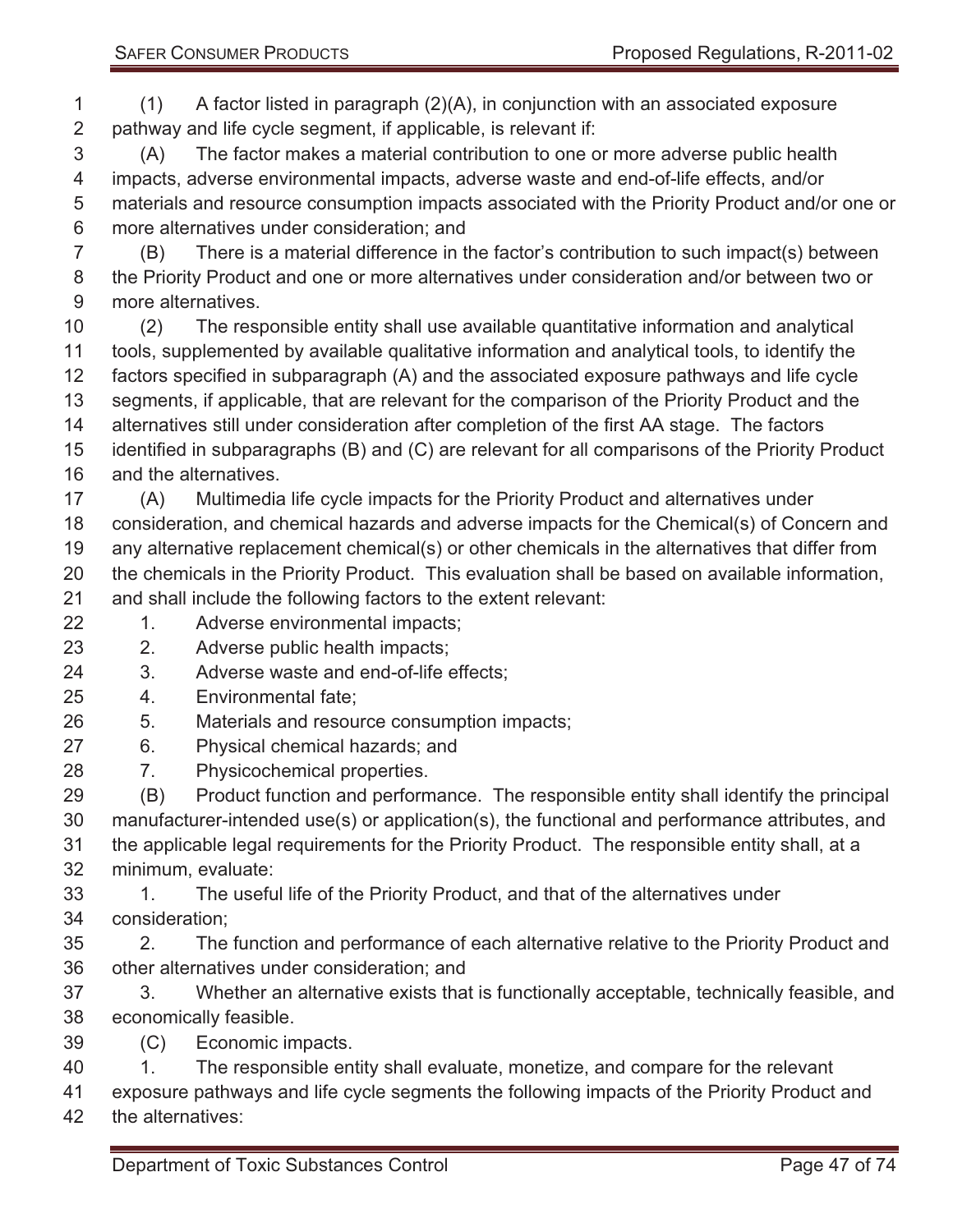a. Public health and environmental costs; and

 b. Costs to governmental agencies and non-profit organizations that manage waste, oversee environmental cleanup and restoration efforts, and/or are charged with protecting natural resources, water quality, and wildlife.

 2. If the responsible entity's alternative selection decision is to retain the Priority Product based in whole or in part on internal cost impacts, this decision must be explained in the Final AA Report. The Final AA Report must include a quantified comparison of the internal cost impacts of the Priority Product and the alternatives, including manufacturing, marketing, materials and equipment acquisition, and resource consumption costs.

 (3) Exposure pathways. The responsible entity's identification of relevant exposure pathways shall consider both of the following:

(A) Chemical quantity information:

 1. Quantities of the Chemical(s) of Concern or alternative replacement chemical(s) necessary to manufacture the Priority Product and each alternative under consideration; and

 2. Estimated volume and/or mass of the Chemical(s) of Concern or alternative replacement chemical(s) that is/are or would be placed into the stream of commerce in California as a result of the Priority Product and each alternative under consideration.

(B) Exposure factors specified in section 69503.3(b).

(b) Step 2, Comparison of the Priority Product and Alternatives.

 The responsible entity shall use available quantitative information and analytical tools, supplemented by available qualitative information and analytical tools, to evaluate and compare the Priority Product and each of the alternatives under consideration with respect to each relevant factor and associated exposure pathways and life cycle segments, if applicable, identified under subsection (a). The responsible entity shall compare each alternative with the Priority Product and with each of the other alternatives under consideration.

(c) Step 3, Consideration of Additional Information.

 As part of the second stage of the AA, the responsible entity may also consider other pertinent information not specifically identified in this section. This may include, but is not limited to, reconsideration of the factors and information identified in section 69505.5.

(d) Step 4, Alternative Selection Decision.

 The responsible entity shall select the alternative(s) that will replace the Priority Product, unless the decision is to retain the existing Priority Product. The selection of an alternative or the decision to retain the Priority Product shall be based on and supported by the comparative analysis conducted under subsections (b) and (c).

(e) Step 5, Final AA Report Preparation.

 The responsible entity shall prepare and submit to the Department a Final AA Report as specified under section 69505.7.

NOTE: Authority cited: Sections 25253 and 58012, Health and Safety Code. Reference:

Sections 25252, 25253, and 25257, Health and Safety Code.

#### **§ 69505.7. Alternatives Analysis Reports.**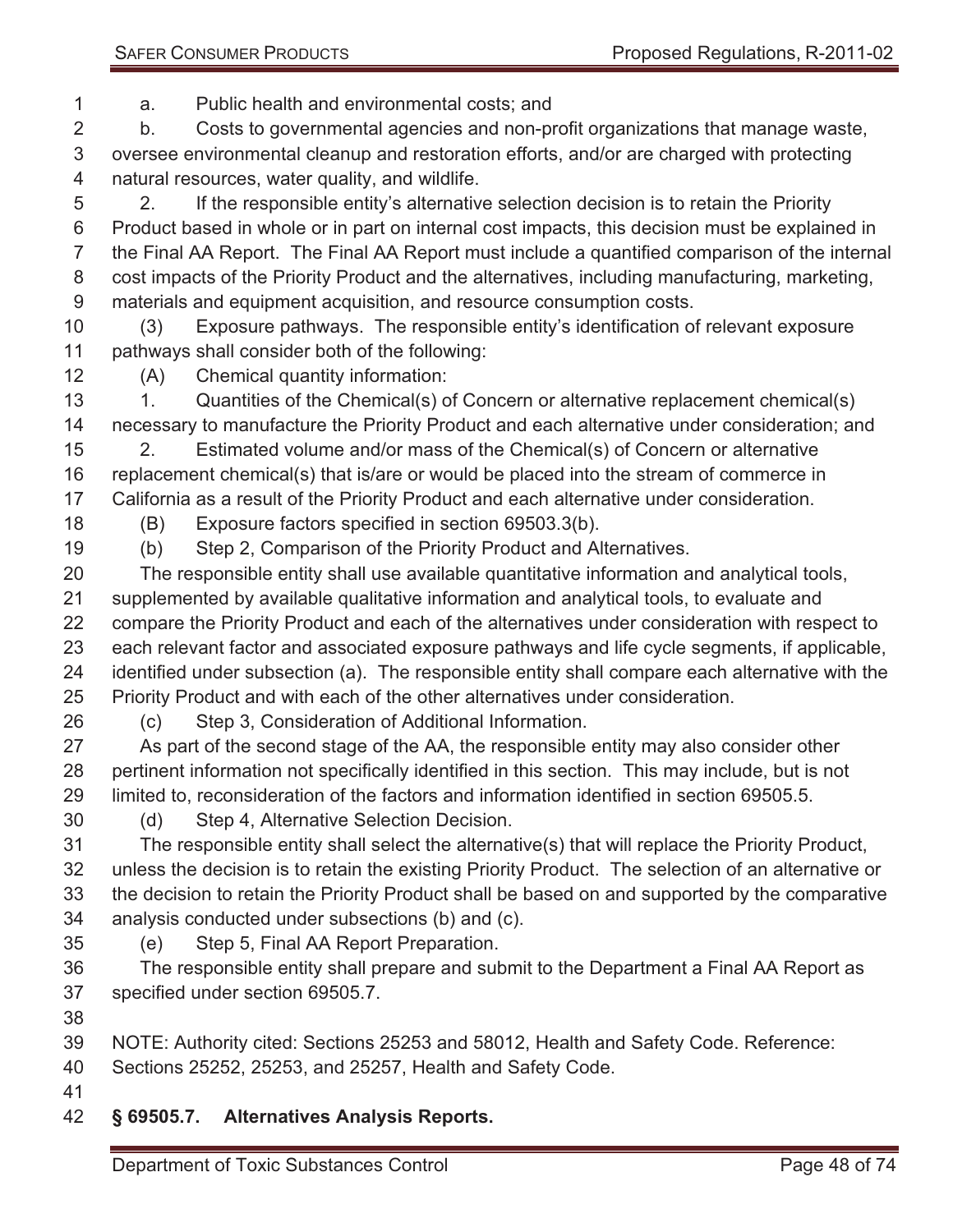(a) General Requirements. All references in this section to "AA Reports" mean the Preliminary AA Report, Final AA Report, draft Abridged AA Report, and/or final Abridged AA Report, as applicable, unless otherwise specified.

 (1) The Preliminary and Final AA Reports, and draft and final Abridged AA Reports, must each include all of the applicable information specified in subsections (b) through (k). (2) The responsible entity shall include in the AA Reports sufficient information for the Department to determine:

(A) Compliance with the substantive and administrative requirements of this article; and

 (B) The appropriate due date for submission of the Final AA Report or final Abridged AA Report, whichever is applicable, and the appropriate due date for any regulatory response(s) required under article 6.

 (3) The responsible entity shall identify and explain in the Final AA Report all differences in the information and analyses presented in the Preliminary AA Report and the Final AA Report. The responsible entity must identify in the Final AA Report the information sources used to support changes from the Preliminary AA Report to the Final AA Report. This information shall also be included in a final Abridged AA Report with respect to differences

between the draft and final Abridged AA Reports.

 (4) The responsible entity shall maximize the scope of information in the AA Report that can be made available to the public, while maintaining protection of legitimate trade secrets.

 (A) If the AA Report contains information claimed by the responsible entity to be a trade secret, a separate publicly available AA Report shall be submitted to the Department that masks claimed trade secret information only to the extent necessary to protect its confidential nature.

 (B) If the Department subsequently rejects a trade secret claim and/or the nature and/or extent of masking, the responsible entity shall, at the Department's request, submit a revised publicly available AA Report and executive summary within thirty (30) days of the request to add any information for which a trade secret claim or masking is rejected.

 (b) Executive Summary. AA Reports must include a publicly available executive summary sufficient to convey a general understanding of the scope and results of the AA and the rationale for the AA selection decision. The executive summary must be organized in conformance with the organization of the AA Report and must include for each section of the AA Report a detailed summary of the information presented. Information for which trade secret protection is claimed must not be included in the executive summary.

(c) Preparer Information. This section of the AA Report must include:

(1) The name of, and contact information for, the person submitting the AA Report;

 (2) If applicable, the name of, and contact information for, all responsible entities on whose behalf the AA Report is being submitted;

 (3) The names of the parties that were involved in funding, directing, overseeing, preparing, and/or reviewing the AA; and

 (4) The method(s) for the public to submit comments on the Preliminary AA Report or draft Abridged AA Report under section 69505.1(d)(2).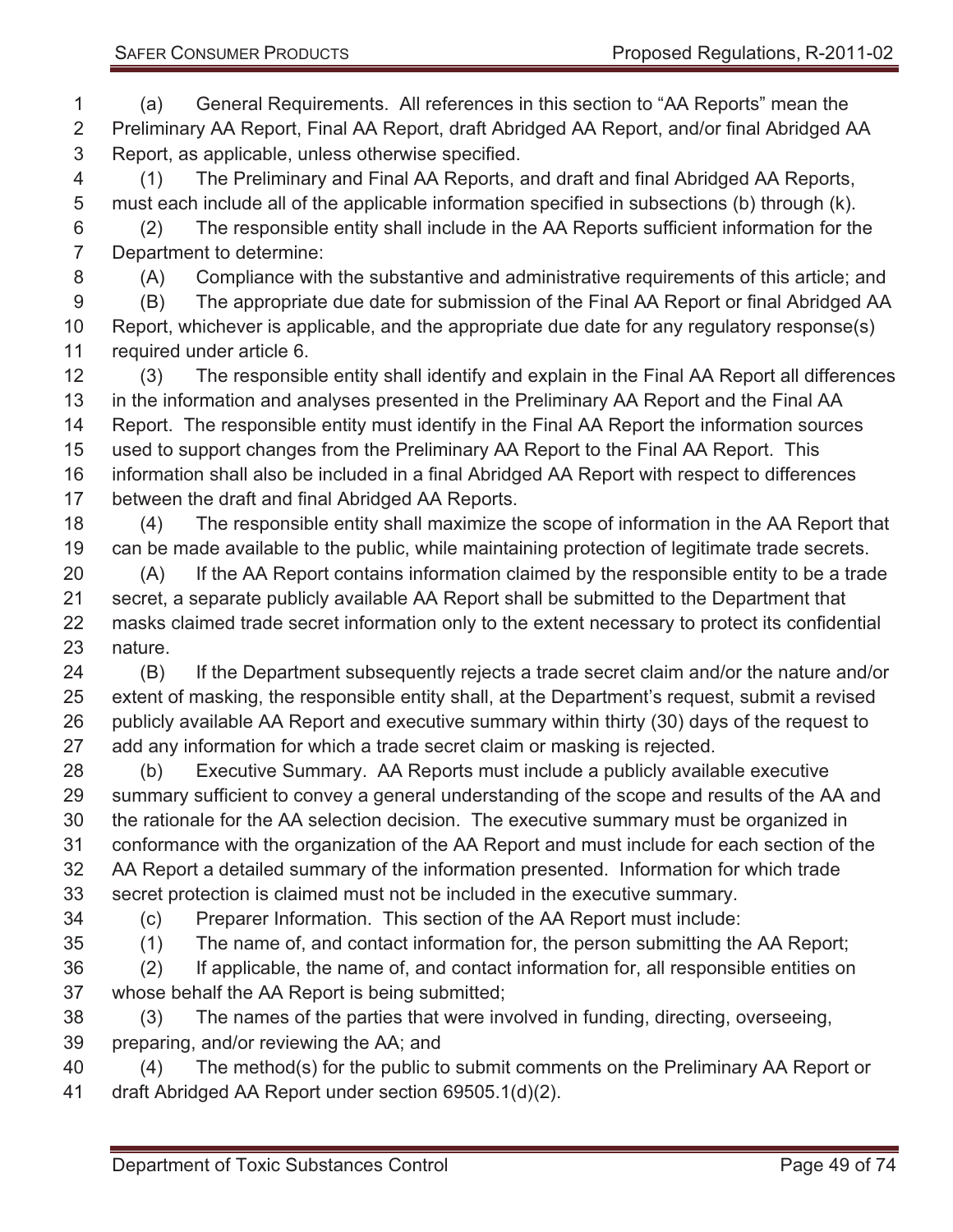| 1              | Responsible Entity and Supply Chain Information. This section of the AA Report<br>(d)              |  |  |
|----------------|----------------------------------------------------------------------------------------------------|--|--|
| $\overline{2}$ | must include:                                                                                      |  |  |
| 3              | The name of, contact information for, and headquarters location of the<br>(1)                      |  |  |
| 4              | manufacturer(s) and importer(s), if applicable, and, if the AA Report is prepared on behalf of a   |  |  |
| 5              | consortium of manufacturers or other persons in the Priority Product's supply chain, a list of     |  |  |
| 6              | the participants along with their contact information;                                             |  |  |
| $\overline{7}$ | The name of, and contact information for, any person(s) identified on the Priority<br>(2)          |  |  |
| $\,8\,$        | Product label as the manufacturer, importer, or distributor;                                       |  |  |
| $9$            | The name of, and contact information for, all persons in California other than the<br>(3)          |  |  |
| 10             | final purchaser or lessee to whom the manufacturer or importer directly sold the Priority          |  |  |
| 11             | Product within the prior twelve (12) months; and                                                   |  |  |
| 12             | Identification and location of the manufacturer's and/or importer's retail sales outlets<br>(4)    |  |  |
| 13             | where the manufacturer and/or importer sold, supplied, or offered for sale the Priority Product    |  |  |
| 14             | in California, if applicable.                                                                      |  |  |
| 15             | Priority Product Information. This section of the AA Report must include:<br>(e)                   |  |  |
| 16             | The brand name(s) and product name(s) under which the Priority Product is placed<br>(1)            |  |  |
| 17             | into the stream of commerce in California;                                                         |  |  |
| 18             | If the Priority Product is a component of one or more assembled products, a<br>(2)                 |  |  |
| 19             | description of the known product(s) in which the component is used;                                |  |  |
| 20             | Identification of the Chemical(s) of Concern for the Priority Product;<br>(3)                      |  |  |
| 21             | Any Material Safety Data Sheets related to the Priority Product; and<br>(4)                        |  |  |
| 22             | The information specified in paragraphs (1) and (2) of section 69505.5(a).<br>(5)                  |  |  |
| 23             | Scope of Relevant Comparison Factors. The Final AA Report must identify which<br>(f)               |  |  |
| 24             | factors and, when applicable, associated exposure pathways and life cycle segments were            |  |  |
| 25             | determined to be relevant, under section 69505.6(a), for evaluation and comparison of the          |  |  |
| 26             | Priority Product and its alternatives. For each factor, and exposure pathway and life cycle        |  |  |
| 27             | segment, if applicable, determined not to be relevant, the Final AA Report must explain the        |  |  |
| 28             | rationale and identify, and explain the pertinent findings of, the supporting information for this |  |  |
| 29             | determination.                                                                                     |  |  |
| 30             | Scope and Comparison of Alternatives. The AA Reports must identify and describe<br>(g)             |  |  |
| 31             | the alternatives chosen to be evaluated and compared, and explain the rationale for selecting      |  |  |
| 32             | and screening out specific alternatives at each stage of the alternatives comparison process.      |  |  |
| 33             | For any alternative that is screened out because it is determined that its adverse impacts are     |  |  |
| 34             | equal to or greater than those of the Priority Product, the responsible entity shall describe in   |  |  |
| 35             | the AA Report the method used to determine equal or greater adverse impacts, including the         |  |  |
| 36             | method used to compare the multiple factors associated with the impacts, and the rationale for     |  |  |
| 37             | any trade-offs made among the factors.                                                             |  |  |
| 38             | The Preliminary AA Report must include the information collected and the<br>(1)                    |  |  |
| 39             | comparison conducted under section 69505.5 for the Chemical(s) of Concern and the                  |  |  |
| 40             | alternative replacement chemical(s). The information and comparison must be presented in a         |  |  |
| 41             | matrix, or other summary format, that provides a clear visual comparison among the chemicals       |  |  |
| 42             | and their associated adverse impacts.                                                              |  |  |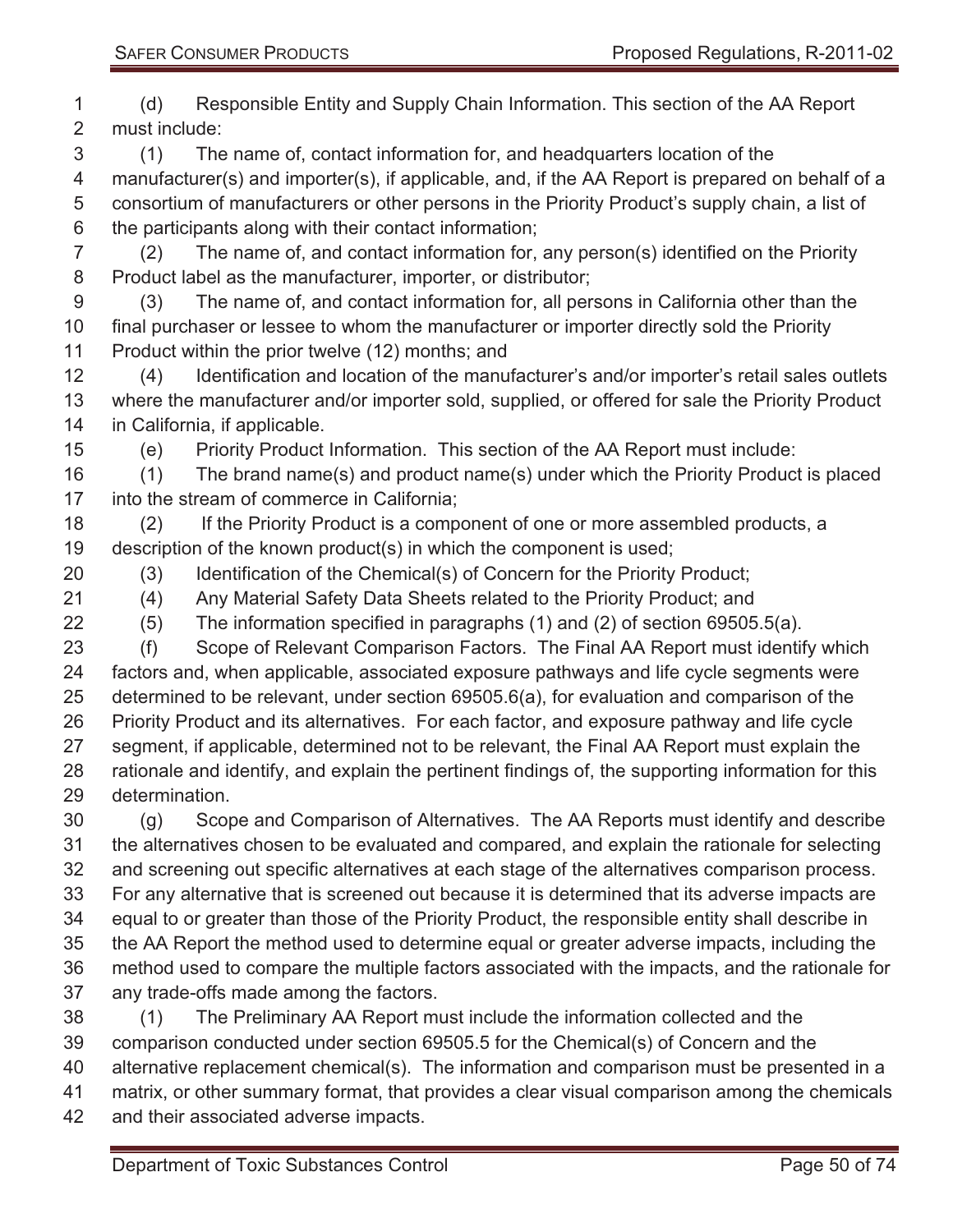(2) The Final AA Report must include the information collected and the comparison conducted under sections 69505.5 and 69505.6 for the Priority Product and its alternatives, including:

 (A) A matrix, or other summary format, that provides a clear visual comparison that includes the information collected regarding the relevant comparison factors, and their associated relevant exposure pathways and life cycle segments, for the Priority Product and each alternative considered, and the comparative results of evaluating this information; and (B) Identification and description of how any relevant safeguards provided by other

federal and California State regulatory programs were considered in the AA.

 (3) The responsible entity shall demonstrate in the Final AA Report that all of the requirements of section 69505.6 have been met.

 (h) Methodology. The AA Report shall identify and describe the analytical tools, models, and software used to conduct the AA, and discuss any of their limitations. The AA Report shall also identify any published methodologies and/or guidelines used, and any deviations from those methodologies and/or guidelines.

(i) Supporting Information.

 (1) All information used as supporting information in performance of the AA and preparation of the AA Reports must be cited in the AA Reports and made available to the Department upon request. The AA Reports must include a brief summary of the information reviewed and considered under section 69505.1(d)(1). Final AA Reports and final Abridged AA Reports must include a summary of the public comments submitted under section 69505.1(d)(2), and a description as to how the comments are addressed in the report or an explanation as to why the comments are not addressed in the AA Report.

 (2) The Final AA Report must identify information that is not currently available but, if it were available, could be used to:

(A) Validate information used for purposes of sections 69505.5 and 69505.6; and/or

 (B) Address any uncertainties in the analyses conducted under sections 69505.5 and 69505.6.

(j) Selected Alternative(s).

 (1) The Preliminary AA Report must identify and describe the alternatives selected for further evaluation in the second stage of the AA, and explain the rationale for the selection decision.

 (2) The Final AA Report must identify and describe the alternative(s), if any, selected to replace the Priority Product. The description of the selection decision must include an analysis that evaluates and compares the selected alternative(s) against the Priority Product and a detailed list and explanation of the reasons for the selection decision, or, alternatively, for the decision not to select and implement an alternative to the Priority Product. The Final AA Report must also include:

(A) The product function and performance information specified in section

69505.6(a)(2)(B) for the selected alternative(s). If no alternative is selected, this information

must be provided for each alternative considered.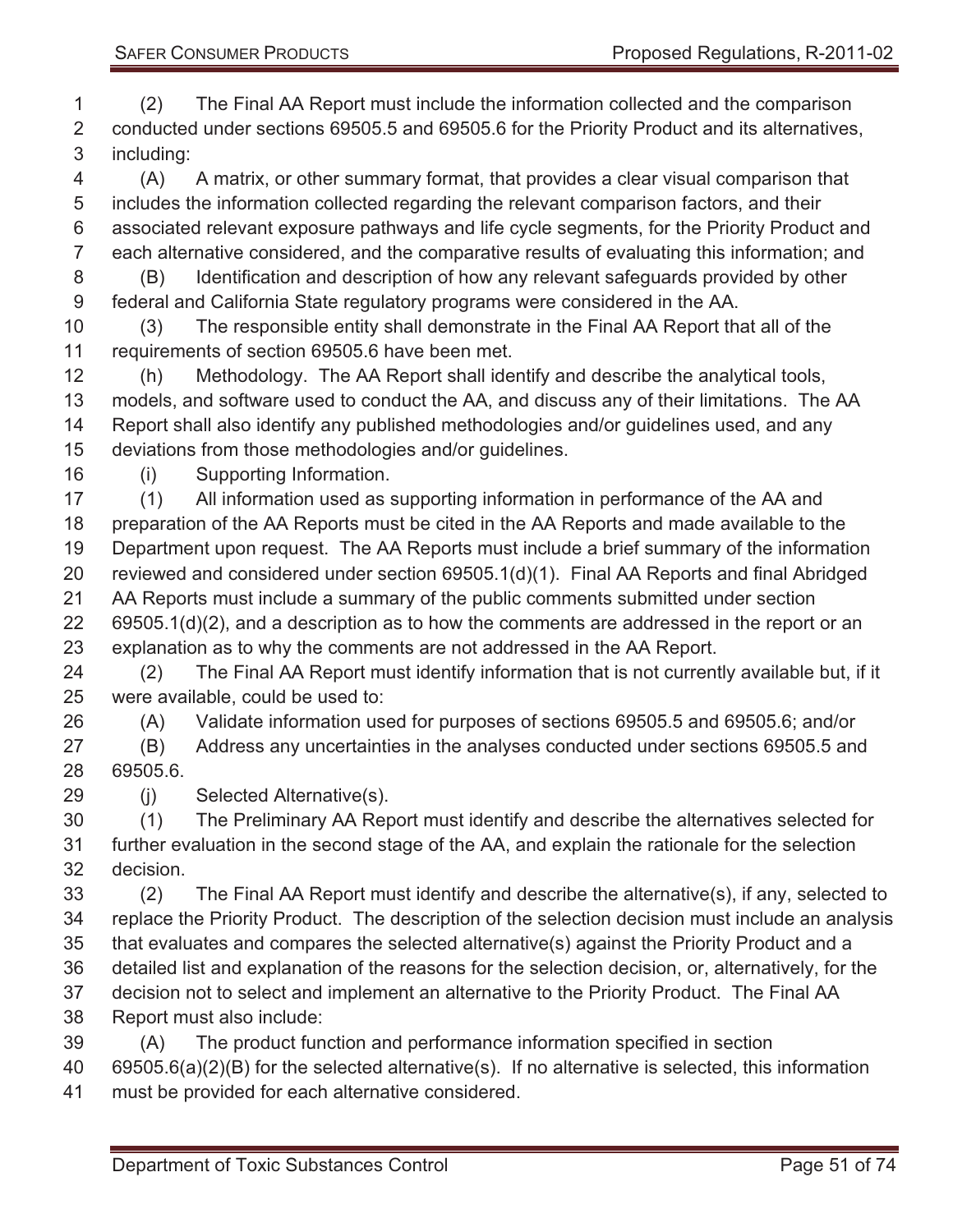- (B) An explanation of the rationale for retaining the Chemical(s) of Concern or using the alternative replacement chemical(s), if section 69505.5(a)(3)(B) applies, and one or more selected alternatives retains the Chemical(s) of Concern or uses one or more replacement chemicals. (C) A list of all chemicals known, based on available information, to be in the selected alternative(s) that are Chemicals of Concern, that differ from the chemicals in the Priority Product, or that are present in the selected alternative(s) at a higher concentration than in the 8 Priority Product relative to other chemicals in the Priority Product other than the Chemical(s) of Concern. The following information, to the extent available, must be provided for those chemicals: 11 1. Environmental fate; 2. Hazard trait and environmental and toxicological endpoint information that has not already been provided to the Department under this chapter; 14 3. Information about the chemical purity, meaning the relative absence of extraneous matter, and identification of known impurities and additives in the chemical; 4. Physicochemical properties; and 5. Substance identification information, including all of the following that are applicable: a. Chemical abstract services number; b. Structural formula; c. Molecular weight; d. Synonyms; e. International Union of Pure and Applied Chemistry name; f. European Commission number; g. Registry of Toxic Effects of Chemical Substances number; h. International Union of Biochemistry and Molecular Biology number; i. Japan Ministry of International Trade and Industry number; 27 i. Number assigned by the United Nations Experts on the Transport of Dangerous Goods; k. North America Department of Transportation number; l. European Inventory of Existing Commercial Chemical Substances number; m. European List of Notified Chemical Substances number; n. European Commission Directive 67/548/EEC No Longer Polymers number; and o. Other commonly recognized substance identification system numbers. (k) Next Steps. (1) Work plan. The Preliminary AA Report must include the work plan and proposed implementation schedule for completion of the second AA stage required to be prepared under section 69505.5(e)(1). The work plan must include a description of the process that will be used to identify the factors and associated exposure pathways and life cycle segments that are relevant for the comparison of the Priority Product and the alternatives under consideration, as required under section 69505.6(a). (A) The work plan and implementation schedule must specify the proposed submission
- date for the Final AA Report and must ensure that the Final AA Report or progress report, if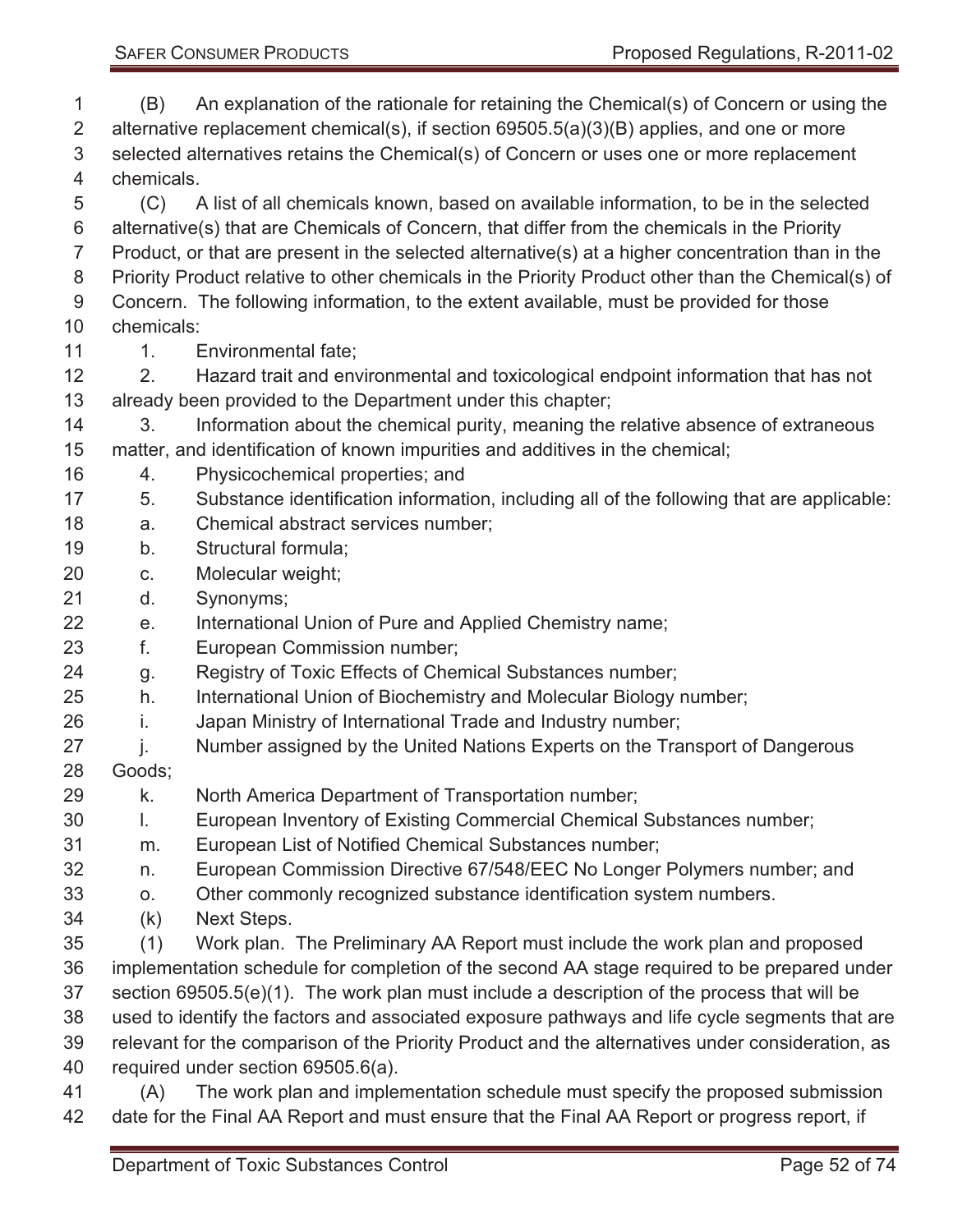applicable, will be submitted to the Department no later than twelve (12) months after the

- Department issues a notice of compliance for the Preliminary AA Report. If the Department
- approves an extended due date under section 69505.8(b)(4)(A), the responsible entity shall
- provide a yearly progress report until the Final AA Report is submitted. The first yearly
- progress report shall be submitted no later than twelve (12) months after the Department
- issues a notice of compliance for the Preliminary AA Report. Each progress report must include:
- 8 1. Preparer information specified in subsection (c);
- 2. Priority Product information specified in subsection (e);
- 3. A summary of achievements since the last progress report;
- 4. A summary and discussion of issues that have arisen and their resolutions;
- 5. A summary of work that is pending; and
- 6. An assessment of whether the milestones in the schedule set forth in the Preliminary AA Report or Alternate Process AA Work Plan are anticipated to be completed on time and any contingency plans to ensure timely completion.
- (B) The responsible entity may request an extended due date for submittal of the Final AA Report. Any requested extension shall not exceed twenty-four (24) months from the date the Department issues a notice of compliance for the Preliminary AA Report, unless additional time is needed to conduct regulatory safety and/or performance testing on multiple alternatives prior to making an AA selection decision, in which case the requested extension shall not exceed thirty-six (36) months. The extended due date request must include a detailed explanation of why additional time is needed.
- (2) Implementation of selected alternatives. The Final AA Report must include a detailed plan for implementing any selected alternative(s).
- (A) The implementation plan must include key milestones and dates for implementing the selected alternative(s), if applicable, and identify steps that will be taken to ensure compliance with applicable federal, state, and/or local laws.
- (B) The implementation plan may also include the identification of and implementation plan(s) for any regulatory response(s) that the responsible entity wishes to propose that would best limit exposure to, or reduce the level of adverse impacts or adverse waste and end-of-life effects posed by, any Chemical(s) of Concern or replacement Candidate Chemical(s) that will be in the selected alternative(s) or the Chemical(s) of Concern that is/are in the Priority Product if the decision resulting from the AA is to retain the Priority Product.
- 
- NOTE: Authority cited: Sections 25253 and 58012, Health and Safety Code. Reference: Sections 25252, 25253, and 25257, Health and Safety Code.
- 
- **§ 69505.8. Department Review and Determinations for AA Reports and Work Plans.**
- (a) Review Criteria. In reviewing AA Reports and Alternate Process AA Work Plans for compliance with the substantive and administrative requirements of this article, the Department
- shall consider:
- (1) Whether the AA Report or Alternate Process AA Work Plan was submitted timely;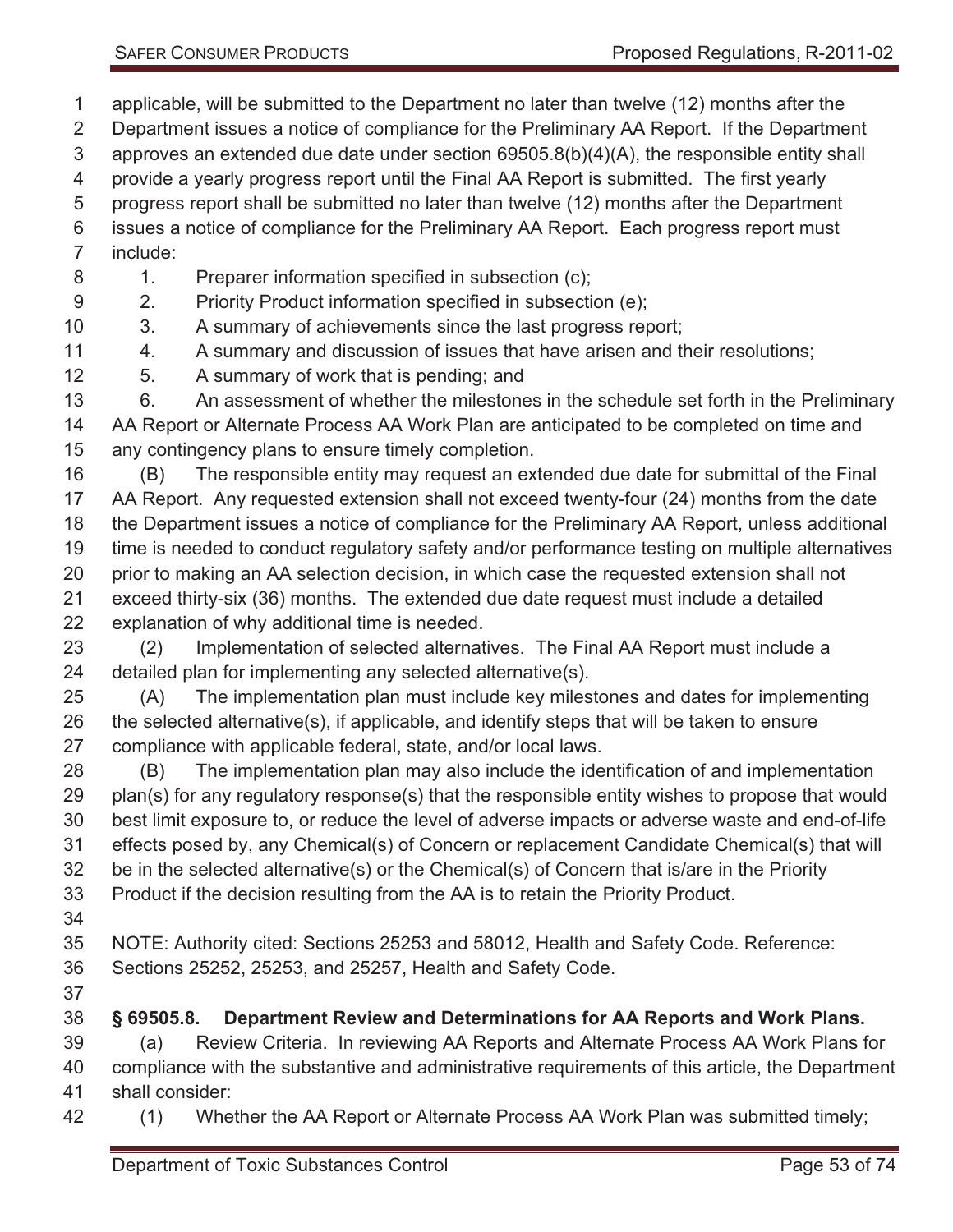(2) Whether, and to what extent, the responsible entity considered and addressed all applicable provisions of this article pertaining to the preparation and submittal of an AA Report or Alternate Process AA Work Plan, whichever is applicable;

 (3) Whether, and to what extent, the responsible entity demonstrated that the conclusions of the AA were based on reliable information, when applicable; and

 (4) Whether, and to what extent, the responsible entity demonstrated that the conclusions of the AA Report were determined using reliable information.

 (b) Preliminary AA Reports, Draft and Final Abridged AA Reports, and Alternate Process AA Work Plans.

 (1) Within sixty (60) days of receiving a Preliminary AA Report, draft or final Abridged AA Report, or Alternate Process AA Work Plan, the Department shall review the report or work plan for compliance with this article, and issue a notice of compliance, notice of deficiency, notice of disapproval, or notice of ongoing review.

(2) Notice of Deficiency.

 (A) The Department shall specify in a notice of deficiency the areas of deficiency, the information required to cure the deficiency(ies), and the due date for submitting the necessary information, which may not exceed sixty (60) days from the date the notice of deficiency is issued. The responsible entity shall submit a revised report or work plan, whichever is applicable, by the due date specified, and address the areas of deficiency.

 (B) Within thirty (30) days of receipt of the additional information requested in the notice 21 of deficiency, the Department shall issue a notice of compliance, a notice of disapproval, or a notice of ongoing review for the report or work plan.

 (3) Notice of Disapproval. If the revised report or work plan does not fully address the identified areas of deficiency, the Department shall issue a notice of disapproval. The Department shall also issue a notice of disapproval if a revised report or work plan is not submitted by the due date specified under paragraph (2)(A). If the report or work plan is disapproved, the Department shall explain the basis for the disapproval. A disapproved report or work plan is not in compliance with section 69505.1(b).

(4) Notice of Compliance.

 (A) The Department shall specify in a notice of compliance for a Preliminary AA Report or Alternate Process AA Work Plan the due date for submitting the Final AA Report. The Department shall specify a due date twelve (12) months from the date the Department issues the notice of compliance, except that the Department may specify an extended due date for submission of the Final AA Report if it determines based on information in the Preliminary AA Report or Alternate Process AA Work Plan that more time is needed. The Department may also specify an extended due date for submission of the Final AA Report if the responsible entity submits a request under section 69505.7(k)(1)(B).

 (B) The Department shall specify in a notice of compliance for a draft Abridged AA Report the due date for submitting the final Abridged AA Report, which shall be no later than ninety (90) days after the end of the public comment period the draft Abridged AA Report.

(c) Final AA Reports.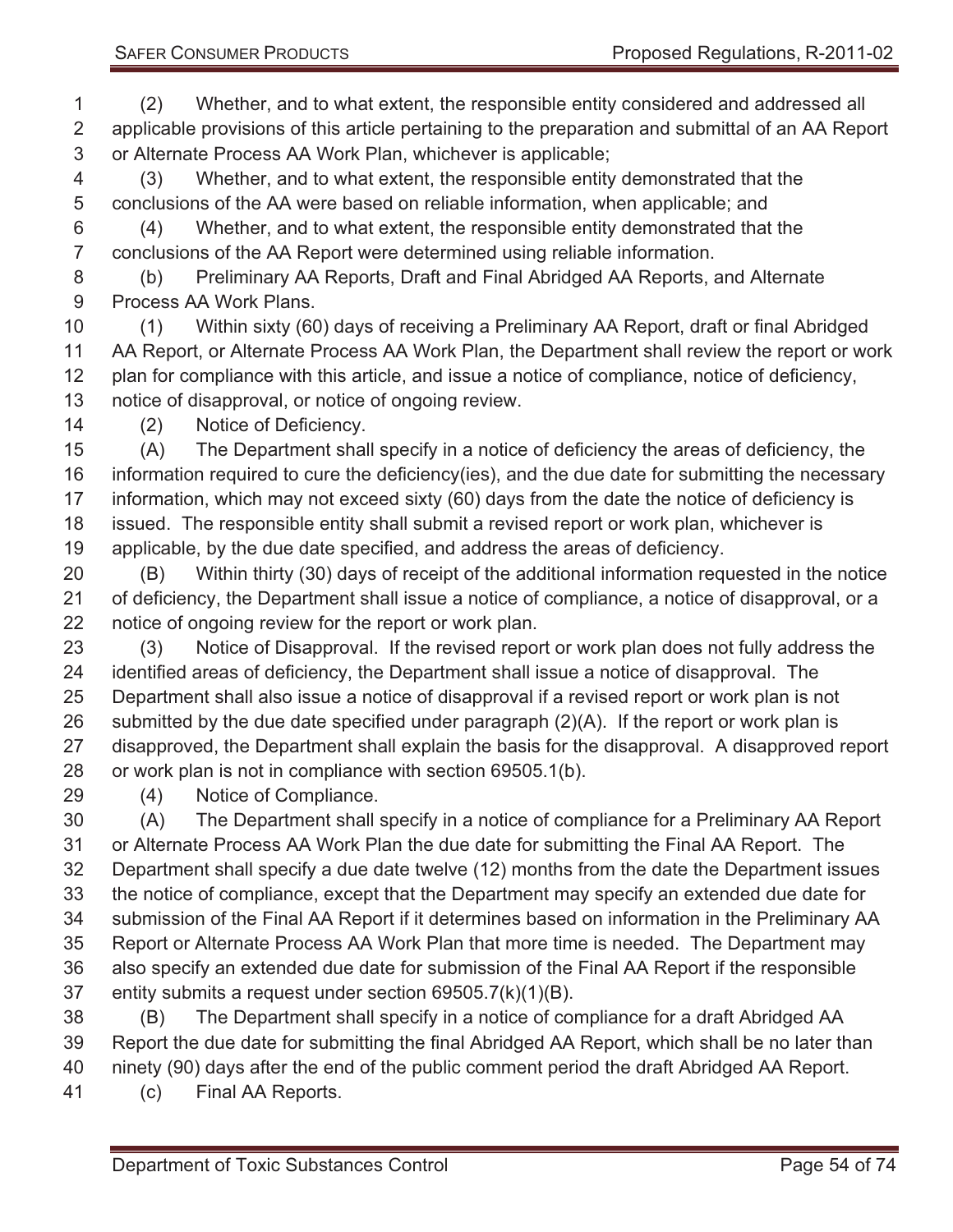(1) Within sixty (60) days of receiving a Final AA Report, the Department shall review the AA Report for compliance with this article, and shall issue a notice of compliance, notice of deficiency, notice of disapproval, or notice of ongoing review.

(2) Notice of Deficiency.

 (A) The Department shall specify in a notice of deficiency the areas of deficiency, the 6 information required to cure the deficiency(ies), and the due date for submitting the necessary information to complete the Final AA Report, which may not exceed sixty (60) days from the date of the notice of deficiency. The responsible entity shall submit a revised Final AA Report by the due date specified, and address all areas of deficiency. Pursuant to section 69505.1(c), the responsible entity may request, and the Department may approve, a one-time extension of not more than ninety (90) days for submission of the revised Final AA Report to correct the deficiencies.

 (B) Within sixty (60) days of receipt of the requested additional information, the Department shall issue a notice of compliance, a second notice of deficiency, or a notice of ongoing review.

16 1. If the Department issues a second notice of deficiency, the Department may grant no more than thirty (30) days for submission of the requested information.

 2. Within sixty (60) days of receipt of the additional information requested in the second notice of deficiency, the Department shall issue a notice of compliance, a notice of disapproval, or a notice of ongoing review for the Final AA Report.

 (3) Notice of Disapproval. If the Final AA Report does not fully address the areas of deficiency identified in the second notice of deficiency, the Department shall issue a notice of disapproval. The Department shall also issue a notice of disapproval if a revised Final AA Report is not submitted by the due date specified under paragraph (2)(A) or paragraph (2)(B)1., whichever is applicable. If the report or work plan is disapproved, the Department shall explain the basis for the disapproval. A disapproved Final AA Report is not in compliance with section 69505.1(b).

 (d) Notice of Ongoing Review. The Department shall specify in a notice of ongoing review the estimated date by which the Department expects to issue a notice of compliance or notice of deficiency, which shall be based on its available resources and the complexity of the AA Report under review.

 (e) Issuance of Notices. All notices issued by the Department under this section shall be issued to the person who submitted the AA Report, and a copy of the notice shall be sent by the Department to all persons identified in the AA Report under subsections (c)(2) and (c)(3) of section 69505.7.

 NOTE: Authority cited: Sections 25253 and 58012, Health and Safety Code. Reference: Section 25253, Health and Safety Code.

#### **Article 6. Regulatory Responses**

#### **§ 69506. Regulatory Response Selection Principles.**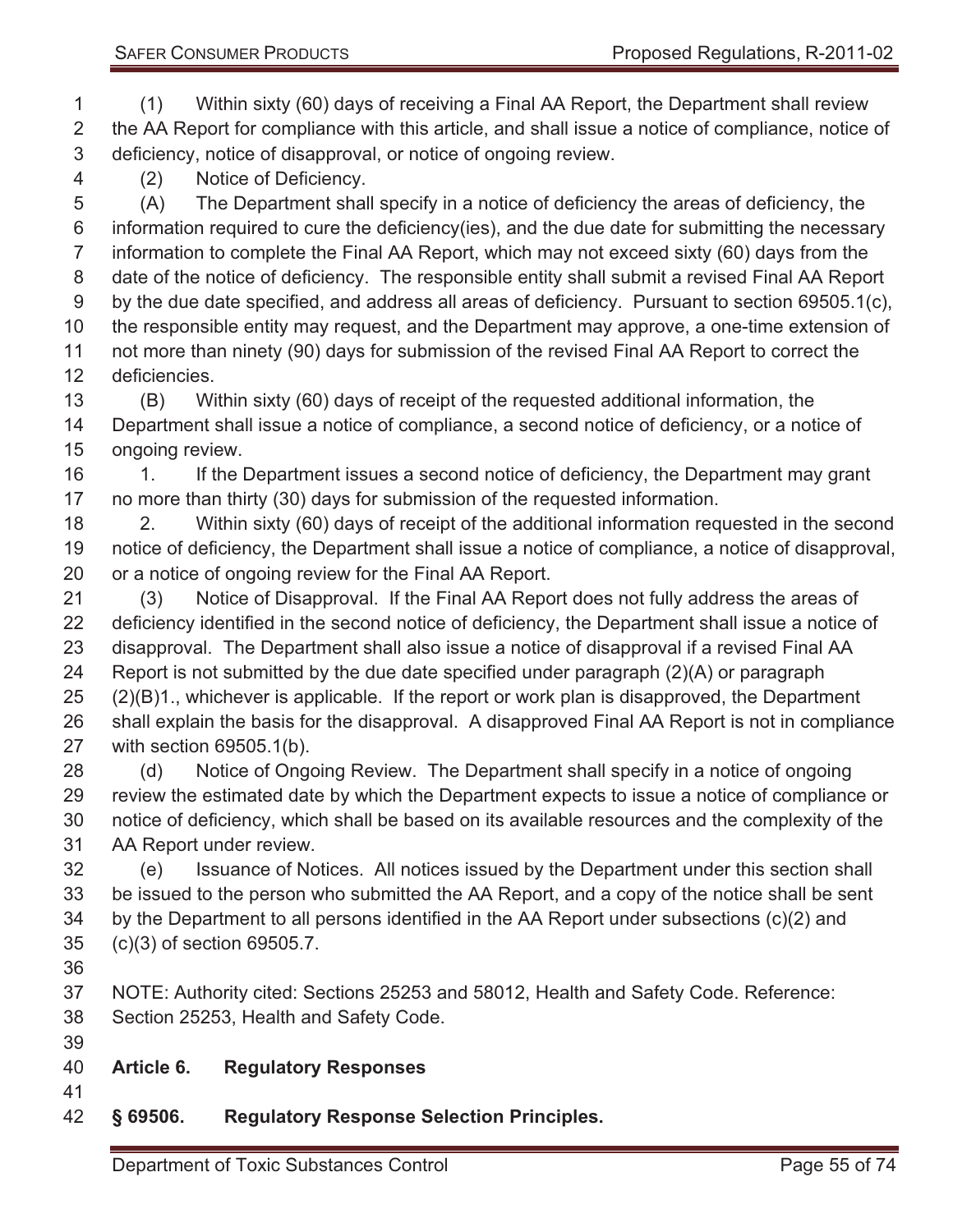- (a) Need for Regulatory Response. The Department shall identify and require implementation of one or more regulatory responses for Priority Products and/or selected alternative products when the Department determines such regulatory responses are necessary to protect public health and/or the environment. In selecting regulatory responses, the Department shall seek to maximize the use of alternatives of least concern when such alternatives are functionally acceptable, technically feasible, and economically feasible. (b) Inherent Protection Preference. In selecting regulatory responses, the Department shall give preference to regulatory responses providing the greatest level of inherent protection. For these purposes, "inherent protection" refers to avoidance or reduction of adverse impacts, exposures, and/or adverse waste and end-of-life effects that is achieved through the redesign of a product or process, rather than through administrative or engineering 12 controls designed to limit exposure to, or the release of, a Chemical of Concern or replacement Candidate Chemical in a product. (c) Selection Factors. In selecting regulatory responses, the Department may consider the following factors: (1) Public health and environmental protection. (A) The degree to which, and speed with which, the regulatory response can address the adverse impacts and/or adverse waste and end-of-life effects of the Chemical(s) of Concern or replacement Candidate Chemicals in the selected alternative, or the Chemical(s) of Concern in the Priority Product; (B) The ability of end-users to understand and act upon any regulatory response involving provision of information and/or directions with respect to the Priority Product; and (C) Any adverse ecological impacts of the regulatory response on sensitive resources, or unique or additional burdens that the regulatory response would impose upon sensitive subpopulations. (2) Private economic interests of responsible entities. (A) Existing federal and/or California State regulatory requirements applicable to the Chemical(s) of Concern or replacement Candidate Chemicals in the product;
- (B) The cost to the responsible entity of the regulatory response(s) relative to the cost of other possible responses; and
- (C) The practical capacity of responsible entities to comply with regulatory response(s).
- (3) Government interest in efficiency and cost containment.
- (A) The management and clean-up costs imposed on public agencies by the ongoing sale of the Priority Product or a selected alternative;
- (B) The Department's administrative burden in overseeing implementation of the regulatory response(s); and
- (C) The ease of enforcing the regulatory response(s).
- 
- NOTE: Authority cited: Sections 25253 and 58012, Health and Safety Code. Reference:
- Section 25253, Health and Safety Code.
- 

#### **§ 69506.1. Applicability and Determination Process.**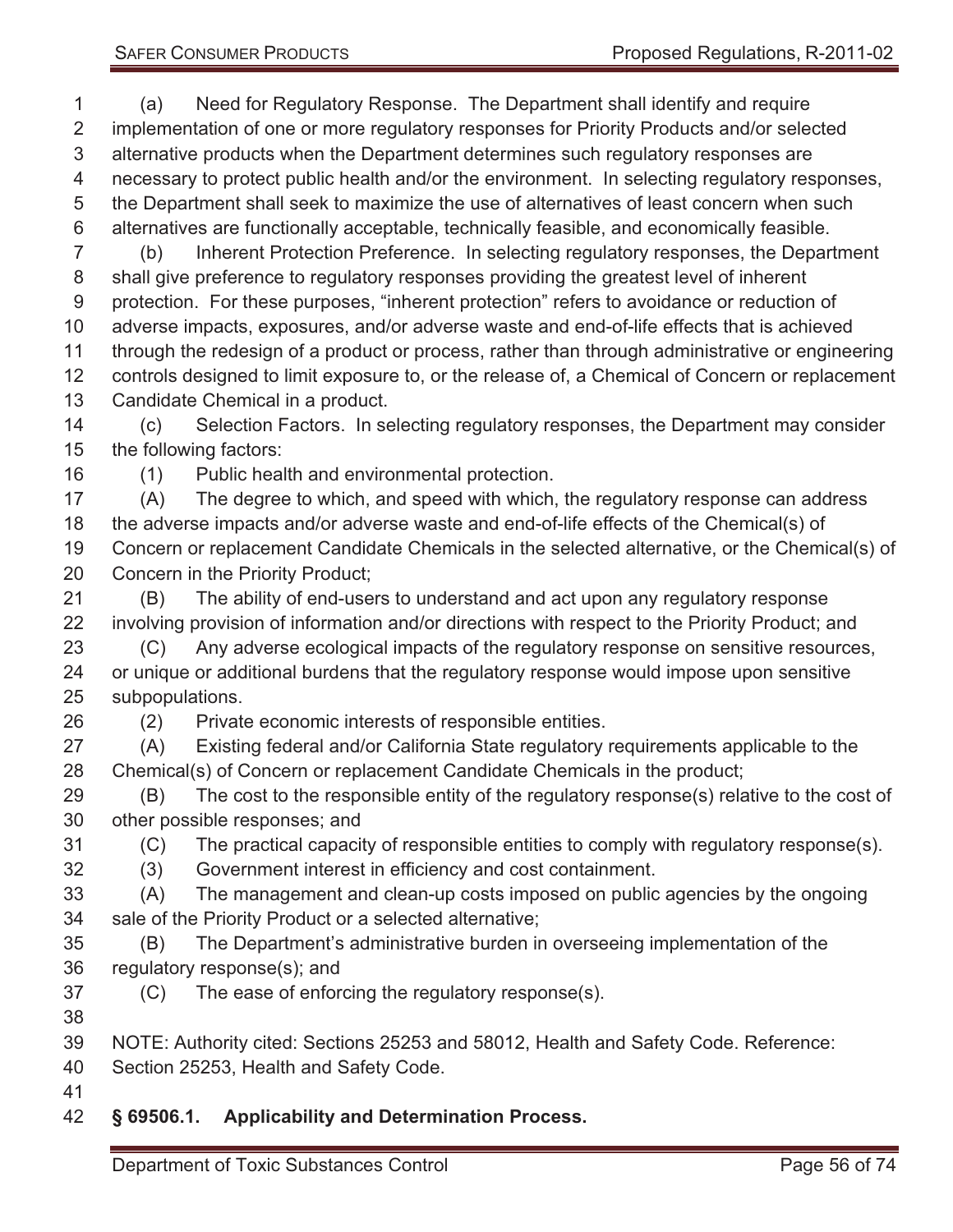(a) Applicability. This article applies to any product placed into the stream of commerce in California that is:

(1) A Priority Product for which an alternative is not selected;

(2) An alternative selected under section 69505.6(d);

 (3) A Priority Product that will remain in commerce in California pending development and distribution of a selected alternative; or

 (4) A Priority Product for which the AA Report is disapproved by the Department under section 69505.8(c)(3).

 (b) Exceptions. This article does not apply to a Priority Product if the manufacturer submits a Removal or Replacement Confirmation Notification that fully meets the applicable content requirements specified in subsections (b) through (e) of section 69505.2 to the Department prior to the due date for implementing any regulatory response that would otherwise apply to the product.

 (c) Notice of Proposed Determination. After issuing a notice of compliance or a notice of disapproval for a Final AA Report or a final Abridged AA Report, the Department shall issue a notice of the Department's proposed determination that one or more of the regulatory responses specified in this article is/are required, or that no regulatory response is required. The notice shall be issued no later than ninety (90) days after the Department issues the notice of compliance or a notice of disapproval.

 (d) Public Input. A notice issued pursuant to subsection (c) shall be sent to all known responsible entities for the product, and shall be made available on the Department's website, 22 for public review and comment. The proposed regulatory response determination notice shall include the Department's rationale for the proposed regulatory response(s). The Department shall hold one or more public workshop(s) to provide an opportunity for comment on the proposed regulatory response determination. The Department shall send to individuals on the electronic mailing list(s) that the Department establishes related to this chapter, and post on its website, a notice regarding the availability of the proposed regulatory response determination. The notice must include:

29 (1) The last day for the public to submit written comments on the proposed regulatory response determination. The last day for submission of public comments shall be no sooner than forty-five (45) days from the date the notice of the availability of the proposed regulatory response determination notice is posted on the Department's website or the date the notice is sent to individuals on the electronic mailing list(s) that the Department establishes related to this chapter, whichever is later. (2) The method(s) for submitting comments to the Department.

- 
- - -

(3) The date, time, and location of any public workshop(s).

 (e) Notice of Final Determination. After review and consideration of public comments, the Department shall post on its website and send to known responsible entities the final regulatory response determination notice. The Department may respond to some or all public comments received.

 (f) Contents of Notices. All proposed and final regulatory response determination notices must include: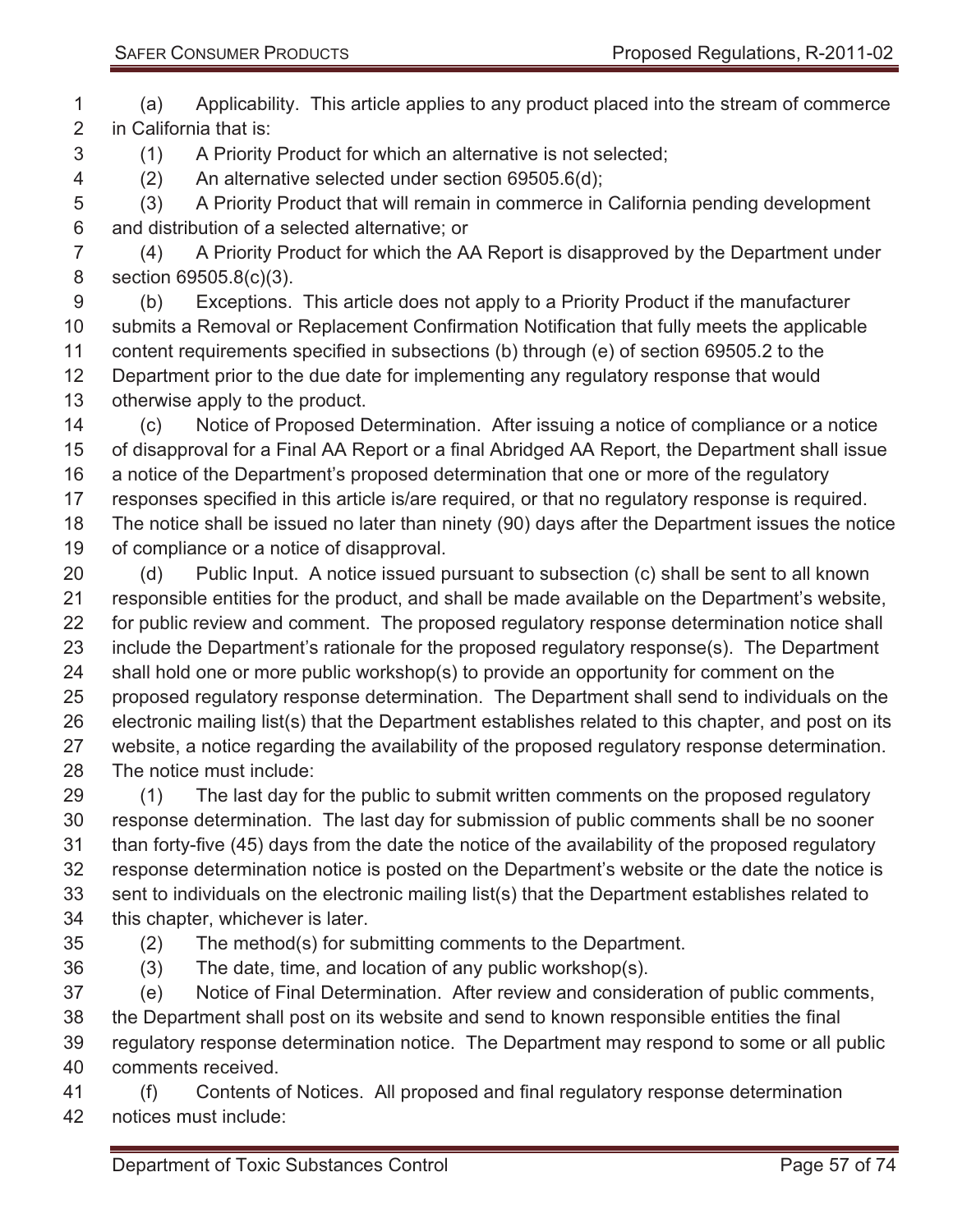(1) A description of the required regulatory response(s), or a determination that no regulatory response is required, whichever is applicable;

 (2) The rationale, information, and information sources supporting the Department's determination(s);

(3) The implementation due date(s) for the regulatory response(s), if applicable; and

 (4) The Department's determination as to whether or not the regulatory response(s) apply(ies) to either or both of the following:

- (A) Priority Products ordered by a retailer prior to the effective date of the Priority Product listing, and still for sale by the retailer as of the date of the final regulatory response determination notice; and/or
- (B) Priority Products manufactured after the effective date of the Priority Product listing, but before the date of the final regulatory response determination notice.

 (g) Implementation Due Date(s). In assigning a due date for implementation of one or more regulatory responses, the Department shall consider the complexity of implementing the regulatory response(s).

 (h) Finality of Regulatory Response(s). Once a final regulatory response determination 17 notice has been issued, the Department shall not augment or revise the regulatory responses for the affected product, except as provided otherwise in section 69506.2 and article 7.

 NOTE: Authority cited: Sections 25253 and 58012, Health and Safety Code. Reference: Section 25253, Health and Safety Code.

# **§ 69506.2. Supplemental Information and Regulatory Response Revisions.**

 (a) Supplemental Information for Selection of Regulatory Response(s). Prior to imposing any regulatory response for a product, the Department may require the responsible entity to obtain or develop, and provide to the Department within a specified time frame, any information supplementary to the AA Report that the Department determines is necessary to select and ensure implementation of one or more regulatory responses.

(b) Information-Generation for Revision of Regulatory Response(s).

 (1) When imposing one or more regulatory responses for a product, the Department may include a requirement that the responsible entity provide information to the Department to fill one or more information gaps identified in the AA Report under section 69505.7(i)(2), if the Department determines this information is necessary to re-evaluate one or more of the other initial regulatory responses.

- (2) Following receipt of information required to be provided under paragraph (1), the Department may, based on this new information, revise the initial regulatory response(s) imposed for the product in accordance with the procedures set forth in section 69506.1. Any revisions to the initial regulatory responses shall be noticed for public review and comment no later than ninety (90) days after receiving the information required to be provided under paragraph (1).
- (c) Regulatory Response Revisions for Revised AA Reports. In addition to the circumstances described in subsection (b), the Department may revise the initial regulatory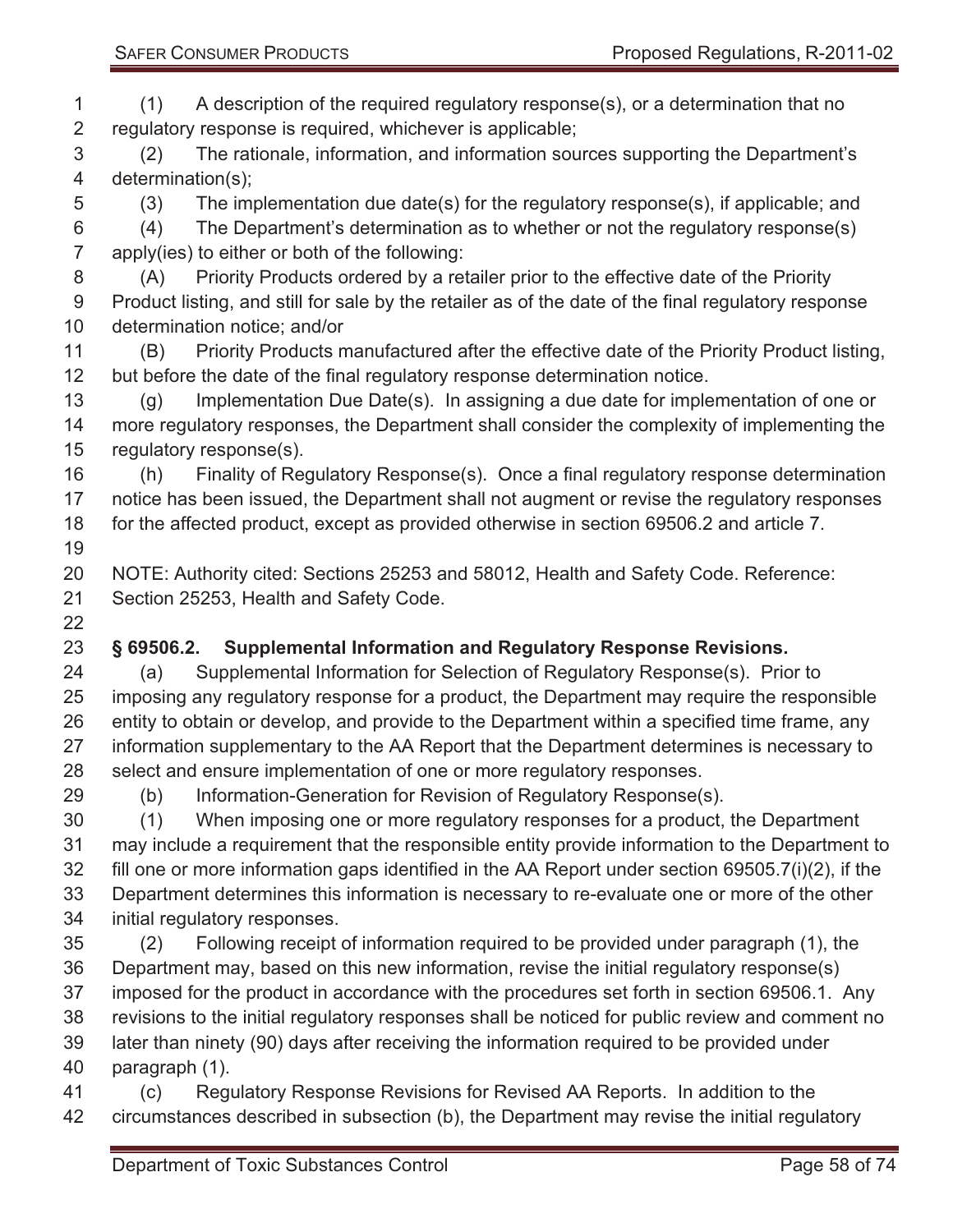response(s) imposed for a product in response to a revised AA Report submitted by a

 responsible entity under section 69505.4(e), within ninety (90) days after issuing the notice of compliance or notice of disapproval for the revised AA Report.

 NOTE: Authority cited: Sections 25253 and 58012, Health and Safety Code. Reference: Section 25253, Health and Safety Code.

#### **§ 69506.3. Product Information for Consumers.**

(a) Applicability. This section applies to:

(1) Priority Products for which an alternative is not selected;

 (2) Priority Products that continue to be introduced into commerce in California pending development and distribution of an alternative product for longer than twelve (12) months after the Department issues a notice of compliance or a notice of disapproval for the AA Report; and

 (3) Selected alternative products that retain the Chemical(s) of Concern, and/or contain any replacement Candidate Chemical(s).

 (b) Required Information. Beginning no later than the date specified by the Department in the final regulatory response determination notice for the product, or when the product is first placed into the stream of commerce in California, whichever is later, and for as long thereafter as the product continues to be placed into the stream of commerce in California, the responsible entity shall ensure that all of the following information is made available to the consumer prior to product purchase:

 (1) Manufacturer's name and importer's name, and/or the name of any other entity listed on the product label;

(2) Brand name(s) and product name(s), and a description of the product;

 (3) A list of, and common names for, any Chemical(s) of Concern that remain in the product and/or any replacement Candidate Chemical(s) and known hazards traits and/or environmental or toxicological endpoints for those chemicals, based on available information;

 (4) A statement informing consumers that the product must be disposed of or otherwise managed as a hazardous waste at the end of its useful life, if applicable;

 (5) Any safe handling and storage procedures and/or other information needed to protect public health or the environment during the useful life of the product, including precautions that consumers may take to prevent or limit exposure to the Chemical(s) of

Concern or replacement Candidate Chemical(s), and first aid and accidental release

procedures;

 (6) Identification of any end-of-life management requirements specified by law, and any existing end-of-life management program(s) for the product; and

 (7) The manufacturer's website address and the importer's website address where the consumer can obtain additional information about the product, the adverse impacts associated with the product as identified in the AA Report for the product, and proper end-of-life disposal or management of the product.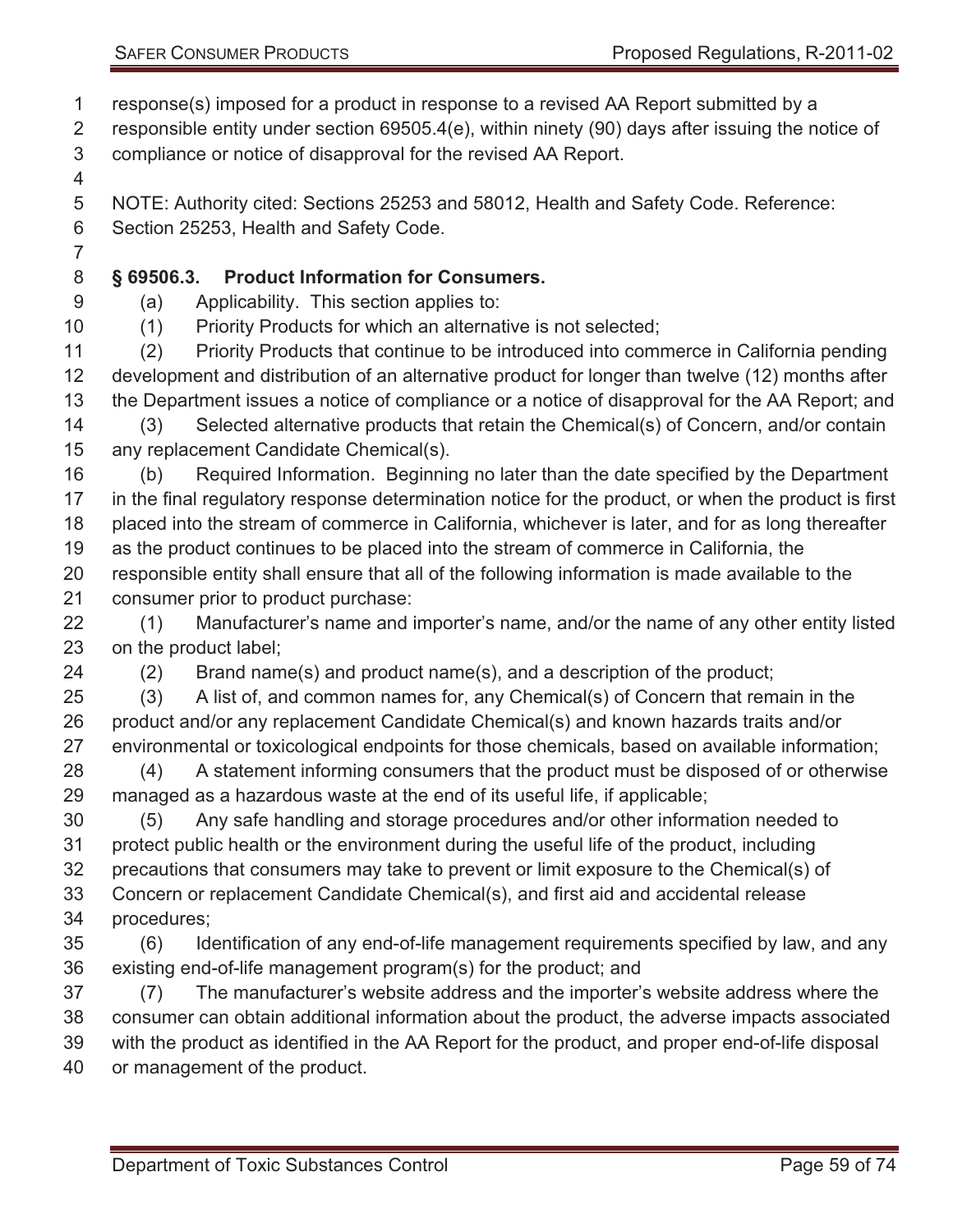(c) Communication to Consumers. The responsible entity shall satisfy subsection (b) by making the required information available to consumers, in easily seen, legible, and understandable formats, by both: (1) Posting the information in a prominent place on the manufacturer's website and the importer's website; and (2) Using one or both of the following means of informing consumers at the point of sale of the information specified in subsection (b): (A) Providing the required information on the product packaging or in accompanying written material that is accessible without breaking the product seal; and/or (B) Posting the information in a prominent place at the point of retail display. For products offered for sale online, the point of retail display is/are the web page(s) on which the product is offered for sale. NOTE: Authority cited: Sections 25253 and 58012, Health and Safety Code. Reference: Section 25253, Health and Safety Code. **§ 69506.4. Use Restrictions on Chemicals and Consumer Products.**  The Department may impose restrictions on the use of one or more Chemicals of Concern or replacement Candidate Chemicals in a selected alternative, or Chemicals of Concern in a Priority Product for which an alternative is not selected, or restrictions on the use of the product itself, that the Department determines are necessary to reduce the potential for the product to contribute to or cause adverse impacts and/or adverse waste and end-of-life effects. Use restrictions may include one or more of the following: (a) Restrictions on the amount or concentration of the Chemical(s) of Concern or replacement Candidate Chemical(s) permitted in a product; (b) Restrictions on the settings in which a product may be sold or used; (c) Restrictions regarding the form in which a product is sold; (d) Restrictions on who may purchase and/or use a product; (e) Requirements for training of product purchasers and/or users; and/or (f) Any other use restriction that reduces the amount of any Chemical(s) of Concern or replacement Candidate Chemical(s) in the product, or reduces the potential for the product to contribute to or cause an exposure to the Chemical(s) of Concern or replacement Candidate Chemical(s) in the product. NOTE: Authority cited: Sections 25253 and 58012, Health and Safety Code. Reference: Section 25253, Health and Safety Code. **§ 69506.5. Product Sales Prohibition.**  (a) Existence of Safer Alternative(s). Except as provided in subsection (c), the Department may require a responsible entity to cease placing into the stream of commerce in California a selected alternative product that contains one or more Chemical(s) of Concern or

replacement Candidate Chemical(s), or a Priority Product for which an alternative is not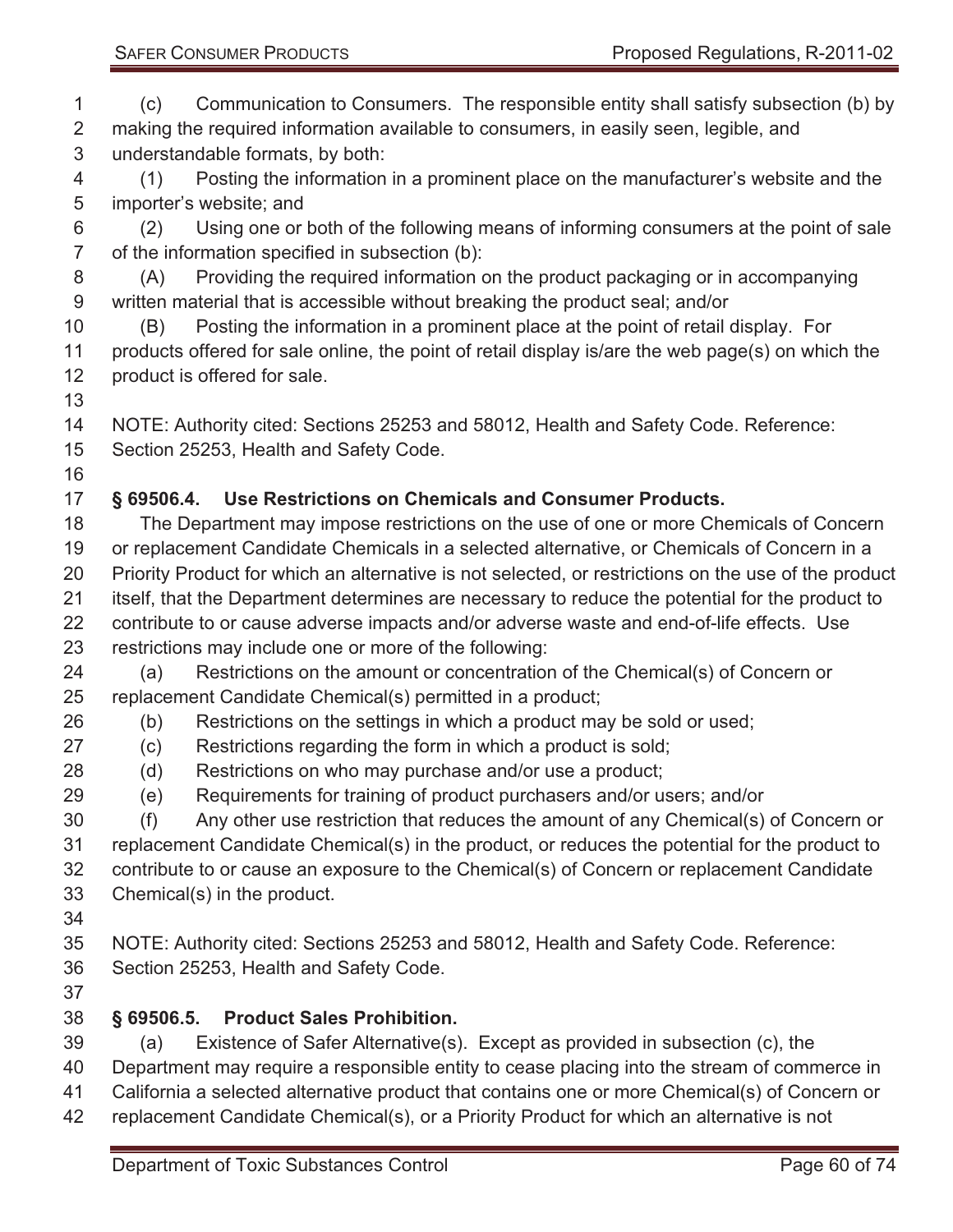selected, if the Department determines and provides notice to the responsible entity under section 69506.1 that a safer alternative exists that does not contain the Chemical(s) of Concern or replacement Candidate Chemical(s) and that is functionally acceptable, technically feasible, and economically feasible. In making this determination, the Department shall consider the potential adverse impacts and potential exposure pathways associated with the alternative product or Priority Product, as applicable.

(b) No Existing Safer Alternatives.

 (1) Except as provided in subsection (c), the Department may issue a notice, under section 69506.1, that a product containing the Chemical(s) of Concern or replacement Candidate Chemical(s) may no longer be placed into the stream of commerce in California, notwithstanding the fact that there are no currently identified safer alternatives that are functionally acceptable, technically feasible, and economically feasible.

 (2) Prior to issuing a notice under paragraph (1), the Department shall request the responsible entity to provide, within sixty (60) days, documentation that demonstrates to the Department's satisfaction both of the following:

 (A) The overall beneficial public health and/or environmental impacts and/or social utility of the product significantly outweigh the overall adverse impacts of the product; and

 (B) Administrative and/or engineering restrictions on the nature and/or use of the product will adequately protect public health and the environment.

 (3) The Department may issue a notice under paragraph (1) if the responsible entity does not provide the requested documentation with sixty (60) days, or if the submitted documentation does not make the required demonstrations to the Department's satisfaction.

 (c) Exceptions. A responsible entity that receives a notice under subsection (a) or (b) is not subject to the requirements of subsection (a) or (b) if all of the following requirements are met:

 (1) Within sixty (60) days after the notice is issued by the Department, the responsible entity notifies the Department in writing of its intent to submit a revised AA Report that selects an alternative that does not contain the Chemical(s) of Concern or the replacement Candidate Chemical(s);

 (2) The Department receives a timely revised AA Report that selects an alternative that does not contain the Chemical(s) of Concern or the replacement Candidate Chemical(s) and that complies with section 69505.7; and

 (3) The product containing the Chemical(s) of Concern or the replacement Candidate Chemical(s) is no longer placed into the stream of commerce in California by the responsible entity, directly or indirectly, by the date specified by the Department in the final regulatory response determination notice issued under section 69506.1.

(d) Extensions.

 (1) A responsible entity may request an extension to the due date for the revised AA Report to be submitted under subsection (c), under the procedures specified in section 69505.1(c) or section 69505.7(k)(1)(B).

 (2) If the Department grants an extension, the responsible entity shall satisfy one of the following requirements by the due date specified in the extension approval: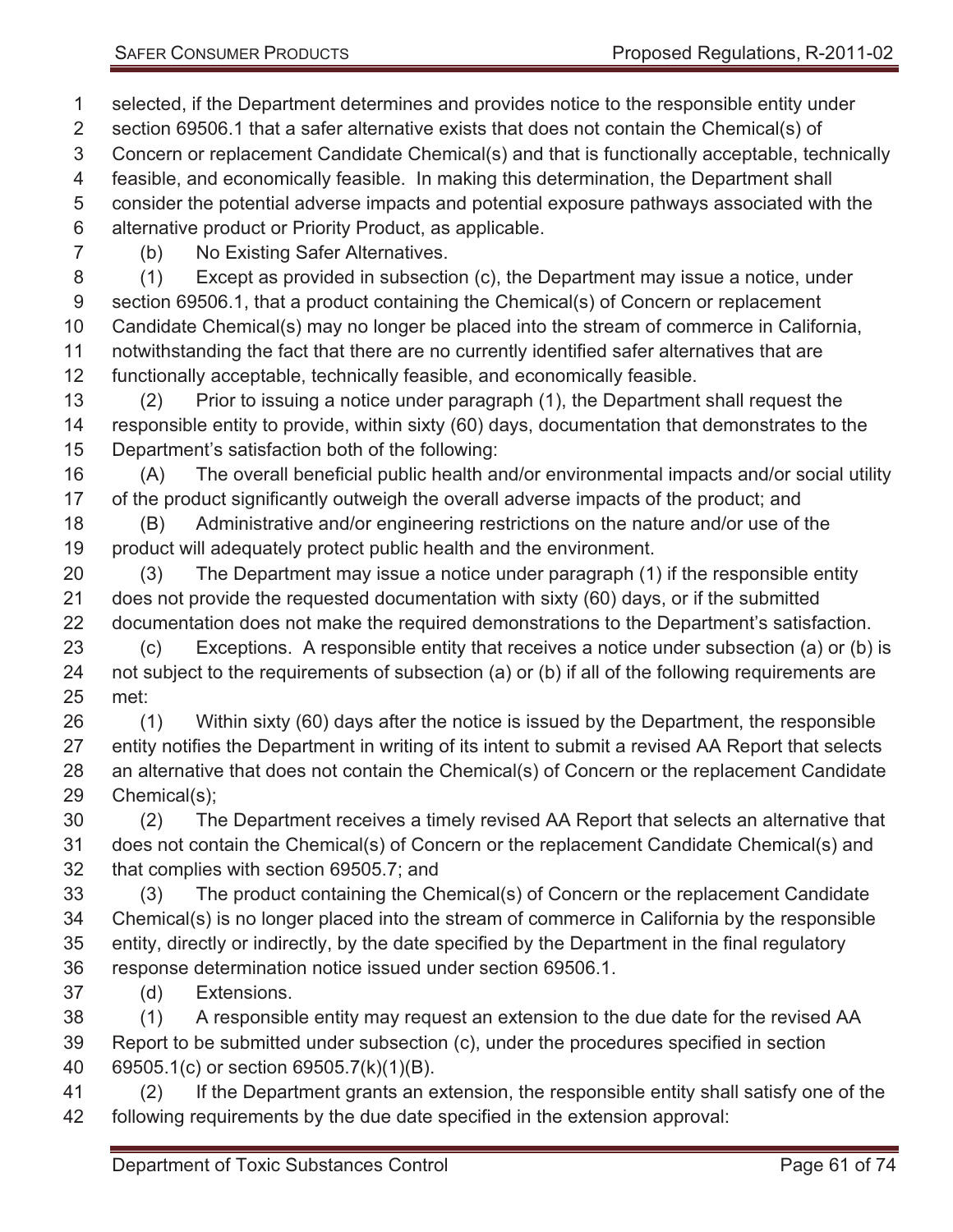(A) A revised AA Report meeting the requirements of subsection (c)(2) shall be submitted to the Department; or (B) The product shall cease to be placed into the stream of commerce in California by the responsible entity, directly or indirectly.

 NOTE: Authority cited: Sections 25253 and 58012, Health and Safety Code. Reference: Section 25253, Health and Safety Code.

# **§ 69506.6. Engineered Safety Measures or Administrative Controls**

 (a) Requirement for Controls. The Department may require a manufacturer to engineer safety measures that integrally contain or control access to, and/or implement administrative controls that limit exposure to, the Chemical(s) of Concern or replacement Candidate Chemical(s) in a selected alternative, or the Chemical(s) of Concern in a Priority Product for which an alternative is not selected, to reduce the potential for adverse impacts.

 (b) Criteria. Engineering or administrative controls may be required if one or more of the following applies:

- (1) Reliable information indicates the presence of the Chemical(s) of Concern or replacement Candidate Chemical(s), or its/their degradate, metabolite, or reaction products, in a particular subpopulation that has one or more routes of exposure to the chemical(s);
- (2) Reliable information indicates an elevated level of the Chemical(s) of Concern or replacement Candidate Chemical(s) in an indoor building or other enclosed environment; and/or

 (3) Improper product handling increases the potential for release of, or exposure to, the Chemical(s) of Concern or replacement Candidate Chemical(s).

 NOTE: Authority cited: Sections 25253 and 58012, Health and Safety Code. Reference: Section 25253, Health and Safety Code.

# **§ 69506.7. End-of-Life Management Requirements.**

 (a) Applicability. A manufacturer of a selected alternative, or a Priority Product for which an alternative is not selected, that is sold or otherwise made available to consumers as a finished product and is required to be managed as a hazardous waste in California at the end of its useful life, shall comply with the requirements of subsection (c) except as otherwise provided under subsections (d) and (e).

- (b) Manufacturer Collaboration Option. A manufacturer may individually fulfill the requirements of this section, or may join with other manufacturers to form a non-profit third- party product stewardship organization, funded by participating manufacturers, to fulfill the requirements of this section on behalf of the participating manufacturers.
- (c) End-of-Life Program Requirements. No later than the date specified by the Department in the final regulatory response determination notice for the product, or no later
- than the date the product is first placed into the stream of commerce in California, whichever is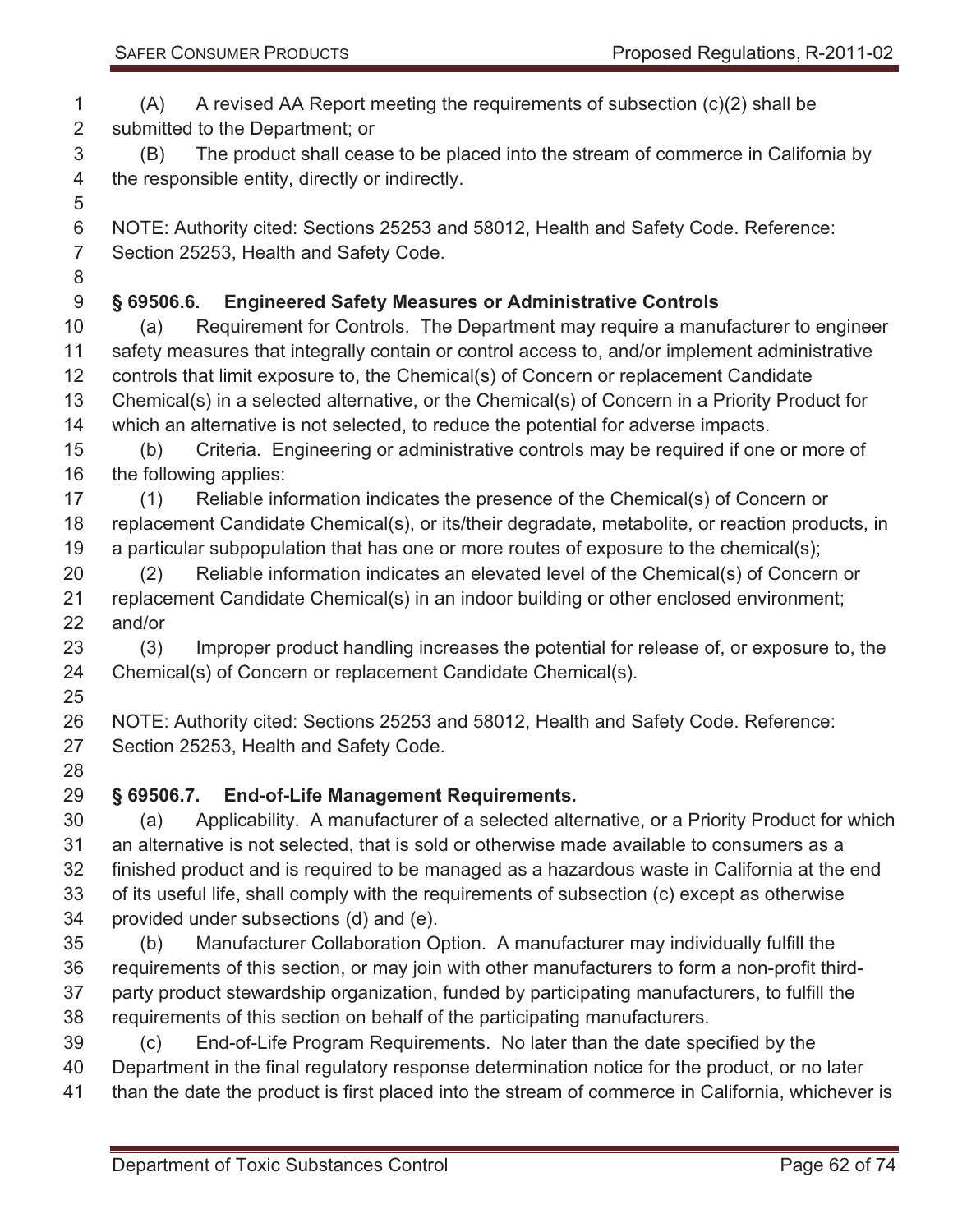later, the manufacturer shall establish and maintain an end-of-life management program for the product. The program must comply with all of the following requirements:

 (1) A comprehensive product stewardship plan must be developed and maintained, after the plan is submitted to and approved by the Department. If the Department disapproves the plan, it shall notify the manufacturer in writing, identify what is necessary to correct deficiencies in the plan, and specify a due date for submission of a revised plan. If the plan is not resubmitted by the due date or does not address all of the deficiencies, the plan will be considered to be non-compliant with this section.

(2) Each product stewardship plan must include:

 (A) A list of, and contact information for, participating manufacturers, importers, and other participating persons.

(B) The scope of products and brands to be covered by the plan.

 (C) The roles and responsibilities for manufacturers, importers, assemblers, retailers, consumers, and government throughout the life cycle of the product, and identification of retailers and/or assemblers who have agreed to participate in the program.

(D) Identification and description of collection systems that will be used.

 (E) End-of-life management information that describes the steps that will be taken to ensure compliance with all applicable federal and California State and local laws, and that addresses any adverse multimedia impacts.

 (F) Identification of anticipated resources needed to implement and sustain the plan, which must ensure that the end-of-life management program is maintained for sufficient time to be available at the end-of-life for the last covered product, and all previous covered products, that the manufacturer places into the stream of commerce in California. An estimate of the annual and total long-term program costs shall also be identified in the plan, along with the information, assumptions, calculations, and any models used to develop the cost estimate.

 (G) The funding mechanism to cover, but not exceed, the costs identified in subparagraph (F). This requirement shall be satisfied by whichever of the following means is applicable:

29 1. If the end-of-life management program will be administered by a non-profit third- party product stewardship organization pursuant to subsection (b), the plan shall describe how the organization will collect operating revenues in an amount necessary to cover, but not exceed, the costs identified in subparagraph (F). This shall include the method and

calculations used to determine how much each participant will contribute.

 2. If an individual manufacturer is administering and funding its own end-of-life management program, the manufacturer shall provide a financial guarantee that will ensure that adequate funding is available to cover the costs identified in subparagraph (F).

- (H) Program performance goals, which shall be quantitative to the extent feasible, for:
- 38 1. Increasing the capture rate of covered products at the end-of-life; and
- 2. Increasing recyclability, and recycling rate.
- (I) A description of how each program goal will be achieved.
- (J) Public education, outreach, and communications plans.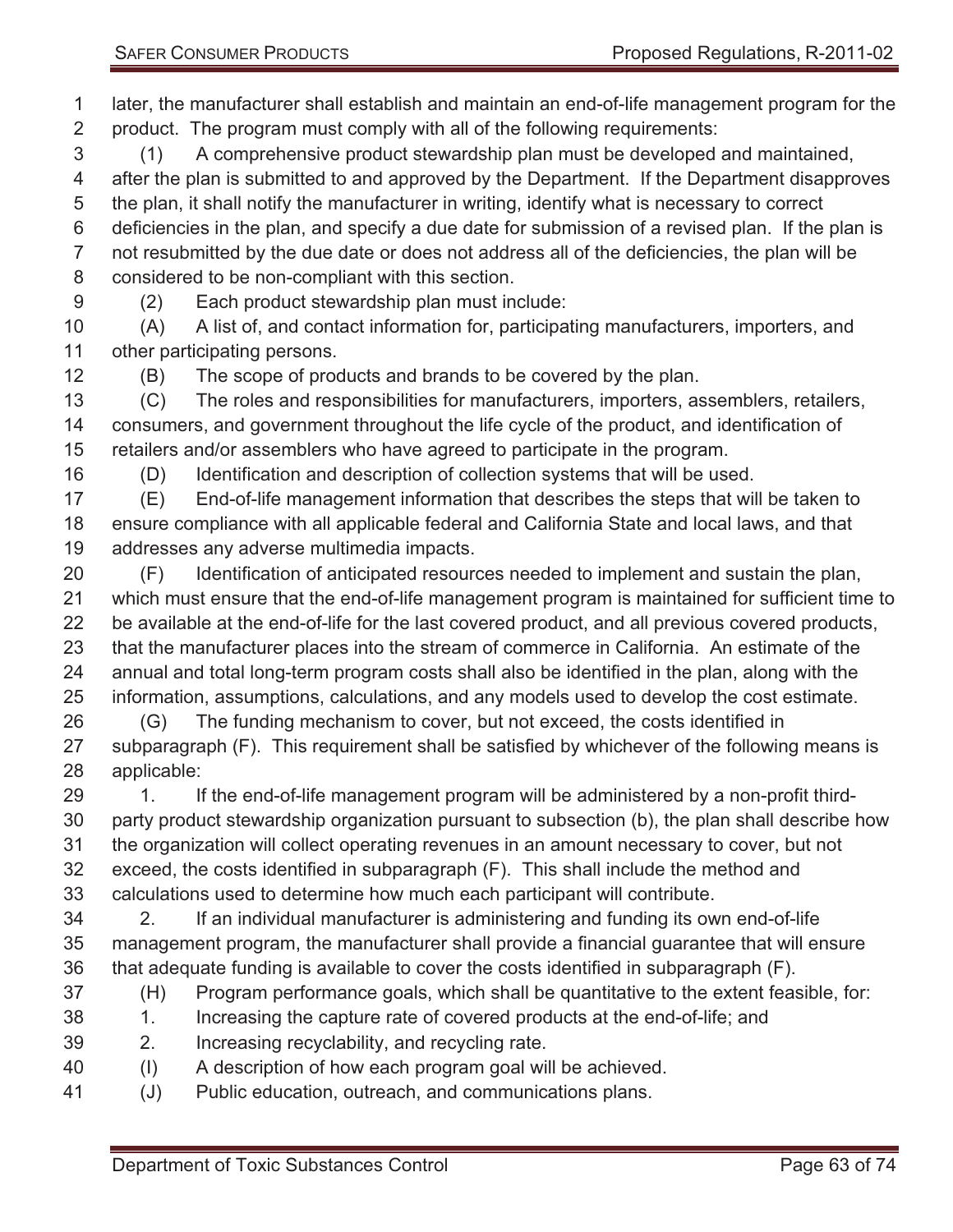SAFER CONSUMER PRODUCTS **Proposed Regulations, R-2011-02** 

 (K) A description of public and stakeholder consultation activities during preparation of the plan, which shall include, at a minimum, provision of thirty (30) days for the public to comment on the proposed product stewardship plan through the manufacturer's website. The manufacturer shall transmit to the Department all comments received concurrent with submittal of the plan.

 (L) A description of public and stakeholder consultation activities for review and updating of the plan, which shall occur no less frequently than annually.

(M) Reporting and evaluation procedures.

 (3) The product stewardship program and plan for collecting and, if applicable, recycling the product shall be developed in consultation with California retailers and owners/operators of prospective collection sites. The collection program must include one or both of the following:

(A) Collection mechanisms; and/or

 (B) If applicable, compensation to retailers and other persons who agree to administer or participate in the collection program.

 (4) The manufacturer shall provide its product stewardship plan to the Department for review and approval, post a copy of the product stewardship plan on its own website, and provide that link to the Department for posting on the Department's website.

 (5) The manufacturer of a product subject to this section shall provide an annual report to the Department. The annual report is due one (1) year from the date the end-of-life management program is required to be implemented, and annually thereafter. The report must include, by total tonnage:

 (A) The quantity of products placed into the stream of commerce in California over the previous one-year period; and

(B) The quantity of products recovered over the same one-year period.

 (d) Alternative End-of-Life Programs. A manufacturer subject to this section may request the Department's approval to substitute an alternative end-of-life management program that achieves, to the maximum extent feasible, the same results as the program required by this section. A manufacturer may not propose an in-store take-back program as 29 part of an alternative program unless the manufacturer provides in the plan evidence that a sufficient number of retailers have agreed in writing to participate to insure successful implementation of the plan as proposed. A manufacturer may not substitute an alternative end-of-life management program for the program specified in this section unless it receives advanced written approval from the Department.

(e) Exemption from End-of-Life Program Requirements.

(1) A manufacturer subject to this section may request an exemption from the

requirement to provide an end-of-life management program by demonstrating to the

 Department's satisfaction in the AA Report that an end-of-life management program cannot feasibly be implemented for the product.

 (2) A manufacturer subject to this section is not exempt from this section until it receives written concurrence from the Department that an end-of-life management program cannot feasibly be implemented for the product.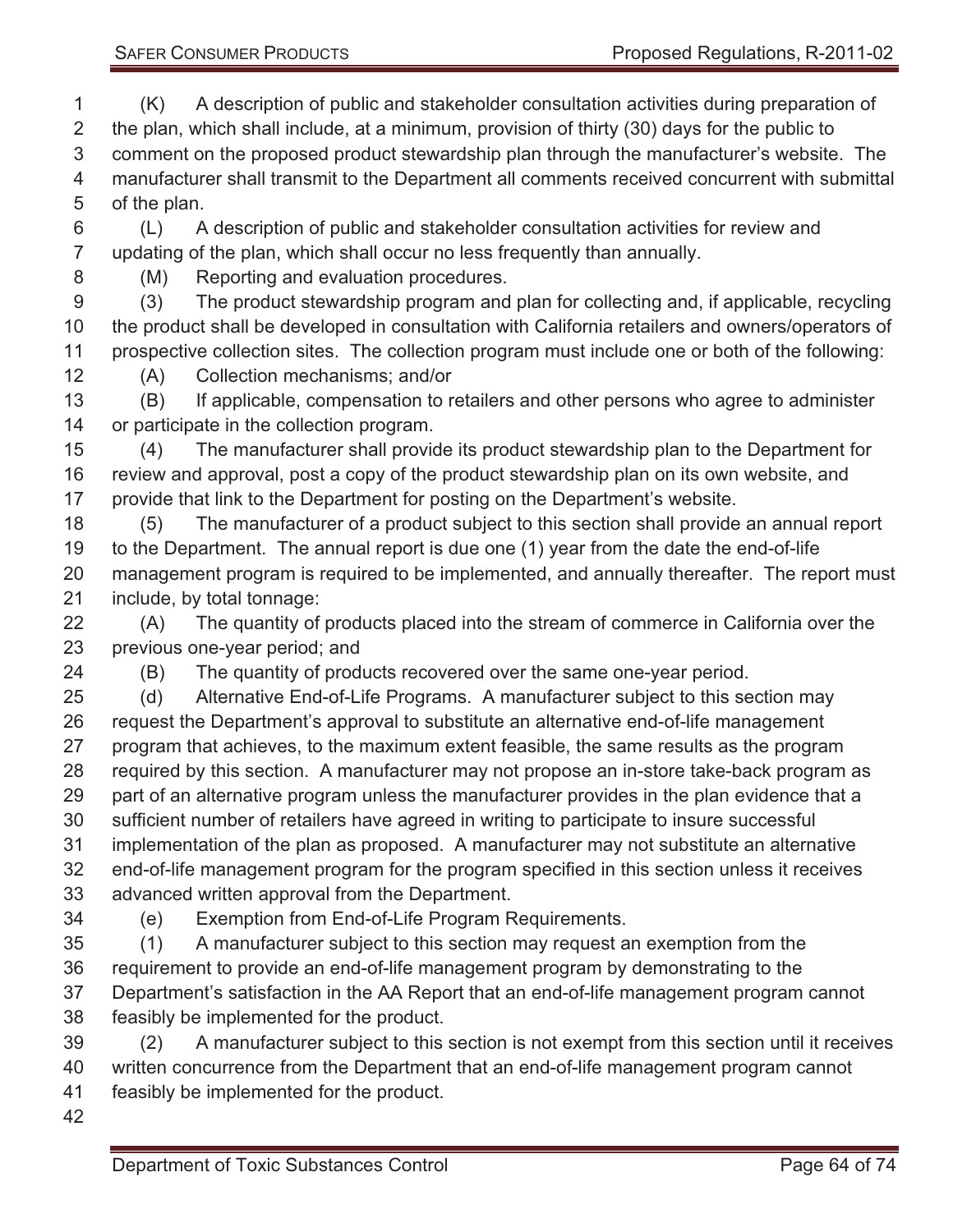NOTE: Authority cited: Sections 25253 and 58012, Health and Safety Code. Reference:

Section 25253, Health and Safety Code.

### **§ 69506.8. Advancement of Green Chemistry and Green Engineering.**

 When a manufacturer concludes that no safer alternative to its Priority Product is functionally acceptable, technically feasible, and economically feasible, or a manufacturer selects an alternative that reduces but does not eliminate the use of Candidate Chemicals in the product, the Department may require the manufacturer to initiate a research and development project or fund a challenge grant pertinent to the Priority Product that uses green chemistry and/or green engineering principles to do one or more of the following:

- (a) Design a safer alternative to the Priority Product;
- (b) Improve the performance of a safer alternative to the Priority Product;
- (c) Decrease the cost of the safer alternative to the Priority Product; and/or
- (d) Increase the market penetration of a safer alternative to the Priority Product.
- 

- Section 25253, Health and Safety Code.
- 

#### **§ 69506.9. Exemption from Regulatory Response Requirements.**

 (a) Exemption Requests. A product is exempt from sections 69506.3 through 69506.8, if the responsible entity requests, and the Department grants, an exemption. A responsible entity seeking an exemption shall submit an exemption request to the Department no later than sixty (60) days after the Department issues a final regulatory response determination notice for the product.

 (b) Contents of Requests. An exemption request submitted under subsection (a) must include:

- (1) The name of, and contact information for, the person filing the exemption request;
- (2) The name of, and contact information for, the responsible entity(ies) on whose behalf the exemption request is being submitted;
- (3) If different from paragraphs (1) and (2), the name of, and contact information for, the manufacturer(s) and importer(s) of the product;
- (4) The name of, and contact information for, other responsible entities for the product, to the extent known to the person submitting the exemption request;
- (5) Information identifying and describing the product, and the brand name(s) and product name(s) under which the product is placed into the stream of commerce in California, and, if the product is a component of one or more assembled products, a description of the known product(s) in which the component is used; and
- (6) Information that demonstrates to the Department's satisfaction that one or both of the following applies:
- (A) The required or proposed regulatory response conflicts with one or more
- requirements of another California State or federal regulatory program or applicable treaties or

NOTE: Authority cited: Sections 25253 and 58012, Health and Safety Code. Reference: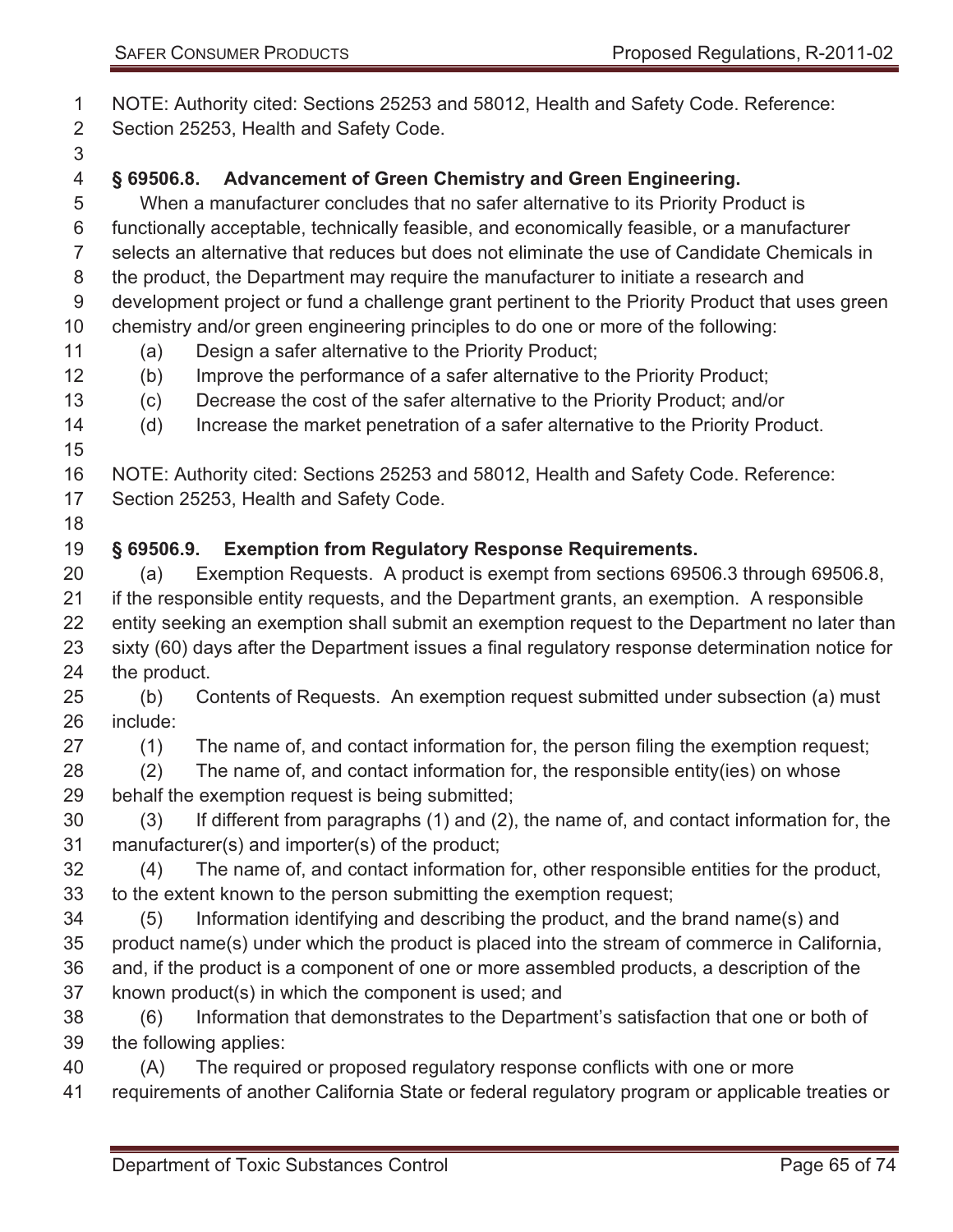international agreements with the force of domestic law in such a way that the responsible entity cannot reasonably be expected to comply with both requirements; and/or

 (B) The required or proposed regulatory response substantially duplicates one or more requirements of another California State or federal regulatory program or applicable treaties or international agreements with the force of domestic law, without conferring additional public health or environmental protection benefits.

 (c) Departmental Notice. Within sixty (60) days of receiving an exemption request, the Department shall issue a notice to the person who submitted the request granting or denying the exemption request. The Department shall send a copy of the notice to known responsible entities for the product.

 (d) Actions Following Exemption Denial. If the exemption request or the Department's 12 granting of the exemption is based solely on the criteria specified in subsection (b)(6)(A), the Department may require implementation of a modified regulatory response that resolves the conflict that is the basis for the exemption.

 (e) Rescission of Exemption. The Department shall rescind an exemption granted under this section if the Department determines that the facts and/or assumptions that the Department relied upon in granting the exemption were not, or are no longer, valid. If the Department rescinds an exemption, the Department shall provide notice to the person who submitted the exemption request and known responsible entities for the product.

 (f) Contents of Notices. The Department shall include in all notices granting, denying, or rescinding an exemption under this section a statement of basis for its decision and a new due date for compliance, if applicable.

 NOTE: Authority cited: Sections 25253 and 58012, Health and Safety Code. Reference: Sections 25253 and 25257.1, Health and Safety Code.

#### **§ 69506.10. Regulatory Response Report and Notifications.**

 (a) Notification to Supply Chain. A responsible entity subject to a regulatory response other than one imposed under sections 69506.2 and 69506.8 shall ensure that a notification is sent to all persons in California, other than the final purchaser or lessee, to whom the responsible entity directly sells the product, and any other person other than the final purchaser or lessee to whom the responsible entity directly sells the product if it is reasonably foreseeable that the product will be placed into the stream of commerce in California, informing those persons of the applicability of the regulatory response to the product. The notification shall be sent, with a copy sent to the Department, no later than thirty (30) days after receiving a final regulatory response determination notice, under section 69506.1. (b) Contents of Notifications. The notification required under subsection (a) shall

- include:
- (1) The name of, and contact information for, the person providing the notification;
- (2) The name of, and contact information for, the responsible entity(ies) on whose
- behalf the notification is being provided;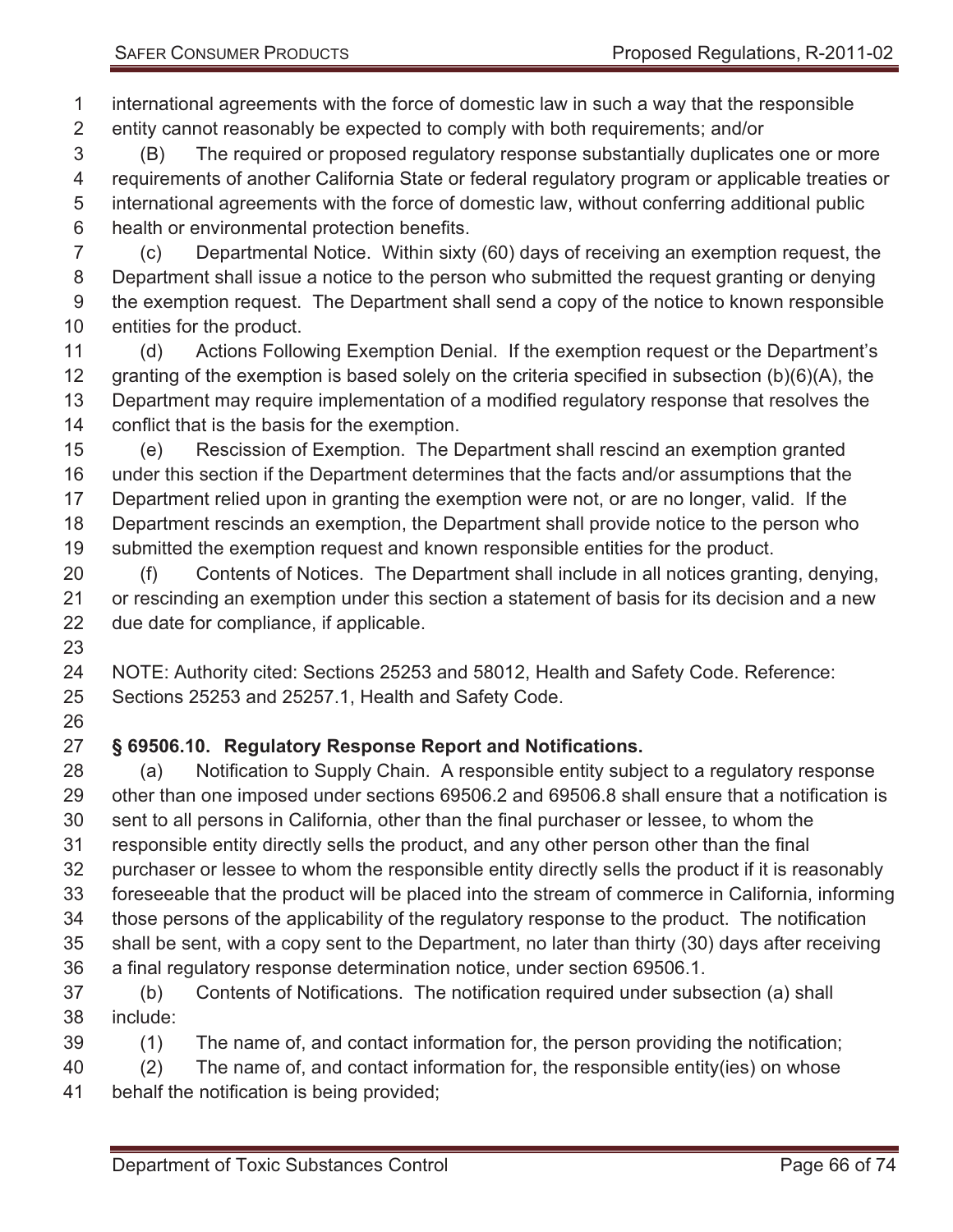(3) If different from paragraphs (1) and (2), the name of, and contact information for, the manufacturer(s) and importer(s) of the product;

 (4) Information identifying and describing the original Priority Product, and the selected alternative, and the brand name(s) and product name(s) under which the product is placed into the stream of commerce in California, and the name(s) of any persons identified as the manufacturer, importer, and/or distributor on the product label; and, if the product is a component of one or more assembled products, a description of the known product(s) in which the component is used; and

 (5) A description of the required regulatory response(s) and the due date for implementing the regulatory response(s).

 (c) Notifications to the Department. The responsible entity shall notify the Department upon completing implementation of the required regulatory response(s) and, if applicable, upon completing development and introduction into the California marketplace of the selected alternative(s). The notification must include information describing how the regulatory response(s) was/were implemented. If requested by the Department, the responsible entity shall provide periodic implementation status reports regarding the selected regulatory response(s) and/or the development and introduction into the California marketplace of the selected alternative(s). The information provided to the Department under this subsection shall also be posted on the website of the responsible entity.

(d) Regulatory Response Summary.

 (1) The Department shall prepare and post on its website, and update at least annually, a Regulatory Response Summary that identifies the regulatory response(s) for each selected alternative to a Priority Product, or for the Priority Product, whichever is applicable. The Regulatory Response Summary must contain all of the following for which information is available:

(A) The name of, and contact information for, the manufacturer(s) and importer(s);

(B) The names of, and contact information for, other known responsible entities;

 (C) Information identifying and describing the original Priority Product, and the selected alternative(s), if any, and the brand name(s) and product name(s) under which the product is placed into the stream of commerce in California, and, if the product is a component of one or more assembled products, a description of the known product(s) in which the component is used;

 (D) The due date and actual date for completing development and introduction into the California marketplace of the selected alternative(s), if any;

(E) The regulatory response(s), if any;

(F) The applicable section(s) in this article specifying the regulatory response(s);

- (G) The implementation due date(s), and the actual implementation date(s), for the regulatory response(s); and
- (H) Other information provided to the Department under subsections (a) through (c).

(2) The Department shall also include in the Regulatory Response Summary the

information specified in paragraphs (1)(A) through (1)(D) for each exemption granted by the

Department under section 69506.9.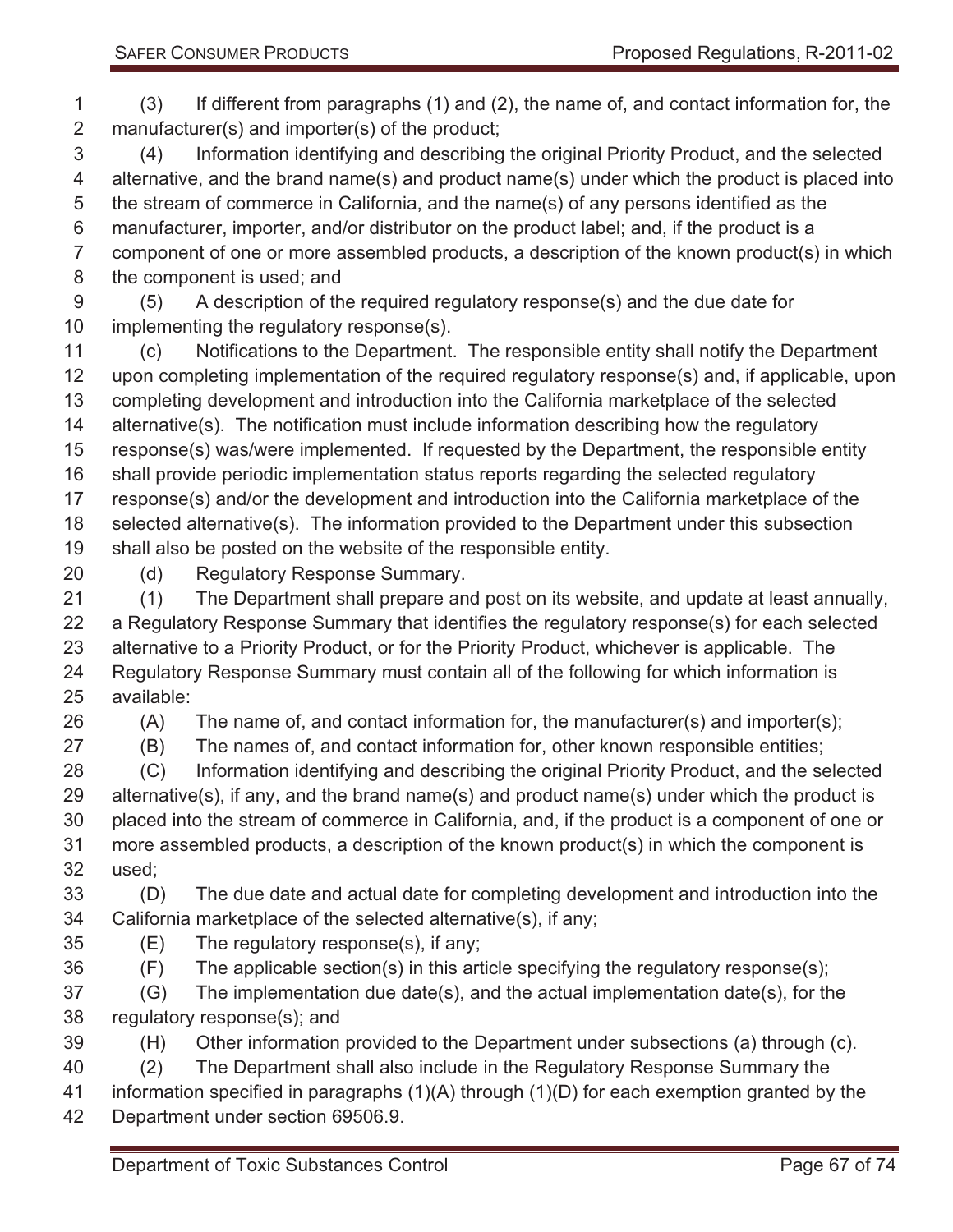NOTE: Authority cited: Sections 25253 and 58012, Health and Safety Code. Reference: Sections 25253 and 25257, Health and Safety Code.

#### **Article 7. Dispute Resolution Processes**

**§ 69507. Dispute Resolution.** 

 (a) Applicability. This article applies to any responsible entity that wishes to dispute a decision made by the Department under this chapter that applies to the responsible entity, except as otherwise provided in subsection (c).

 (b) Exhaustion of Administrative Remedies. The procedures set out in this article are required for resolving disputes arising under this chapter. If the responsible entity fails to follow the procedures specified in this article for disputes subject to this article, it waives its right to further contest the disputed issue.

 (c) Scope. Notwithstanding any other provision of this chapter, a decision made by the Department under article 2, 4, or 9 is not subject to dispute resolution under this article.

 (d) Automatic Stay. A requirement imposed by the Department under this chapter on a responsible entity, and any posting concerning the requirement on the Failure to Comply list, is stayed during the pendency of an administrative dispute concerning the requirement. 

 NOTE: Authority cited: Sections 25252, 25253, and 58012, Health and Safety Code. Reference: Sections 25252, 25253, and 25257.1, Health and Safety Code.

#### **§ 69507.1. Informal Dispute Resolution Procedures.**

 (a) Request for Review. For a dispute regarding a decision made by the Department under the provisions of this chapter other than article 6, a responsible entity may, within thirty (30) days following the mailing of the notice or the website posting of the Department's decision that is the basis of the dispute, whichever is later, request that the Department informally resolve the dispute. The Department shall provide the responsible entity with an opportunity to resolve the dispute informally within thirty (30) days of receiving the request for dispute resolution. If a request for informal dispute resolution is not received within thirty (30) days of the notice or website posting of the Department's decision, the Department's decision is final and is not eligible for any dispute resolution procedures under this article.

 (b) Administrative Appeal. If the responsible entity disagrees with the Department's decision following completion of the informal dispute resolution process, the responsible entity may appeal to the Director of the Department under section 69507.2.

NOTE: Authority cited: Sections 25252, 25253, and 58012, Health and Safety Code.

Reference: Sections 25252, 25253, and 25257.1, Health and Safety Code.

- 
- **§ 69507.2. Appeal to the Director.**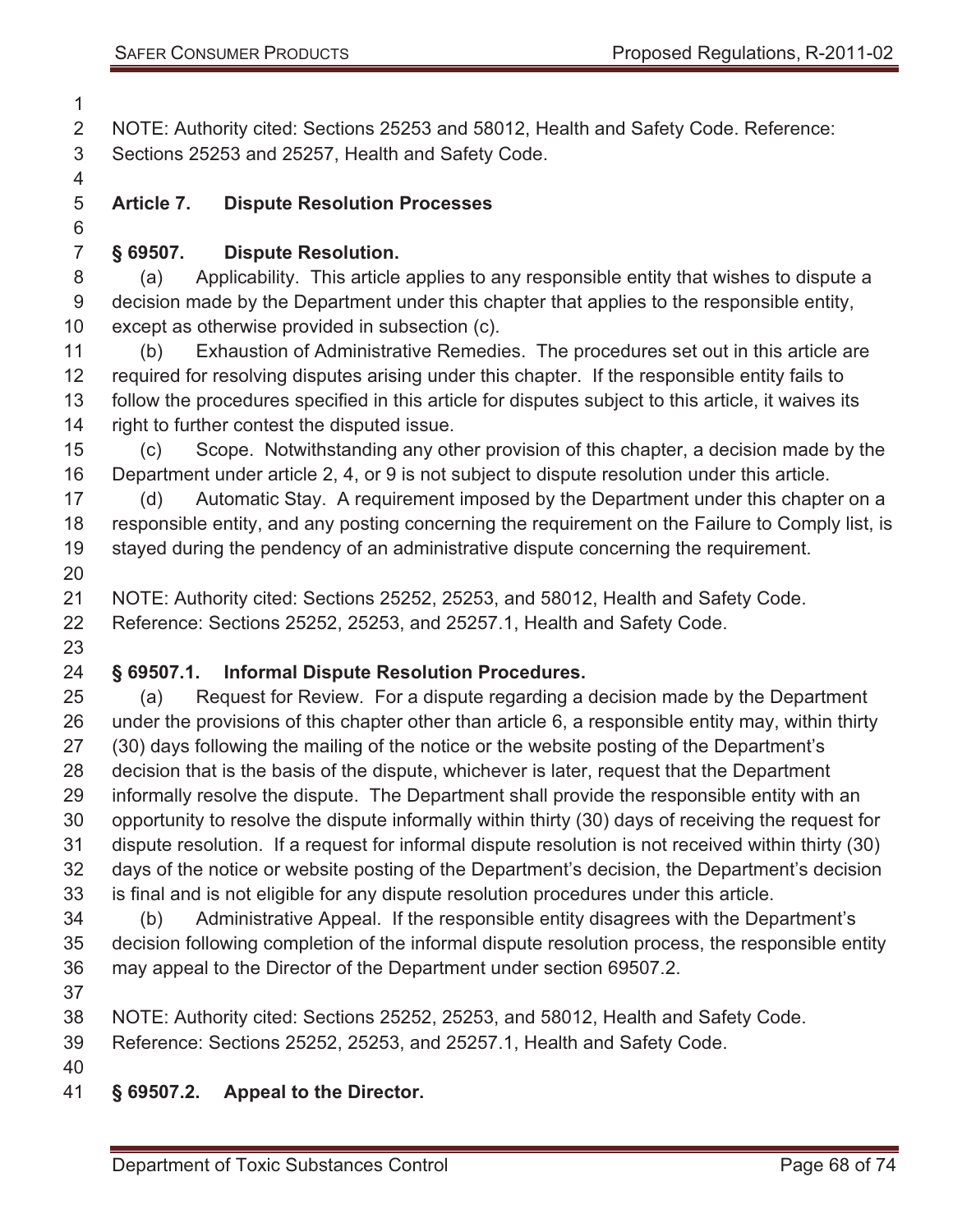(a) Contents of Appeals. A responsible entity appealing the Department's decision following completion of the informal dispute resolution process shall submit information stating the basis for seeking further review, and the reasons why the decision does not comply with this chapter or is otherwise unreasonable. The responsible entity shall also provide:

(1) The original statement of dispute;

(2) Supporting information; and

(3) Copies of responses prepared by the Department.

 (b) Deadline for Filing an Appeal. A responsible entity appealing a Department decision shall file the appeal with the Department's Director within thirty (30) days after completion of the informal dispute resolution process under section 69507.1.

 (c) Decision on Appeal. The Director or designee shall issue a decision granting or denying the relief sought, in whole or in part, or a notice of ongoing review, within sixty (60) days after receipt of the request under this section. If the relief sought is denied, the decision by the Department must:

 (1) Contain a short and plain description of the basis for denial of the request for further administrative review; and

 (2) Specify the date by which the responsible entity must comply with the requirements of this chapter that were in dispute.

 (d) Finality of Decision. A decision issued under subsection (c) is the Department's final decision and is not subject to additional administrative dispute resolution.

 (e) Notice of Ongoing Review. The Department shall specify in a notice of ongoing review the estimated date by which the Department expects to issue a decision granting or denying the relief sought. The Department shall take into account its available resources and the complexity of the issues raised in the appeal in estimating the date for issuance of the final decision.

 NOTE: Authority cited: Sections 25252, 25253, and 58012, Health and Safety Code. Reference: Sections 25252, 25253, and 25257.1, Health and Safety Code.

# **§ 69507.3. Formal Dispute Resolution Procedures.**

 For all disputes regarding a decision made by the Department under article 6, the procedures specified in sections 69507.4 through 69507.6 shall apply in lieu of the procedures set forth in sections 69507.1 and 60507.2.

NOTE: Authority cited: Sections 25253 and 58012, Health and Safety Code. Reference:

- Sections 25253 and 25257.1, Health and Safety Code.
- 

#### **§ 69507.4. Time Lines for Requests for Review.**

- Within thirty (30) days of a responsible entity receiving a final regulatory response
- determination notice from the Department under article 6, the responsible entity may submit a
- Request for Review to the Department, requesting review of such determination. If a Request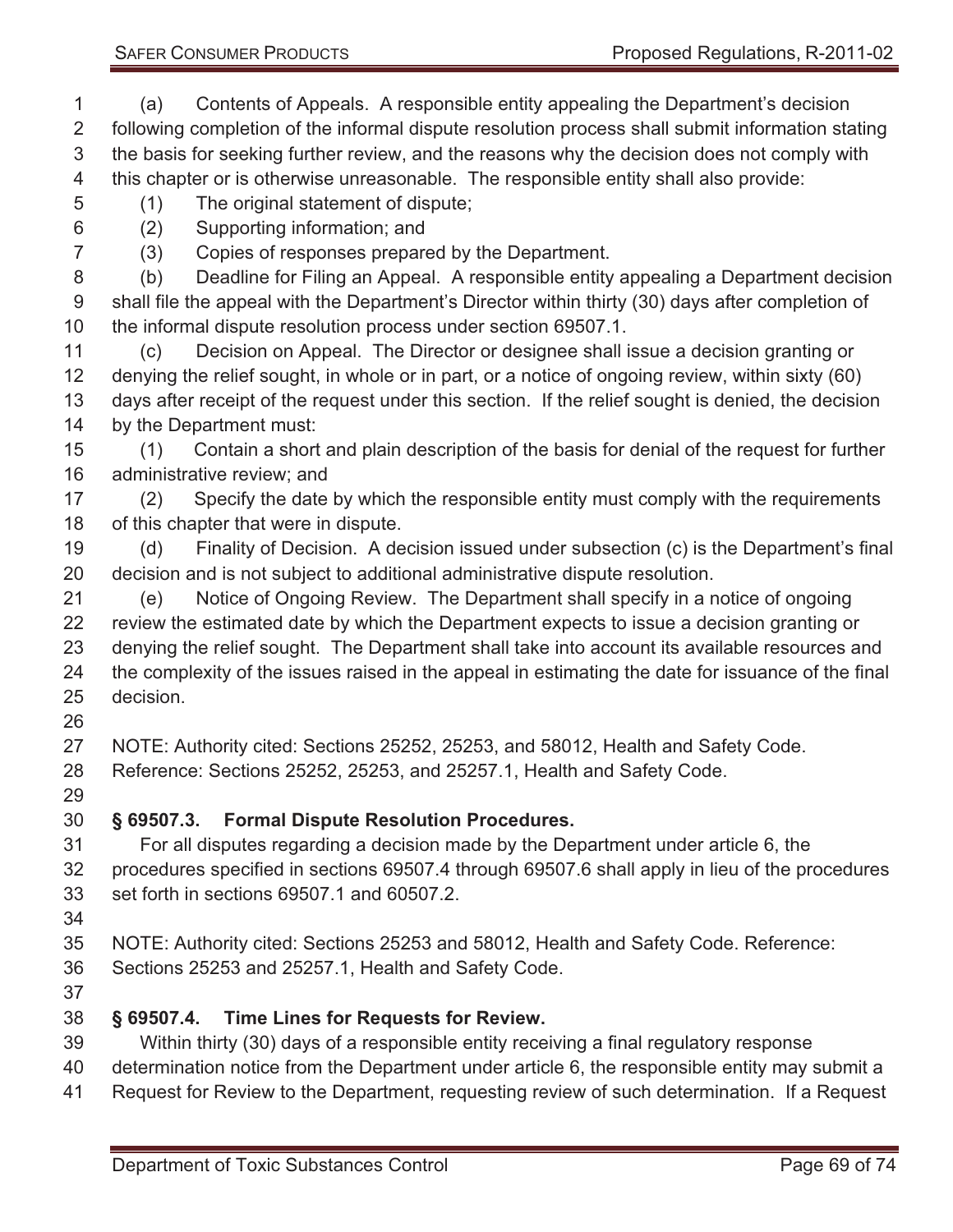for Review is not filed within this time period, the Department's determination is final and is not eligible for any administrative dispute resolution procedures under this article.

NOTE: Authority cited: Sections 25253 and 58012, Health and Safety Code. Reference:

Sections 25253 and 25257.1, Health and Safety Code.

# **§ 69507.5. Contents of Requests for Review.**

 A Request for Review filed under section 69507.4 must include a statement of the reasons supporting the Request for Review, and, as applicable, a showing that the determination is based on:

- 
- (a) Erroneous facts, assumptions, approaches, or conclusions of law; and/or

(b) A policy judgment that the Department should, in its discretion, reconsider.

NOTE: Authority cited: Sections 25253 and 58012, Health and Safety Code. Reference:

Sections 25253 and 25257.1, Health and Safety Code.

# **§ 69507.6. Department Procedures for Requests for Review.**

 (a) Decision Time Frame. Within sixty (60) days following the filing of a Request for Review under section 69507.4, the Department shall issue an order either granting or denying the Request for Review, or a notice of ongoing review.

 (b) Finality of Decision. An order denying review shall constitute the Department's final decision and shall not be subject to additional administrative dispute resolution. The decision shall be effective on the date of the order. An order denying review must:

 (1) Specify the date by which the responsible entity must comply with the requirements of this chapter that were the subject of the Request for Review; and

 (2) Contain a short and plain description of the basis for the denial of further administrative review.

 (c) Briefing Schedule. An order granting review must specify a schedule for briefing of the issues by the responsible entity and the Department.

 (d) Merits Decision. The Department shall issue an order specifying its decision on the merits of the Request for Review, or a notice of ongoing review, within 180 days from the date it grants the Request for Review.

 (1) If the final order upholds the Department's decision under this chapter, the order is the Department's final decision and is not eligible for additional administrative dispute resolution. An order upholding the Department's original decision must specify the date by which the responsible entity must comply with the applicable requirements of this chapter.

 (2) If the final order grants the relief sought by the responsible entity, in whole or in part, the order must remand the decision that is the subject of the Request for Review to the responsible program within the Department for re-evaluation by a specified date. The date for

completion of the re-evaluation must be no more than ninety (90) days from the date of the

order. The order may also provide guidance or criteria for the re-evaluation.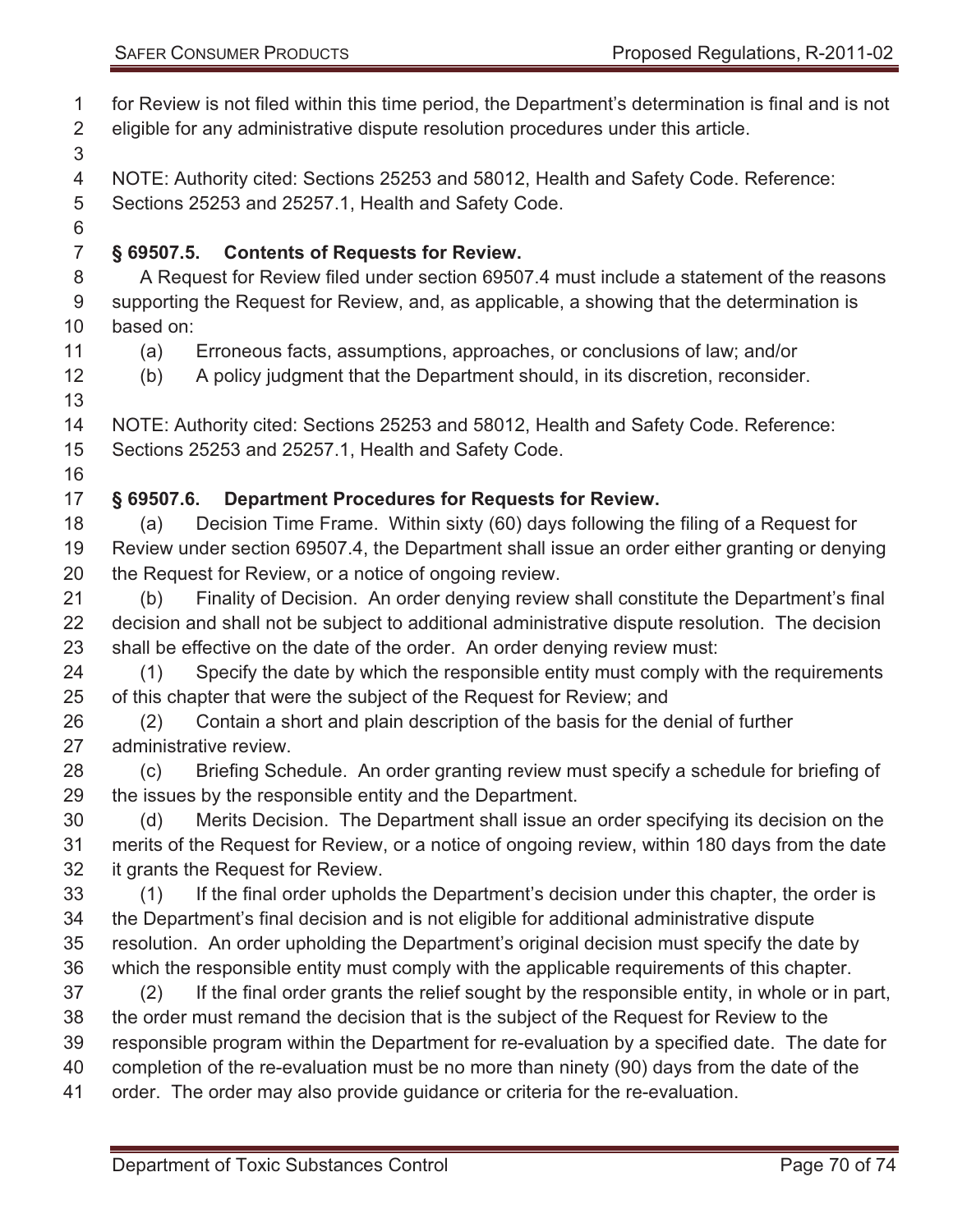- (e) Notice of Ongoing Review. The Department shall specify in a notice of ongoing review the estimated date by which the Department expects to issue an order under subsection (a) or (d), whichever is applicable. The Department shall take into account its available resources and the complexity of the issues raised in the Request for Review in estimating the date for issuance of the order.
- (f) Recusal of Staff. No Department staff that participated in the decision that is the subject of the Request for Review filed under section 69507.4 may participate in decision-making or review of decisions made under this section.
- (g) Limits on Intra-Departmental Communications. No Department staff participating in decision-making or review of decisions made under this section may have communications about the Request for Review with the Department staff that participated in the decision that is the subject of the Request for Review filed under section 69507.4 unless the Department simultaneously communicates with the responsible entity or its representative regarding the issues under discussion with Department staff.
- 
- NOTE: Authority cited: Sections 25253 and 58012, Health and Safety Code. Reference:
- Sections 25253 and 25257.1, Health and Safety Code.
- 
- **Article 8. Audits**
- 
- **§ 69508. Audit of Materials Submitted to the Department and Regulatory Responses.**
- (a) Audits. The Department may audit any information compiled, and/or submitted to the Department, under this chapter. Information the Department may audit includes, but is not limited to, AAs, AA Reports, information related to notifications submitted under this chapter, and implementation of regulatory responses.
- (b) Scope. The scope of any audit may include, but is not limited to, an examination of one or more of the following:
- (1) Compliance with article 5 requirements;
- (2) Information quality and adequacy of analysis;
- (3) Implementation of selected alternatives, if applicable; and/or
- (4) Compliance with the regulatory response(s) imposed under article 6, if any.
- (c) Upon completion of an audit, the Department shall provide notice to the responsible
- entity(ies) of the audit findings and the process to dispute audit findings.
- 
- NOTE: Authority cited: Sections 25253, and 58012, Health and Safety Code. Reference:
- Article 8 of Division 4.5 of Chapter 20 and Section 25253, Health and Safety Code.
- 
- **Article 9. Trade Secret Protection**
- 

# **§ 69509. Assertion of a Claim of Trade Secret Protection.**

 (a) Substantiation Requirements. A person who asserts a claim of trade secret protection with respect to information submitted to the Department under this chapter will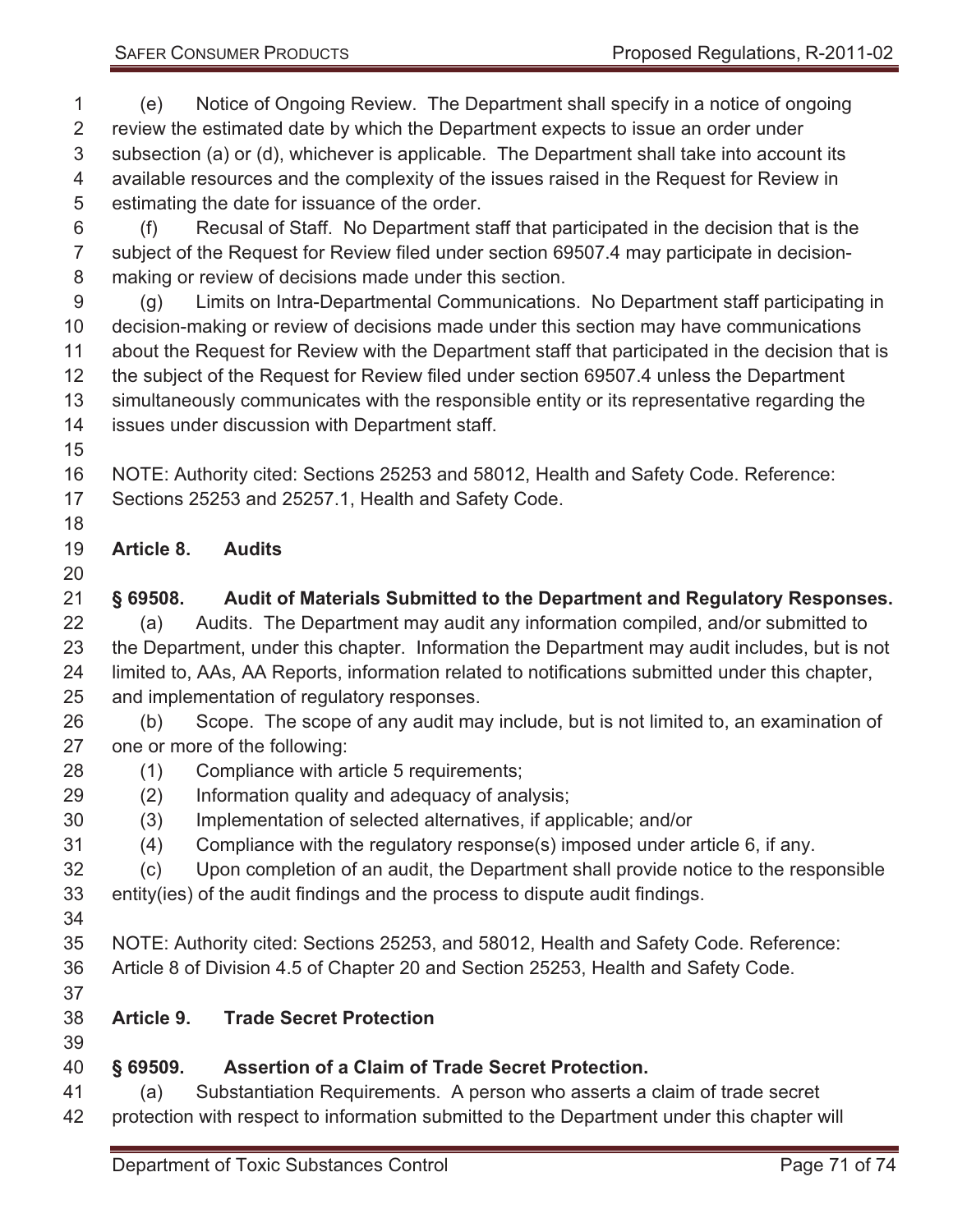receive a written request from the Department to furnish the Department with all of the following supporting information: (1) The identity of the person asserting the claim; (2) A brief description of the nature of the information for which trade secret protection is being claimed; (3) The extent to which the information is known by employees or others involved with the facility or business of the person, and whether or not those individuals are bound by non- disclosure agreements; (4) The extent to which the information is known outside of the facility or business of the person, and whether or not individuals with such knowledge are bound by non-disclosure agreements; (5) The measures taken to restrict access to and safeguard the information, and whether or not the person plans to continue utilizing such measures; (6) The estimated value of the information to the person and the person's competitors; (7) The estimated amount of effort and/or money expended by the person in developing the information; (8) The estimated ease or difficulty with which the information can be properly acquired or duplicated by others, including for any chemical claimed as trade secret, an explanation of why the chemical identity is not readily discoverable through reverse engineering; (9) Copies of, or references to, any pertinent trade secret or other confidentiality determinations previously made by the Department or other public agencies; (10) A description of the nature and extent of harm that could be caused if the information were made public, including an explanation of the causal relationship between disclosure and the harmful effects claimed; (11) The signature of the person's general counsel or other executive with knowledge of the preparation of the substantiating information, certifying as required by section 69501.3 and based upon the knowledge and belief of the signatory, that: (A) The substantiating information is true, accurate, and complete; (B) The information for which trade secret protection is claimed is not otherwise publicly available; and (C) There is a reasonable basis to assert trade secret protection for the information so claimed; and (12) Contact information for the individual to be contacted if any of the claimed information is requested to be disclosed under the California Public Records Act (commencing with Government Code section 6250). (b) Streamlining of Submittal. The substantiating information required under subsections (a)(1) through (a)(10) shall be provided for each individual trade secret claim, although such information may be incorporated by reference to apply to multiple claims, as appropriate. The requirements of subsections (a)(11) and (a)(12) may be met once for all claims submitted at one time. (c) Documentation. A person who asserts a claim of trade secret protection shall also at the time of submission provide the Department with both of the following: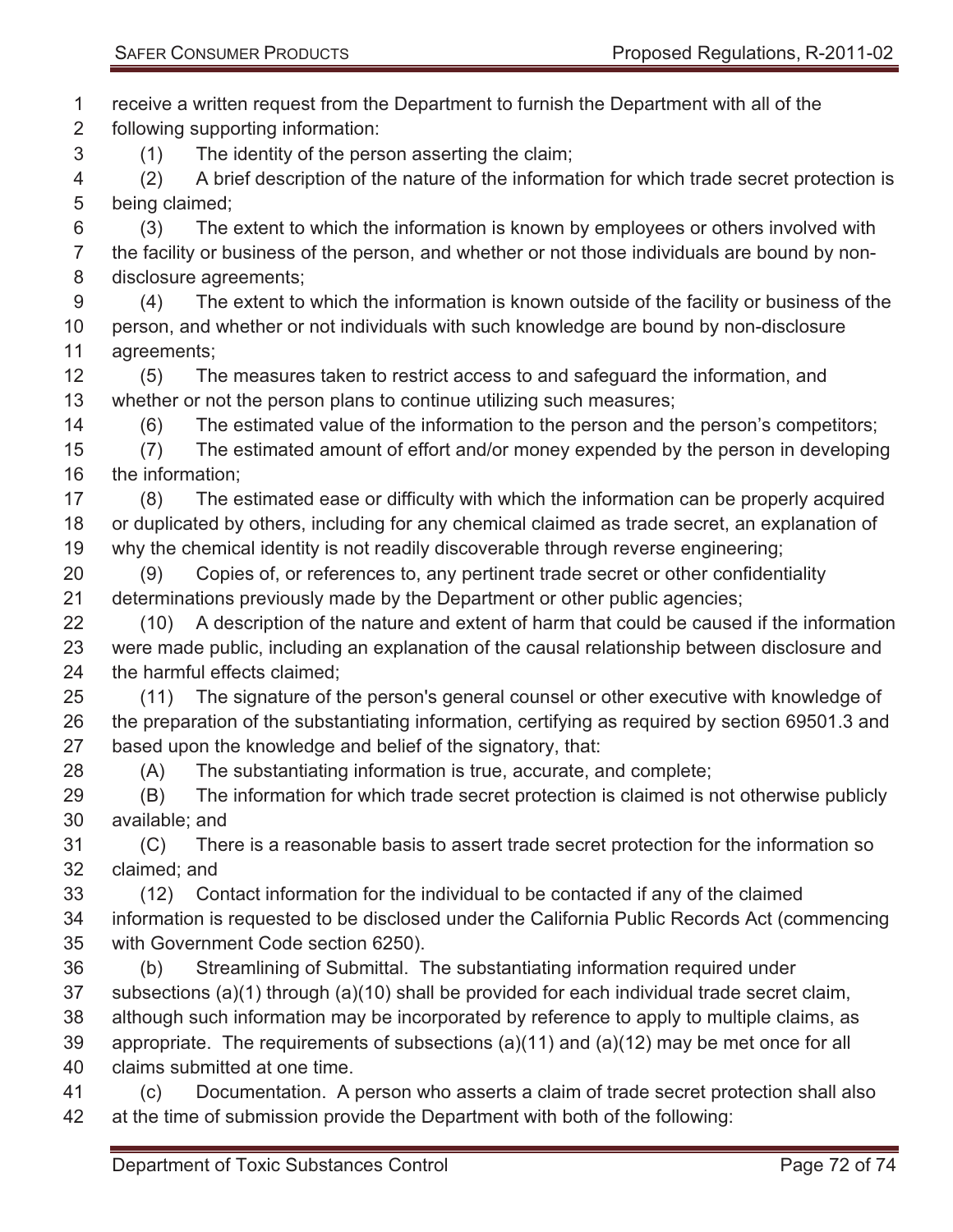(1) Except where expressly prohibited by federal law, or by a nondisclosure agreement whose relevant text is provided to the Department, a complete copy of the documentation being submitted, which shall include the information for which trade secret protection is claimed; and

 (2) A redacted copy of the documentation being submitted, which shall exclude the information for which trade secret protection is claimed.

 (d) Marking of Documents. A person who asserts a claim of trade secret protection shall make such assertion at the time of submission by marking the words "Trade Secret" conspicuously on each page containing the information for which trade secret protection is claimed. If no claim of trade secret protection is made at the time of submission, the Department may make the submitted information available in full to the public without further

notice.

 (e) Provision of Separate Copies. If the documentation supporting a claim of trade secret protection contains information that is itself subject to a claim of trade secret protection, such supporting documentation shall be separately supplied in both complete and redacted form as required by subsection (c), and marked as required by subsection (d), but shall not itself require further supporting documentation. Such documentation shall be separate from documentation used to comply with other provisions of this chapter.

 (f) Hazard Trait Submissions. Except as specified in subsection (g), trade secret protection may not be claimed for any hazard trait submission or for any chemical identity information associated with a hazard trait submission.

(g) Chemical Identity Masking When a Patent is Pending.

 (1) The precise identity of a chemical that is the subject of a hazard trait submission may be temporarily masked only if that chemical is an alternative considered or proposed in an Alternatives Analysis, and a patent application is pending for the chemical or its contemplated use in the product. Such masking shall be authorized only until the patent application has 27 been granted or denied. The person claiming the trade secret shall notify the Department in writing within thirty (30) days after the patent application has been granted or denied.

 (2) Any person temporarily masking the precise identity of a chemical under paragraph (1) shall provide the Department with a non-confidential description of the nature of the chemical that is as specific as possible, consistent with the claim of trade secret protection. 

 NOTE: Authority cited: Sections 25252, 25253, and 58012, Health and Safety Code. Reference: Sections 25252, 25253, and 25257, Health and Safety Code.

## **§ 69509.1. Department Review of Claims of Trade Secret Protection.**

 (a) Review of Support for Trade Secret Designation. Upon receipt of information submitted under this chapter that contains information identified as being subject to trade secret protection, or at any time thereafter, the Department may review the trade secret claim and supporting information for compliance with the requirements of this article.

(b) Additional Information Requirements.